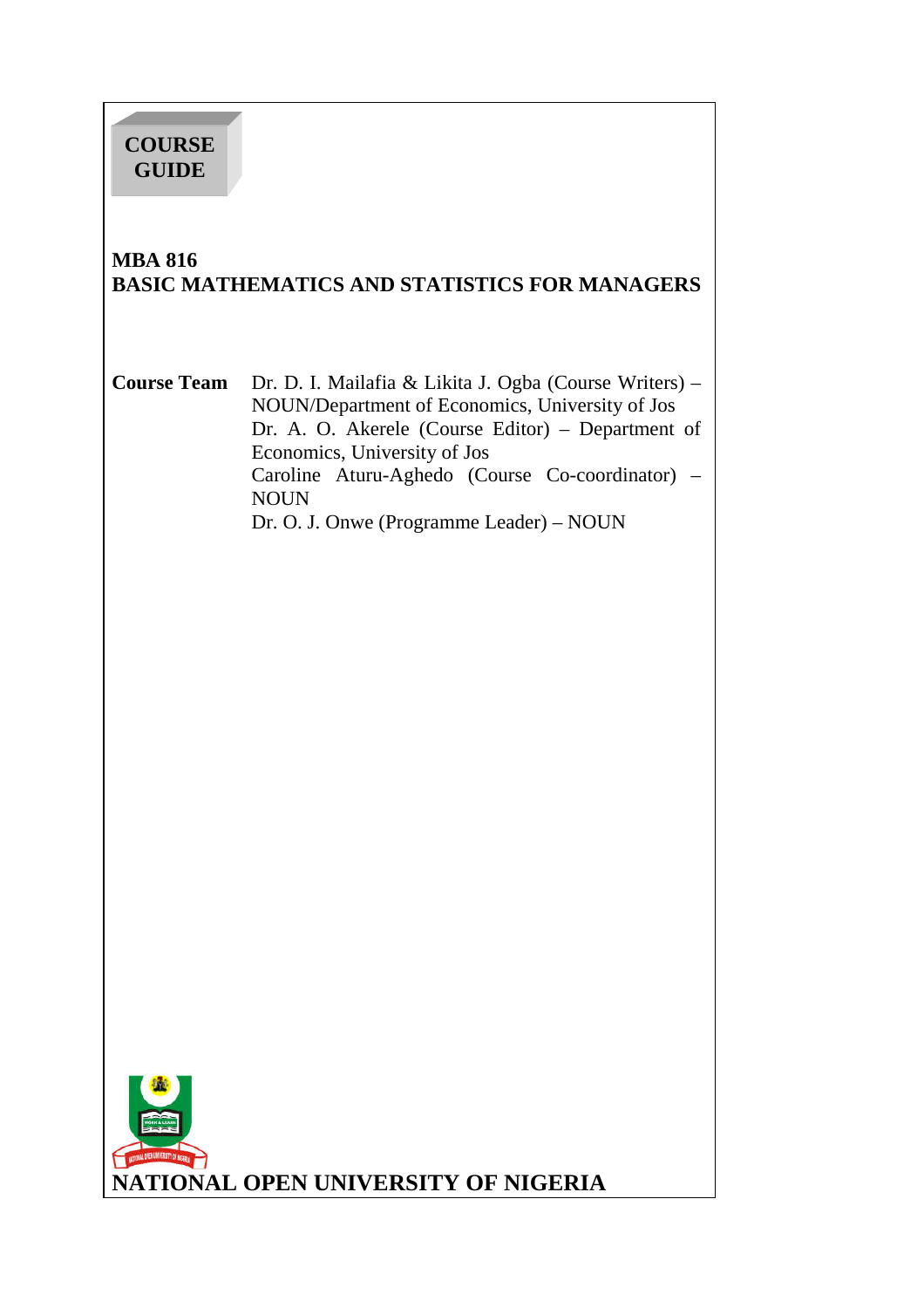© 2017 by NOUN Press National Open University of Nigeria **Headquarters** University Village Plot 91, Cadastral Zone Nnamdi Azikiwe Expressway Jabi, Abuja

Lagos Office 14/16 Ahmadu Bello Way Victoria Island, Lagos

e-mail: centralinfo@nou.edu.ng URL: www.nou.edu.ng

All rights reserved. No part of this book may be reproduced, in any form or by any means, without permission in writing from the publisher.

Printed 2013, 2017

ISBN**:** 978-058-838-2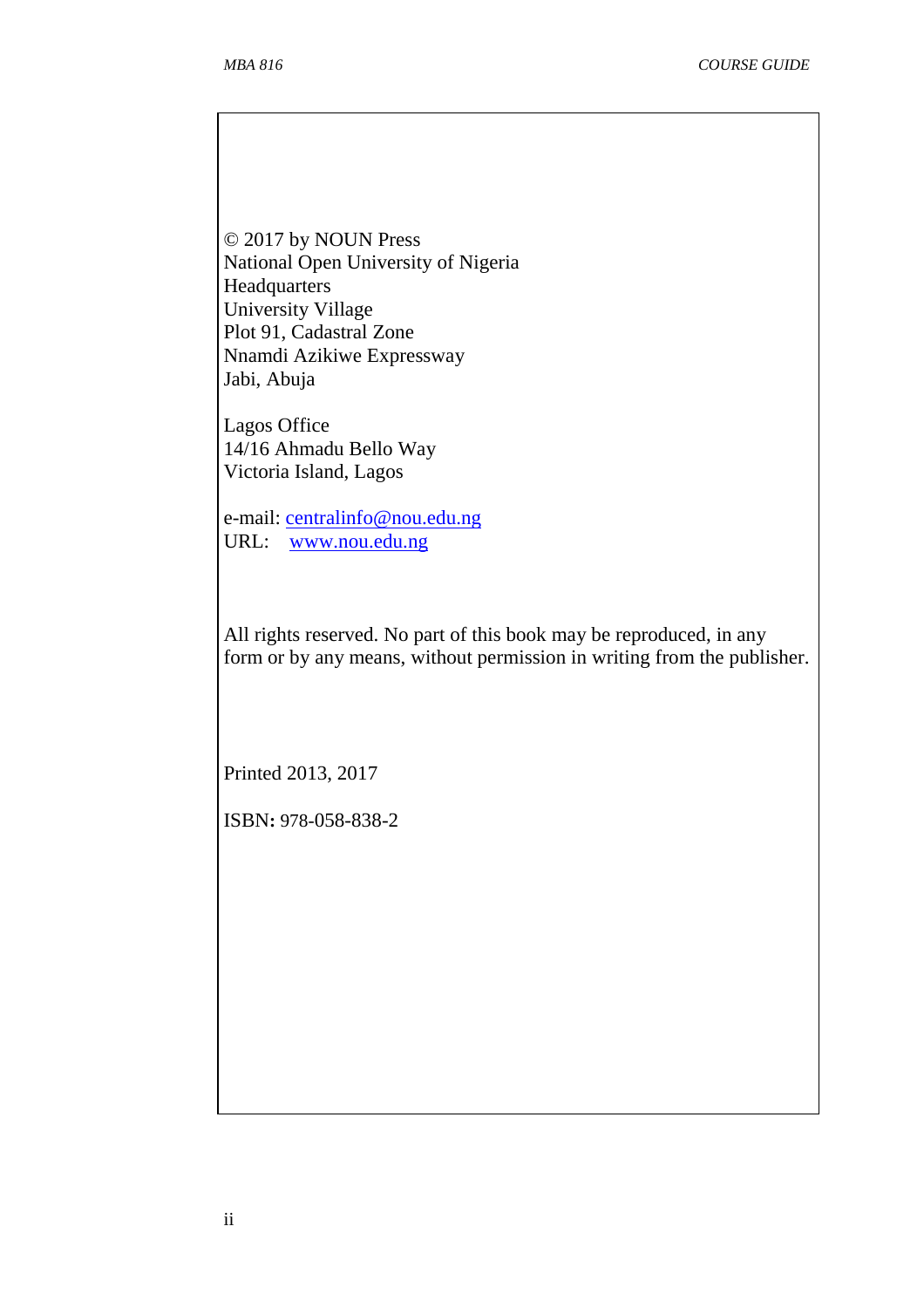# **CONTENT**

# **PAGE**

| iv                       |
|--------------------------|
| iv                       |
| $\mathbf{V}$             |
| V                        |
| vi                       |
| $\overline{\mathbf{vi}}$ |
| vii                      |
| vii                      |
| vii                      |
| vii                      |
|                          |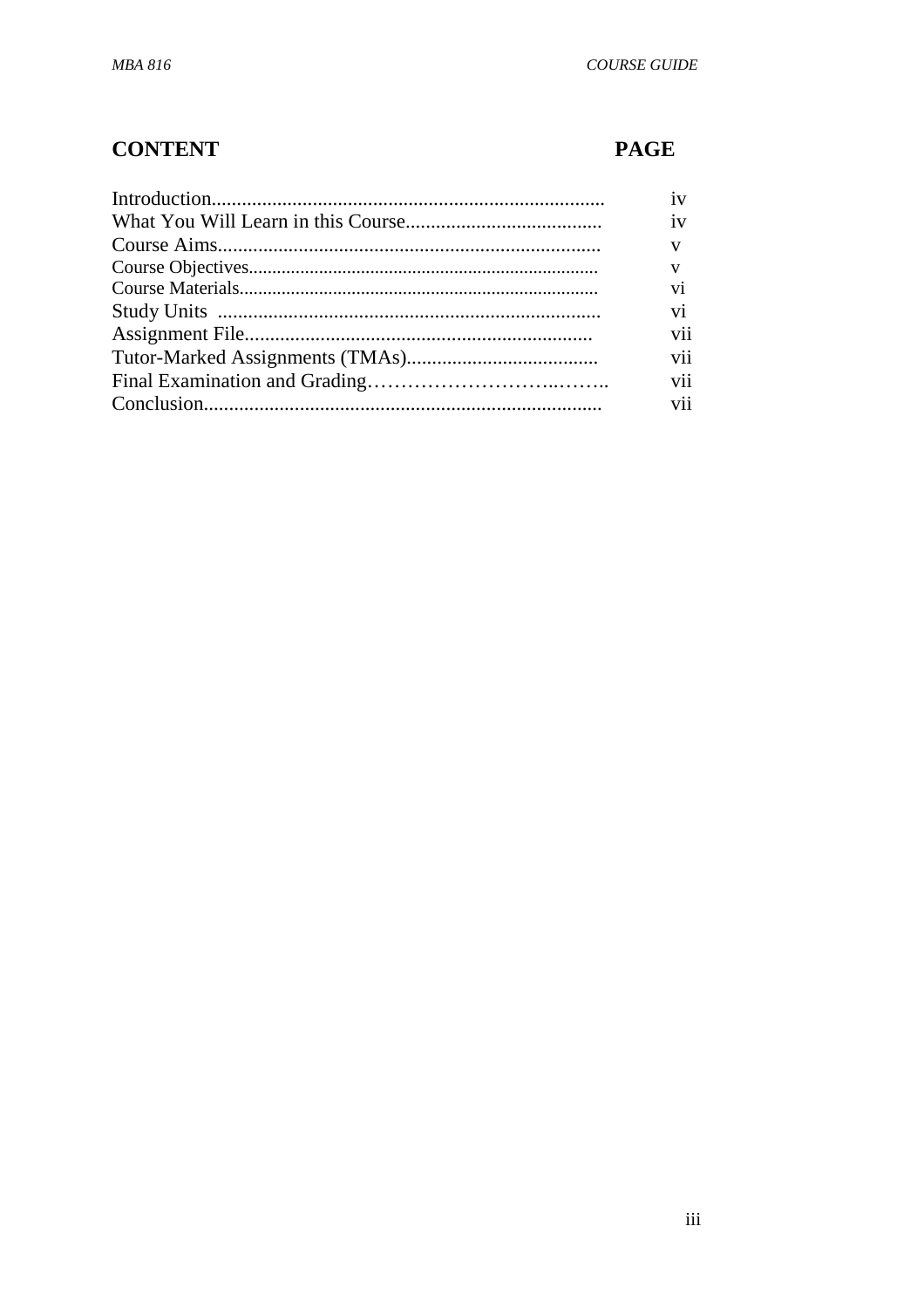#### **INTRODUCTION**

The Course, Introduction to Mathematics and Statistics (MBA 816) is a core course which carries two credit units. It is prepared and made available to all the students who are taking the Postgraduate Diploma Programme; a programme tenable in the School of Business and Human Resources Management. The Course is a useful material to you in your academic pursuit as well as in your workplace as managers and administrators.

### **WHAT YOU WILL LEARN IN THIS COURSE**

The Course is made up of fifteen units, covering areas such as the introduction to basic mathematical tools of number system. This introduces you to the basic use of numbers and their applications in mathematical analysis, simple fractions, exponents and roots, analysis of ratios, analysis of variation, elementary treatment of simultaneous equation, quadratic equation, as well as arithmetic and geometric progressions. The remaining part of the course is devoted to statistics, which examines statistical investigation and data collection, data presentation, measures of central tendency, measures of dispersion, analysis of correlation and regression.

This course guide is meant to provide you with the necessary information about the course, the nature of the materials you will be using and how to make the best use of the materials towards ensuring adequate success in your programme as well as the practice of mathematics and statistics. Also included in this course guide are information on how to make use of your time and information on how to tackle the tutor-marked assignments (TMAs). There will be tutorial sessions during which your instructional facilitator will take you through difficult areas and at the same time you will have meaningful interactions with your fellow learners.

The course consists of the basics of mathematics and statistics. The mathematics segment include number system, this introduces you to the basic use of numbers and their applications in mathematical analysis, simple fractions, exponents and roots, analysis of ratios, analysis of variation, elementary treatment of simultaneous equation, quadratic equation, as well as arithmetic and geometric progressions. The remaining part of the course is devoted to statistics, which examines statistical investigation and data collection, data presentation, measures of central tendency, measures of dispersion, analysis of correlation and regression.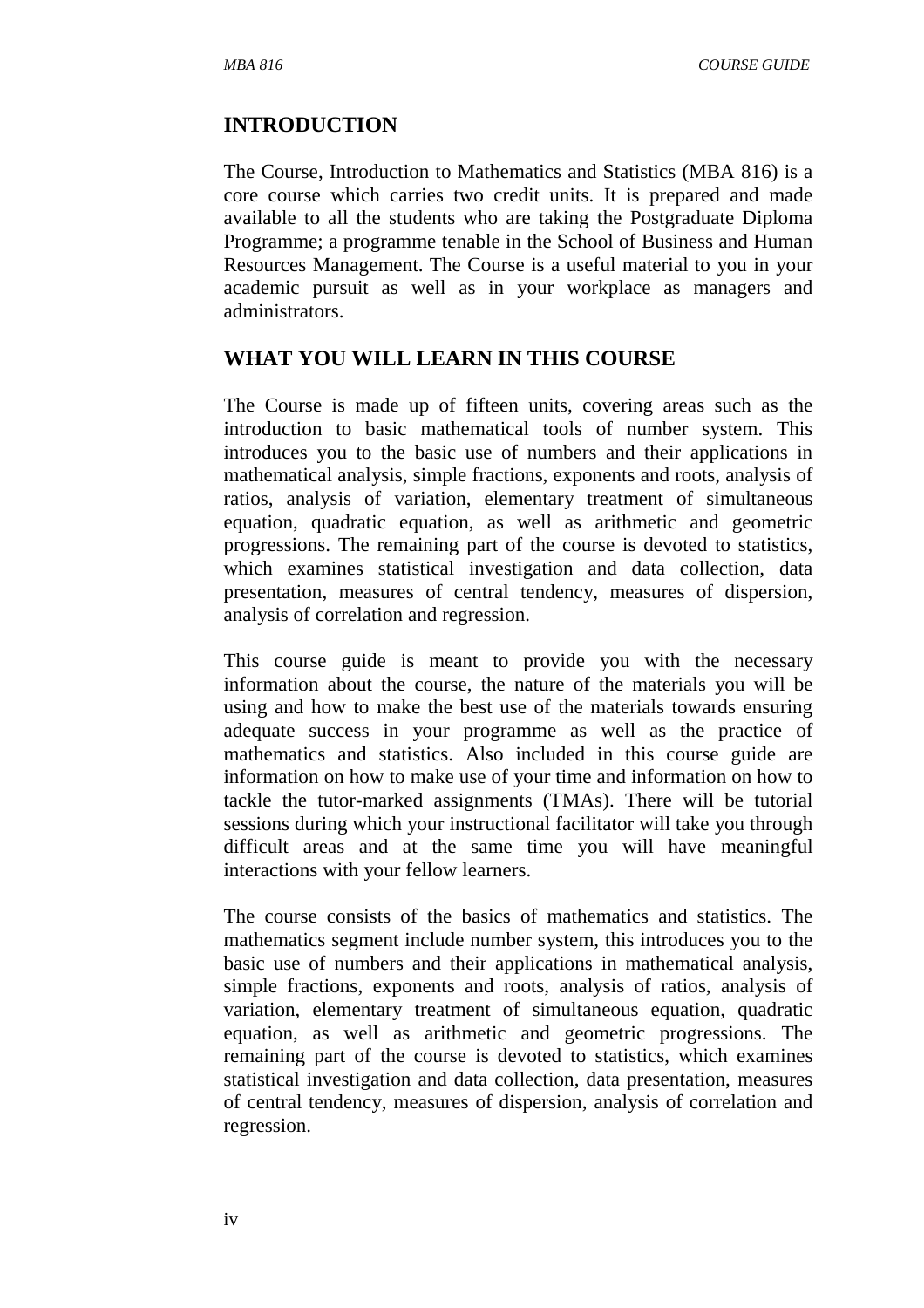## **COURSE AIMS**

The main aim of this course is to expose you to the nature of mathematics and statistics, the mechanisms necessary for using mathematics and statistics in matters within the organisation and the role of mathematics in solving complex problems in daily life. The course also aims at making you have greater appreciation of the roles of mathematics and statistics in resolving many issues in life, business and organisation.

The aims of the course will be achieved in the following ways:

- Explaining the nature of mathematics and statistics;
- Describing the necessary mechanisms and framework for managing mathematical variables, numbers, fractions, exponents;
- Explaining the methods and styles of using simple and simultaneous equations and graphs;
- Describing the necessary strategies for using ratios in mathematical analysis;
- Discussing the nature of variation and its application in business;
- Explaining the nature of progressions and its application;
- Explaining the methods of data collection;
- Identifying and explaining the steps for managing the data collected for statistical analysis; and
- Discussing the peculiar role of correlation and regression as a means of making comparison and forecasting.

# **COURSE OBJECTIVES**

At the end of this course, you should be able to:

- discuss the nature of mathematics and statistics;
- identify the necessary mechanisms for managing mathematical variables like numbers, fractions, exponents, ratios etc;
- explain the mechanisms for solving linear and simultaneous equations in mathematics;
- explain the nature and method of solving problems of arithmetic and geometric progression.
- analyse the various forms of data collection and data analysis in statistics:
- identify the use of measures of central tendency and measures of dispersion;
- describe the strategic role of sampling in statistical investigation;
- discuss the nature of pie charts and bar charts in data presentation and
- explain the use of correlation and regression.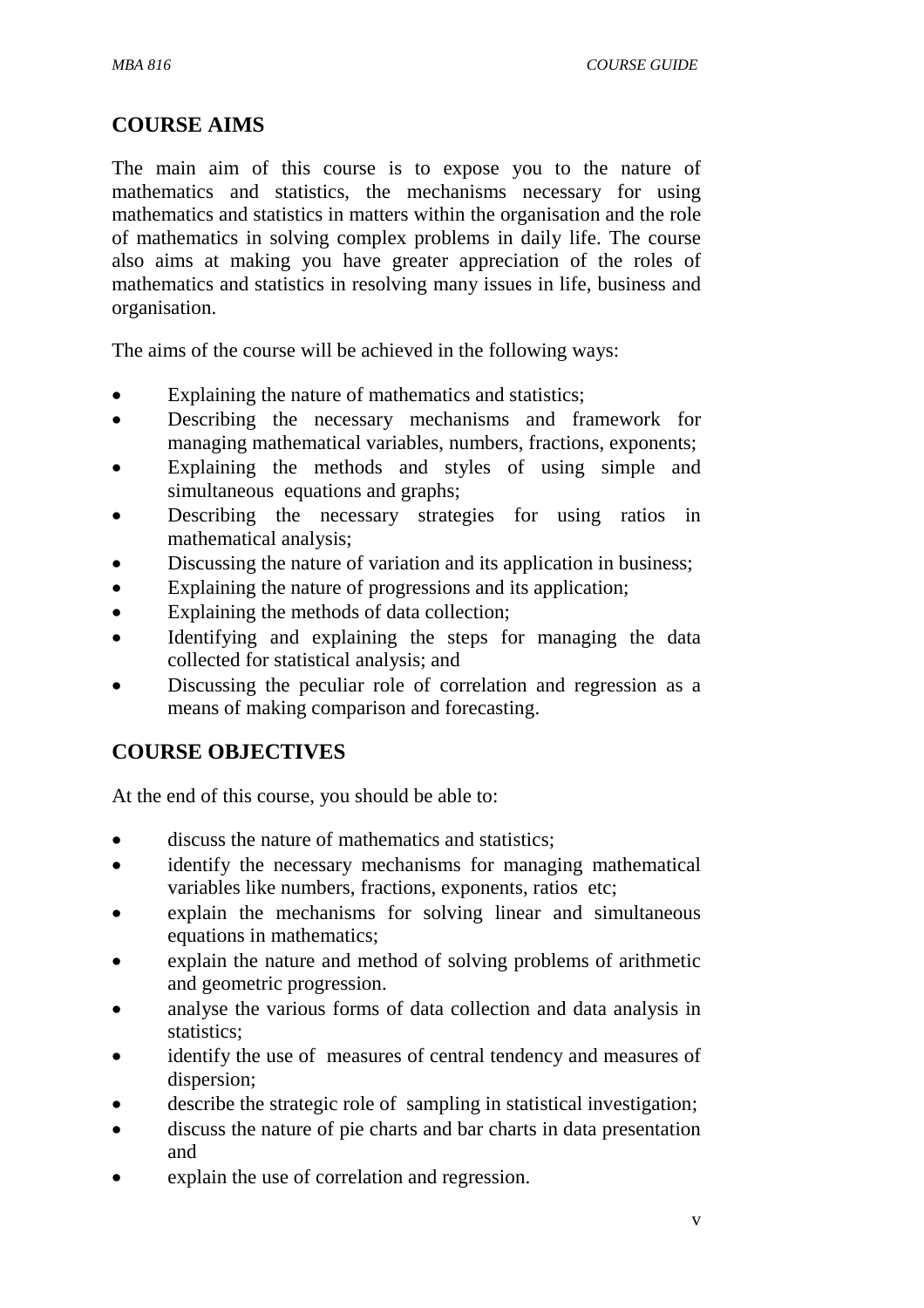# **COURSE MATERIALS**

Major components of the course are as follows.

- 1. Course Guide
- 2. Study Units
- 3. Textbooks
- 4. Assignment Guide

## **STUDY UNITS**

There are four modules of fifteen units in this course. They should be studied carefully. They are as follows.

## **Module 1**

| Number System              |
|----------------------------|
| <b>Simple Fractions</b>    |
| <b>Exponents and Roots</b> |
| Ratios                     |
| Analysis of Variation      |
|                            |

## **Module 2**

| Unit 1 | Linear Equation              |
|--------|------------------------------|
| Unit 2 | Simultaneous Linear Equation |
| Unit 3 | <b>Quadratic Equation</b>    |
| Unit 4 | Analysis of Progressions     |

### **Module 3**

- Unit 1 Statistical Investigation and Data Collection
- Unit 2 Data Presentation in Statistics
- Unit 3 Measures of Central Tendency
- Unit 4 Measures of Dispersion

### **Module 4**

| Analysis of Correlation |
|-------------------------|
|                         |

Unit 2 Analysis of Regression

Each study unit will take at least two hours. Each unit includes the introduction, objectives, main content, self-assessment exercises, conclusion, summary and tutor-marked assignment and references/further reading. Some of the self-assessment exercises will necessitate discussion with some of your colleagues. You are advised to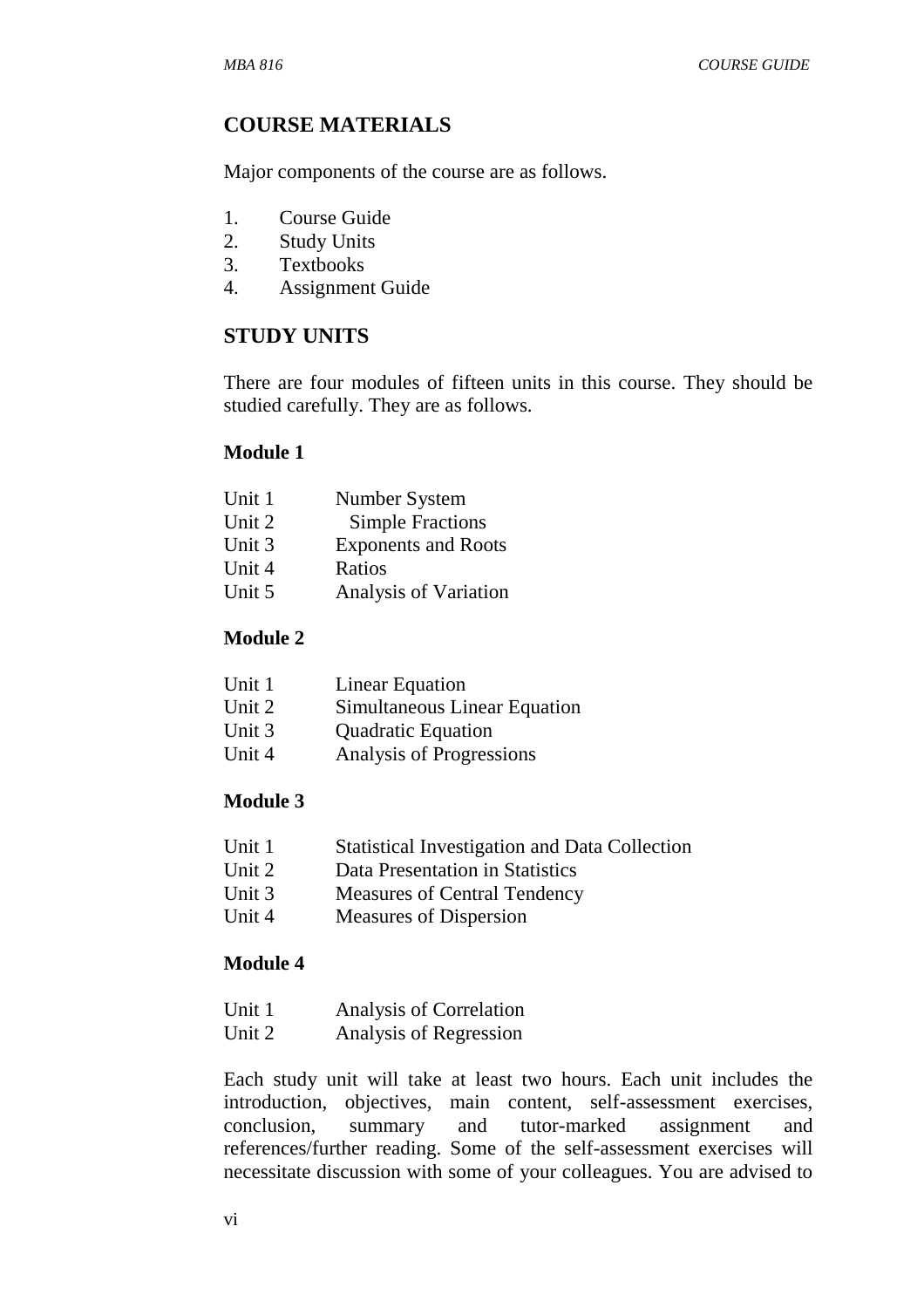do so in order to practise and become self sufficient in mathematical and statistical issues.

There are also textbooks under the references/further reading section. They are meant to give you additional information if only you can lay your hands on them. You are advised to practise the self-assessment exercises and tutor-marked assignments for greater understanding of the course. By so doing, the stated learning objectives of the course will be achieved.

# **ASSIGNMENT FILE**

There are two kinds of assignments in this course and you are expected to do them by following the schedule prescribed for them in terms of when to attempt them and submit same for grading by your tutor.

# **TUTOR-MARKED ASSIGNMENT**

In doing the tutor-marked assignment, you are to apply the knowledge you have learnt in the contents of the study units. These assignments, which are many in number are expected to be turned in to your tutor for grading. They constitute 30% of the total score for the course

# **FINAL WRITTEN EXAMINATION**

At the end of the course, you will write the final examination. It will attract the remaining 70%. This makes the total final score to be 100%.

# **CONCLUSION**

The course, Basic Mathematics and Statistics for Managers (BHM 811), exposes you to the issues involved in mathematics and statistical methods, and how to practise them. On the successful completion of the course, you would have been armed with the materials necessary for efficient and effective use in mathematics and statistical analysis.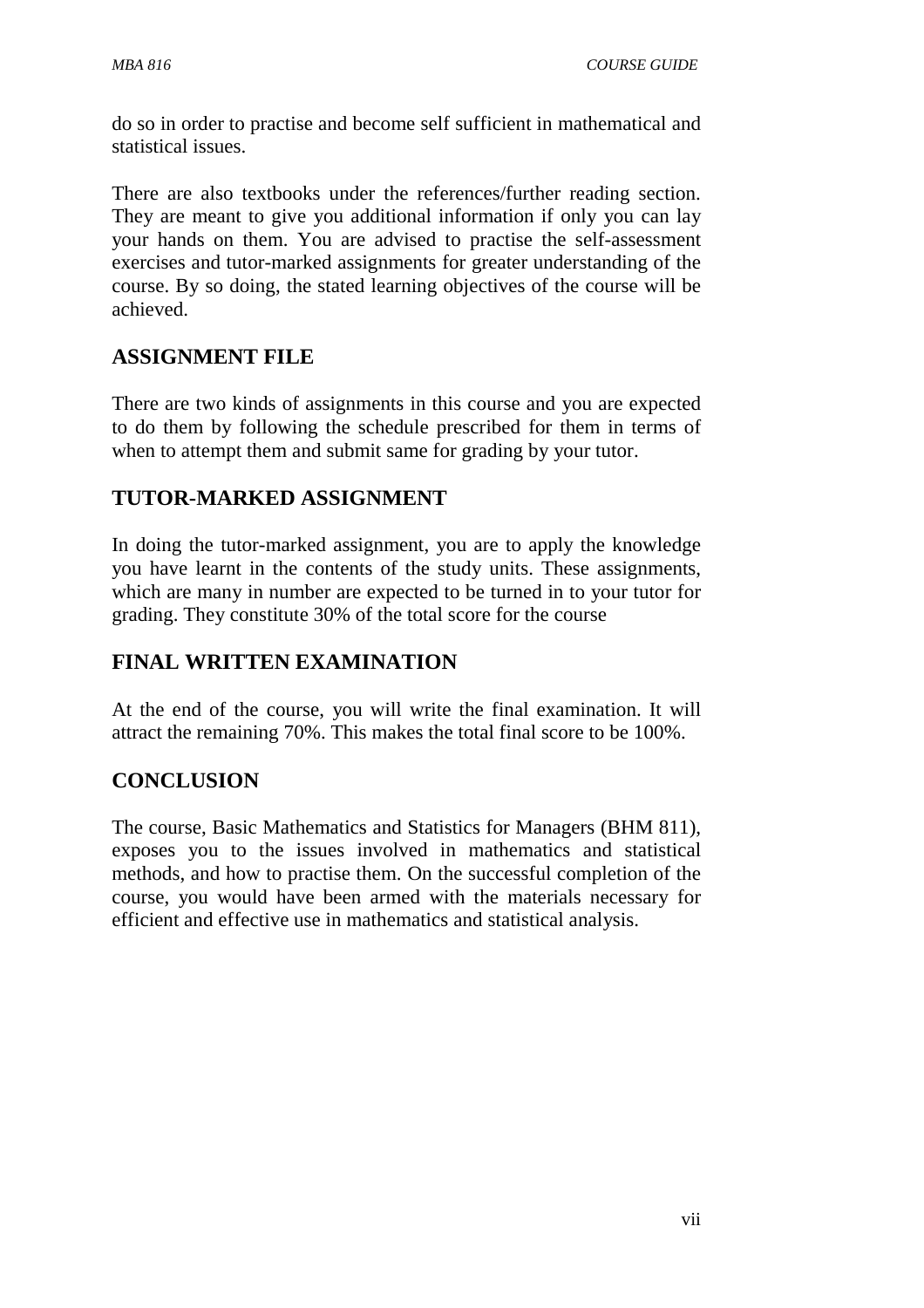# **MAIN COURSE**

í

| <b>CONTENT</b><br><b>PAGE</b> |                                                                  |              |
|-------------------------------|------------------------------------------------------------------|--------------|
|                               | <b>Module 1 Introduction to Numbers and their Applications 1</b> |              |
| Unit 1                        |                                                                  | $\mathbf{1}$ |
| Unit 2                        |                                                                  |              |
| Unit 3                        |                                                                  | 15           |
| Unit 4                        |                                                                  |              |
| Unit 5                        |                                                                  |              |
| <b>Module 2</b>               |                                                                  |              |
| Unit 1                        |                                                                  | 31           |
| Unit 2                        | Simultaneous Linear Equation                                     | 38           |
| Unit 3                        |                                                                  | 45           |
| Unit 4                        |                                                                  | 51           |
| <b>Module 3</b>               | <b>Introduction to Statistical Data Collection</b>               | 58           |
| Unit 1                        | Statistical Investigation and Data Collection                    | 58           |
| Unit 2                        | Data Presentation in Statistics                                  | 72           |
| Unit 3                        | Measures of Central Tendency                                     | 86           |
| Unit 4                        |                                                                  | 95           |
| <b>Module 4</b>               |                                                                  | 100          |
| Unit 1                        |                                                                  | 100          |
| Unit 2                        |                                                                  | 105          |
|                               |                                                                  |              |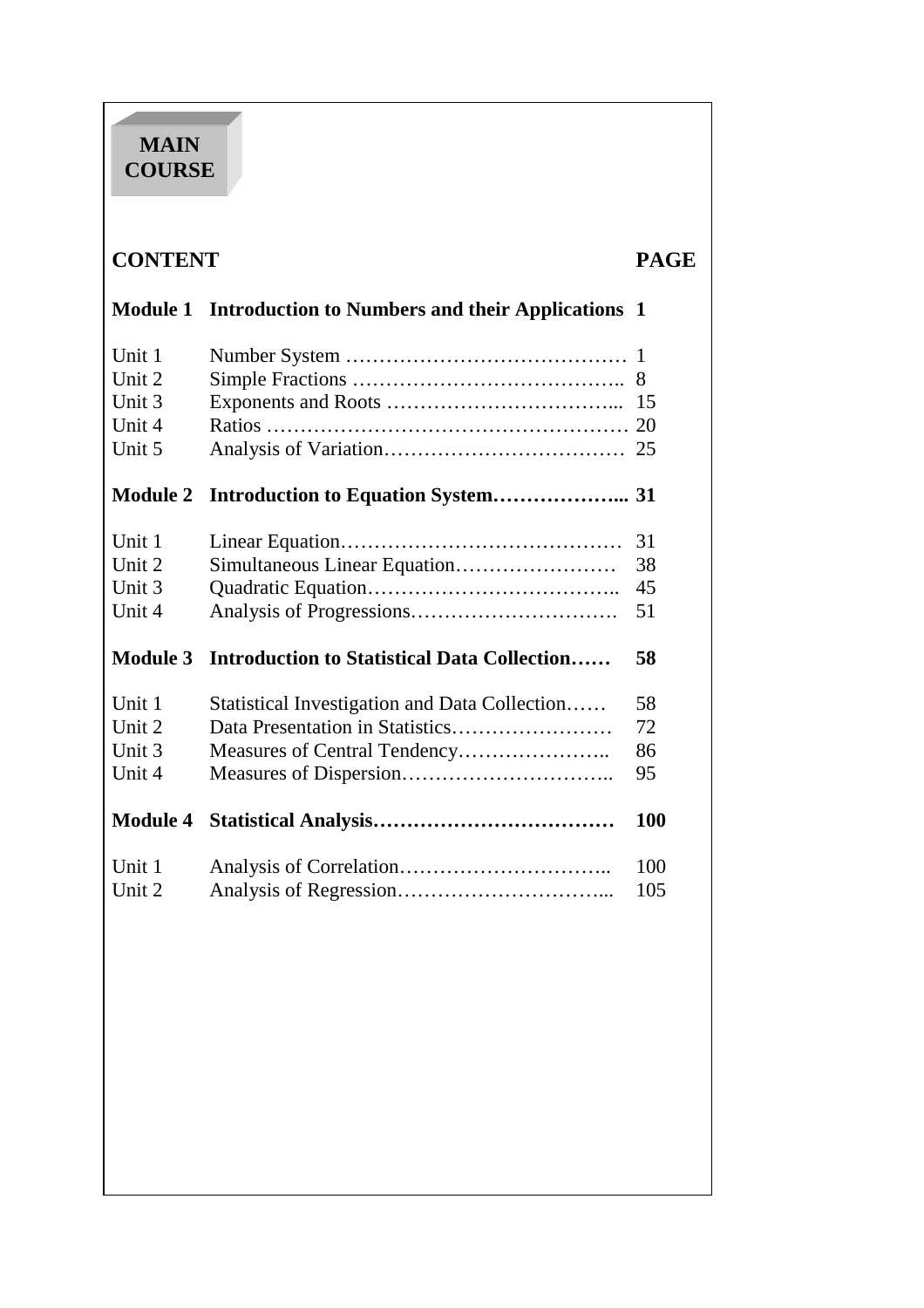# **MODULE 1 INTRODUCTION TO NUMBERS AND THEIR APPLICATIONS**

- Unit 1 Number System
- Unit 2 Simple Fractions
- Unit 3 Exponents and Roots
- Unit 4 Ratios
- Unit 5 Analysis of Variation

## **UNIT 1 NUMBER SYSTEM**

## **CONTENTS**

- 1.0 Introduction
- 2.0 Objectives
- 3.0 Main Content
	- 3.1 Natural Numbers
	- 3.2 Whole Numbers
	- 3.3 Integers
	- 3.4 Rational Numbers
	- 3.5 Irrational Numbers
- 4.0 Conclusion
- 5.0 Summary
- 6.0 Tutor-Marked Assignment
- 7.0 References/Further Reading

## **1.0 INTRODUCTION**

Number is one of the foundation concepts in mathematics and it is quite different in concept with numerals. Numerals are signs that serve as the means of representing numbers.

Number system generally is a technique of representing numbers by means of symbols. Modern number systems are value systems by which an individual number value is determined in daily activities of life.

The history of number and numeration is as old as human history and civilization. At early civilisation, people used strokes, pebbles, or notches as the means of measuring the number of goods.

This is done by making strokes on walls, trees, stones or the notches made on a piece of wood to show the number. The process in which objects in one group are represented and compared with those of another group is called matching. The process of matching is also known as tallying. This tallying system of counting is still in use today. There are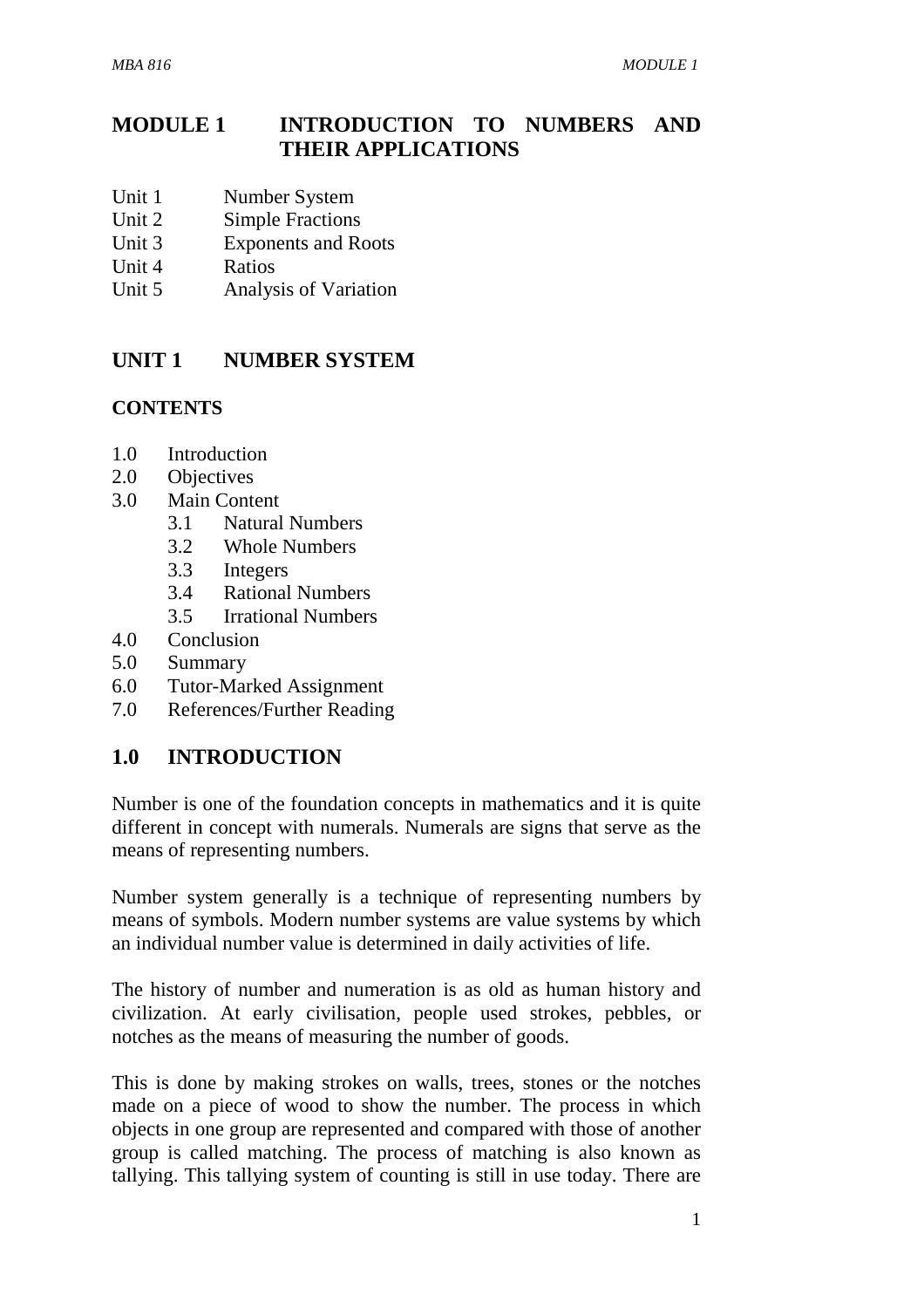different ways that people in different communities use in counting, but what is common to every community is number. Number measures quantity and value and these remain the same all over the world.

# **2.0 OBJECTIVES**

At the end of this unit, you should be able to:

- explain the term number
- discuss natural numbers.
- convert numbers to other bases
- explain whole numbers
- explain integers
- discuss rational numbers
- explain irrational numbers.

## **3.0 MAIN CONTENT**

## **3.1 Natural Numbers**

Natural numbers are counting numbers that have definite beginning but no ending. The nature of natural numbers is said to be discrete. They are usually referred to as ordinal numbers. When they denote order, the order should be in magnitude, showing a unique pattern of increase or decrease in arrangement at any given time. Anytime the natural numbers are used to show quantities such as 5 students, 4 cows, 17 cups, they are known as cardinal numbers. Natural numbers have some properties that make it unique. Some of the properties are as listed below.

### **Counting numbers**

They are used for counting in any community or language. The process of counting is often done in various groups, for example, in groups of  $2_s$ ,  $5_s$ ,  $10_s$   $12_s$  or  $20_s$ . These number groups form the number bases used for calculations. Some of the groups include *even, odd, prime, square and cubic numbers*. Even numbers are natural numbers divisible by 2, they are numbers like 2,4,6,8,10,12 while *odd numbers* are natural numbers that are not divisible by two. Examples are 1,3,5,7,9,11,13. *Prime Numbers* are natural numbers with no factor other than one or itself, these include numbers like 3,5,7,11,13,15. *Square numbers* are squares of natural numbers raised to the second power and cubic numbers are numbers that are third power of natural numbers. Examples are 4,9,16,25 and 8,27,64 respectively.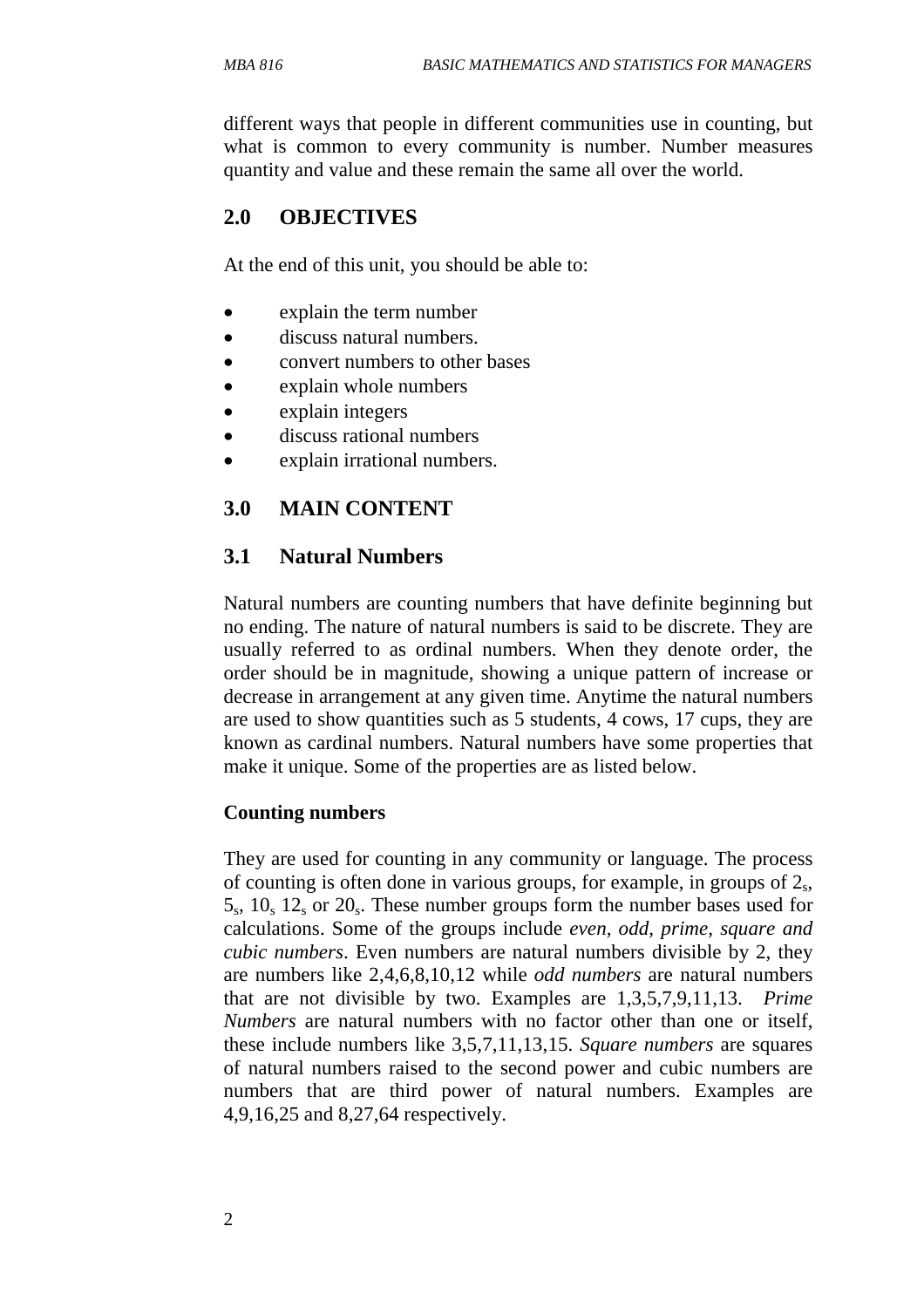## **Conversion of numbers to other bases**

Traditionally, numbers can be converted from one base to another using different methods and techniques. The most common conversion is usually from base 10 to other bases through continuous division with the base in question and expressing the remainder as the digits of the required base in some definite order.

Example, change 86 to base 2

The rule is to start expressing the digits from the remainders, beginning from the bottom to the first one i.e.  $10110<sub>2</sub>$ .

## **3.2 Whole Numbers**

Given that natural numbers are counting numbers beginning from one and the numbers continue without any limit, there were problems that became unresolved such as 2 minus 2, 3-3, and 9-9. The discovery of zero in 600 AD helped to resolve the problems in numbers. This expanded the operation of number system. When zero is added to a set of natural numbers we have what is called whole numbers.

## **SELF-ASSESSMENT EXERCISE**

Explain the term whole number.

## **3.3 Integers**

Integers are whole numbers that do not have any form of fraction associated with them. An integer is a combination of positive and negative numbers together with zero. The positive numbers are usually called positive integers; the negative numbers are called negative integers, while the positive and negative numbers are called direct numbers. In mathematical analysis, direct numbers can be represented on a number line.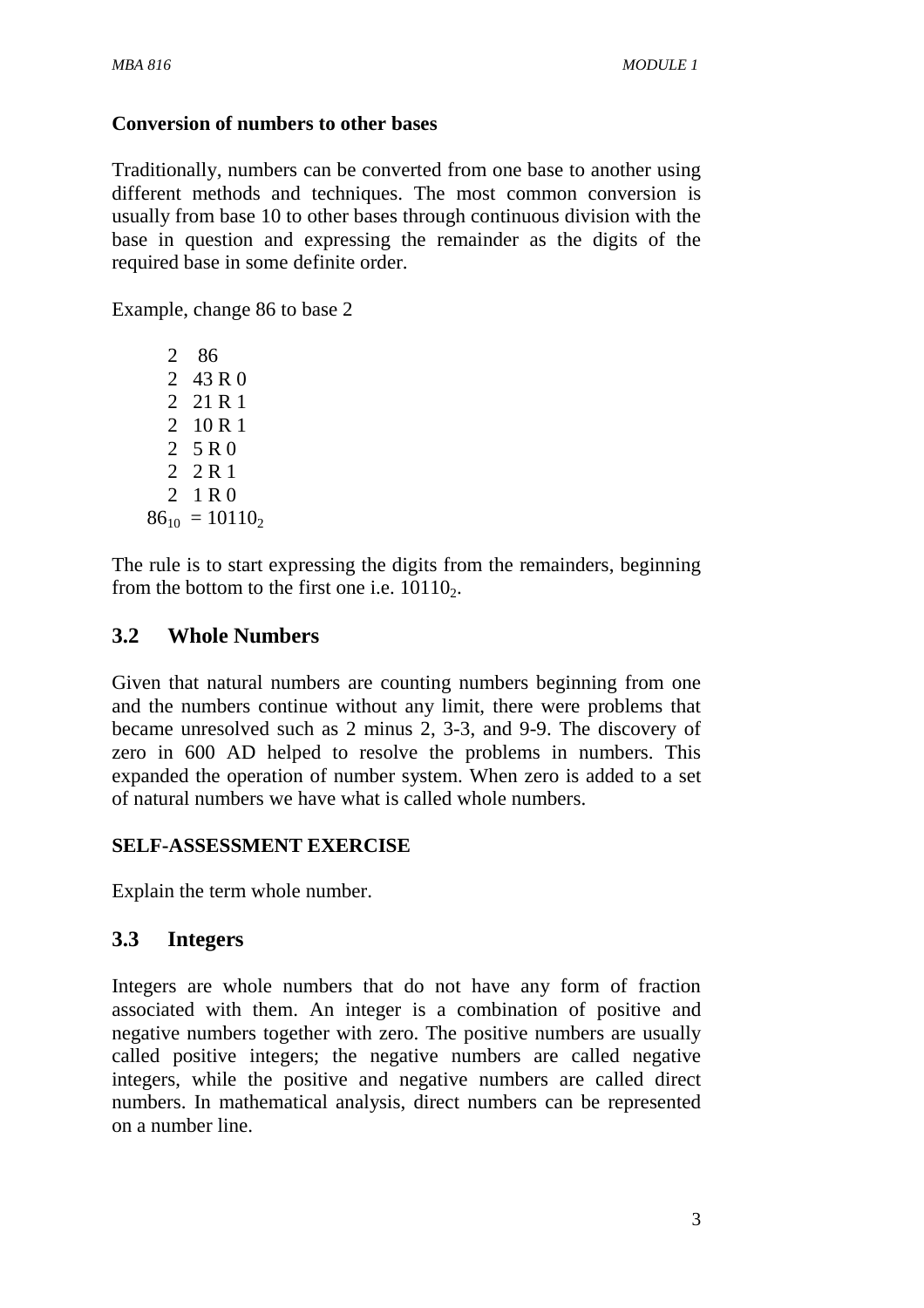

Conventionally positive integers are a set of natural numbers that are They are written without attaching the positive sign before any of the numbers. However, negative integers are written with the negative sign attached before them or on top of each number distinguishing the negative integers from the positive integers. The only integer that is neither positive nor negative is zero.

### **3.3.1 Number Line**

A number line is a straight line that shows the ordering property and position of integers. The line is made up of arrows ending at one or both sides of the line indicating continuity in the numbers or integers. The number line is divided into equal parts to indicate the position of the integers. Usually, only a small section of the integers can be represented on the line at a time. There are two strategies of drawing the number line. It can be drawn horizontally or vertically. The ordering property of integers is that numbers to the right of the line are always greater than those on the left. Equally those to the left of zero are always less than those to the right of zero. The numbers are usually written in ascending or descending order. When they are in ascending order, they increase from left to right. The signs used to show "greater than or less than" are ">" (greater than) "<" (less than). 5>4 means 5 is greater than 4 and 6  $\langle 7 \rangle$  means 6 is less than 7.



### **3.3.2 Addition, Subtraction and Multiplication of Integers**

In the addition of integers, we count the positive numbers by moving to the right hand side or upwards, while the counting of negative numbers is by moving to the left of zero or downwards.

When subtracting numbers, the following points should be noted.

a) If a positive integer is subtracted or taken away from a smaller positive integer, the answer is always a negative number.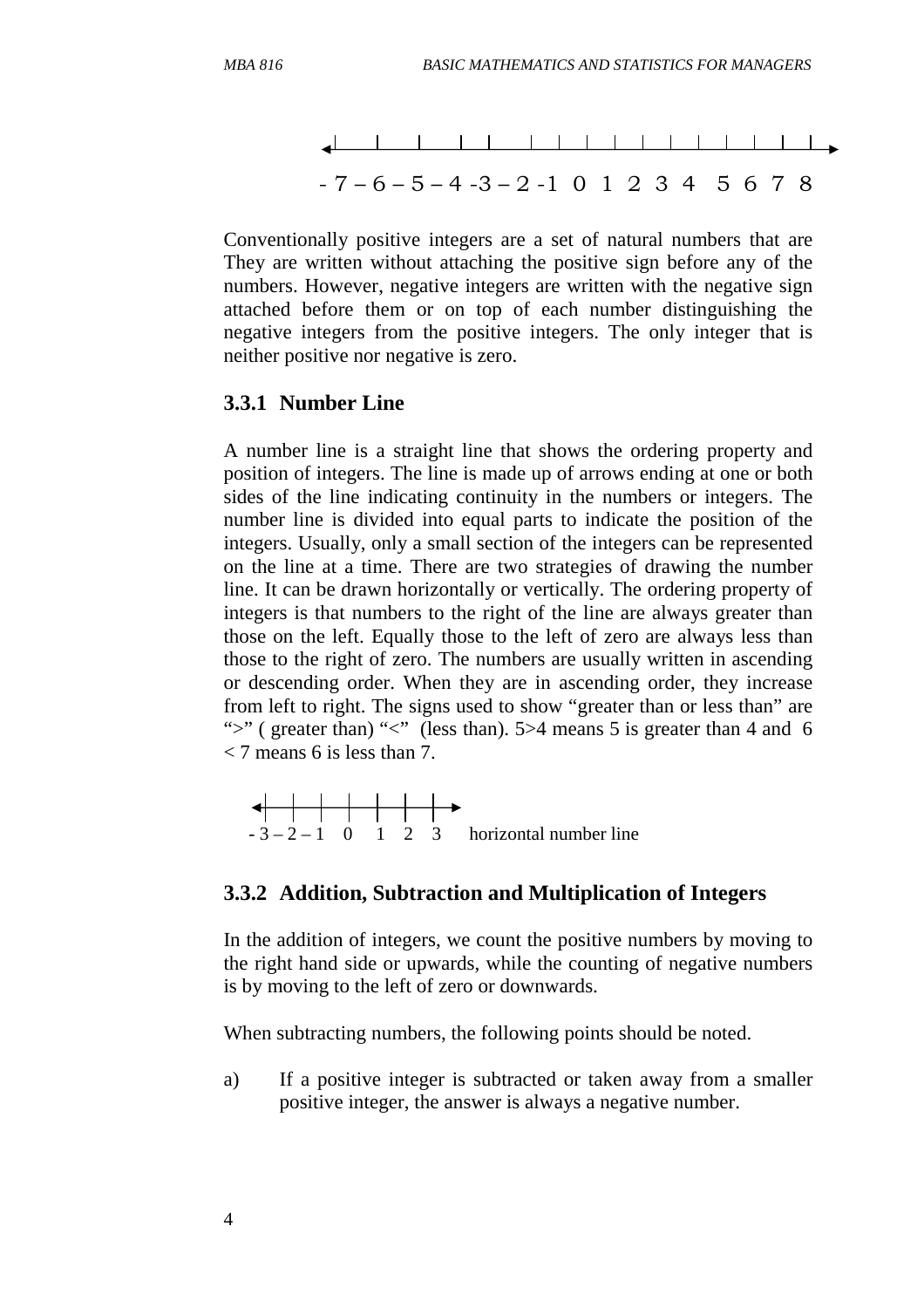## **Example 1**

 $4-6=-2$ ,  $13-17=-4$  etc.

b) In order to subtract a negative integer from another negative integer, we add the absolute value of the negative integers.

## **Example 2**,

 $10 - (-6) = 16$  or  $- 10 - 15 = 5$ .

**Example 3**, evaluate the following (a) – 20 – (- 24) b)  $12 - (-12)$  c) –  $13 - 16$ 

### **Solution**

a)  $-20 - (-24) = -(20) + 24 = 4$ b)  $12 - (-12) = 12 + 12 = 24$ c)  $-13 - 16 = -29$ 

In the division of integers, when integers are divided together two like signs give a positive result, while two unlike signs give a negative result.

### **Example 4**

| $(+ 15) \div (+ 3)$  | $=$  | $+5$ |
|----------------------|------|------|
| $(-15) \div (-3)$    | $=$  | $+5$ |
| $(-15) \div (+3) =$  | $-5$ |      |
| $(+ 15) \div (-3) =$ | $-3$ |      |

It should be noted that any number that is multiplied by zero equals zero, similarly a zero multiplied by any integer equals zero.

### **SELF-ASSESSMENT EXERCISE**

i. Evaluate the followings.

- a)  $-9-(-12)$ b)  $28 - (-28)$
- c)  $+14 \div (-2)$
- d)  $-8 \div (-4)$ .
- 

## **3.4 Rational Numbers**

A rational number is an expression of a ratio of two whole numbers. It can take the form of  $V_{Z}$  or  $V \div Z$  where V and Z are integers and Z is not equal to zero at any time. A set of rational numbers X include the set of integers as well as positive and negative fractions. Therefore, the set of integers is a proper subset of the rational numbers. Examples are; 2/4, 1/5, 12/3, 7, 81/8, - 1/3 etc.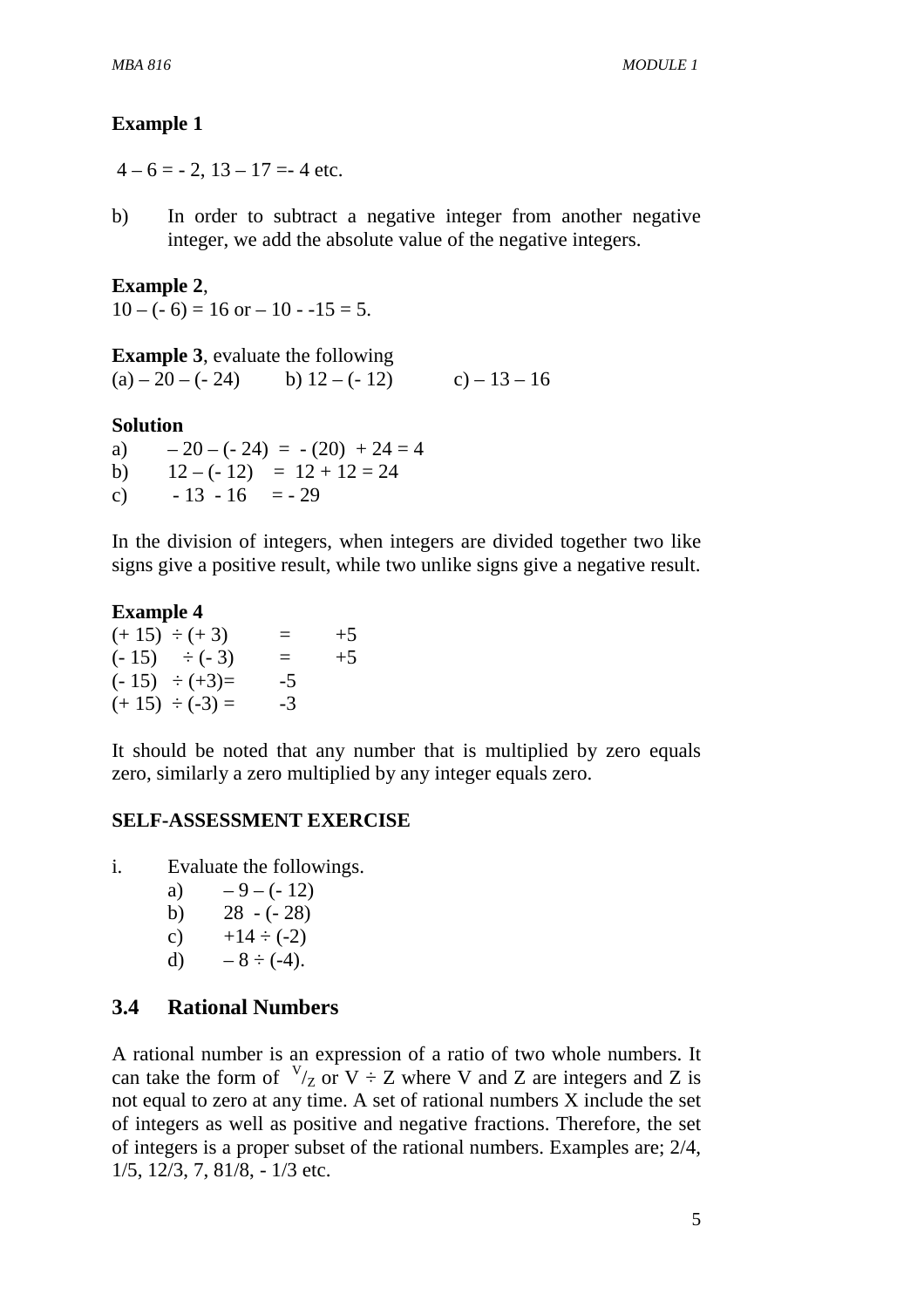The scope of rational numbers has no end in both positive and negative numbers and also within each numbers gap. Example between 0 and 1, 1and 2, 2and 3, 0 and -1, -3 and -4

### **SELF-ASSESSMENT EXERCISE**

- i. What are rational numbers b) illustrate examples of rational numbers.
- ii. express the following rational numbers in
	- a) ascending order  $-1/2$ ,  $-3$ ,  $4$ ,  $2$ ,  $-3/4$
	- b) descending order  $-11, 9, -4 17, 12, 3$

# **3.5 Irrational Numbers**

They are numbers that cannot be written as exact fractions nor expressed as terminating decimals. Irrational numbers usually do not have exact values. Usually irrational numbers which are expressed in the form of roots are known as surds.

**Example 5**  $\sqrt{2}$ ,  $\sqrt{3}$ ,  $\sqrt{7}$ 

 It should be noted that some numbers which are expressed in form of roots and have exact terminating decimals are rational numbers and do not fall in the category of irrational numbers, example  $\sqrt{4}$   $\sqrt{9}$ etc.

When two or more surds are to be multiplied together they should first be simplified. Whole numbers should be taken with whole number and surds with surds.

| <b>Example 6</b> Simplify | $\sqrt{27}$ x $\sqrt{50}$                        |
|---------------------------|--------------------------------------------------|
|                           | = $\sqrt{(9 \times 3)}$ x $\sqrt{(25 \times 2)}$ |
|                           | $= 3\sqrt{3} \times 5\sqrt{2}$                   |
|                           | $= 15\sqrt{6}$                                   |

**Example 7** Multiply the irrational numbers (surd)

```
\sqrt{12} x 3 \sqrt{60} x \sqrt{45}= √(4 x3) x 3√(4 x 15) x √(9 x 5)
= 2 \sqrt{(3)} \times 3 \times 2\sqrt{15} \times 3\sqrt{5}= 36 \sqrt{(3 \times 15 \times 5)}= 36 x 15
= 540
```

| <b>Example 8. Simplify</b> | $3\sqrt{50}$ - $5\sqrt{32}$ + $4\sqrt{8}$                        |
|----------------------------|------------------------------------------------------------------|
|                            | $= 3\sqrt{25x 2} - 5\sqrt{16x 2} + 4\sqrt{4x 2}$                 |
|                            | $= 3 \times 5\sqrt{2} - 5 \times 4\sqrt{2} + 4 \times 2\sqrt{2}$ |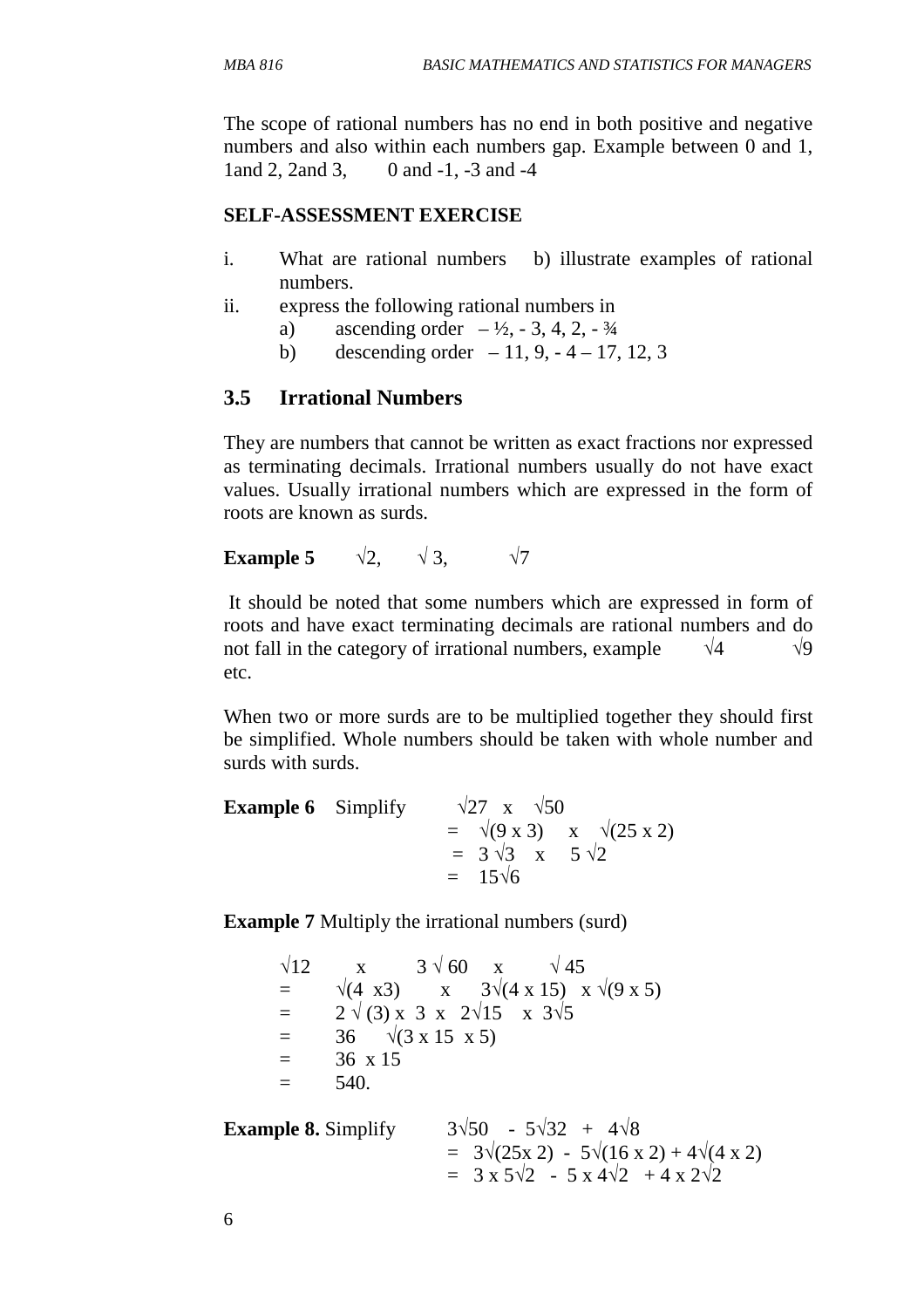$$
= 15\sqrt{2} - 20\sqrt{2} + 8\sqrt{2}
$$
  
= 3 $\sqrt{2}$ 

## **4.0 CONCLUSION**

The above analysis shows that number system is the foundation of any mathematical analysis. It cuts across all disciplines, it is used daily by every individual in daily life be it at home, office, or business. It is very essential to know the basics of numbers as the means of evaluation of any transaction; this is because numbers help us to measure quantity, price and other variables of life.

## **5.0 SUMMARY**

In this unit, you have been introduced to the meaning and scope of numbers, even though the scope is wide and in-exhaustive, the basic foundational knowledge of numbers will help you cope with the challenges of other courses. The unit therefore examined the basic concepts of numbers as a means of helping you to study other units effectively.

## **6.0 TUTOR-MARKED ASSIGNMENT**

| 1. | a) | Simplify | $\sqrt{45}$ x $\sqrt{27}$ |
|----|----|----------|---------------------------|
|    | b) | Evaluate | $(i) - 40 - (-28)$        |
|    |    |          | $(ii)$ 48 - -11           |
|    |    |          | $(iii) - 10 - 18$         |

- 2. Write explanatory notes on the followings
	- a) Natural number
	- b) Whole number

### **7.0 REFERENCES/FURTHER READING**

- Bello, S.O (2001). *Basic Mathematics with Applications*. Ilaro: Omolaja Educational Press.
- Coyle, R.G. (1976). *Mathematics for Business Decisions*. Thomas Nelson
- Lewis, C.D. (1982). *Industrial and Business Forecasting Methods.* London: Butterworth Publishers.
- Throsby, C.B. & James, D.E. (1972). *Introduction to Quantitative Methods in Economics*. New York: John Wiley and Sons.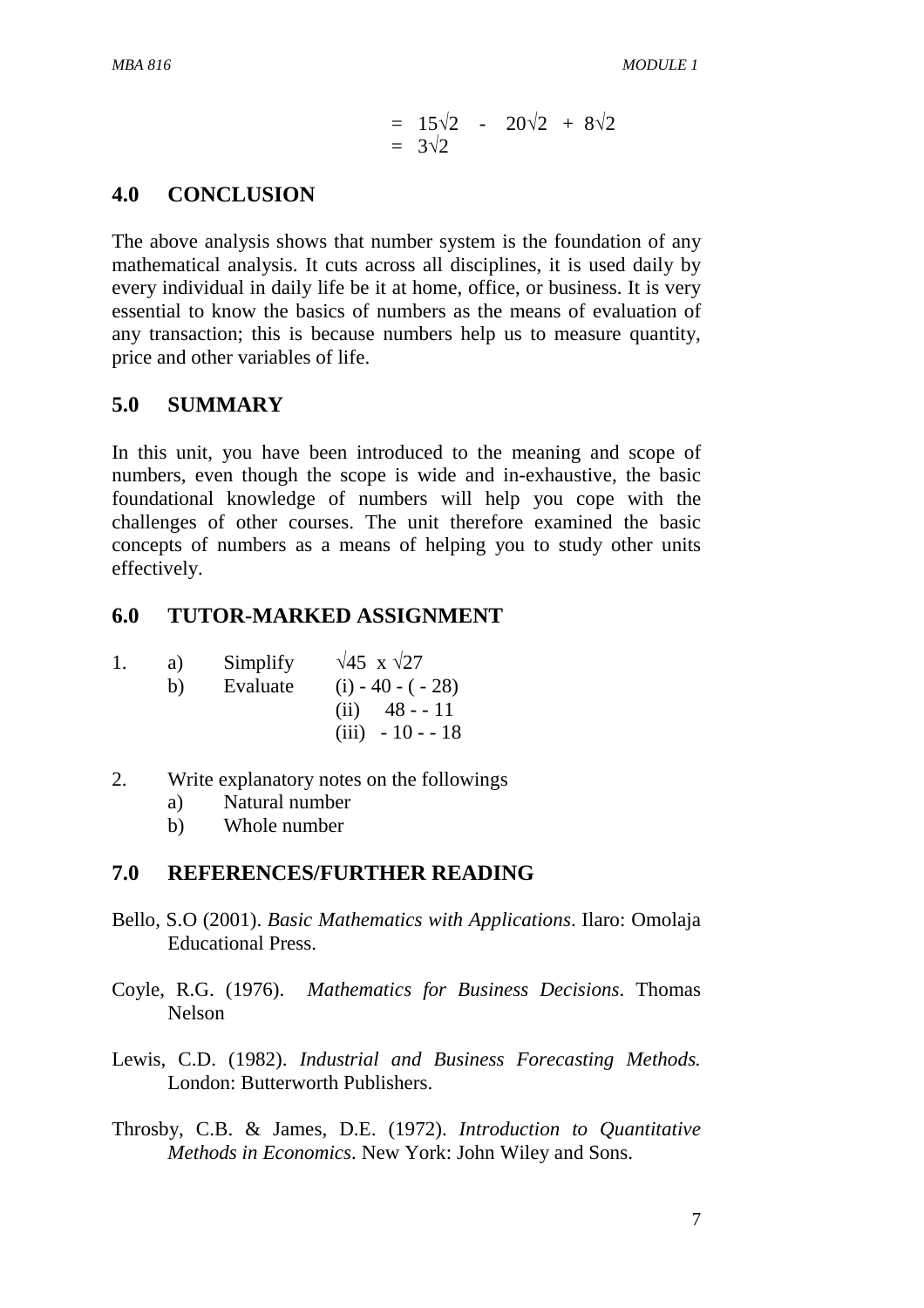## **UNIT 2 SIMPLE FRACTIONS**

### **CONTENTS**

- 1.0 Introduction
- 2.0 Objectives
- 3.0 Main Content
	- 3.1 Types of Fractions
		- 3.1.1 Proper Fraction
		- 3.1.2 Improper Fraction
		- 3.1.3 Mixed Numbers
		- 3.2 Addition and Subtraction of Fractions
		- 3.3 Multiplication of Fractions
	- 3.4 Fractions Involving Bracket
	- 3.5 Application of Fractions
- 4.0 Conclusion
- 5.0 Summary
- 6.0 Tutor-Marked Assignment
- 7.0 References/Further Reading

## **1.0 INTRODUCTION**

A fraction is a part of a whole number. A whole number is called an integer, such as  $1, 2, 3 - - -100$ . A whole number is a combination of pieces of fractions. For example, a thirty centimeter ruler can be cut into six equal parts; each part will be five centimeters long. Each of the pieces is a fraction of the whole ruler. The piece is called one–sixth and can be denoted  $\frac{1}{6}$ . Equally, each centimeter of the ruler is one–thirtieth (  $1/30$ ). In this fraction one (1) is called the numerator and thirty (30) is called the denominator.

### **2.0 OBJECTIVES**

At the end of this unit, you should be able to:

- define a fraction
- identify different types of fraction
- work some fractions involving addition, subtraction and multiplication
- work applications involving fractions.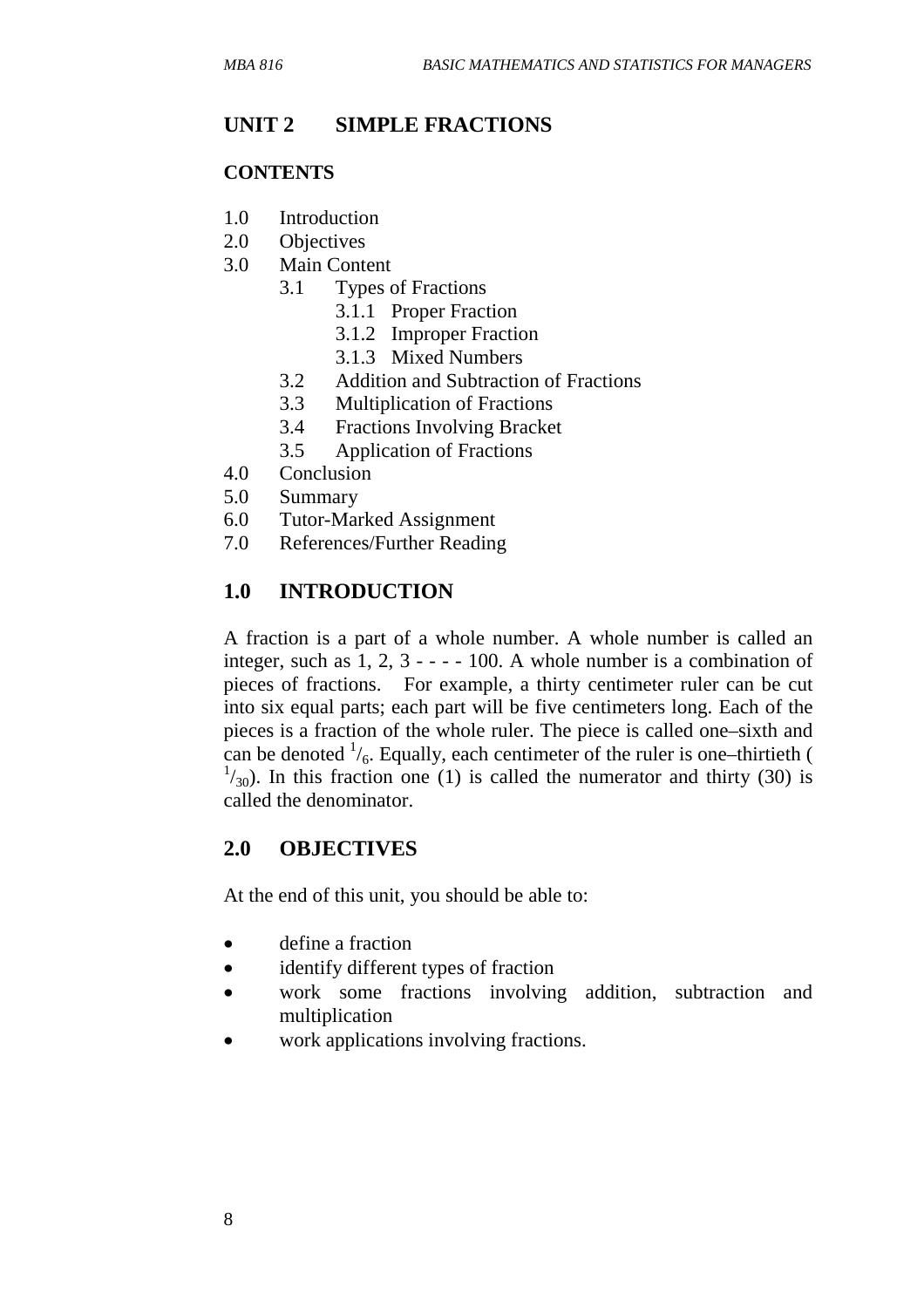# **3.0 MAIN CONTENT**

## **3.1 Types of Fractions**

There are three basic types of fractions in mathematical analysis. They are proper fractions, improper fractions and mixed numbers.

# **3.1.1 Proper Fractions**

A fraction is classified as proper fraction when the numerator of a fraction is smaller than the denominator. In other words the denominator should be bigger than the numerator. For examples;  $\frac{1}{2}$ ,  $\frac{2}{3}$ .

# **3.1.2 Improper Fractions**

An improper fraction exists when the numerator of a fraction is greater than the denominator e.g.  $\frac{3}{2}$ ,  $\frac{5}{4}$ ,  $\frac{8}{2}$ 

# **3.1.3 Mixed Numbers**

If a number consists partly of an integer and a fraction, this is called a mixed number e.g.  $3 + \frac{1}{10}$ , which may also be written as  $3 \frac{1}{10}$ .

# **3.2 Addition and Subtraction of Fractions**

The addition and subtraction of fractions come in different ways. These are, addition and subtraction of fractions, with the same denominators and addition and subtraction of fractions with different denominators

## **3.2.1 Addition and Subtraction of Fractions with the same Denominators**

**Example 1** Addition of fractions with the same denominators

$$
^{2}/_{7} + {}^{3}/_{7}
$$
  
= 
$$
^{2} + 3
$$
  
= 
$$
^{5}/_{7}
$$

**Example 2** subtraction of fractions with the same denominators

$$
\frac{4y}{5} - \frac{2y}{5}
$$
\n
$$
= \frac{4y}{5} - \frac{2y}{5}
$$
\n
$$
= \frac{2y}{5}
$$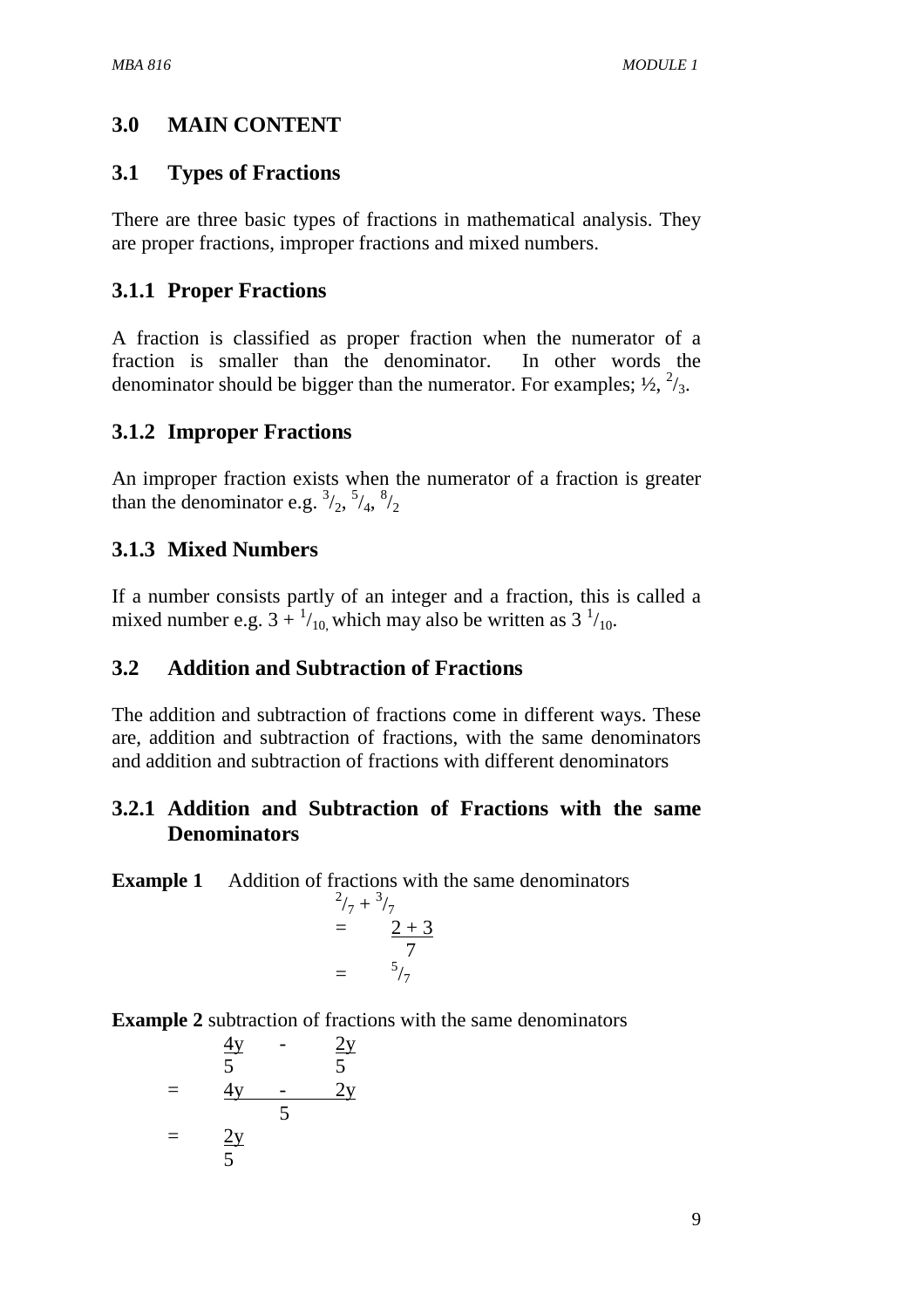**Example 3** 3x - 8y

$$
\begin{array}{rcl}\n\textbf{Example 3} & \frac{3x}{5} - \frac{8y}{5} \\
& = & \frac{3x - 8y}{5}\n\end{array}
$$

## **3.2.2 Addition and Subtraction of Fractions with different Denominators**

Addition of fractions with different denominators: once the fractions have different denominators, find a common factor as the lowest common multiple (LCM) as the common denominator. The lowest common multiple is the smallest number that can be divided without remainder by all the numbers of the given set of fractions.

**Example 4**  $\frac{5}{6}$  +  $\frac{3}{8}$ 

Find the lowest common factor. This equals 24. It is the lowest number that constitutes the exact multiple of 6 and 8.

| $=$ | $20 + 9$ |                        | $=$ $20+9 = 29 = 1^5/24$ |  |
|-----|----------|------------------------|--------------------------|--|
|     |          | $\partial \mathcal{A}$ |                          |  |

### **Example 5**

Simplify the following fractions:  $\frac{7}{10} - \frac{2}{15}$ The lowest common factor of 10 and 15 is 30 Therefore we have  $21 - 4 = 21 - 4 = 17$ 30 30 30 30

### **Example 6**

 Simplify the following  $5y - y = 5y - 2y = 5y - 2y = 3y = y$ 

#### **SELF-ASSESSMENT EXERCISE**

Simplify the following fractions

a) 
$$
\frac{2x}{3} - \frac{3y}{5}
$$
  
b)  $\frac{5m}{12} - \frac{3n}{8}$   
c)  $\frac{3y}{4} + \frac{y}{6}$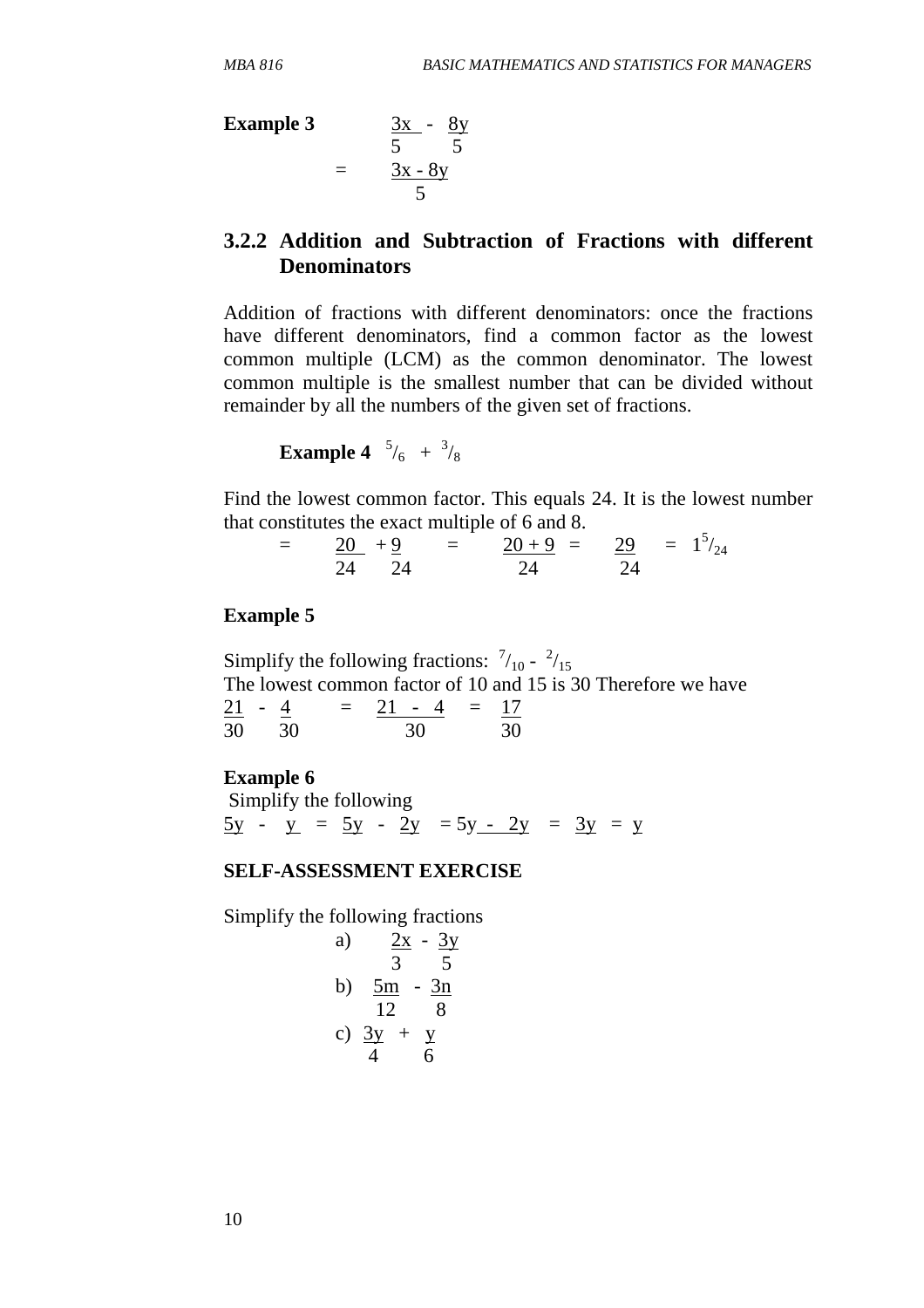## **3.3 Multiplications of Fractions**

In the multiplication of fractions, the numerators are multiplied together and the denominators are also multiplied together to form a common whole fraction.

## **Example 7**

 Multiply the following fractions:  $^{4}/_{6}$  x  $^{8}/_{10} = ^{32}/_{60}$ 

If the fractions that would be multiplied have numerators and denominators that have common factors, it is more ideal to reduce them through division before the multiplication.

## **Example 8**

 Multiply the fraction below:  $^{4}/_{6}$  x 8/<sub>10</sub>

The fractions can be reduced since they have a common factor of 2.  $^{4}/_{6}$  x  $^{8}/_{10}$  =  $^{2}/_{3}$  x  $^{4}/_{5}$  =  $^{8}/_{15}$ 

## **Example 9**

Multiply the fractions below

 $^{14}/_{10}$  x  $^{6}/_{7}$  x  $^{8}/_{9}$  $=$   $\frac{2}{5}$  x  $\frac{2}{1}$  x  $\frac{4}{3}$  =  $\frac{16}{15}$  =  $\frac{11}{15}$ 

When mixed numbers are given as part of a fraction, they should be all converted into improper fraction before multiplication is carried out.

### **Example 10**

Solve the mixed numbers below 5½ x  $2^2/7$  x  $5/33$ . The 5<sup> $1/2$ </sup> and  $2^2/7$  should be converted to improper fraction. They become  $^{11}/_{2}$  and  $^{16}/_{7}$ 

Collect the fraction together for multiplication

$$
\frac{11}{2} \times \frac{16}{7} \times \frac{5}{33}
$$
  

$$
\frac{11}{2} \times \frac{16}{7} \times \frac{5}{33} = \frac{1}{1} \times \frac{8}{7} \times \frac{5}{3} = \frac{40}{21} = 1^{19}/_{21}
$$

### **SELF-ASSESSMENT EXERCISE**

Solve the following fractions

$$
\frac{5}{6} + \frac{2}{9}, \quad 2). \frac{7}{12} - \frac{3}{8}, \quad 3). \quad 12 \frac{1}{10} + 5 \frac{4}{15} - 7 \frac{3}{5}, \quad 4.) \frac{4y}{9} \times \frac{3}{2}, \quad 5.) \frac{5y}{6}
$$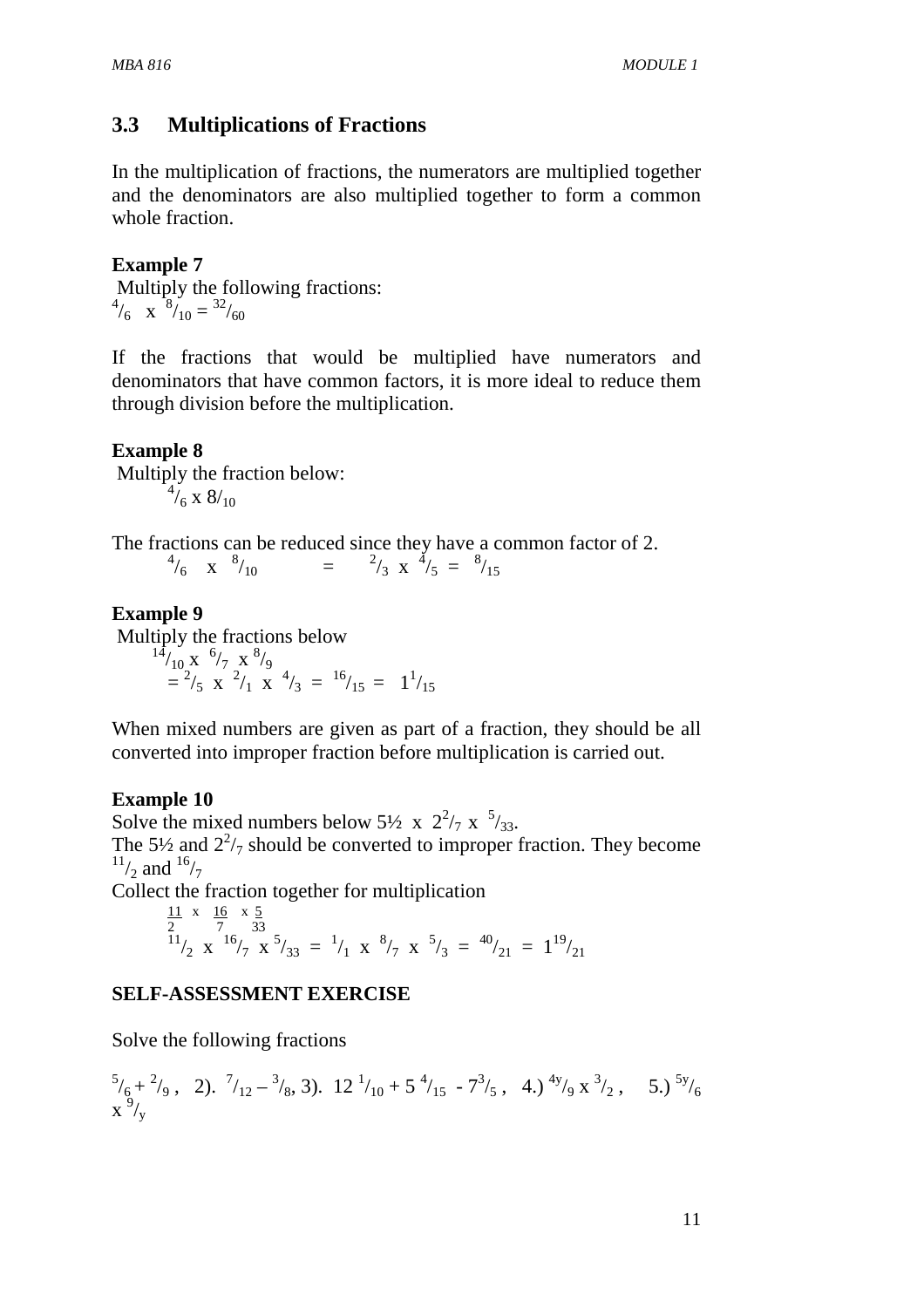## **3.4 Fractions Involving Brackets**

Fractions involving brackets are usually mixed equations. This is because they are made up of fractions and integers (whole numbers).

### **Example 11**

 Solve the following fractions with bracket  $^{3}/_{8}$  (y + 7) +  $^{5}/_{6}$  (2y – 3)  $=$   $\frac{3}{8}$  (y + 7) +  $\frac{5}{6}$  (2y -3)  $=$  3 (y – 7) + 5 (2y – 3) 8 6

Find a lower common multiple of 8 and 6 which is 24 the lower common multiple becomes a means of forming a common denominator as follows

$$
\frac{9 (y + 7) + 20(2y - 3)}{24}
$$
\n
$$
= \frac{9y + 63 + 40y - 60}{24}
$$
\n
$$
= \frac{49y + 3}{24}
$$

#### **SELF-ASSESSMENT EXERCISE**

Solve the following fractions

 $i$ .  $\gamma_8$  (4x - 5) –  $\frac{5}{12}$  (3x - 5) =  $\frac{1}{6}$ ii.  $\frac{4}{5}(2y+5) = \frac{2}{3}(2y+7) - \frac{2}{15}$ 

### **3.5 Application of Fractions**

The application of fractions is an illustration of circumstances in real life where the knowledge of fractions can be used to solve daily problems.

### **Example 12:**

A cyclist made a journey of 152km in a total time of  $3<sup>1</sup>/2$  hours. He went part of the way at an average speed of 40km/h and for the rest of the journey the cyclist averaged 48km/h. How many kilometers did the cyclist cover at 40km/h and 48km/h.

### **Solution**

Assuming the cyclist traveled y kilometers at 40km/h the time taken is y /40 hours ………… (1)

The remaining part of the journey was (152 - y) kilometers and he traveled this at 48km/hour.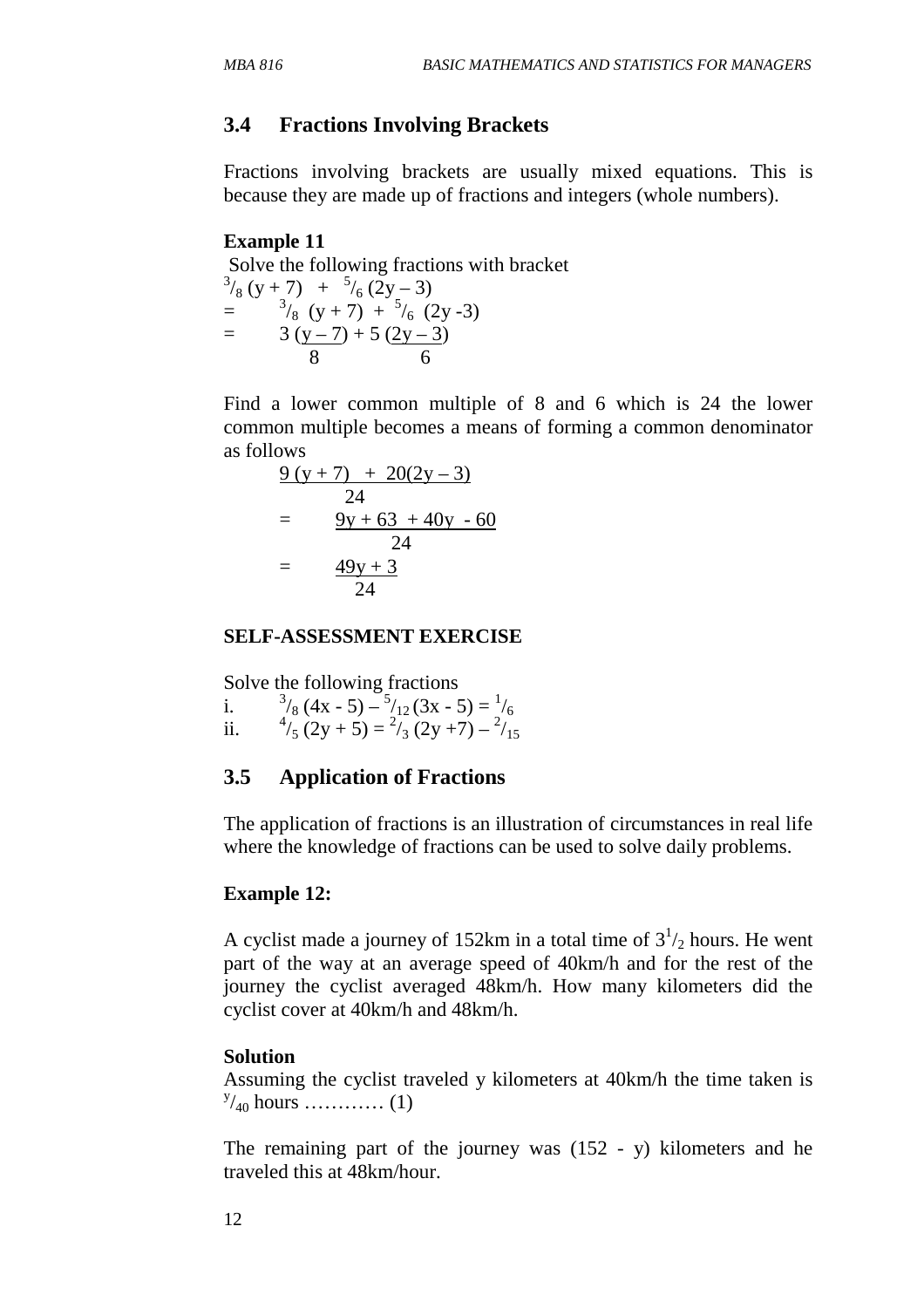The time taken for this journey =  $152-y/48$  hours .....(2) The total time for the cycling was 3½ hours.

Therefore:  $y + 152 - y = 3\frac{1}{2}$  40 48 ∴  $\text{y}$  x 240 + 152 - y x 240 = 3½ x 240 40 48  $6y + 5(152 - y) = \frac{7}{2} \times 240$  $6y + 760 - 5y = 840$  $6y - 5y + 760 = 840$  $y = 840 - 760$  $v = 80$ 

The cyclist went 80km at 40km/hour the rest of the journey can also be determined.

 $(152 - y)$  km  $(152 - 80)$  km = 72km The cyclist covered 72km at 48km/hour

## **4.0 CONCLUSION**

The above analyses show that fractions are vital in business and daily life applications and should be encouraged. Therefore it is very essential for you to get involved in solving problems relating to fractions as it can be practically applied in your business transactions and daily living.

## **5.0 SUMMARY**

In this unit you have learnt about simple fractions, proper and improper fractions, addition, subtraction and multiplication of fractions. Fractions with bracket were also examined to give you a broad knowledge of the topic. The application of fractions was also examined for you to appreciate the fact that this arithmetic can be applied daily in life and business.

## **6.0 TUTOR-MARKED ASSIGNMENT**

- 1. (a)  $y = 2^{1/2}$ , find the value of  $2y^{2} 3y + 1$  (b) if  $y = 2^{1/4}$ , find the value of  $\frac{2}{3}$  of y
- 2. In a 60km bicycle race a rider calculates that if he can increase his speed by 6km/h., he will cut his time for the distance by 20 minutes. What was his original speed?
- 3. A man bought a certain number of packets of matches at N1.26k. He kept 4 packets for his own use and sold the rest at 3k more per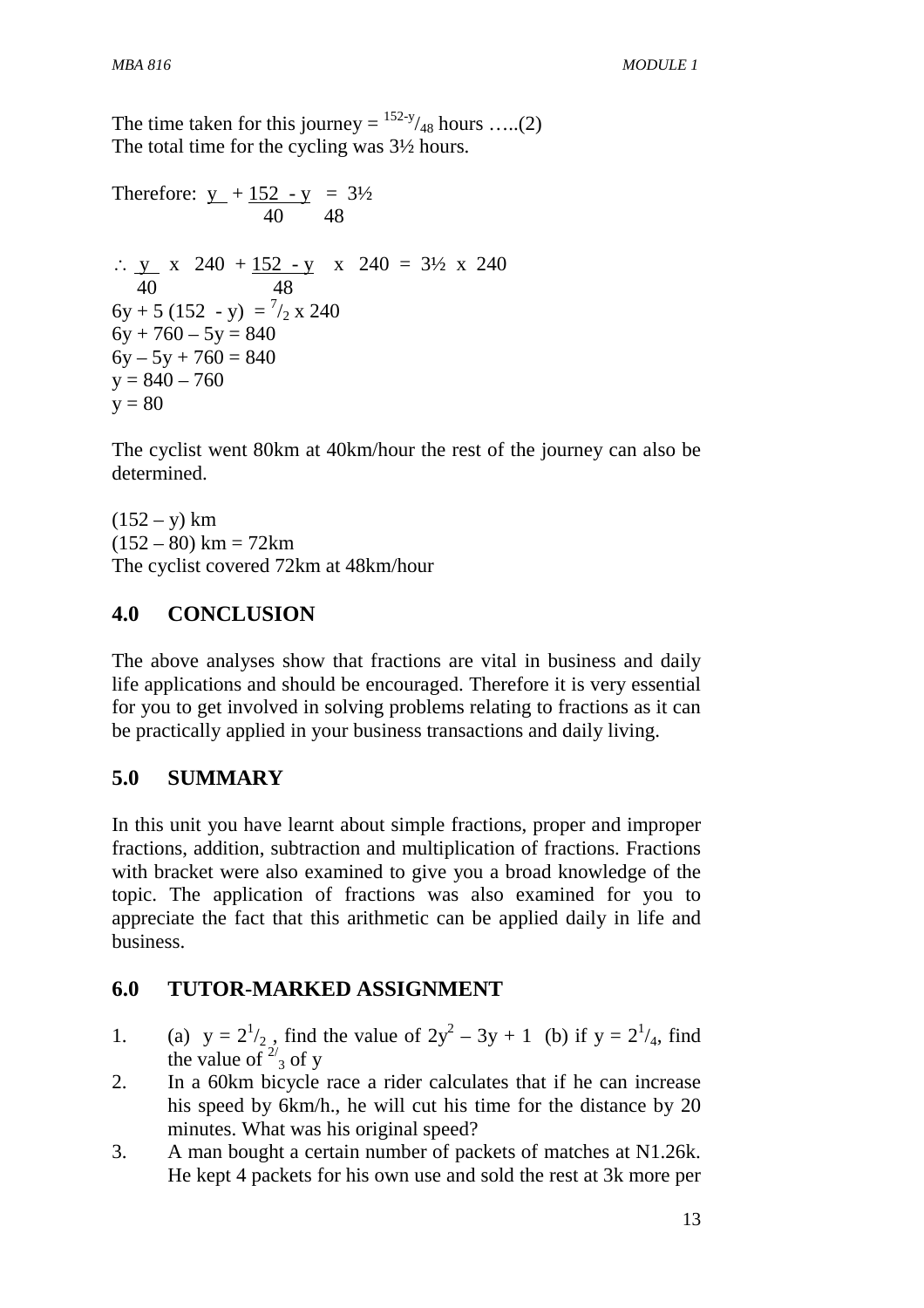packet than he paid for them, making a total profit of 14k on the business. How many packets of matches did he buy?

### **7.0 REFERENCES/FURTHER READING**

Anyebe, J.B. (2001). *Business Mathematics*, Nigeria: Akata Publishers.

- Chiang, A.C. (1974). *Fundamental Methods of Mathematical Economics.* MacGraw Hill.
- Mailafia, D.I. (2006). *Mathematical Economics*. Kaduna: Baraka Press and Publishers Ltd.
- Onimode, B & Osayimwese, I. Z. (1984). *Mathematics forEconomics and Business.* London: George Allen and Unwin.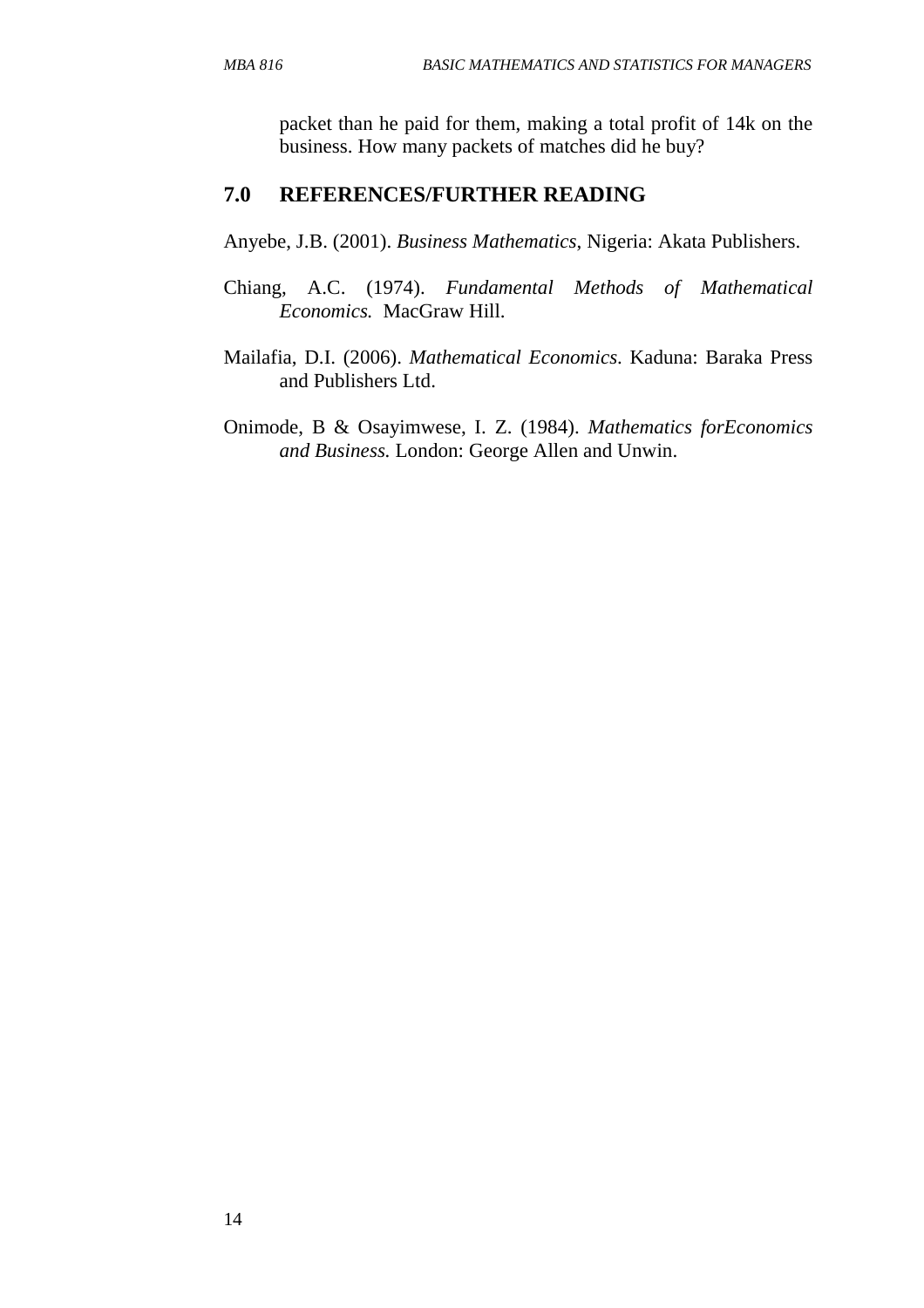# **UNIT 3 EXPONENTS AND ROOTS**

## **CONTENTS**

- 1.0 Introduction
- 2.0 Objectives
- 3.0 Main Content
	- 3.1 Laws of Exponents and Examples
	- 3.2 Multiplication of Exponents
	- 3.3 Division of Exponents
	- 3.4 Roots of Exponents
- 4.0 Conclusion
- 5.0 Summary
- 6.0 Tutor-Marked Assignment
- 7.0 References/Further Reading

# **1.0 INTRODUCTION**

Exponential functions are commonly used in business and economics in growth theories. Exponential functions are applied to solve optimization equations and problems that use time as part of the choice variable. Therefore, they are used to express functions that grow overtime and the time is measurable through the application of the knowledge exponents and roots.

Exponential functions can also be used to express and find solutions to variables involving compound interest, annuities and sinking fund as it relates to business and economics.

# **2.0 OBJECTIVES**

At the end of this unit, you should be able to:

- apply the laws of exponents
- explain the multiplication of exponents
- explain the division of exponent
- explain exponents involving roots.

# **3.0 MAIN CONTENT**

## **3.1 The Laws of Exponents**

The laws of exponents can be expressed by the different use of exponents in different ways such as follows.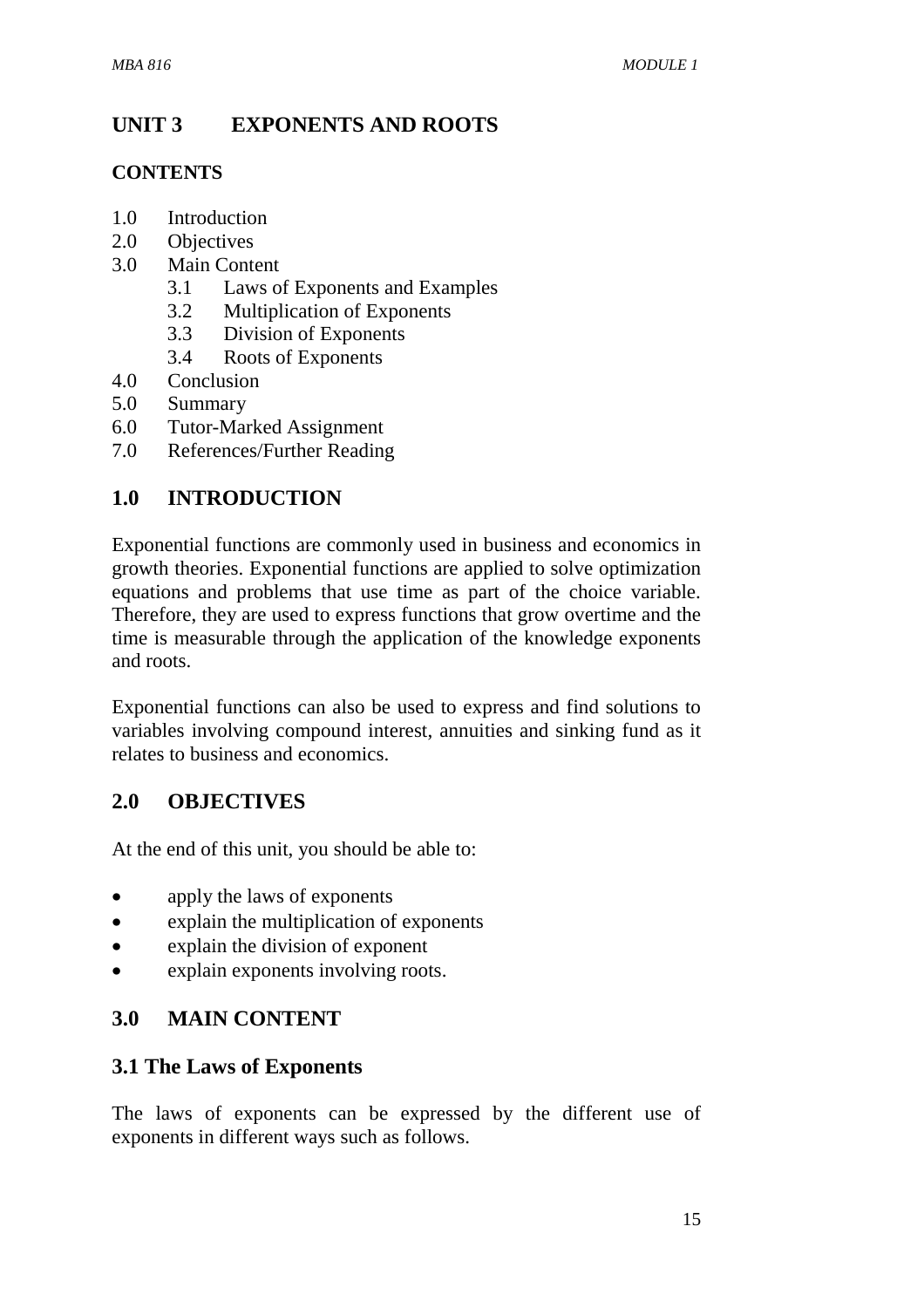1. When multiplications of two exponents are given, the exponents are added.

 $y^m y^n = y^{m+n}$ 

## **Example 1:1**

 $5^2$  x  $5^4$  =  $5^{2+4}$  =  $5^6$  = 15625

2. When a number has an exponent and it is multiplied by another exponent then the product of it is the multiplication of the two exponents.  $(y^m)^n = y^{mn}$ 

**Example 2:** 

$$
(32)3 = 32x3 = 36=729
$$

3. When an exponent is to be divided by another exponent the result is the subtraction of the exponential numerator from the denominator.

$$
\frac{y^m}{y^n} = y^{m-n}
$$

## **Example 3:**

$$
\frac{4^6}{4^2} = 4^{6\text{-}2} = 4^4 = 256
$$

4. If any variable is raised to a zero exponent, the product of it is one.

$$
y^0=1.
$$

**Example 4** 
$$
88^0 = 1
$$

5. When an exponent is a product of two variables, it is converted to the first variable multiplied by the second variable each raised to the same exponent.  $(xy)^n = x^n y^n$ 

### **Example 5:**

 $(2x5)^2 = 2^2 \times 5^2 = 4 \times 25 = 100.$ 

6. When two variables that divide each other are raised to a common exponent, it is converted to the two independent variable raised to the exponent  $(x/y)^n = x^n/y^n$  where  $y \neq 0$ ;

## **Example 6:**

Solve the exponent  $(2/5)^5 = 2^5/5^5 = {^{32}}/_{243}$ 

7. A negative exponent is the reciprocal of the number to be determined.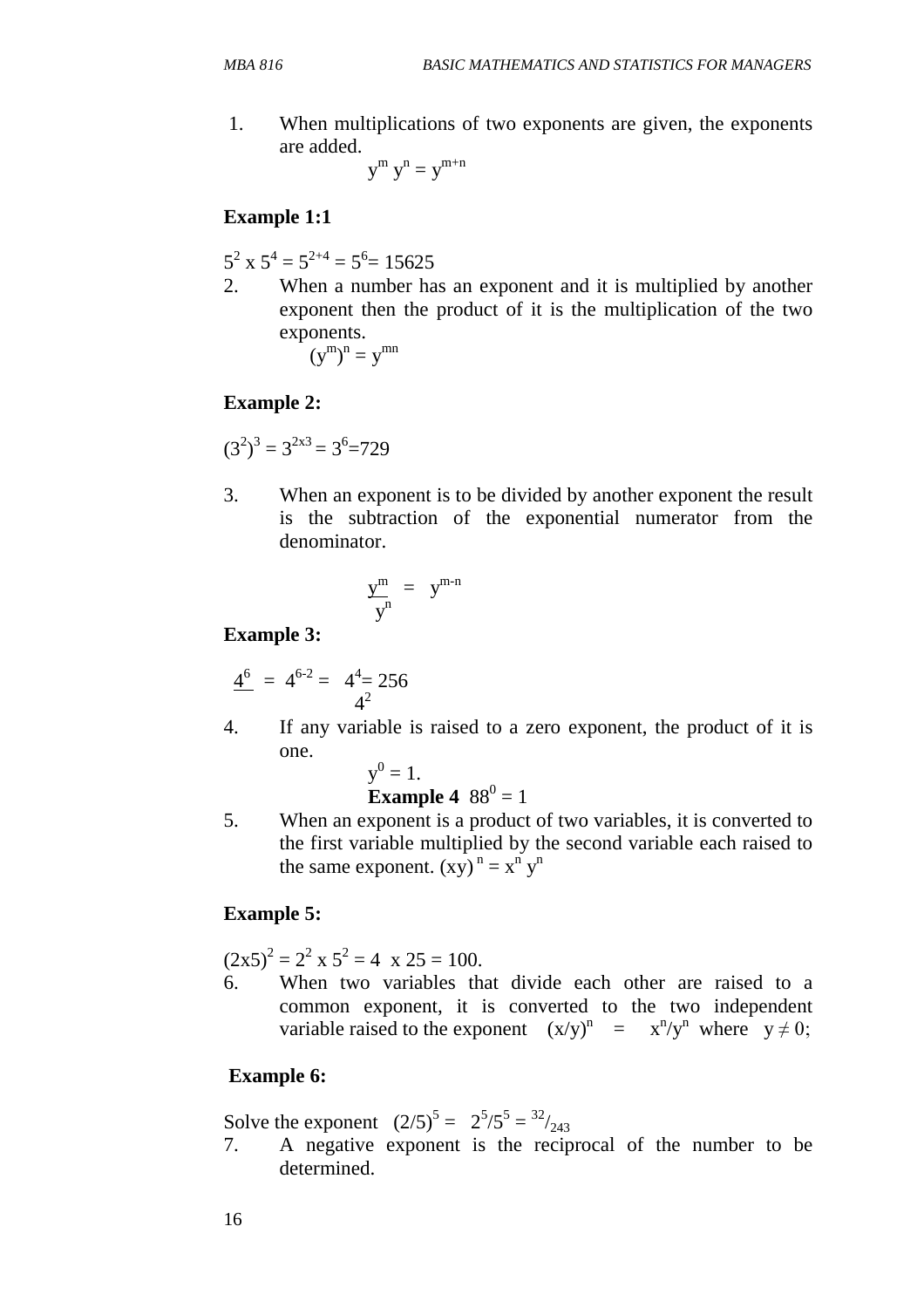Example:  $y^{-n} = \frac{1}{y}$ **•** y ≠ 0 **Example 7**: solve  $4^{-2} = \frac{1}{4^2} = \frac{1}{16}$ 

### **SELF- ASSESSMENT EXERCISE**

Discuss and illustrate the laws of exponents.

### **3.2 Multiplication of Exponents**

When variables are raised to a given exponent that should be multiplied, the result is the sum of the given exponents.

**Example 8** Solve the equation  $x^4$  x  $x^7 = x^{4+7} = x^{11}$ 

**Example 9** Solve the equation  $4^3$  x  $4^2 = 4^{3+2} = 4^5 = 1024$ 

**Example 10** Multiply  $3c^3e^2$  by  $2c^2e^2 = 6c^{3+2}e^{2+2} = 6c^5e^4$ 

### **SELF-ASSESSMENT EXERCISE**

Given the following variables, find the solution with respect to the exponents.

 $a)$ <sup>4</sup> x  $y^2$  $b)$ <sup>3</sup> x  $6^2$ 

### **3.3 Division of Exponents**

**Example 11:** Simplify the following, divide 
$$
-12x^4y^3z^2
$$
 by  $-4x^3y$   
\n
$$
= -\frac{12x^4y^3z^2}{4x^3y}
$$
\n
$$
= +\frac{12x x x x y y y z z}{4 x x x y}
$$
\n
$$
\frac{3xy^2z^2}{}
$$

**Example 12:** Divide the following exponents:  $y^5$  by  $y^2$ 

$$
\begin{array}{rcl}\n\frac{y^5}{y^2} & = & \frac{y \, y \, y \, y \, y}{y} \\
& = & \frac{y}{y^3}\n\end{array}
$$

**Example 13:** Divide the exponent 64 by  $6^2$  $= 6^4 = 6^{4-2} = 6^2 = 36$  $6<sup>2</sup>$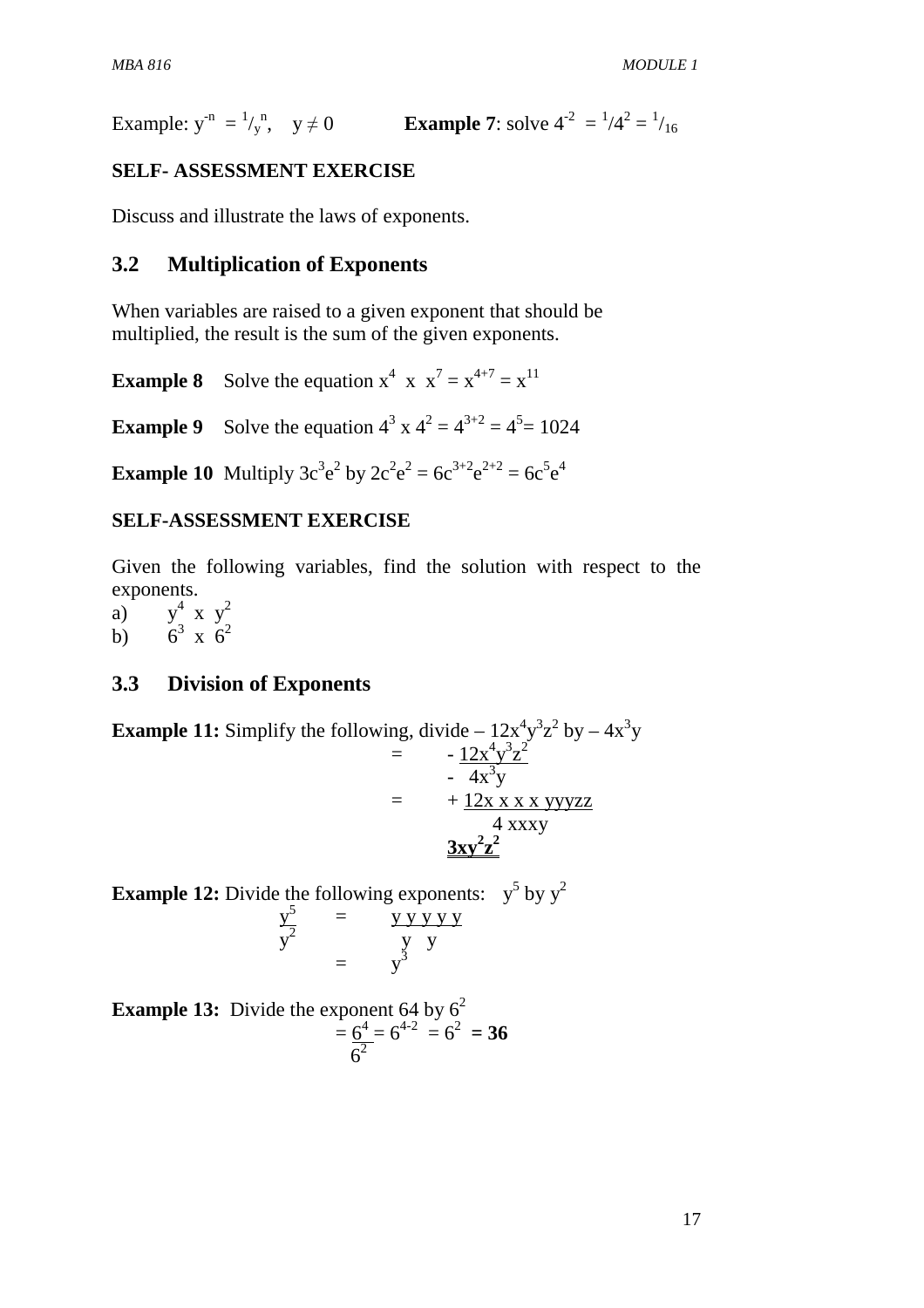## **3.4 Exponents and Roots**

Sometimes exponents are expressed as roots or a product of some roots. This can be solved using the same laws of exponents.

| <b>Example 14:</b> Simplify                                                                                                                                                          | $\sqrt{y}^{10}$<br>= $y^{10 \div 2}$<br>= $v^5$ |  |
|--------------------------------------------------------------------------------------------------------------------------------------------------------------------------------------|-------------------------------------------------|--|
| <b>Example 15:</b> Simplify $3\sqrt{y}^{21}$                                                                                                                                         | = $y^{21 \div 3}$<br>= $y^7$                    |  |
| Solve $=$ $3 \sqrt{(-8y^{15}n^3)}$<br>$=$ $-2y^{15 \div 3}n^{3 \div 3}$<br>$=$ $-2y^5n^1$<br>$=$ $-2y^5n$<br>Notice that $3\sqrt{8} = 2$ or $(-2)^3 = 8$<br><b>Example 16:</b> Solve |                                                 |  |
| <b>Example 17:</b> Simplify $\frac{10x^2y + 6xy^2 - 8x^2y^2}{y^2}$                                                                                                                   |                                                 |  |

| <b>Example 17:</b> Simplify $10x - y + 6xy - 8x-y$ |                                          |     |
|----------------------------------------------------|------------------------------------------|-----|
|                                                    | 2xy                                      |     |
|                                                    | $10x^2y$ x 6 xy <sup>2</sup><br>$\equiv$ |     |
|                                                    | 2xy<br>2xy                               | 2xy |
|                                                    | $5x + 3y - 4xy$                          |     |

## **SELF-ASSESSMENT EXERCISE**

| Simplify: i. | $4\sqrt{(81x^8y^4)}$   | $3\sqrt{(27y^{12})}$ |
|--------------|------------------------|----------------------|
|              | ii. $5\sqrt{(w^{15})}$ | $3\sqrt{(125R^6)}$   |

## **3.5 Fractional Exponents**

There are circumstances in which the exponents can be expressed in fractions. The solution follows the same rules of working exponents.

Example 18: 
$$
y^{3/4} = y^{1/4} \times y^{1/4} \times y^{1/4} = (y^{1/4})^3 = (4\sqrt{y})^3
$$
  
\n
$$
16^{3/4} = \sqrt[4]{(16^3)} = \sqrt[4]{(2^4 \times 2^4 \times 2^4)} = \sqrt[4]{2^{12}} = 2^3
$$
\nAlternatively  $16^{1/4} = 4\sqrt{16} = 2$   
\n
$$
16^{3/4} = 2^3
$$

**Example 19:Simplify** 10<sup>3</sup>/<sub>4</sub>  
= 
$$
4\sqrt{10^3} = 4\sqrt{1000} = \sqrt{31.62} = 5.623
$$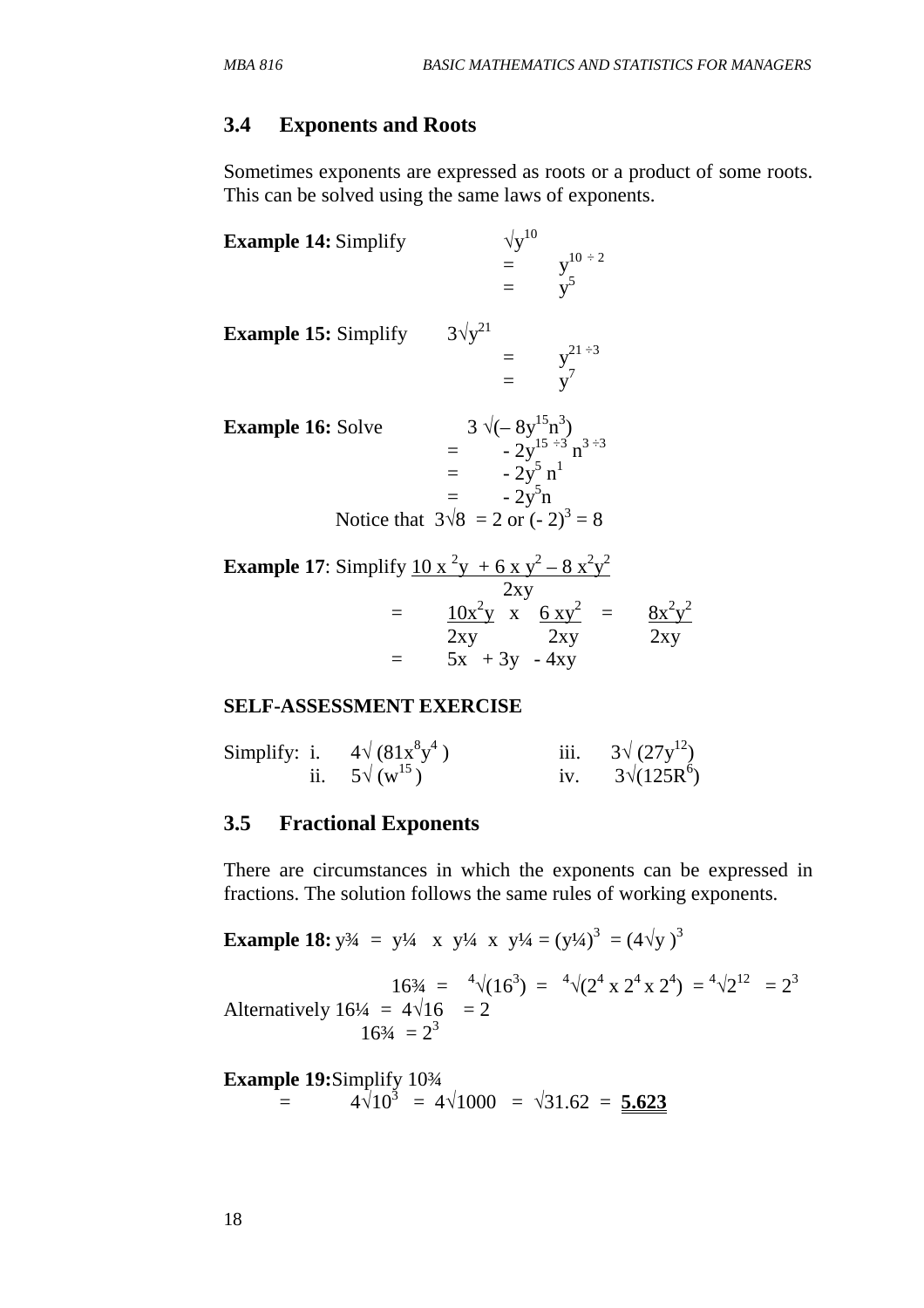## **SELF-ASSESSMENT EXERCISE**

Simplify a)  $16^{1/2}$  b)  $8^{2/3}$  c)  $81^{3/4}$  d)  $100^{2/3}$ 

## **4.0 CONCLUSION**

Exponential functions are applied both in business arithmetic, economics and other social sciences. A good knowledge of exponents and roots can assist tremendously in enhancing your knowledge.

## **5.0 SUMMARY**

In this unit, you have learnt about exponents and roots. You have been introduced to the concepts of exponents and roots by using simple symbols of multiplication, addition and division to assist you. Ample examples were given to drive home the points explained in the unit.

## **6.0 TUTOR-MARKED ASSIGNMENT**

- 1. Find x if  $2^{x}$  x  $4^{2x+3}$  x  $8^{x-1}$  = 16.
- 2. Find the value of x if  $3^{2x+1} 28(3^x) + 9 = 0$

## **7.0 REFERENCES/FURTHER READING**

Anyebe, J.B. (2001). *Business Mathematics.* Nigeria: Akata Publishers.

- Chiang, A.C.(1974). *Fundamental Methods of Mathematical Economics.* MacGraw Hill.
- Mailafia, D.I. (2006). *Mathematical Economics*. Kaduna: Baraka Press and Publishers Ltd.
- Onimode, B. & Osayimwese, I. Z. (1984., *Mathematics for Economics and Business*. London: George Allen and Unwin.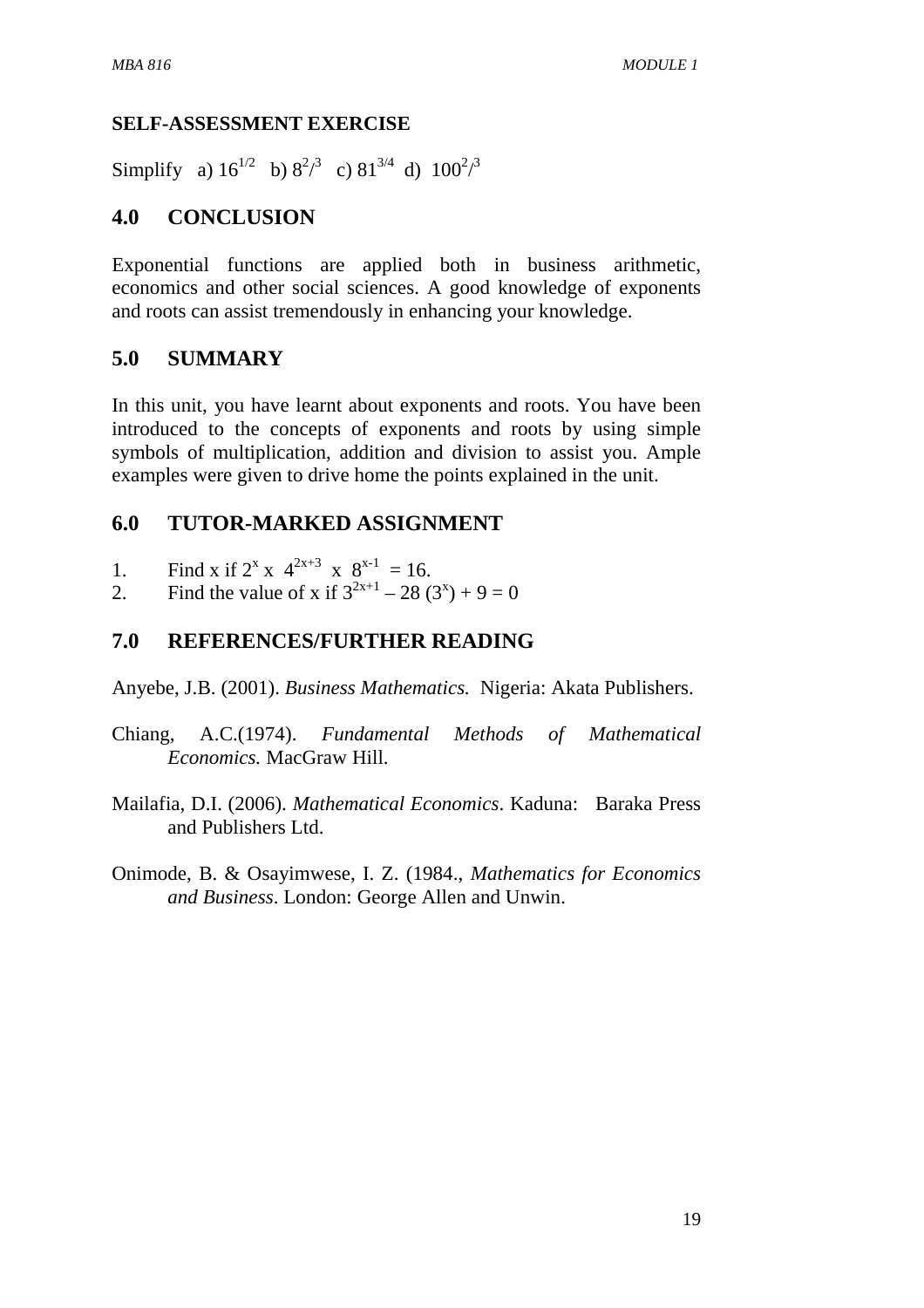# **UNIT 4 RATIOS**

### **CONTENTS**

- 1.0 Introduction
- 2.0 Objectives
- 3.0 Main content
	- 3.1 The Concept of Ratio
	- 3.2 Increase and Decrease in Ratio
	- 3.3 Comparison of Ratio
	- 3.4 Workings of Ratio and Applications
- 4.0 Conclusion
- 5.0 Summary
- 6.0 Tutor-Marked Assignment
- 7.0 References/Further Reading

## **1.0 INTRODUCTION**

A ratio shows the number of times one quantity or unit contains another. It is used to show the relationship between two amounts. Here, the comparison is made in the form of a ratio that is the fraction which the first quantity is of the second. Suppose a company has 150 men and 200 women, then the number of men is  $\frac{3}{4}$  of the number of women and we say that the ratio of the number of men to the number of women is 3 to 4, written 3:4 and this ratio can be represented by the fraction ¾.

## **2.0 OBJECTIVES**

At the end of this unit, you should be able to:

- explain the term ratio
- discuss the increase and decrease in ratio
- explain and discuss comparison of ratio.

## **3.0 MAIN CONTENT**

### **3.1 Explanation of the Term and Concept of Ratio**

Ratio is a relationship between two amounts of quantity in which one relates to another. Ratios should be expressed as simply as possible, just as the fraction  $\frac{8}{36}$  can be reduced to  $\frac{2}{9}$ , so the ratio 8:36 is equivalent to 2:9. Therefore, a ratio is unaltered if the two numbers or quantities of the ratio are both multiplied, or both divided by the same number. Example, the ratio  $\frac{5}{6}$ :  $\frac{3}{4}$  equals the ratio  $\frac{5}{6}$  x 12 :  $\frac{3}{4}$  x 12 that is 10:9.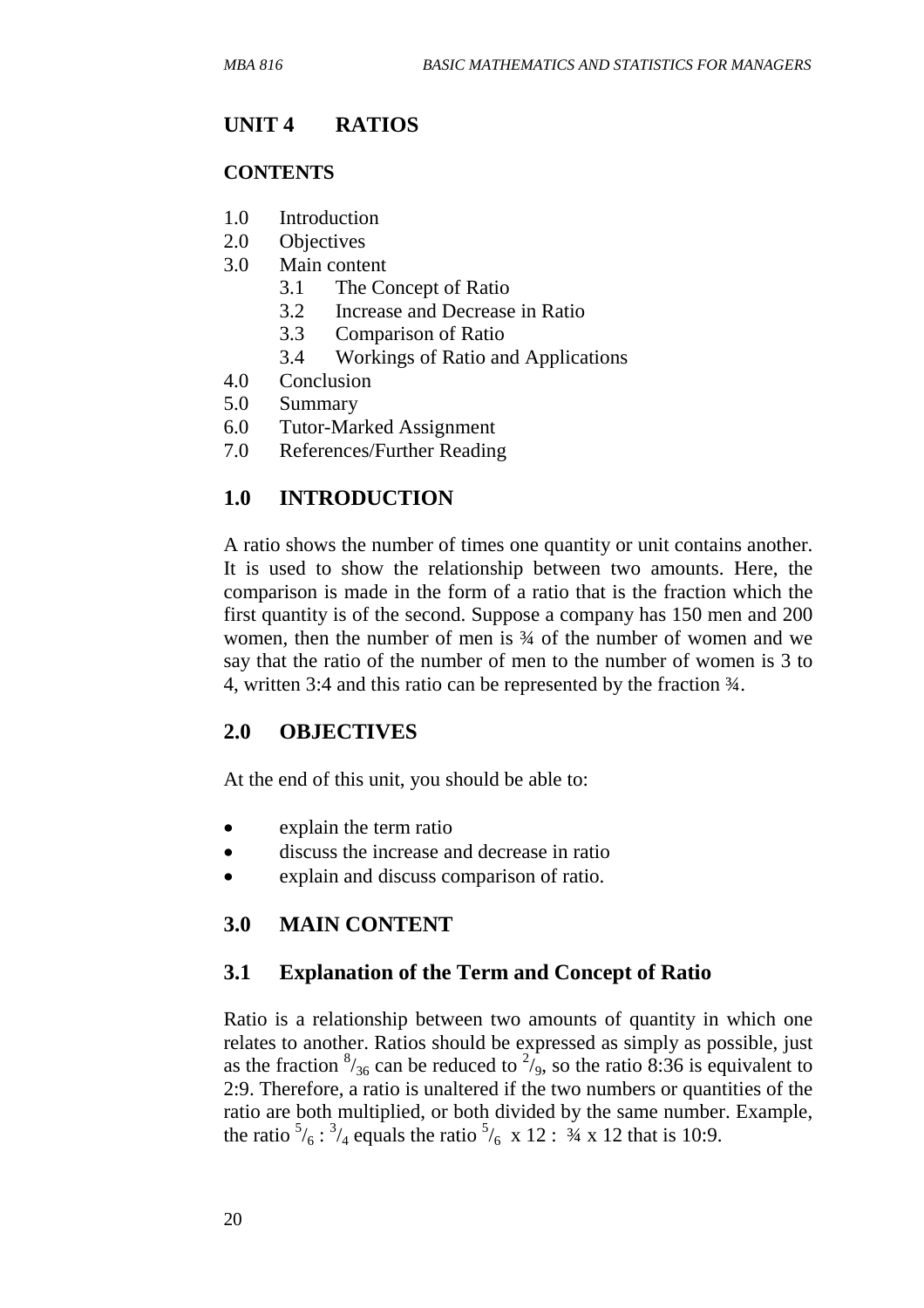When we want to express the prices of two books x and y in ratio, e.g.  $\mathbb{H}$ 720 and  $\text{\textcircled{H}}960$  respectively, It is done as follows.

| Price of $x =$ | $720 =$<br>4/3 |
|----------------|----------------|
| Price of y     | 960            |
| Similarly      |                |
| Price of $y =$ | $960 = 4$      |
| Price of x     | 720<br>3       |

We write the price of x : price of y as equal to  $3:4$  and the price of y : price of x as 4:3. Conversely, the statement that the ratio of the price of x to the price of y is  $3:4$  means that the price of x is  $\frac{3}{4}$  of the price of y and that the price of y is  $\frac{4}{3}$  of the price of x.

## **SELF- ASSESSMENT EXERCISE**

Explain the term ratio and illustrate it with examples.

## **3.2 Increase and Decrease in Ratios**

Ratios can depict an increase and decrease in the occurrence of a given event, or numbers. If the daily price of a ticket is raised from  $\cancel{\text{N}}$  60 to  $\cancel{\text{N}}$ 80, the ratio of the new price to the old price of ticket equals  $80:60 = 4:3$ we can say that the price of the ticket has increased in the ratio 4:3. In other words, the new ticket price is  $\frac{4}{3}$  times the old ticket price. If the daily price per ticket for entering a cinema is lowered from  $\cancel{\text{N}}$  60 to  $\cancel{\text{N}}$ 48, the ratio of the new ticket to the old ticket price would be  $48:60 = 4:5$ , and we say that the ticket price has been reduced in the ratio of 4:5. In other words the new ticket price is  $\frac{4}{5}$  times the old price.

The fraction  $\frac{4}{5}$  by which the old ticket price N60 must be multiplied to give the new ticket price of N48 is called a multiplying factor. New quantity  $=$  Multiplying factor Old quantity

The multiplying factor is less than one if the new quantity is less than the old quantity; it is greater than one if the new quantity is greater than the old quantity.

## **Example 1**

 Umenemi Nig Ltd water wants to increase its water rate of 56k in the ratio 10:7. Determine the new water rate. Increased value =  $56k \times \frac{10}{7}$ 

$$
= \frac{56 \times 10}{7}
$$

$$
= 80k
$$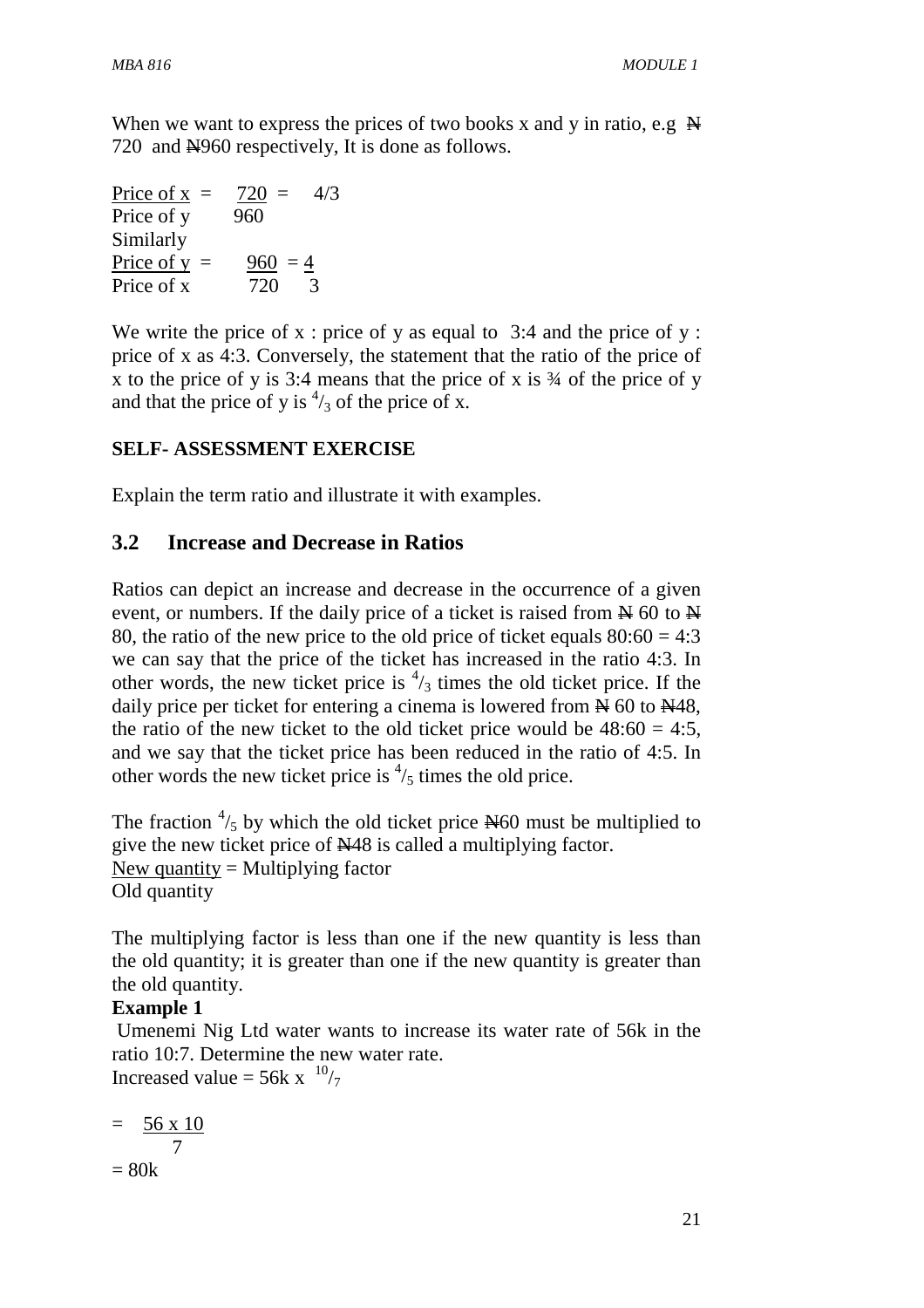### **Example 2**

Okewa bread wants to reduce the time taken for baking of 2 hours in the ratio of 5:6. What is the decreased time for baking?

Decreased time =  $2 \text{hrs} \times \frac{5}{6}$ 

 $= 2 x 5$  6  $=$   $\frac{5}{3}$  hours  $= 1$  hour 40 minutes

### **Example 3**

In what ratio should  $\frac{N}{5}$  be increased to become  $\frac{N}{100}$ ? The ratio  $100/75 = 100:75 = 4:3$ 

### **3.3 Comparison of Ratios**

We have stated that a ratio is a relationship, a ratio may be expressed in the form n: 1, where n is a whole number, a fraction, or a decimal calculated to any required degree of accuracy. This is particularly important when comparing ratios.

### **Example 4:**

Express the ratio of 4.10:1.90 in the form n:1  $4.10 = 4.1$ 1.90 1.9  $=$   $\frac{41 \div 19}{41 \div 19}$  dividing the numerator and denominator by 19 1  $=$  2.16 1 :- The ratio is 2.16:1

### **Example 5:**

Find which ratio is greater 7:13 or 8:15  $^{7}_{13}$  = 0.538 therefore 7:13 = 0.538:1  $\frac{8}{15}$  = 0.533 therefore 8:15 = 0.533:1

The first ratio is greater than the second. The first gives the value 0.538 while the second has the value 0.533.

### **SELF-ASSESSMENT EXERCISE**

Find which ratio is greater from the following 9:16 or 7:1

### **3.4 Applications of Ratios**

Ratio system is used by planners, geographers and geographical information system and other forms of surveys.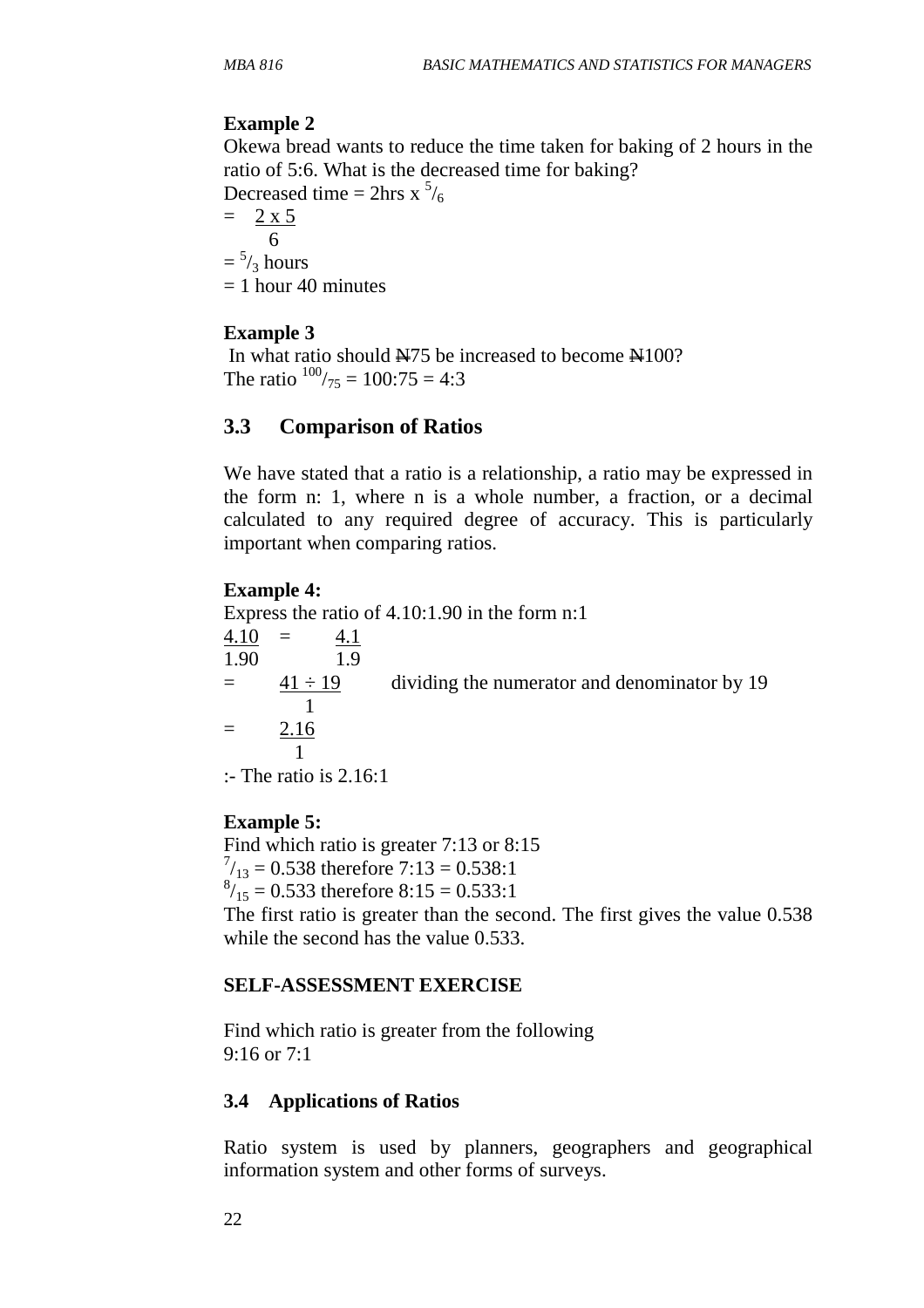For map and plans, the ratio is usually in the form of 1:n. For example if the scale on a map is 5cm to the kilometer, 5cm on the map represents one kilometre on the ground based on survey specifications. 5cm: 1km = 5cm: 100000cm  $= 1:20000$ Therefore the scale of the map is 1:20000

The fraction  $\frac{1}{20000}$  is called the representative fraction. Note that a scale of 1:16 is greater than a scale of 1:17 since  $\frac{1}{16}$  is greater than  $\frac{1}{17}$ .

# **Example 6**

 Express the ratio 8:13 in the form 1: n  $^{8}/_{13}$  =  $^{1}/_{(13 \div 8)}$  dividing numerator and denominator y 8  $=$  $^{1/1.625}$ ∴ The ratio is 1:1.625.

## **Example 7**

If 5 people dig the foundation of a house in 14 days, how long would 7 people take to dig the foundation?

## *Solution*

Since the number of men had increased, it will take them less days to dig the foundation. This can be expressed in a ratio. The number of men increased in ratio 7:5 Therefore the time taken is decreased in the ratio 5:7 What is to be calculated is the time.  $5$  men = 14 days 7 men = 14 x  $\frac{5}{7}$  days  $= 10$  days

## **Example 8**:

In a market,  $2\frac{1}{4}$  kg. of coffee cost  $\frac{1}{4}$ 1.17. What quantity of coffee can be bought for N1.95 in the market?

*Solution* It is given that  $\mathbb{H}1.17$  is the cost of 2¼ kgand  $\mathbb{H}1.19$  is the cost of

 $2\frac{1}{4}$  x  $\frac{1.19}{1.17}$ 9/4 x 195/117kg 3¾ kg

## **SELF-ASSESSMENT EXERCISE**

- i. If 10 people dig the foundation of a house in 28 days, how long would 16 people take to dig the foundation?
- ii. In a market  $4\frac{1}{4}$  kg. of coffee cost  $\cancel{H}$  118 what quantity of coffee can be bought for  $\cancel{\text{N}}$  295 in the market?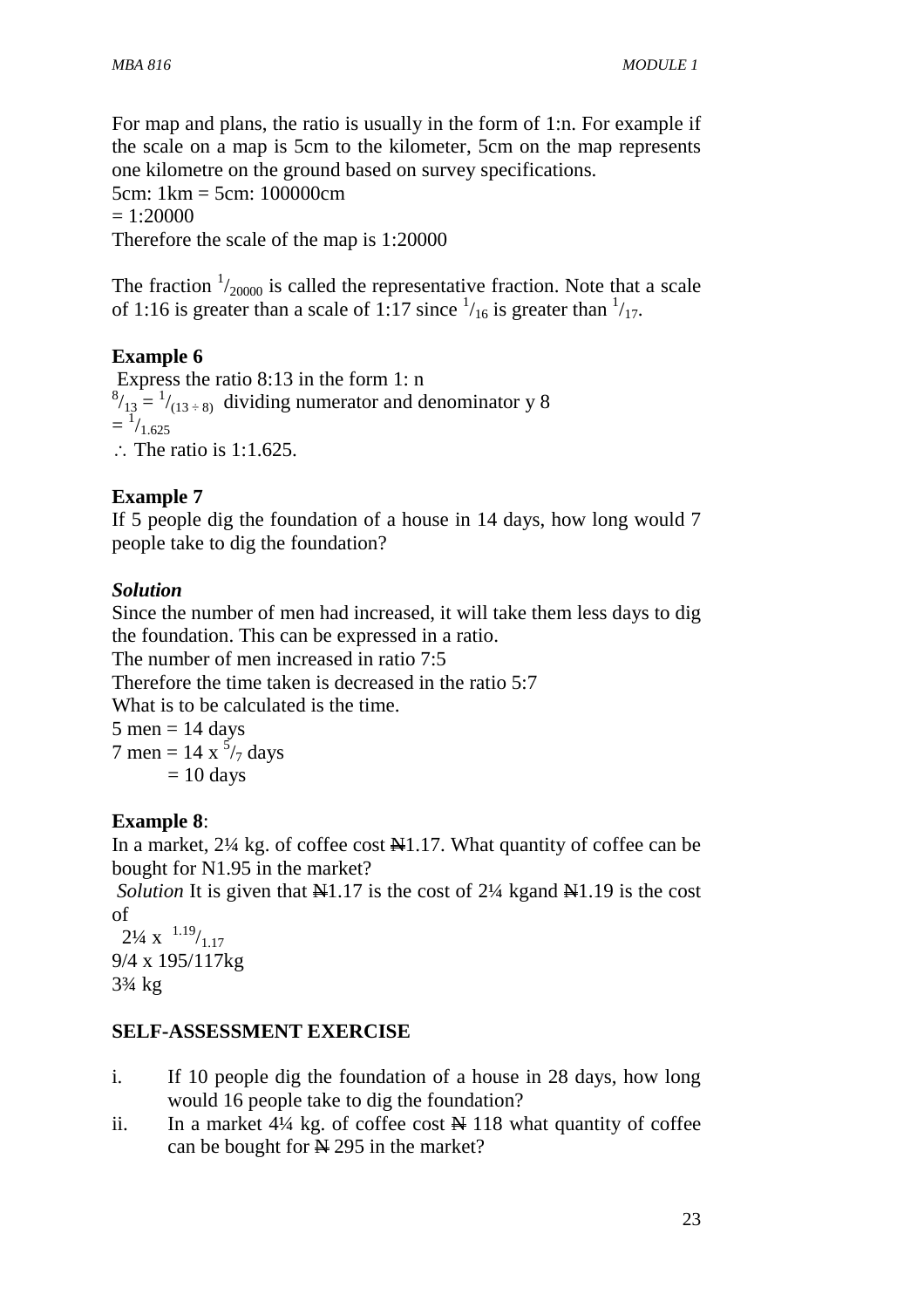# **4.0 CONCLUSION**

In this unit, you have learnt about analysis of ratio which shows that it is important in life that we need to make comparison of events. These range from daily comparison of sales, cost, work and output to measurement of geographical area, and presentation of such data for human use. It is therefore important for you to learn about ratio and practise the applications of ratios as well.

## **5.0 SUMMARY**

The unit has shed some lights on the meaning of ratio, comparison of ratios, increase and decrease of ratios, workings and application of ratios. The ratio system is important for every practising manager.

## **6.0 TUTOR-MARKED ASSIGNMENT**

- 1. Find the ratio x:y if  $6x^2 = 7xy + 20y^2$
- 2. (a) A man takes 18 minutes for a journey if he travels at 20km. per hour. How long will the journey take if he travels at 24km. per hour?
	- (b) A car takes 50 minutes for a journey if it runs at 72km/h. At what rate must it run to do a journey of 40 minutes?

## **7.0 REFERENCES/FURTHER READING**

Chidress, R.L. (1974). *Mathematics for Managerial Decisions.*New Jersey: Prentice-Hall,

Durell, C.V. (1982). *Certificate Mathematics.* Ibadan: Spectrum Books.

Weber, J.E (1976). *Mathematics: Business and Economic Applications*. New York: Harper and Row Publishers.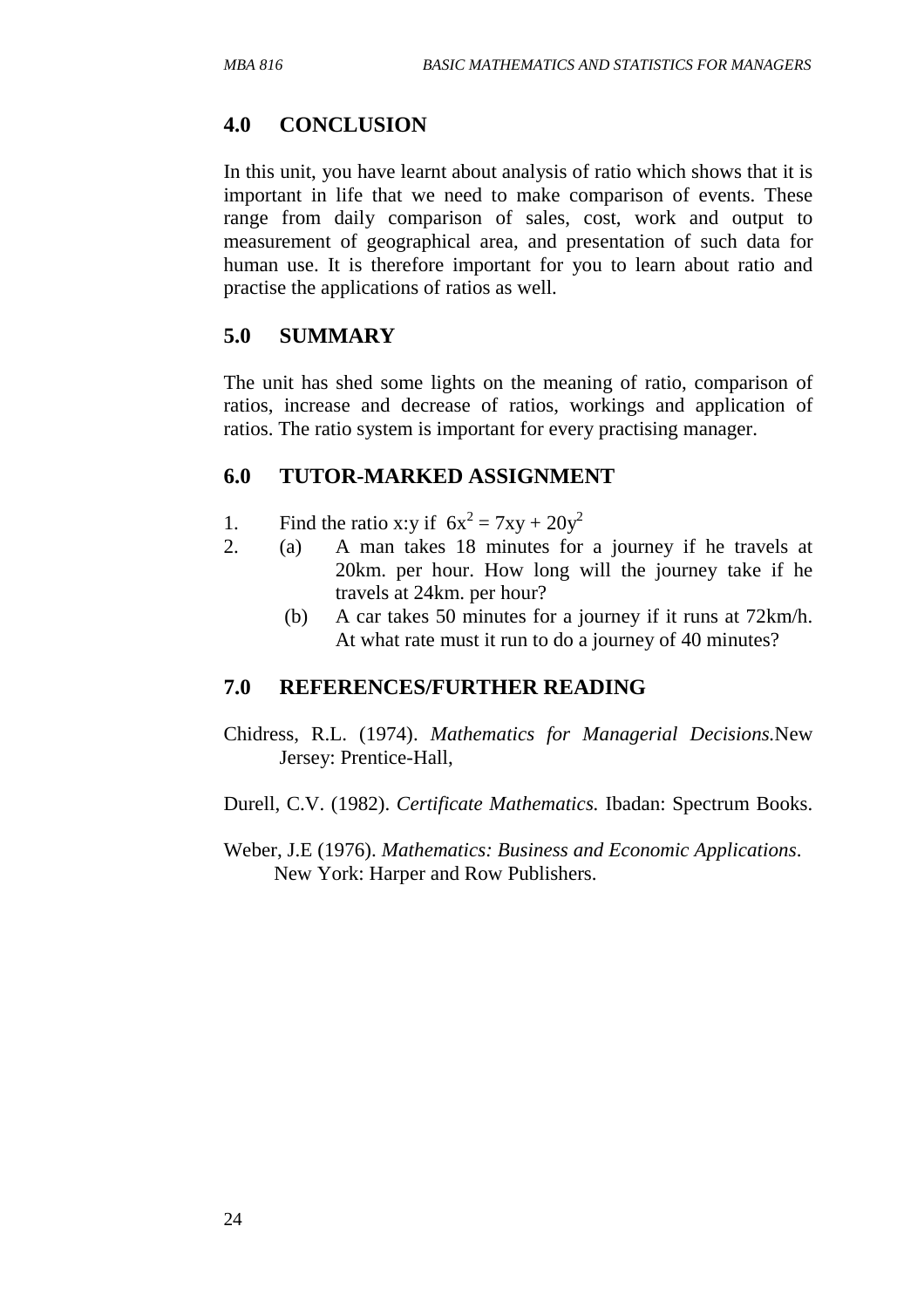# **UNIT 5 ANALYSIS OF VARIATION**

## **CONTENTS**

- 1.0 Introduction
- 2.0 Objectives
- 3.0 Main Content
	- 3.1 Direct Variation
	- 3.2 Inverse Variation
	- 3.3 Joint Variation
	- 3.4 Partial Variation
- 4.0 Conclusion
- 5.0 Summary
- 6.0 Tutor-Marked Assignment
- 7.0 References/Further Reading

# **1.0 INTRODUCTION**

Variation is a mathematical method of finding the rate of change in quantities, volumes, speed or any other event or group of events that depend on each other. Variation could be direct, inverse, joint or partial.

Variation as a unit embraces all aspects of daily life activities. Activities depend on one another. For example, the ability to work depends on our health, energy and other utilities, the ability to drive depends on expertise, or experience, the type of vehicle and the nature of the road and the degree of concentration. In this unit, you will be introduced to some of these interrelationships and their applications.

# **2.0 OBJECTIVES**

At the end of this unit, you should be able to:

- explain the term variation
- discuss direct variation
- discuss inverse variation
- discuss joint variation.

# **3.0 MAIN CONTENT**

## **3.1 Direct Variation**

If two variables (quantities  $x$  and  $y$ ) are so related that the ratio of simultaneous values of x and y is constant then, either quantity varies directly as the other quantity.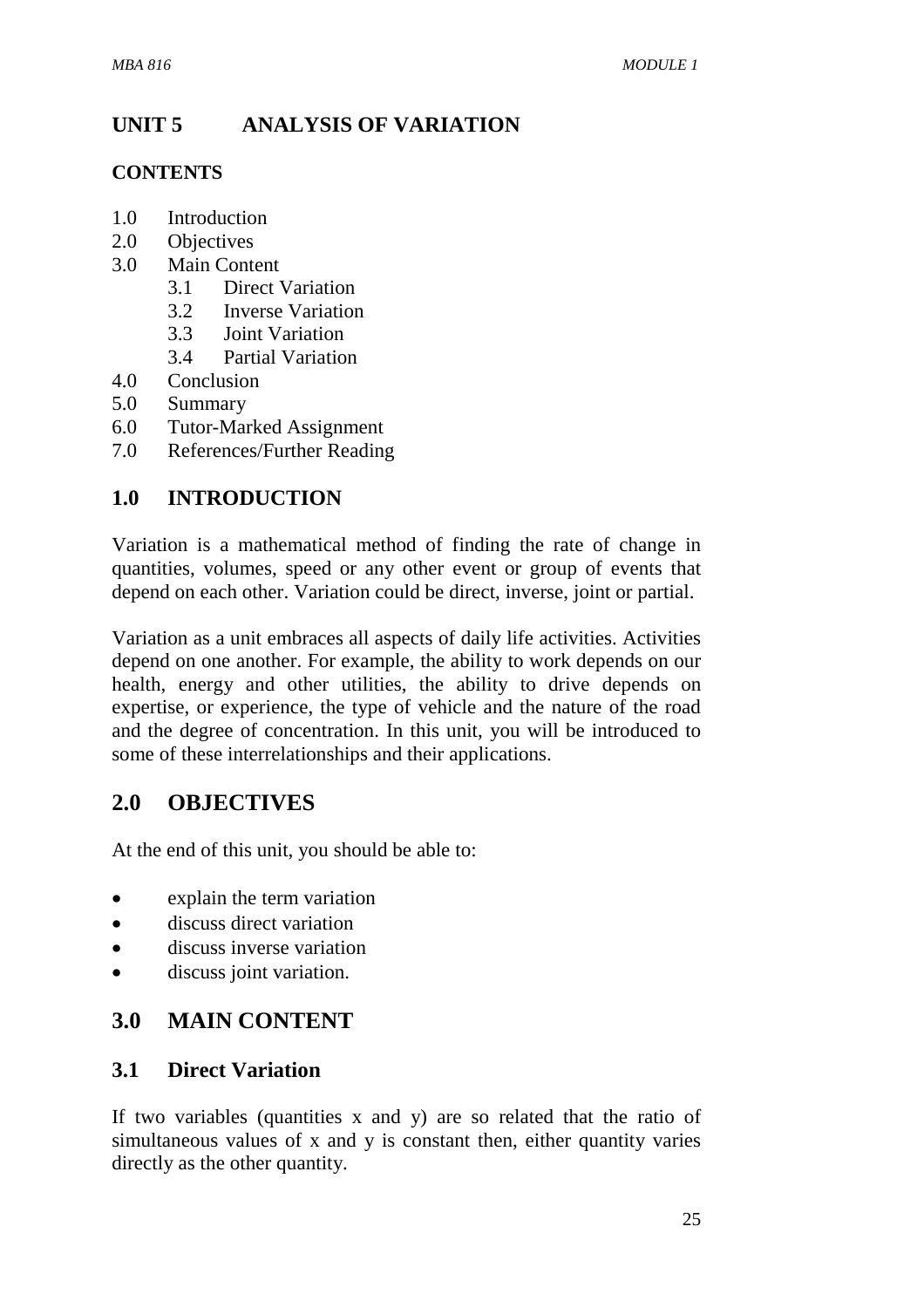Steps in solving variation problems are as follows:

- a. Change the given statement into a mathematical expression involving $\alpha$ , where  $\alpha$  is the proportionality symbols.
- b. Replace  $\alpha$  by k in the new mathematical expression, where k is a constant.
- c. Find the value k using the initial values and substitute into the equation in step b
- d. Solve the problem using equation in step b free of k.

## **Example 1**

If y varies directly as the square root of x and  $y = 12$  when  $x = 4$ . Find y when  $x = 9$ . Y  $\alpha \sqrt{X}$  …..(1)  $Y = k \sqrt{X}$  …..(2) When  $y = 12$ ,  $x = 4$  substitute into equation (2)  $12 = K\sqrt{4}$  $12 = 2K$ Find K by divide through by 2  $^{12}/_2 = {^{2k}/_2}$  $K = 6$ Substitute for k in equation 2 where  $x = 9$  $Y = 6 \sqrt{X}$  $Y = 6\sqrt{9}$  $= 6 \times 3$  $Y = 18$ .

### **SELF-ASSESSMENT EXERCISE**

If W varies directly as the square root of V and  $W = 24$  when  $V = 8$  find W when  $V=18$ .

## **3.2 Inverse Variation**

When two variables x and y are related in such a way that the quotient obtained on dividing x by the corresponding value of  $\frac{1}{y}$  is a constant, then, x is said to vary inversely as y. Therefore if y varies inversely as x, y varies directly as  $\frac{1}{x}$ .

## **Example 2**:

The electrical resistance of a wire varies inversely as the square of its radius. Given that the resistance is 0.4 ohms when the radius is 0.3cm, find the resistance when radius is 0.45cm.

Let R be the resistance in ohms and r the radius in cm.

Therefore R  $\alpha$   $\frac{1}{r^2}$  ….. (1)  $R = {k/r^2}$ where  $r$  is a constant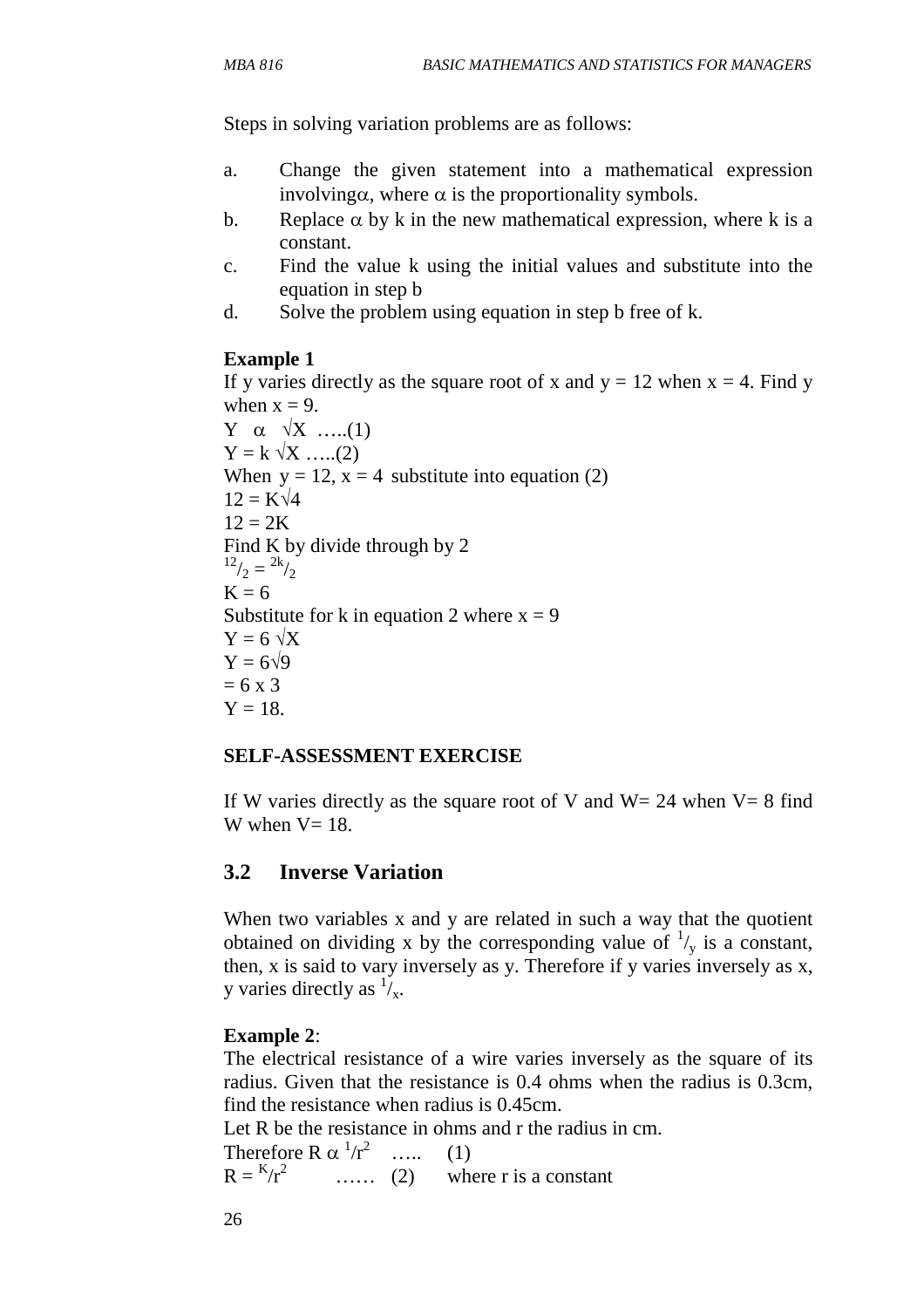When  $R = 0.4$ , r= 0.3 substitute into equation (2)  $0.4 = {k/10.3)}^2$  $K = (0.4) (0.3)^{2} = 0.036$  $R = 0.036$  r 2 When  $r = 0.45$  substitute into equation (2)  $R = 0.036$  $(0.45)^2$  $= 0.18$ 

### **Example 3**:

If y is inversely proportional to  $Z^2$  and if  $y = 4$  when  $Z = 3$ . (i) Find the value of y when  $Z = 4$  and the positive value of Z in terms of y  $Y = \frac{K}{Z^2}$  when K is a constant Since  $y = 4$ , when  $Z = 3$ .  $K = 4 \times 3^2 = 36$ :-  $y = \frac{36}{2}$ When  $Z = 4$ ,  $y = \frac{26}{16} = 2\frac{1}{4}$ 

Since  $Z^2 y = \frac{36}{y}$  $Z^2 = {^{36}}/_{y}$ , :-  $Z = {^{6}}/_{y}$ 

### **SELF-ASSESSMENT EXERCISE**

If y varies inversely as  $\sqrt{x}$  and if y = 5 when x = 16, find y if x = 100 and find x if  $y = 60$ . Find also y in terms of x.

### **3.3 Joint Variation**

When one quantity varies as the product of two or more quantities, then it is called joint variation.

### **Example 4**:

If v values directly as the square of x and inversely as y and if  $v = 18$ when  $x = 3$  and  $y = 4$ . Find v when  $x = 5$  and  $y = 2$  $V \alpha x^2 / y$ ......... (1) :  $-V = (Kx^2)/y$  $\dots$  $(2)$  where K is a constant When  $v = 18$ ,  $x = 3$  and  $y = 4$  then substitute into equation (2)  $18 = K(3)^2$  4  $18 = 9k$  4  $K = 18 \times 4 = 8$ 9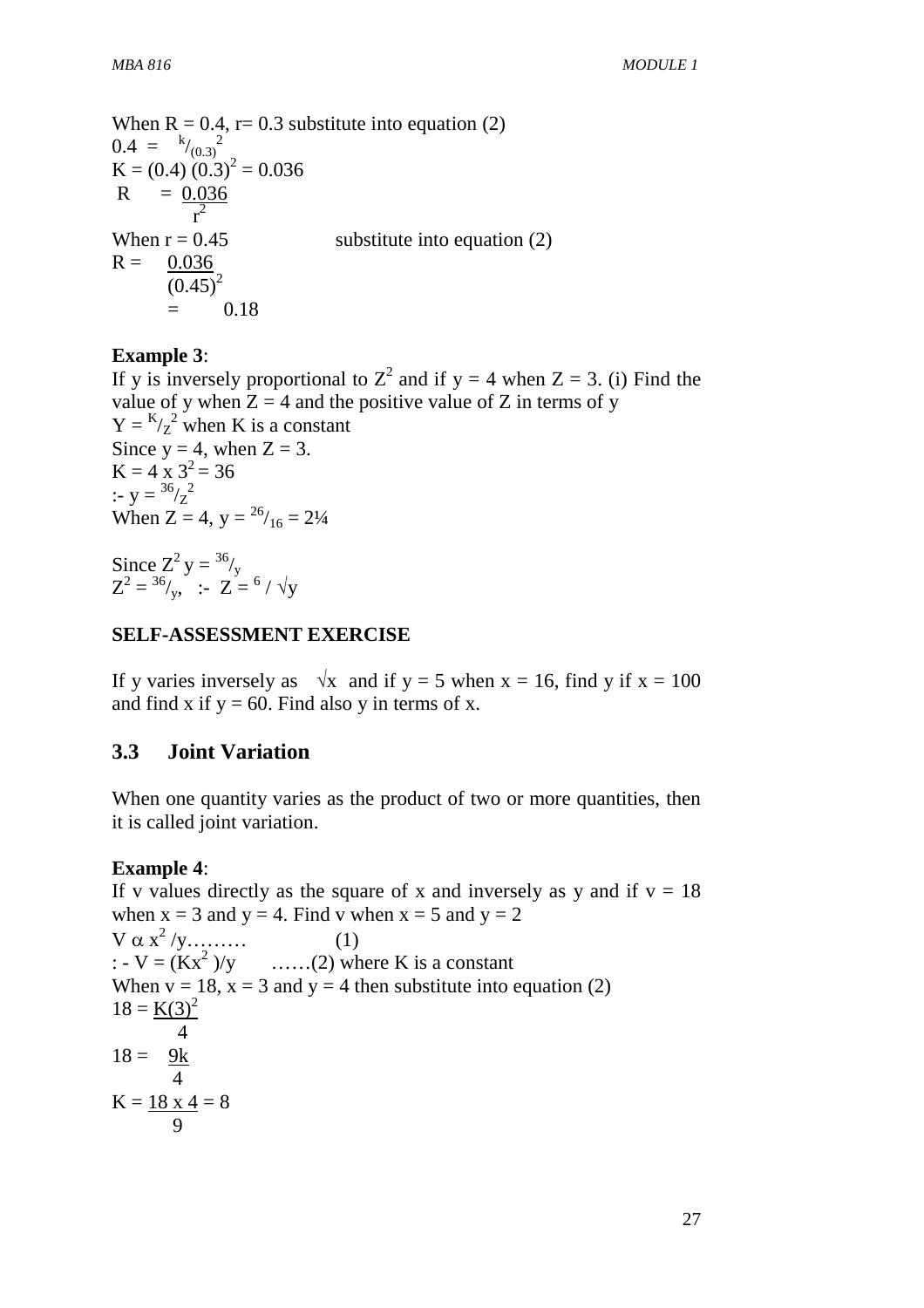Therefore  
\n
$$
V = \frac{8x^2}{Y}
$$
\nWhen x = 5, y = 2  
\n
$$
V = \frac{8 \times (5)^2}{2} = \frac{8 \times 25}{2} = 4 \times 25 = 100
$$
\n
$$
V = 100
$$

#### **SELF-ASSESSMENT EXERCISE**

- i. If y varies directly as the square of x and inversely as w and if  $y =$ 36 when  $x = 6$  and  $y = 8$  find y when  $x = 10$  and  $y = 4$
- ii. If w varies jointly as L and the square of r. find the percentage change in w if L increases by 20% and r increases by 50%. If  $w =$ 15 when h = 3 and  $r = 2\frac{1}{2}$ , find w when h=1 and  $r = 10$ ; find also w terms of h, r.

### **3.4 Partial Variation**

This is a situation where a function varies partly as the sum or difference of two quantities. For partial variation, there are at least two constants. These constants have to be found first before solving the question. For the computation of partial variation the procedures are slightly modified as follows:

- a. Change the statement to a mathematical expression
- b. The values given together with the mathematical expression formulate two equations, with two unknowns
- c. Solve the two equations in step (b) simultaneously to obtain the values of the constants.
- d. The problem can now be solved with the mathematical expression free of the constants.

### **Example 5**:

Given that y is the sum of two quantities, one of which varies as x and the other which varies inversely as x. If  $y = 20$  when  $x = 1$  and  $y = 12$ when  $x = 3$ , find the values of y when  $x = 6$ . Let  $y = a + b$  ………….. (1) Then  $a \alpha x$ ,  $a = cx$  where c is a constant Also b  $\alpha$  1/c Then  $b = n/x$ , where n is a constant  $(n = c)$ Substituting for a and b in equation (1)  $Y = cx + n/x$  ……….. (2) Substitute when  $y = 20$ ,  $x = 1$  into equation (2) 20 = c + n ……………(3) Substitute when  $y = 12$ ,  $x = 3$  into equation (2)  $12 = 3c + n/3$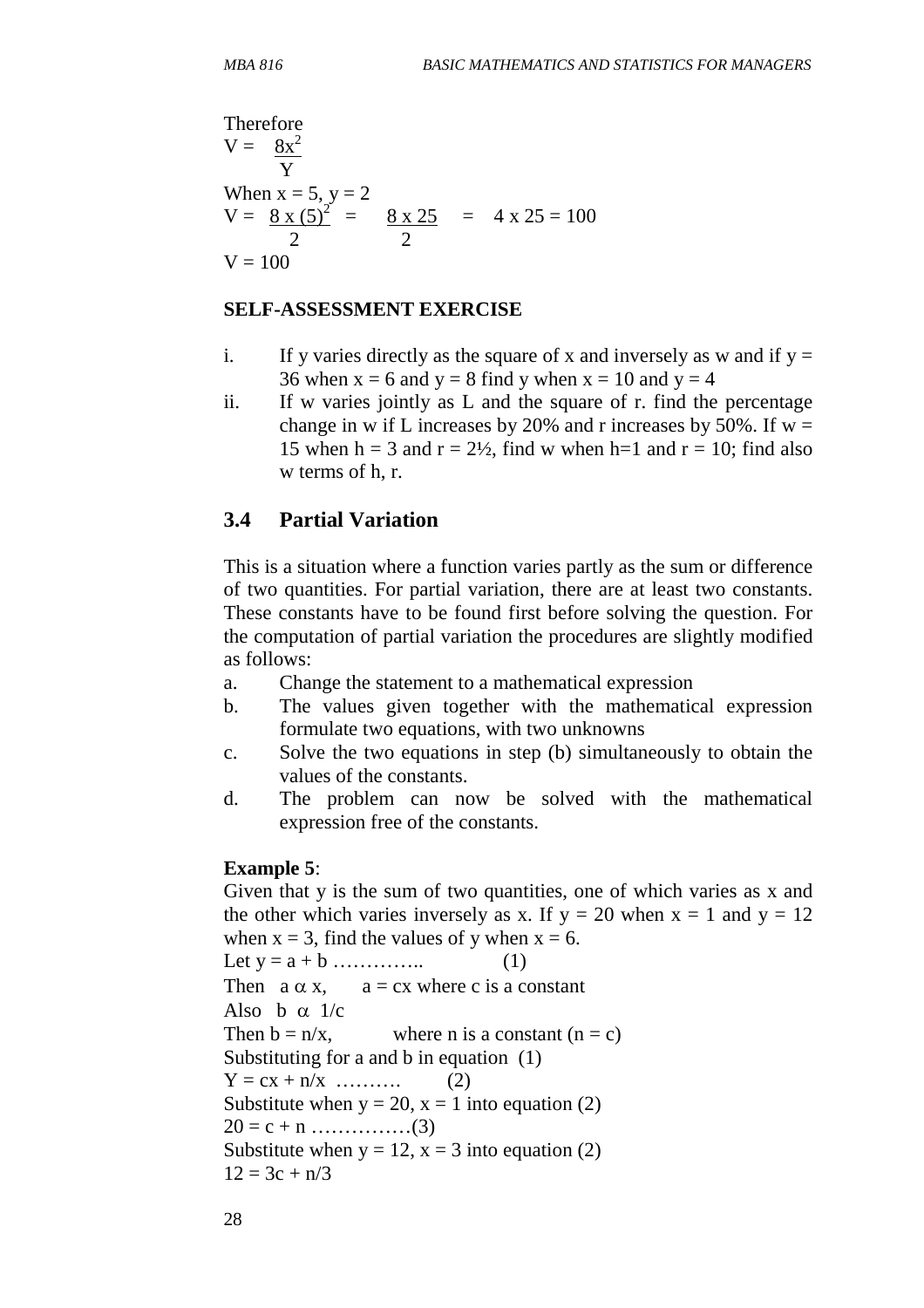36 = 9c + n……………… (4) Now solve equation (3) and (4) simultaneously when  $c = 2$  and  $n = 18$ substitute into (2)  $Y = 2x + 18/x$  ……………..(5) Therefore when  $x = 6$  substitute for x in equation (5)  $Y = 2(6) + 18/6$  $= 12 + 3$  $= 15$ When x 6,  $y = 15$ .

## **Example 6**:

The volume of a given mass of gas varies directly as the absolute temperature and inversely as the pressure. At absolute temperature of  $360^{\circ}$  and at pressure of 736mm the volume is 450cm<sup>3</sup>; find a general formula and find the volume at absolute temperature  $312<sup>0</sup>$  and pressure 960mm.

### *Solution*

If the volume is vcm<sup>3</sup> at absolute temperature  $T^0$  and pressure Pmm V  $\alpha$  T/p  $V = K \times T/p$ Where K is constant, when  $T = 360$  and  $P = 736$ ,  $V = 450$  $450 = K \times 360/736$ :- K =  $450 \times 736$  360  $= 920$  $V = 920T$  P When  $T = 312$  and  $P = 960$  $V = 920 \times 312$  960  $= 299.$ The volume is  $299cm<sup>3</sup>$ 

# **SELF-ASSESSMENT EXERCISE**

If Z varies directly as the square of x and inversely as the square root of y, find the percentage change in Z if x increases by 20% and y decreases by 19%. If  $Z = 3$  when  $x = 6$  and  $y = 16$ , find Z when  $x = 12$  and  $y = 25$ ; find also Z in terms of x and y.

# **4.0 CONCLUSION**

In this unit, you have learnt that variation has a wide range of usage and applications. Attempts had been made within the time limit and scope to present what can assist you in the analysis of mathematics in other levels of your study.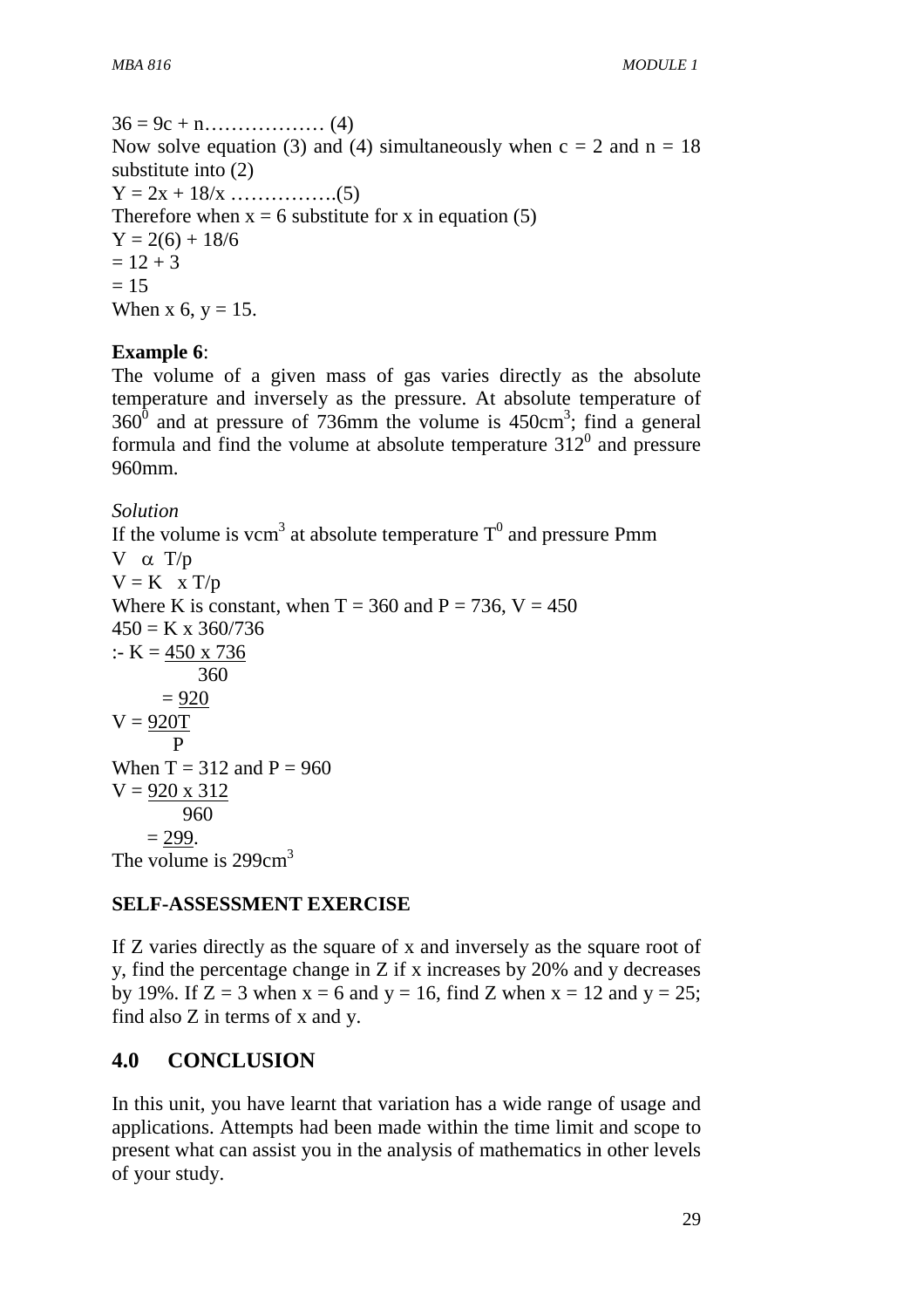## **5.0 SUMMARY**

The unit has examined the combined theory of variation and practice and applications. The unit examined direct, inverse, joint and partial variations to drive home the concept of variation. Examples used in the exercises were such that can assist you in your independent studies.

#### **6.0 TUTOR-MARKED ASSIGNMENT**

- 1. If y varies directly as Z and  $y = 10$  when  $Z = 6$ , find the value of Z when  $y = 12.5$
- 2. (a) R  $\alpha$  m and R = 6, when m = 16. Find the law connecting R and M. find R when  $m = 6\frac{1}{4}$  and m when  $R = 15$ .
	- (b) Given that y varies directly as  $X^2$ . How is the value of y affected if the value of x decrease by 20%?

### **7.0 REFERENCES/FURTHER READING**

Ayebe, J. B. (2001). *Business mathematics*. Nigeria: Akata Publishers

- Channon, J. B. & Head, H. A. (1981). *New General Mathematics.* London: Longman Publishers.
- Mailafia, D. I. (2006). *Mathematical Economics.* Kaduna: Baraka Press and Publishers Ltd.
- Onimode, B. & Osayimwese I. Z. (1980). *Basic Mathematics for Economist.* London: George Allen and Unwin.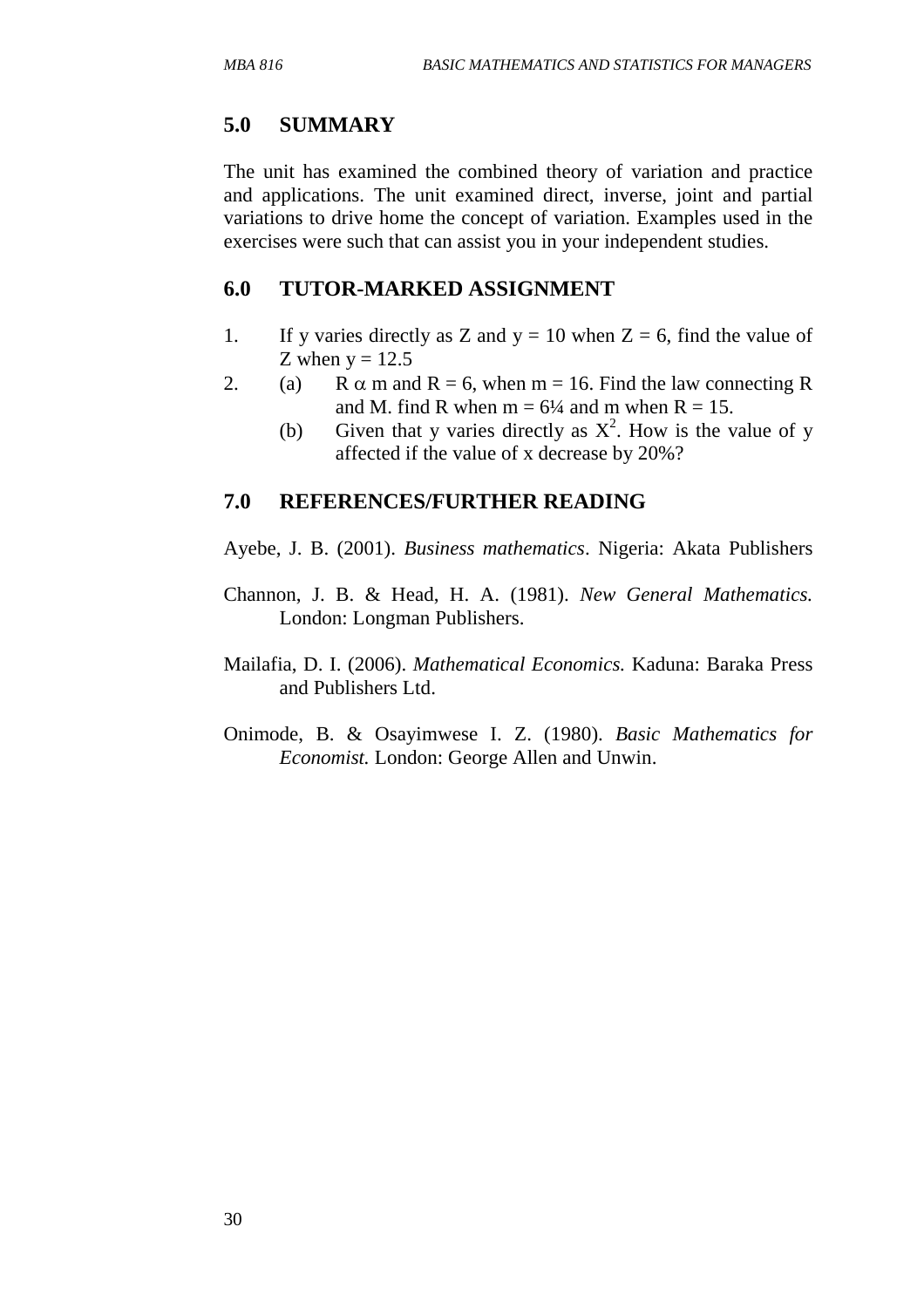# **MODULE 2 INTRODUCTION TO EQUATION SYSTEM**

- Unit 1 Linear Equation
- Unit 2 Simultaneous Linear Equation
- Unit 3 Ouadratic Equation
- Unit 4 Analysis of Progressions

# **UNIT 1 LINEAR EQUATION**

## **CONTENTS**

- 1.0 Introduction
- 2.0 Objective
- 3.0 Main Content
	- 3.1 Addition and Subtraction of Linear Equation
	- 3.2 Multiplication of Linear Equation
	- 3.3 Division of Linear Equation
	- 3.4 Applications of Linear Equation
- 4.0 Conclusion
- 5.0 Summary
- 6.0 Tutor-Marked Assignment
- 7.0 References/Further Reading

# **1.0 INTRODUCTION**

A linear equation is a mathematical statement or an expression that has an unknown variable. The unknown variable is raised to the power of one. A linear equation usually may have a constant that connects the equation with the unknown. The equation is usually connected by an equality  $(=)$  sign.

# **2.0 OBJECTIVES**

At the end of this unit, you should be able to:

- solve problems of linear equation involving addition and subtraction
- solve problems of linear equation using multiplication method
- solve linear equation using division
- solve application problems involving linear equation.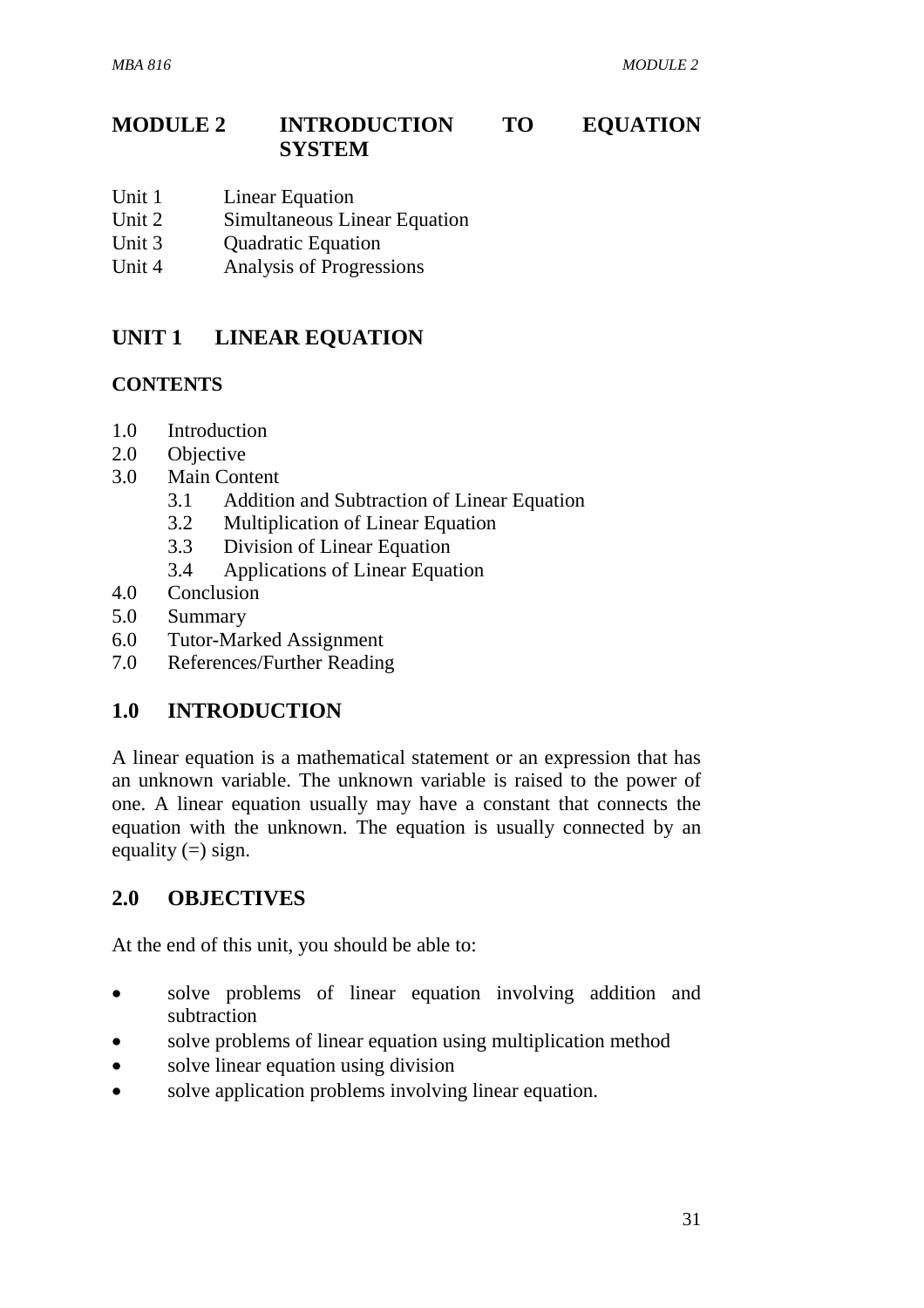# **3.0 MAIN CONTENT**

# **3.1 Addition and Subtraction of Linear Equation**

It was earlier stated that when two things are equal, it means they can be estimated quantitatively and the process of estimation is called equation.

#### **Example 1**:

Find the value of the unknown variable  $14y = 28$ Find the value of y that is unknown  $14y = 28$ Divide both sides by 14 and it becomes  $14y = 28$ 14 14  $Y = 2$ 

#### **Example 2**:

 Find the value of x from the following  $3x + 2 = 2x + 10$ Collect like terms  $3x - 2x = 10 - 2$  $X = 8$ 

#### **Example 3**:

 Find the value of y from the following  $30x + 10 + 2x = 15x + x + 42$ Collect like terms  $30x + 2x - 15x - x = 42 - 10$  $32x - 16x = 32$  $16x = 32$ Divide through by 16 we have  $16x = 32$ 16 16  $X = 2$ 

#### **SELF-ASSESSMENT EXERCISE**

Find the value of the unknown in the following.

i.  $8 - 19 = 5 - 3y$ 

ii.  $4 - 3x = -7x + 8$ 

iii.  $6x + 7 - 5x = 19 - 2x - 3$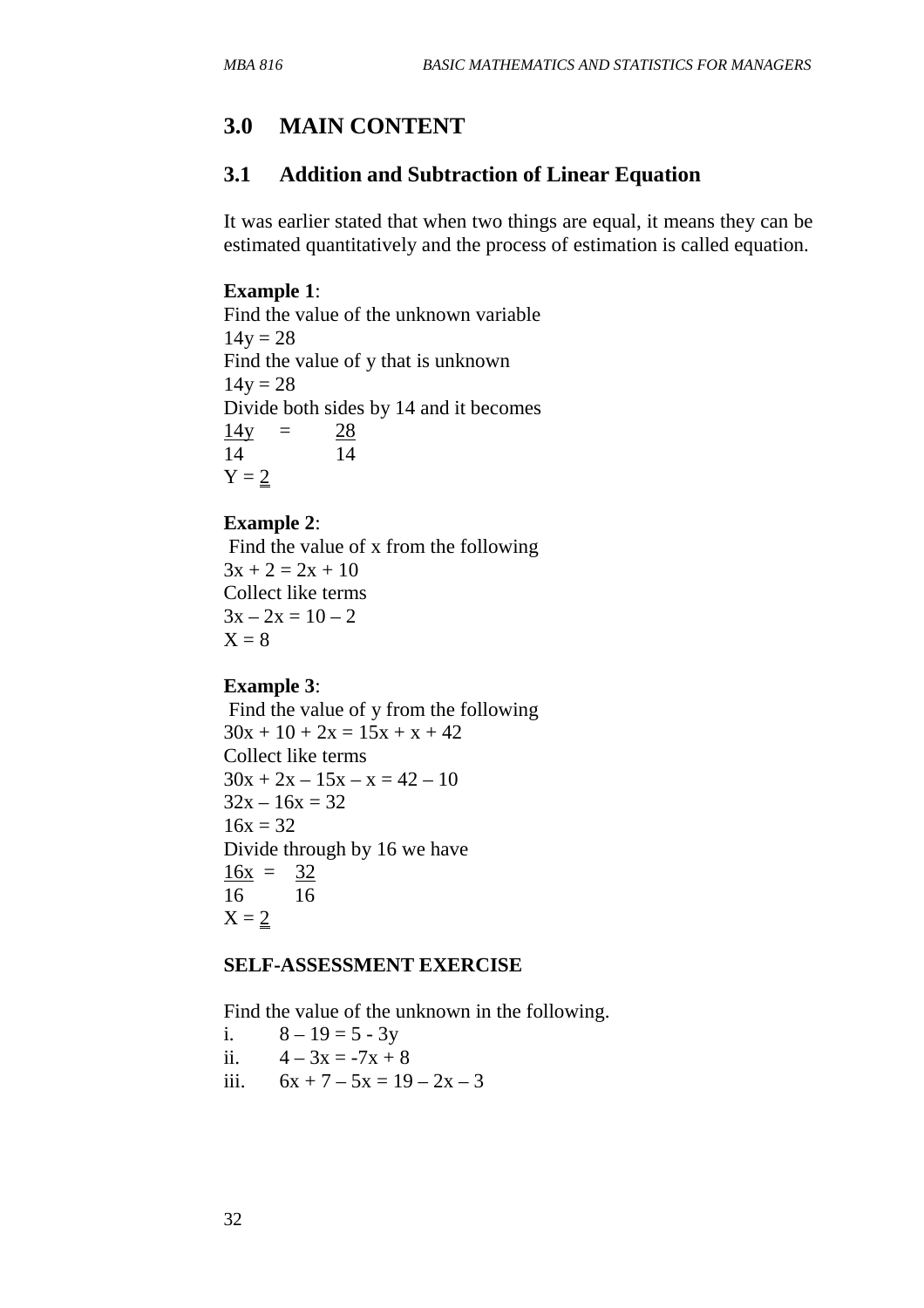# **3.2 Multiplication of Linear Equation**

In the multiplication of linear equation, the necessary expansion of the equation should first be carried out, then the value of the unknown can be determined.

## **Example 4**:

Find the value of the unknown from the equation below.  $3(x + 3) = 2 (0.5x + 7)$ First clear the bracket through multiplication.  $3(x + 3) = 2 (0.5x + 7)$  $3x + 9 = x + 14$ Collect like terms  $3x - x = 14 - 9$  $2x = 5$ Divide through by 2 to find the value of x

$$
\frac{2x}{2} = \frac{5}{2}
$$
  
X = 2.5

# **Example 5**:

Find the value of y in the following equation.  $y(10-2) = 80$ :-  $10y - 2y = 80$ :-  $8y = 80$  $:8y = 80$  8 8  $Y = 10$ .

# **Example 6**:

Solve the equation  $(5)y = 2y + 7$  $(5)y = 2y + 7$ Subtract 2y form both side  $5y - 2y = 2y + 7 - 2y$  $: 3y = 7$ Divide both sides by 3 to find the value of y  $3y = 7$ 3 3  $Y = 2^{1/3}$ 

# **Example 7**:

Solve the equation  $22 = (7)y - 6$ Add 6 to both sides of the equation  $22 + 6 = 7y - 6 + 6$  $28 = 7y$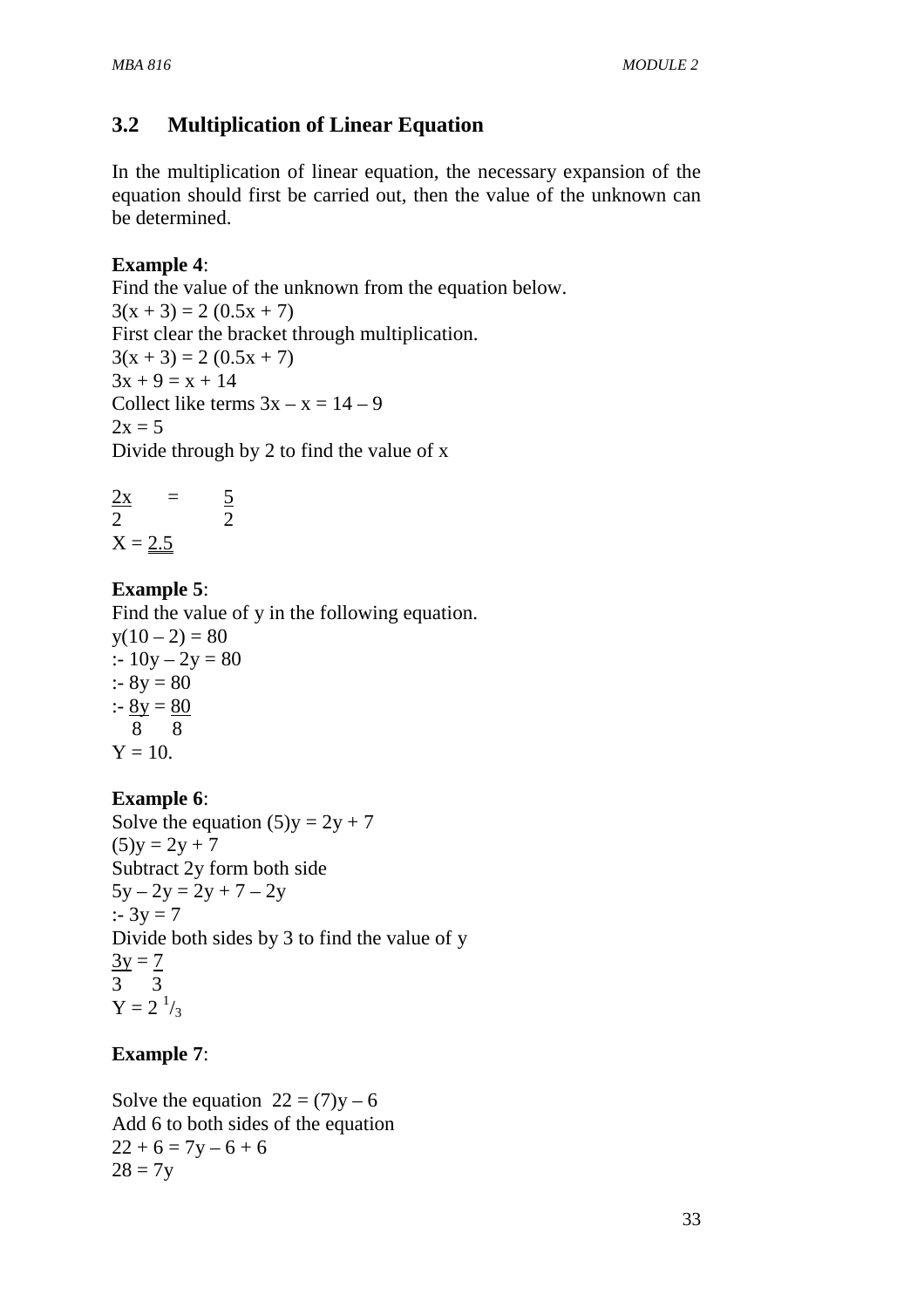divide both sides of the equation by 7 to find the value of y  $28/7 = 7y/7$ ,  $y = 4$ 

#### **SELF-ASSESSMENT EXERCISE**

Solve the following equations

i.  $(3)x - 2 = 10$ ii.  $10 (x - 2) = 2(x + 1)$ iii.  $x(15 + 4) = 5(x + 2)$ 

#### **3.3 Division of Linear Equation**

In the division of linear equation, an understanding of the process of multiplication of linear equation is needed. |The understanding of the multiplication process helps in simplifying the equation to determine the value of the unknown variable.

**Example 8**: Solve the equation  $\frac{2y+5}{y} = \frac{2y}{y-3}$ 

Cross multiply the equation to clear the division  $(2y + 5) (y - 3) = (2y)y$ Open the bracket and multiply the variables  $2y^2 + 5y - 6y - 15 = 2y^2$ Collect the like terms  $2y^2 - 2y^2 + 5y - 6y = 15$  $5y - 6y = 15$  $-y = 15$ 

#### **Example 9**;

Solve the equation  $10x + 4 = 2x$  2 4 Cross multiply  $\frac{10x + 4}{ } = \frac{2x}{ }$  2 4 Cross multiply  $10x + 4 = 2x$  2 4  $(10x + 4)4 = 2(2x)$  $40x + 16 = 4x$ Collect like terms  $40x - 4 = -16$  $36x = -16$  $X = -16$ 36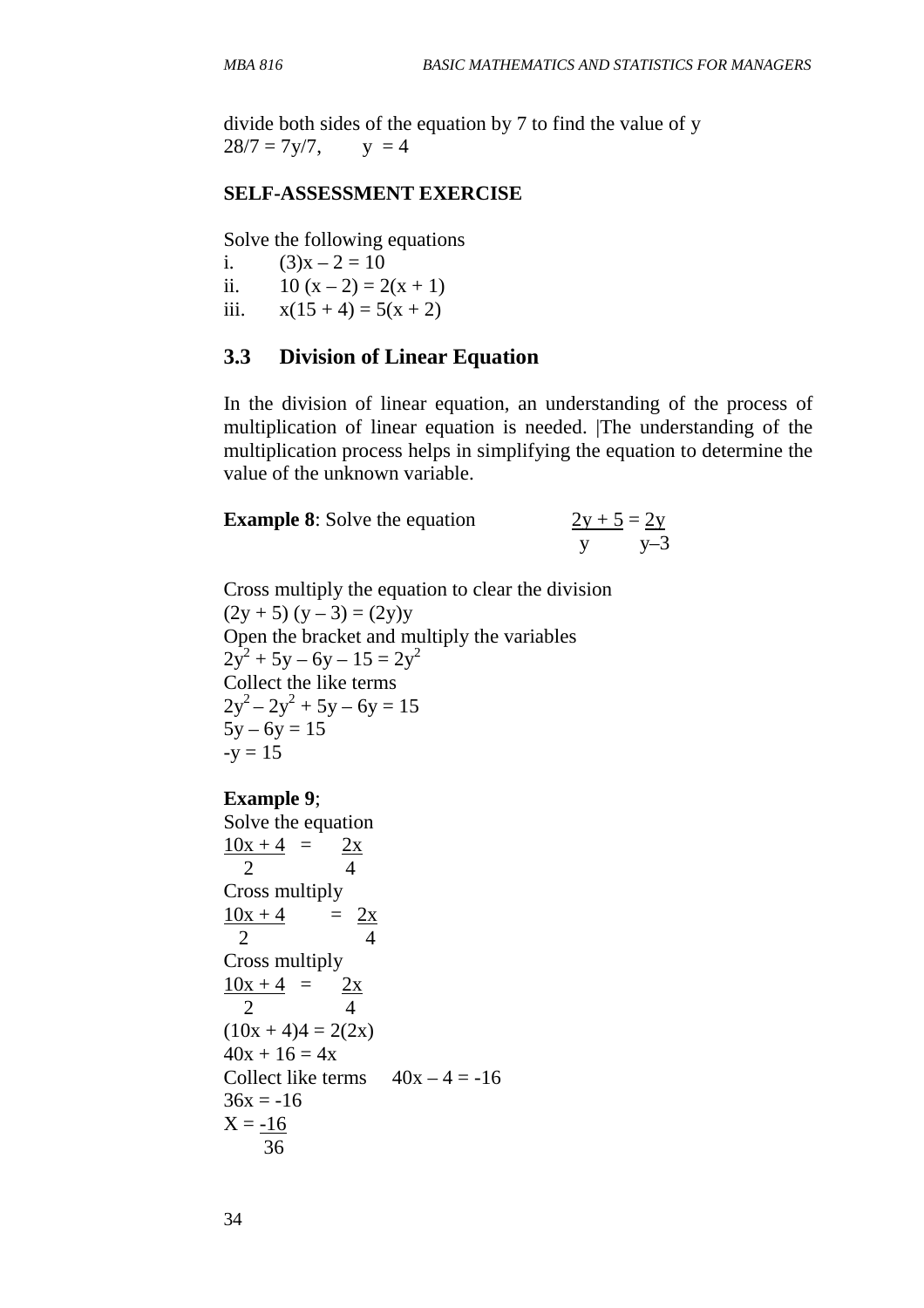# **Example 10**  . Solve the equation  $6x + 14 = 14x$  $x \longrightarrow x-8$  $6x + 14 = 4x$  x x–8 Cross multiply the equation  $(6x + 14) (x - 8) = x (4x)$  $6x^2 - 14x - 48x - 112 = 4x^2$ Collect like terms  $6x^2 - 4x^2 + 14x - 48x - 112 = 0$  $2x^2 - 34x - 112 = 0$

Use the formula to solve the equation and find x  $-b \pm \sqrt{(b^2 - 4ac)}$ 

 $2a$ Where  $a=2$ ,  $b=-34$ ,  $c=-12$ 

Substitute into the formula

$$
-\frac{(-34) \pm \sqrt{\{(-34)^2 - 4 \times 2 \times -112\}}}{2 \times 2}
$$
\n
$$
\begin{array}{r} 2 \times 2 \\ 34 \pm \sqrt{\{1156 + 896\}} \\ 4 \end{array}
$$
\n
$$
\begin{array}{r} 34 \pm \sqrt{2052} \\ 4 \end{array}
$$
\n
$$
\begin{array}{r} 34 \pm 45.30 \\ 4 \end{array}
$$
 or 
$$
\begin{array}{r} 34 - 45.30 \\ 4 \end{array}
$$
\n
$$
\begin{array}{r} 24 - 45.30 \\ 4 \end{array}
$$
\n
$$
\begin{array}{r} 79.3 \text{ or } -11.3 \\ 4 \end{array}
$$
\n
$$
\begin{array}{r} 79.3 \text{ or } -2.84 \\ 19.83 \text{ or } -2.84 \end{array}
$$

### **SELF-ASSESSMENT EXERCISE**

i. Solve equation  
\n
$$
\frac{12y + 28}{y} = \frac{8}{16-y}
$$

ii. Solve the equation  $4x + 5 = 4x$ 2 8

# **3.4 Applications of Linear Equation**

The equations that have been solved were necessary only to find the number represented by some letters. This section will show how practical problems that involve linear equation can be solved. In each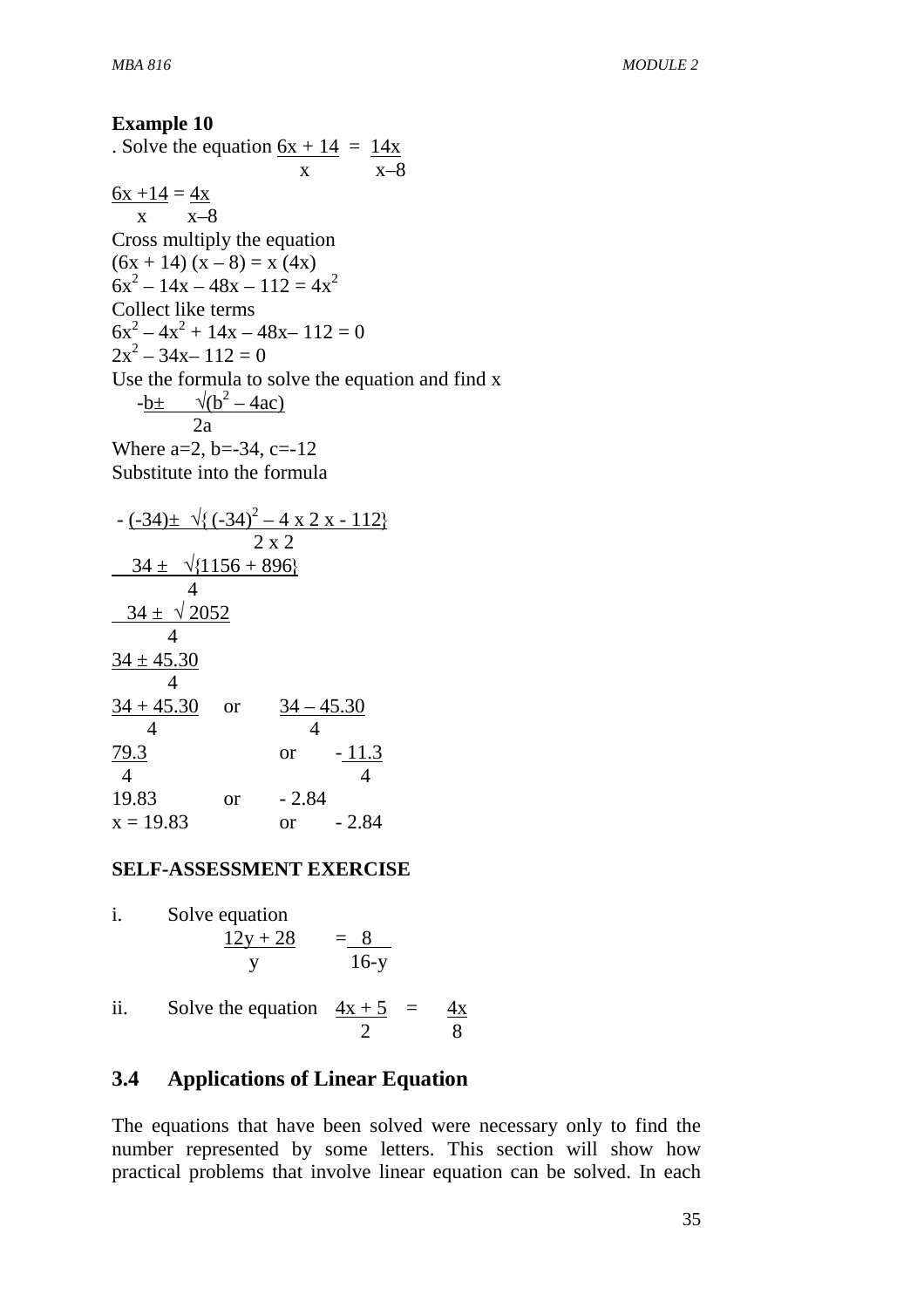case a letter is introduced to stand for the unknown variable to be calculated.

#### **Example 11**:

Emma and Kehinde are to share  $\frac{N54}{10}$  such that Kehinde has  $\frac{N8}{10}$  less than Emma. Find the share of each person.

Let's denote Emma's share by x Kehinde has  $N8$  less than Emma = - 8 They share a total of  $N54$ :  $-x + x - 8 = 54$ Collect like terms  $x + x = 54 + 8$  $2x = 62$ Divide through by 2  $2x = 62$ 2  $x = 31$ . Emma's share is  $\mathbb{H}31$ Kehinde's share  $x - 8$  31 – 8  $=$  N 23. Kehinde has  $N23$ .

#### **Example 12**:

 Kufe drove for 3 hours at certain speed and then doubled that speed for the next 2 hours. If Kufe drove the car covering 63kms. altogether, find the speed for the first 3 hours.

Let the speed that he started with  $= x \text{ km/h}$ Then his speed later on was 2x km/h Therefore in the first three hours he went 3x km. And in the next 2 hours he went  $2 \times 2x$  km = 4 x km :-  $3x + 4x = 63$  $7x = 63$ Divide through by  $7$  to find  $x$  $\frac{7x}{7} = \frac{63}{7}$   $x = 9$ 

He started at 9km/h In 3 hours at 9km/h he went  $(9x3) = 27km$ In 2 hours at  $18km/h$  he went  $(2x18) = 36km$ 

#### **SELF-ASSESSMENT EXERCISE**

Emeka cycled for 6 hours at a certain speed and then doubled that speed for the next 2 hours. If the total distance covered was 126kms. altogether (1) find the speed for the first three hours (2) find the distance covered for the period he doubled his speed.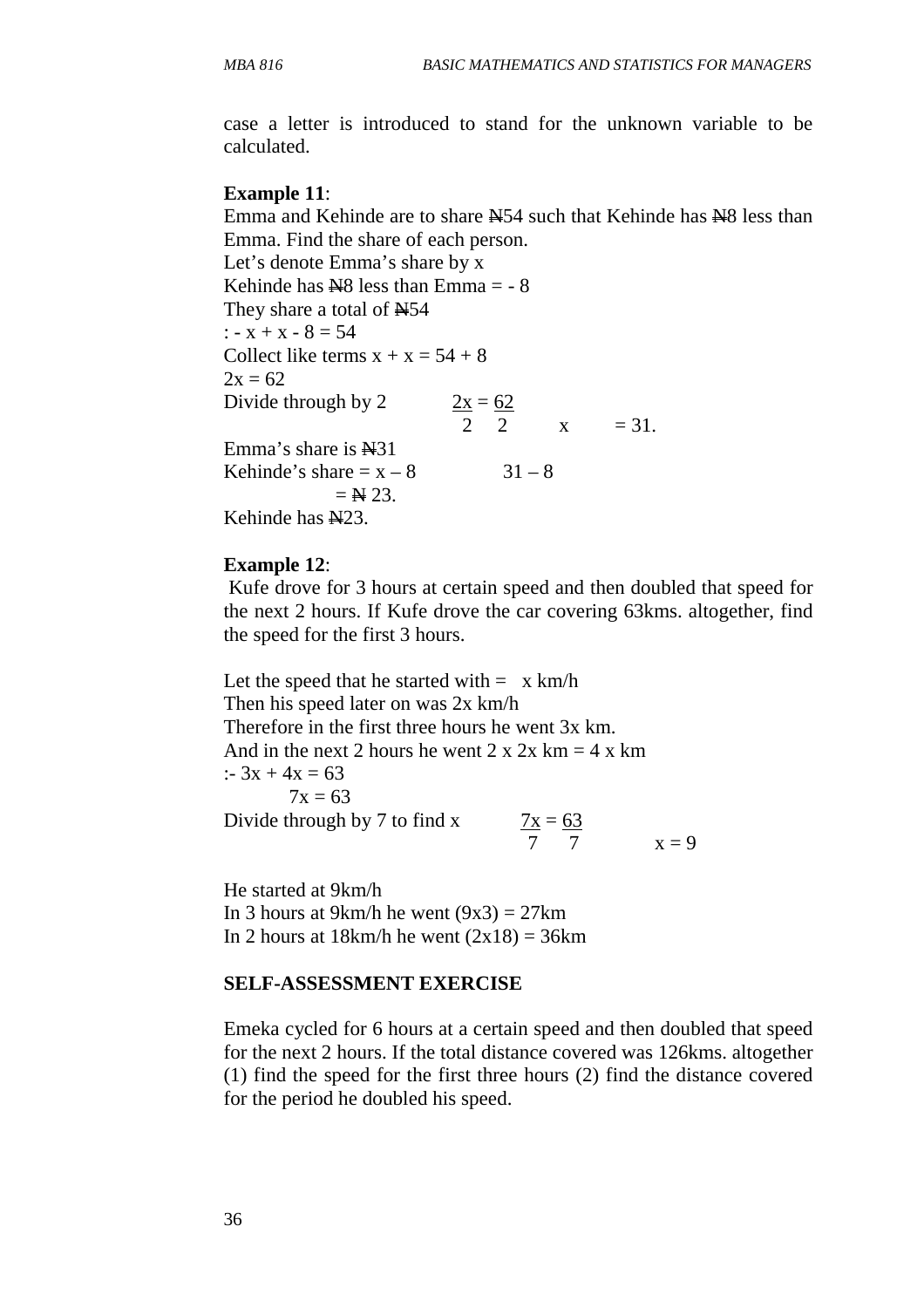# **4.0 CONCLUSION**

The analysis in this unit demonstrates the fact that linear equation is important in business and managerial decisions. Linear equation can be used to solve problems relating to management practice in companies and even private business establishment. A knowledge of linear equation help to increase the practical application of quantitative reasoning in workplace.

## **5.0 SUMMARY**

In this unit you have learnt the meaning and the application of linear equation. You are now conversant with the addition, subtraction, multiplication and division of linear equations. This is to broaden the scope of your understanding. The applications of linear equations were also treated so that you will not think linear equation is an abstract area of study in Mathematics.

# **6.0 TUTOR- MARKED ASSIGNMENT**

- 1. Solve the equation (i)  $4 3x = 17x + 8$ 
	- a)  $7 = 9 5y + 8$
	- b)  $4 = x 2$ 
		- 3  $(x + 4)$
- 2. (a) Paul and Peter received an award of  $\mathbb{N}21,000$  as a reward for their excellent performances with a condition that Peter will receive  $\text{H}3,000.00$  more than Paul. Determine the amount Peter and Paul will receive.
	- (b) A certain number is multiplied by 8 and then 28 is added, if the result is 100. Find the original number.

### **7.0 REFERENCES/FURTHER READING**

- Brown, R. F. & Brown, B. N. (1980). *Mathematics Applied to Business and the Social Sciences*. London: Weldenfeld and Nicolson.
- Channon J. B. & Head H. C. (1981). *New General Mathematics for West Africa,* London: Longman Group.
- Mailafia, D. I. (2006). *Mathematical Economics.* Kaduna: Nigeria. Baraka Press and Publishers Ltd.
- Onimode, B. & Osayimwese, I.Z. (1980). *Basic Mathematics for Economists.* London: George Allen and Unwin.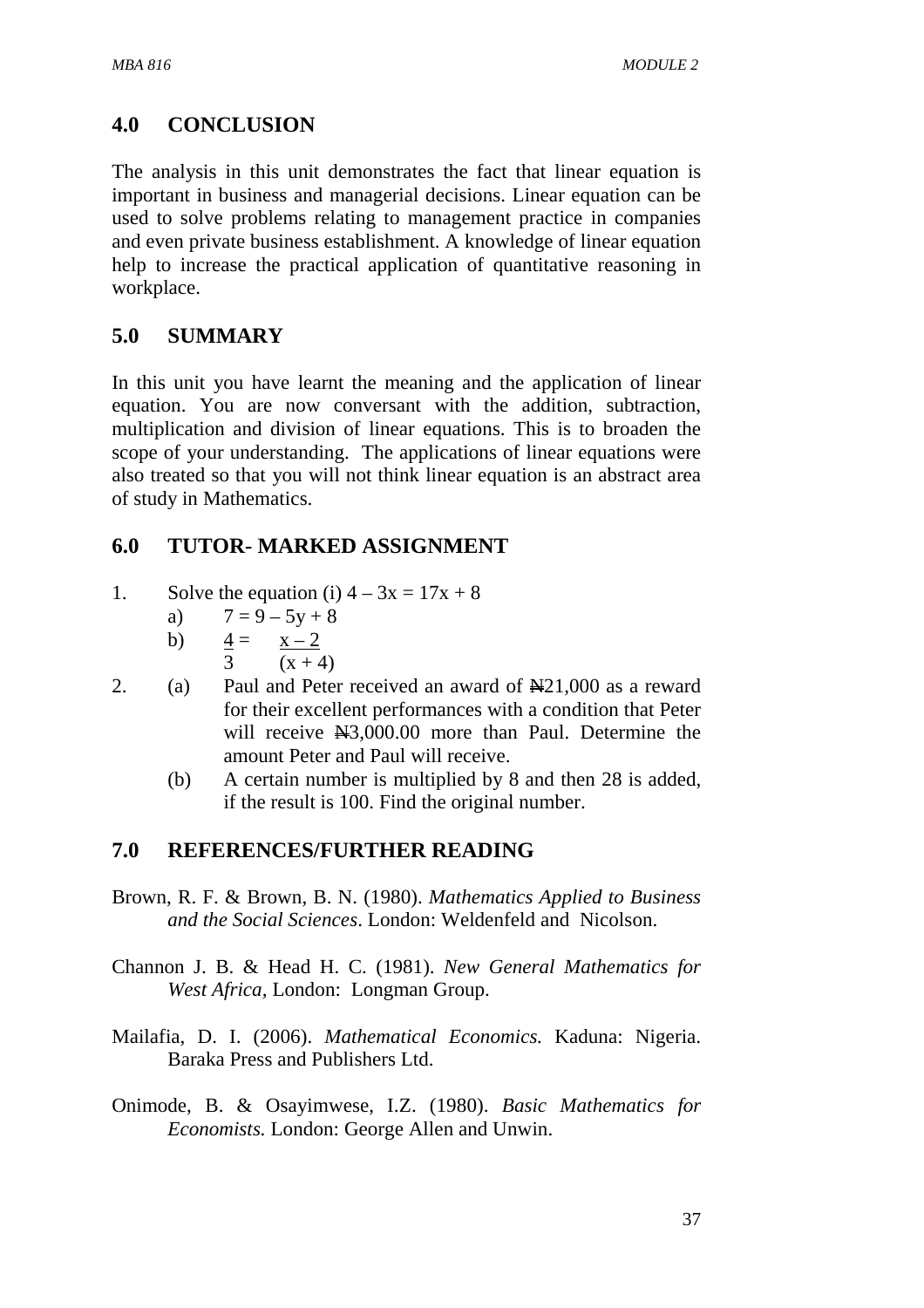### **UNIT 2 SIMULTANEOUS LINEAR EQUATION**

#### **CONTENTS**

- 1.0 Introduction
- 2.0 Objectives
- 3.0 Main Content
	- 3.1 Solution by Substitution
	- 3.2 Solution by Addition
	- 3.3 Solution by Subtraction
	- 3.4 Application of Simultaneous Equations
- 4.0 Conclusion
- 5.0 Summary
- 6.0 Tutor-Marked Assignment
- 7.0 References/Further Reading

## **1.0 INTRODUCTION**

A simultaneous linear equation is a set of equations with more than one unknown variables, however the number of the unknown variables are usually as many as the set of equation.

### **2.0 OBJECTIVES**

At the end of this unit, you should be able to:

- define a simultaneous equation
- find the solution to any simultaneous equation by substitution
- solve simultaneous equation by addition
- solve simultaneous equation problem using elimination by subtraction
- work practical problems involving simultaneous equation.

# **3.0 MAIN CONTENT**

### **3.1 Solution by Substitution**

This is a method of finding solution to simultaneous equations where one of the equations is rearranged such that one of the unknown is made the unit and becomes the subject of the equation where it is substituted into the remaining equation, this helps provide a solution to one of the unknowns.

#### **Example 1:**

The demand for bread in market x and y is given as follows.  $3x - 4y = 19$  ……..(1)  $x - 2y = 5$  …….(2)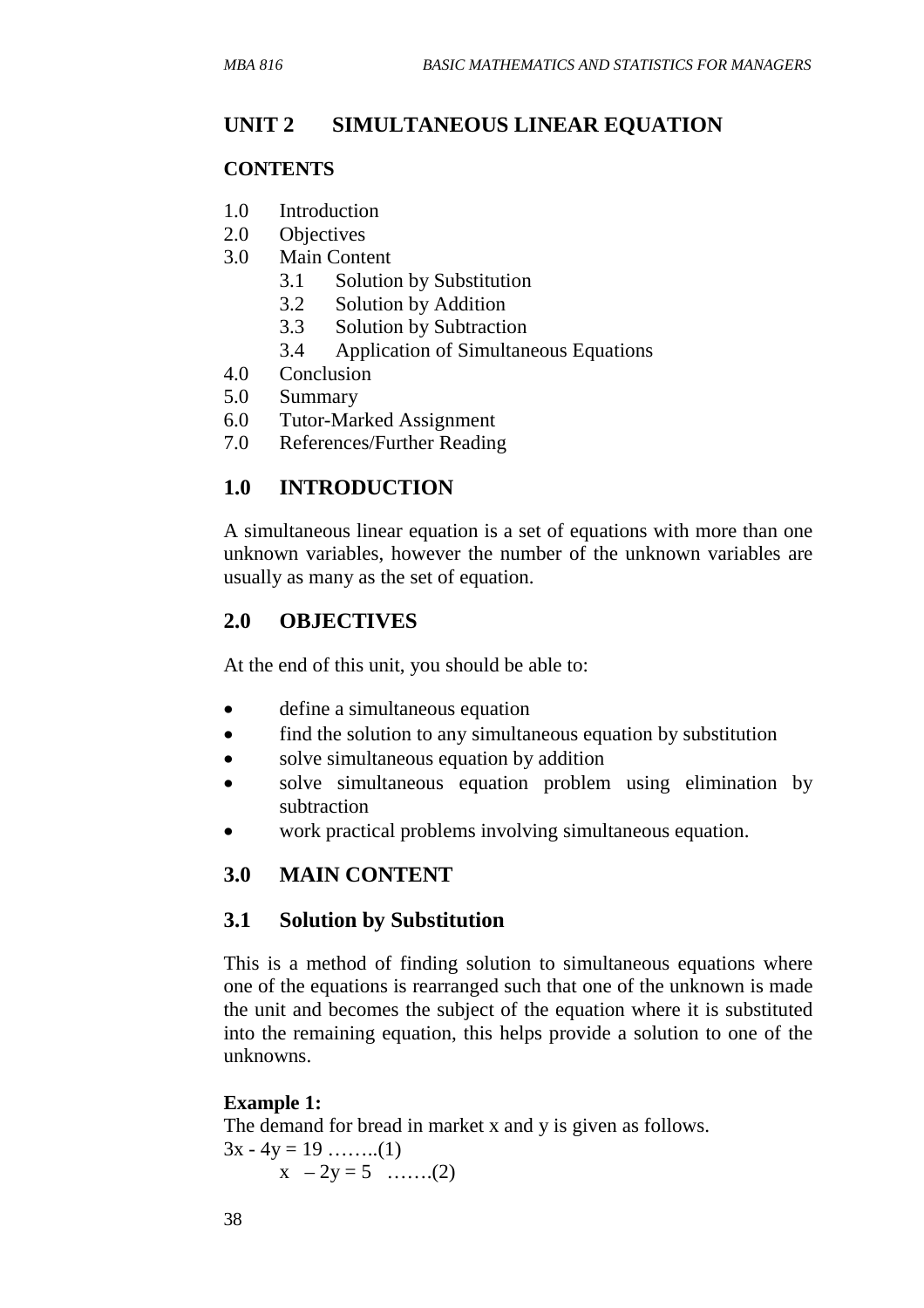Determine the value of x and y by substitution. Make x the subject in equation (2)  $x = 5 + 2y$  …… (3) Substitute the value of x into equation (1)  $3x - 4y = 19$  $3(5+2y) - 4y = 19$  $15 + 6y - 4y = 19$  ... (4) Rearrange equation (4) and collect like terms  $6y - 4y = 19 - 15$  $2y = 4$  $y = \frac{4}{2}$ .  $= 2$ Substitute the solution of y into equation (3) to determine the value of x.

> $X = 5 + 2y$  $X = 5+2(2)$  $= 5 + 4$  $= 9$

#### **Example 2:**

 Solve the simultaneous equations  $3w + 2x = 21 - (-1)$  $2w + 5x = 3 - (-2)$ Using equation (1) solve for x  $2x = 21 - 3w$  $x = 21 - 3w$ 2  $- - (3)$ Substituting equation (3) into equation (2), we have  $2w + 5 (21 - 3w) = 3 - (-4)$  2  $: 4w + 105 - 15w = 6$  $4w - 15w = 6 - 105$  $-11w = -99$  $W = 99$  11  $= 9$ Substitute for w into equation (3)  $X = 21 - 3w$  2  $=$   $\frac{21 - 3(9)}{9}$  2  $=$   $\frac{21-27}{2}$  2  $=$   $$  $rac{6}{2}$  = -3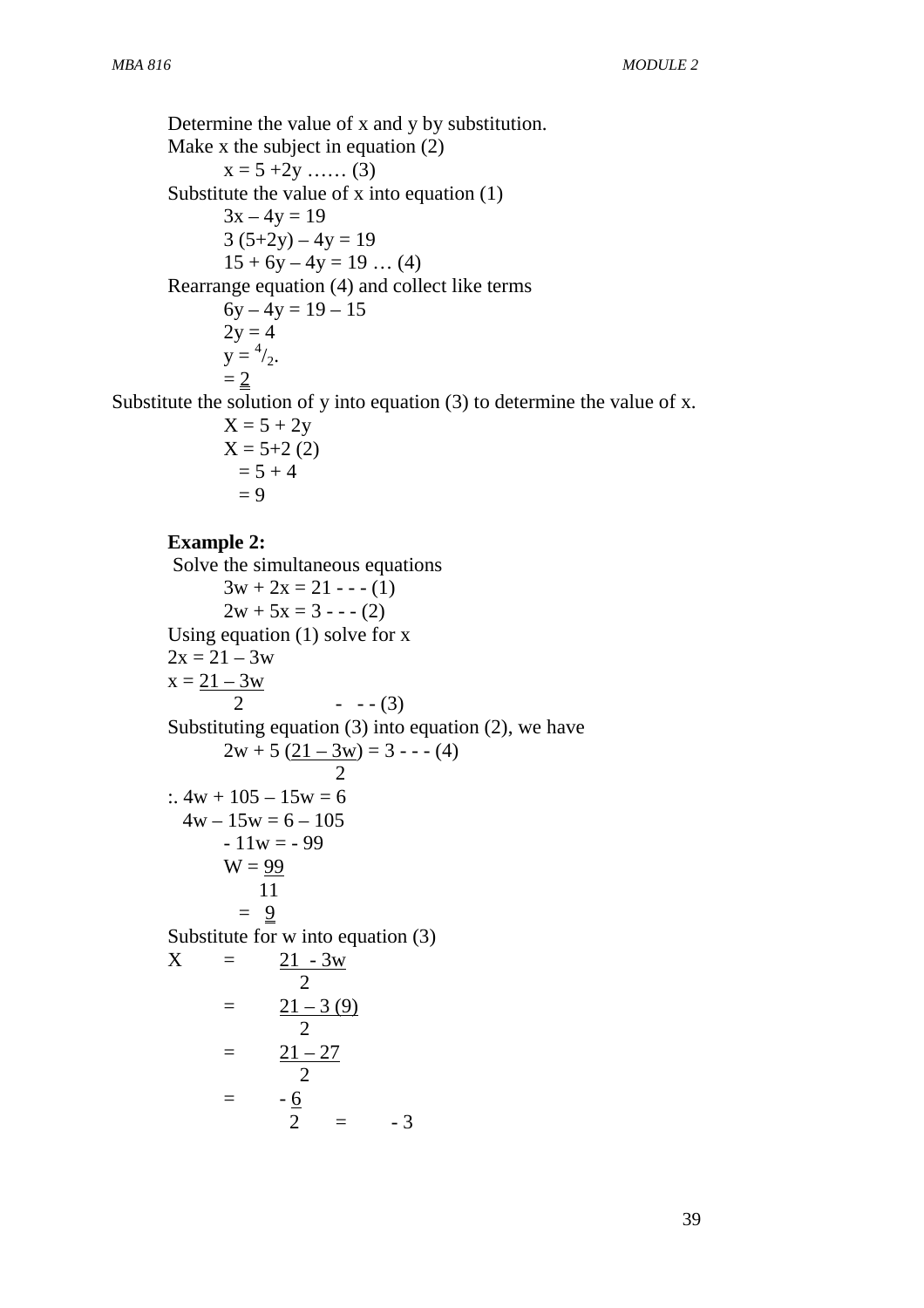\n- i. Solve the following simultaneous equations 
$$
2x - 5y = -3
$$
\n $3x + 4y = 1$ \n
\n- ii. Solve the simultaneous equations  $x - 2y = 27$ \n $7x + y = 9$ \n
\n

#### **3.2 Solution by Elimination using Addition**

When the method by substitution involves awkward fractions, it is easier to use the method of elimination by addition or subtraction.

#### **Example 3:**

Solve the simultaneous equations

 $3x - 2y = 11 - (-1)$  $5x + 2y = 29 - (-2)$ 

Elimination by addition involves adding equation (1) and equation (2) together. When this is done the term y will disappear leaving only x

> $3x - 2y = 11$  $5x + 2y = 29$  $8x + 0 = 40$  - --- (3)

What is left from the equation after elimination by addition is  $8x = 40$ the value of the unknown variable x can now be determined.

$$
x = \frac{40}{8}
$$

$$
= \frac{5}{8}
$$

Substitute  $x = 5$  into equation (1) so that the y unknown can be calculated this gives:  $3x - 2y = 11$ 

$$
3 (5) - 2y = 11\n15 - 2y = 11\n- 2y = 11 - 15\n- 2y = -4\ny = -\frac{4}{2}\n= \frac{2}{3}
$$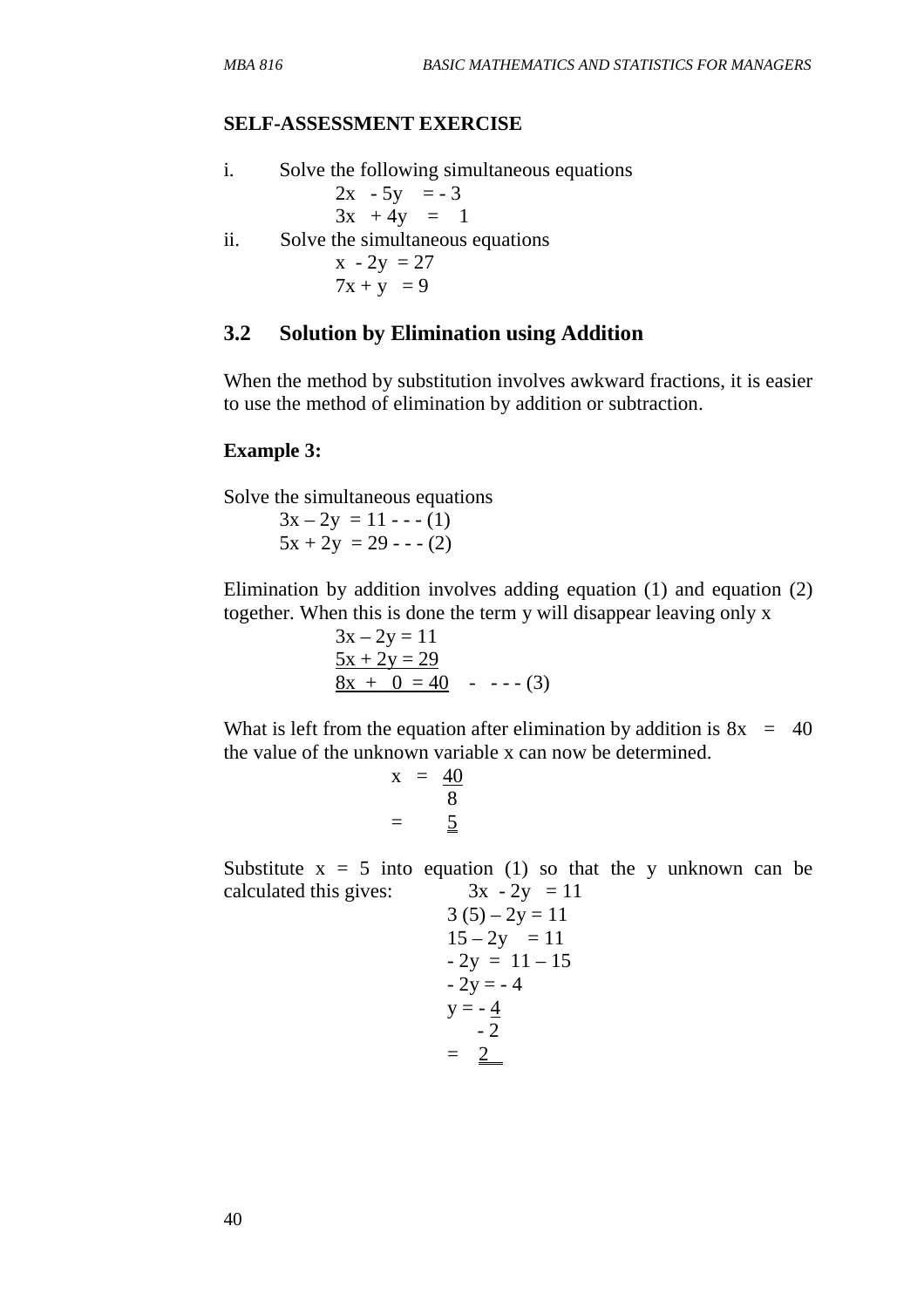Solve the following simultaneous equation by elimination using addition.

i.  $x + y = 11$ 

 $x - y = 5$ ii. Solve the simultaneous equation by addition  $x - 4y = 2$  $x + 4y = 28$ 

# **3.3 Solution by Elimination using Subtraction**

This method involves determining the value of the unknown in a simultaneous equation by subtracting one equation from the other, then determine the unknown variables.

#### **Example 4:**

Solve the simultaneous equation by elimination using subtraction.

 $2x + 5y = 28 - (-1)$  $2x + 3y = 3 - (-2)$ 

When equation (1) is subtracted from equation (2) the term x will become zero and therefore disappears from the equation system.

$$
2x + 5y = 28 - (1)
$$
  
\n
$$
- \frac{2x + 3y = 3}{0 \quad 2y = 26} - (2)
$$
  
\n
$$
2y = 26
$$
  
\n
$$
y = 26
$$
  
\n
$$
= \frac{13}{2}
$$

Substitute  $y = 13$  in equation (2) to determine the value of x, then we have

$$
2x + 3y = 3\n2x + 3 (13) = 3\n2x + 39 = 3\nCollect like terms  $2x = 3 - 39$   
\n $2x = -36$   
\n $X = -\frac{36}{2}$   
\n $= -\frac{18}{2}$
$$

The process of getting rid of one of the unknown variable is known as elimination. It does not matter which unknown is eliminated, the student should always start with the variable that is easy.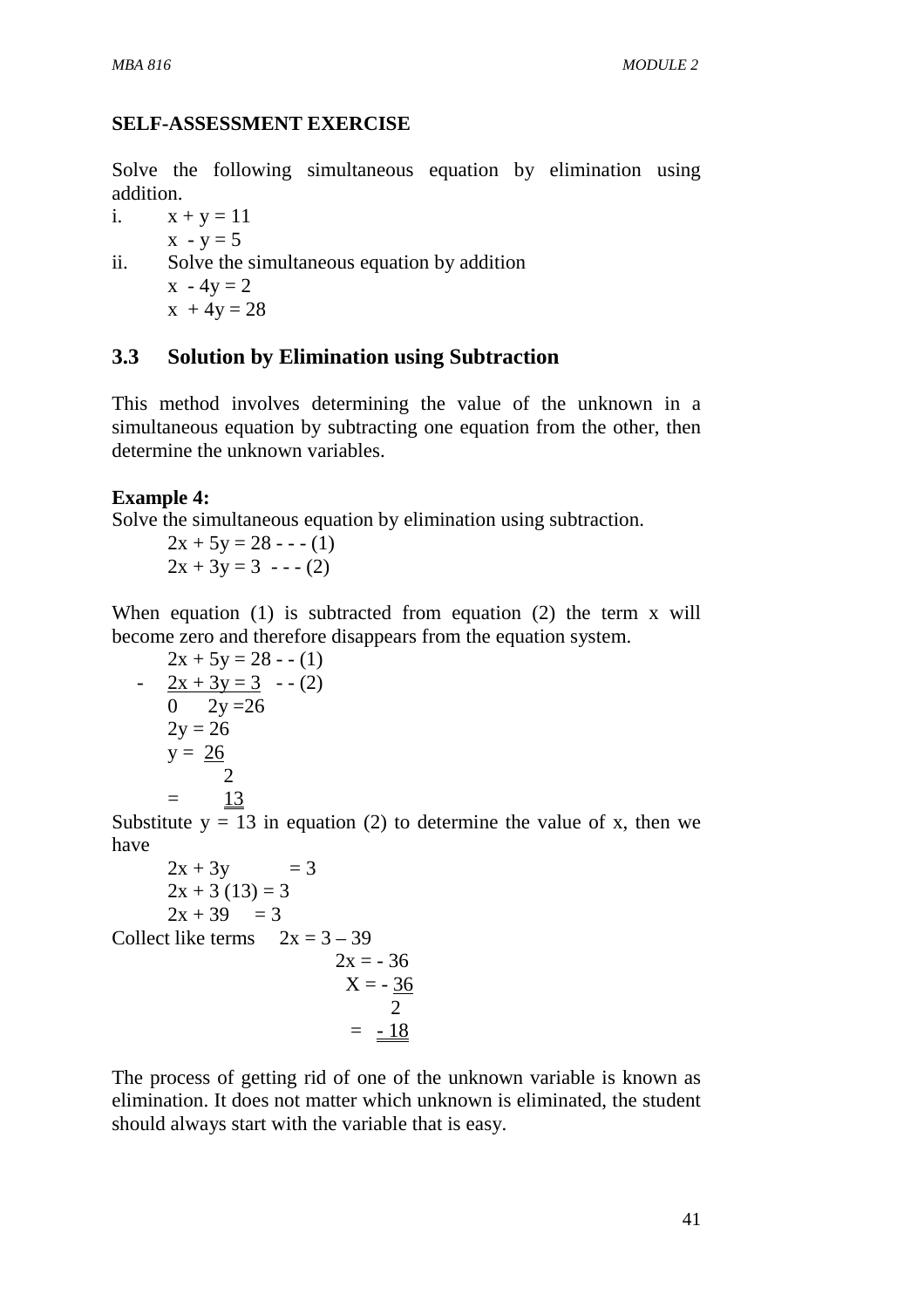Solve the following simultaneous linear equation

| $2x + 3b = 6$ | ii. $3a - b = 11$ |
|---------------|-------------------|
| $x + 2b = 6$  | $2a - 3b = 5$     |

### **3.4 Application of Simultaneous Equations**

This involves solving problems that we commonly encounter in daily interaction, sometimes it may be in the business transactions and other activities.

#### **Example 5:**

In a market survey within Jos, it was discovered that within Ahmadu Bello Way, 6 exercise books and 12 biros cost N144. However at Rayfield, 8 exercise books and 10 biros cost  $\frac{1}{2}$  132. Determine the price of a biro and an exercise book.

#### *Solution*

Let exercise book be represented by x and biro by y we then have:  $6x$  $+ 12y = 144$  --- (1)  $8x + 10y = 132 - (-2)$ 

Determine the value of exercise book and a biro by multiplying equation (1) by 8 and equation (2) by 6 to bring x variable to the same unit

```
6x + 12y = 144 --- (1) x 8
           8x + 10y = 132 - (-2) x 648x + 96y = 1152 - (3)48 x + 60y = 792 -- (4)
 Subtract equation (4) from equation (3) 
           48x + 96y = 1152- 48 x + 60y = 7920 36y = 36036y = 360 - - - (5)y = 360 36 
           = 10
Put the value of y into equation (1) 
     6x + 12y = 1446x + 12(10) = 1446x + 120 = 144
```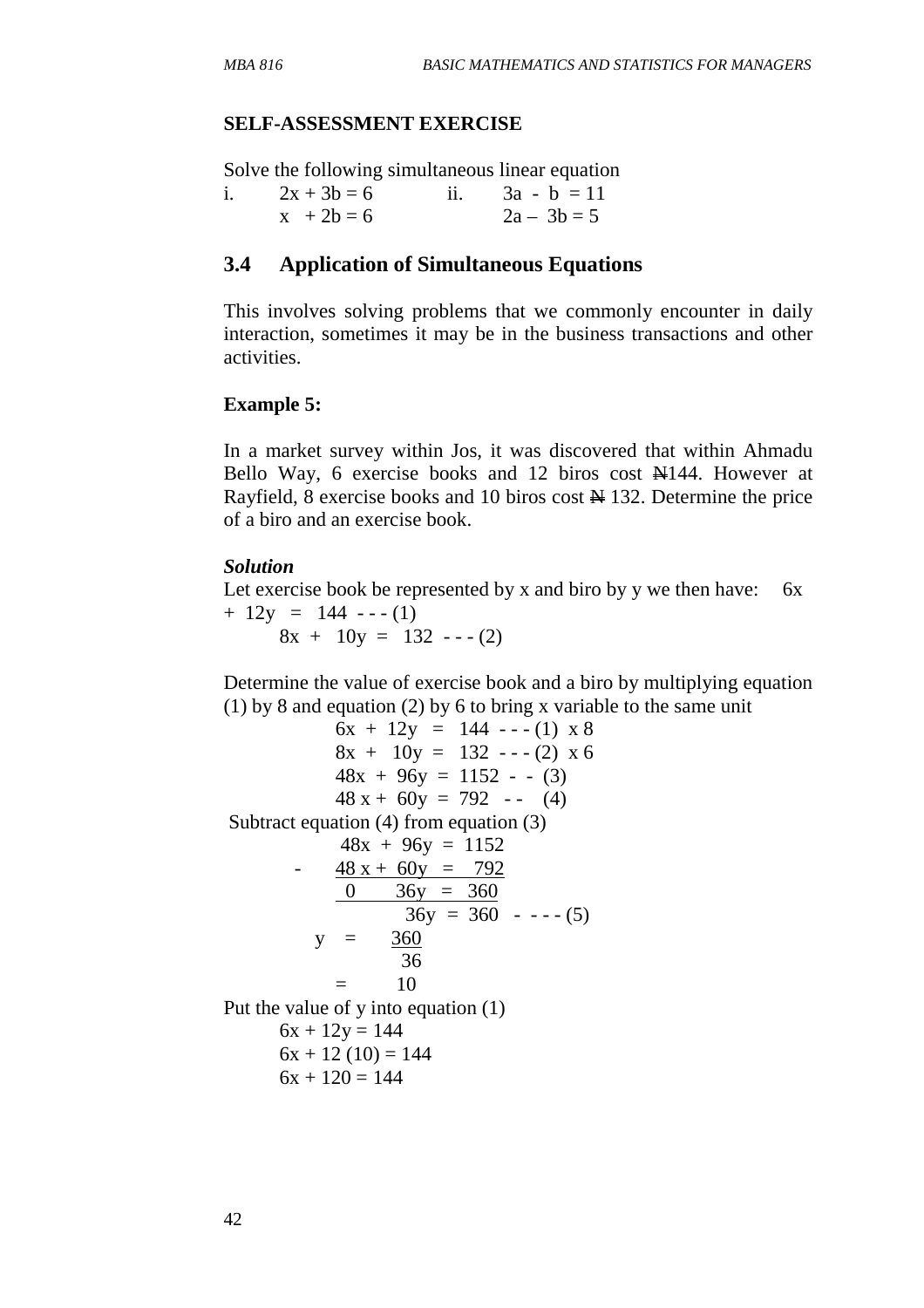Collect like terms

$$
6x = 144 - 120
$$
  
\n
$$
6x = 24
$$
  
\n
$$
X = \frac{24}{6}
$$
  
\n
$$
= \frac{4}{6}
$$

## **Example 6:**

6 years ago Edeh was 3 times as old as Ebo. Their combined age is 24. Determine the age of Edeh and Ebo

## *Solution*

 $x + y = 24$  - - (1)  $x - 6 = 3(y-6)$  $x - 6 = 3y - 18$  $x - 3y = -18 + 6$  $x - 3y = -12 - (-2)$ The simultaneous equations will be  $x + y = 24 - (1)$  $x - 3y = -12 - (2)$ From equation (1) make x the subject  $x = 24 - y - (3)$ Substitute the value of x that is in equation (3) into equation (2)  $x - 3y = -12$  $24 - y - 3y = -12$  $24 + 12 = y + 3y$  $36 = 4v$  $Y = 36$  4  $= 9$ Substitute the value of y into equation (3)  $X = 24 - y$  $x = 24 - 9$  $x = 15$ Edeh is 15 years while Ebo was 9 years.

# **4.0 CONCLUSION**

In this unit you have learnt that simultaneous linear equation is very vital in business practice and daily interactions. A good knowledge of simultaneous equation will help you solve many common problems.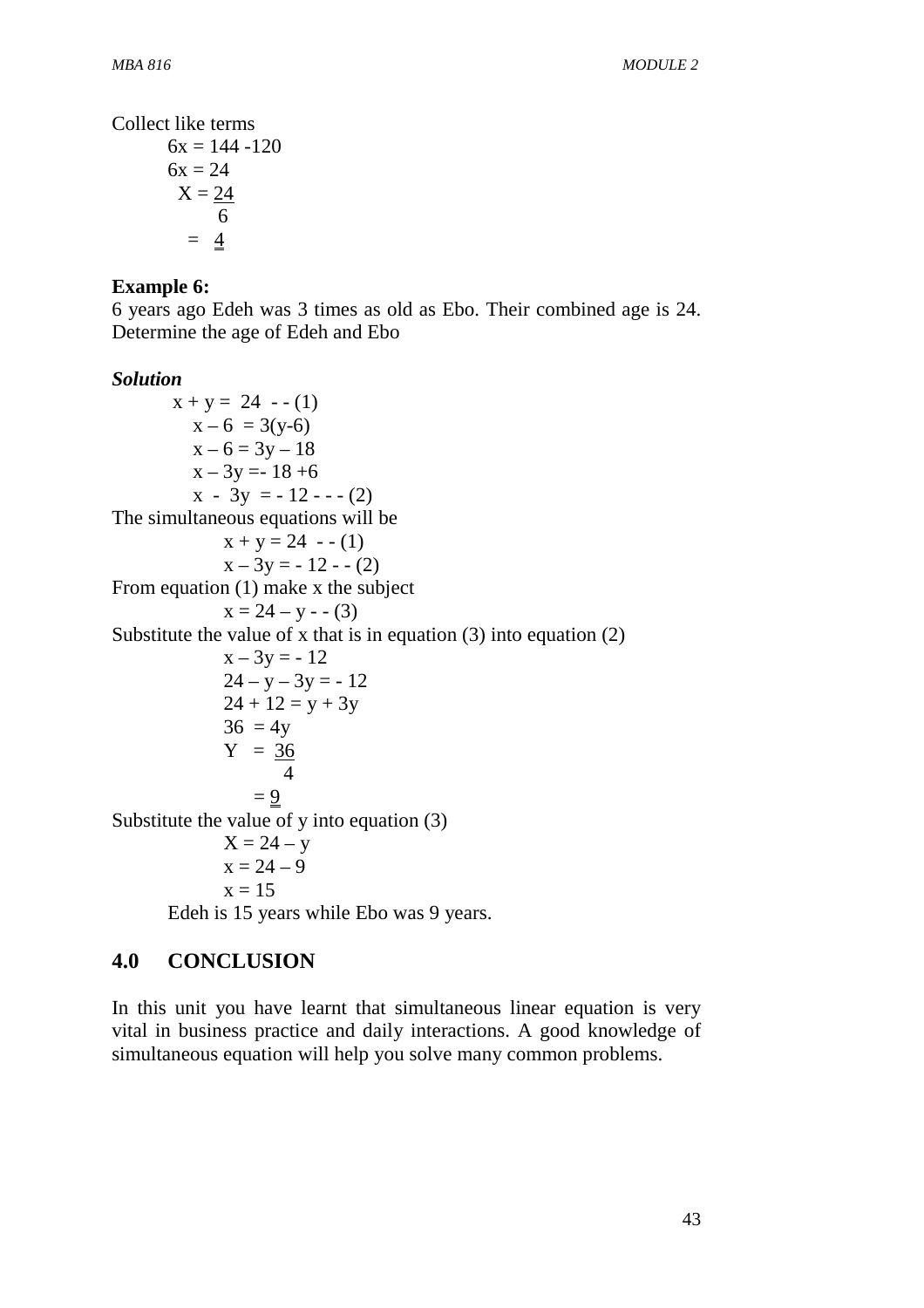## **5.0 SUMMARY**

In this unit, you are now conversant with the meaning and scope of simultaneous linear equation. The methods of finding solutions to simultaneous equations examined are elimination by substitution, addition and subtraction. You have also learnt how to solve practical problems on simultaneous equations.

### **6.0 TUTOR-MARKED ASSIGNMENT**

1. Solve the following simultaneous equations.

| a) $6x - 5y = 27$ | $3y + 2z = 12$ |
|-------------------|----------------|
| $3x + 4y = 16$    | $5y - 3z = 1$  |

2. A certain number is formed of two digits; its value equals four times the sum of its digits. If 27 is added to it, the sum is the number obtained by interchanging the digits. What is the number?

# **7.0 REFERENCES/FURTHER READING**

- Allen, R.G.D. (1979). *Mathematical Analysis for Economist*. London: Macmillan.
- Casson, M. (1973). *Introduction to Mathematical Economics.* London: Thomas Nelson and Sons Ltd.
- Dowling, E.T. (2001) *Introduction to Mathematical Economics* New York: Schaum Outline Series.
- Mai-lafia, D.I (2006) *Mathematical Economics.* Kaduna: Baraka Press and Publishers Ltd..
- Onimode, B. & Osayimwese (1984*). Mathematics for Economics and Business.* London: George Allen & Unwin Publishers.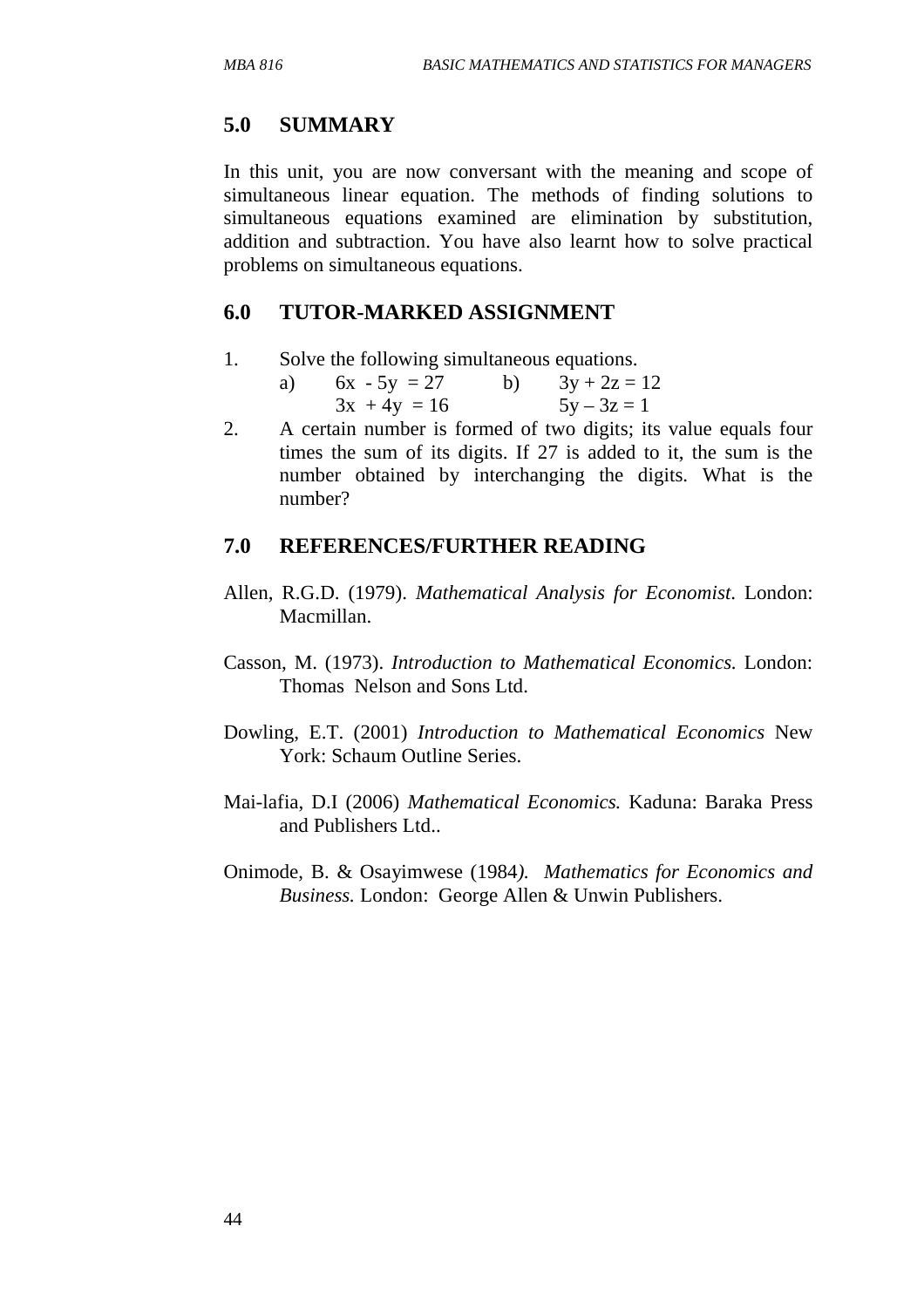# **UNIT 3 QUADRATIC EQUATION**

# **CONTENTS**

- 1.0 Introduction
- 2.0 Objectives
- 3.0 Main Content
	- 3.1 Solution by Factorization
	- 3.2 Solution by Completing the Square
	- 3.3 Solution by Formula
	- 3.4 Solution by Graphical Analysis
- 4.0 Conclusion
- 5.0 Summary
- 6.0 Tutor-Marked Assignment
- 7.0 References/Further Reading

# **1.0 INTRODUCTION**

A quadratic equation is an equation of second degree, that is an equation in which 2 is the highest power of the letter in the equation. There are different methods of determining the solution to quadratic equations. Some of the methods include factorization, completing the square, solution by formula and solution by graphical methods. You are required to study the methods carefully so as to have adequate exposure in quantitative reasoning.

# **2.0 OBJECTIVES**

At the end of this unit, you should be able to:

- solve the quadratic equation by factorization
- solve quadratic equation by completing the square
- solve quadratic equation by formula
- solve quadratic equation by graphical method.

# **3.0 MAIN CONTENT**

# **3.1 Solution by Factors**

The method of finding solution to quadratic equation by factors requires looking for appropriate factors for the unknown and the integers within the equation.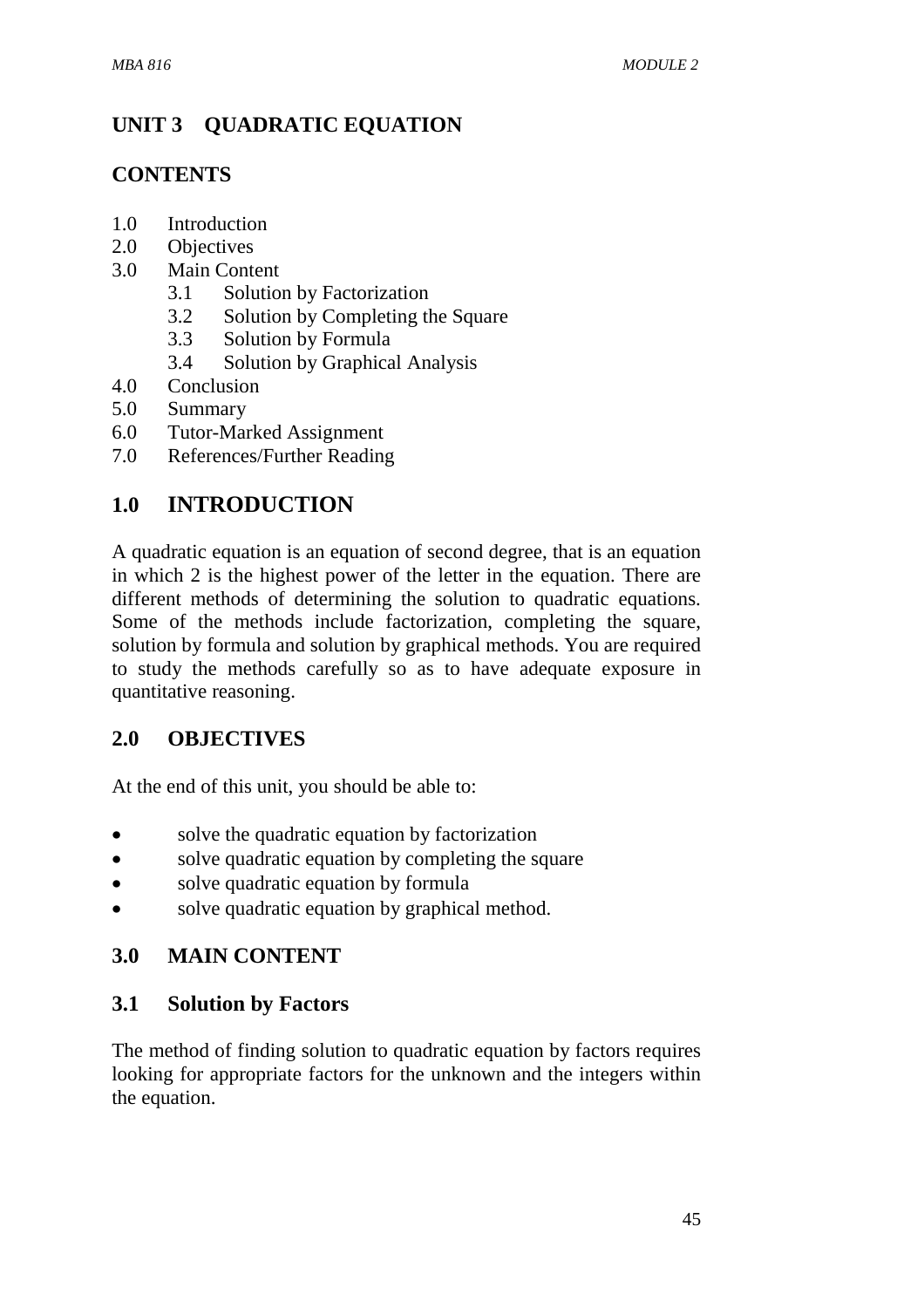#### **Example 1**:

 $x^2 - 25 = 0$ The factors of  $x^2$  and 25 are x and 5 :-  $x^2 - 25$ ;  $(x + 5) (x - 5) = 0$ :- either  $x + 5 = 0$  or  $x - 5 = 0$  $: x = -5$  or 5  $x^2 = 25$ 

The second takes the square root of each side; the square root of 25 which is either 5 or  $-$  5 because (+5) (+5) = 25 and (-5) (-5) = 25 Therefore  $x = 5$  or -5. The answer is usually written as  $x = \pm 5$ .

#### **Example 2**:

 Solve the following quadratic equation  $(x + 3)(x - 5) = 20$ Multiply out the equation to form the quadratic equation as follows.  $x^2 - 2x - 15 = 20$ :-  $2^2 - 2x - 35 = 0$  $(x - 7 (x + 5) = 0$ either  $x - 7 = 0$  or  $x + 5 = 0$  $x = 7$  or  $x = -5$ 

#### **Example 3:**

 Solve the following quadratic equation:  $8x^2 + 6x = 9$  $8x^2 + 6x - 9 = 0$ 

Find the factors  $(2x + 3) (4x - 3) = 0$ :- either  $2x + 3 = 0$  or  $4x - 3 = 0$ :-  $2x = -3$  or  $4x = 3$ :-  $x = \frac{3}{2}$  or  $\frac{3}{4}$ 

#### **SELF-ASSESSMENT EXERCISE**

Solve the following equations i.  $x^2 - 6x + 9 = 0$ , ii.  $x^2 - 5x - 6 = 0$ , iii.  $x^2 + 9x + 14 = 0$ 

#### **3.2 Solution by Completing the Square**

This involves a process of converting the equation into perfect square and taking the root of each side. Example: to convert  $x^2 + 6x$  into a perfect square we add to it  $(\frac{1}{2}$  of 6)<sup>2</sup> = 3<sup>2</sup> because x<sup>2</sup> + 6x + 3<sup>2</sup> = (x + 3)<sup>2</sup> similarly to convert  $y^2 - 7y$  into a perfect square, we add to it  $(½ of 7)^2 =$  $({}^{7}/_2)^2$ , because  $y^2 - 7y + ({}^{7}/_2)^2 =$  (y -  ${}^{7}/_2)^2$ )

Generally, equation  $y^2 + bx$  becomes a perfect square if we add  $(½b)^2$  to the equation  $y^2 + by + (1/2b)^2 = (y + 1/2)^2$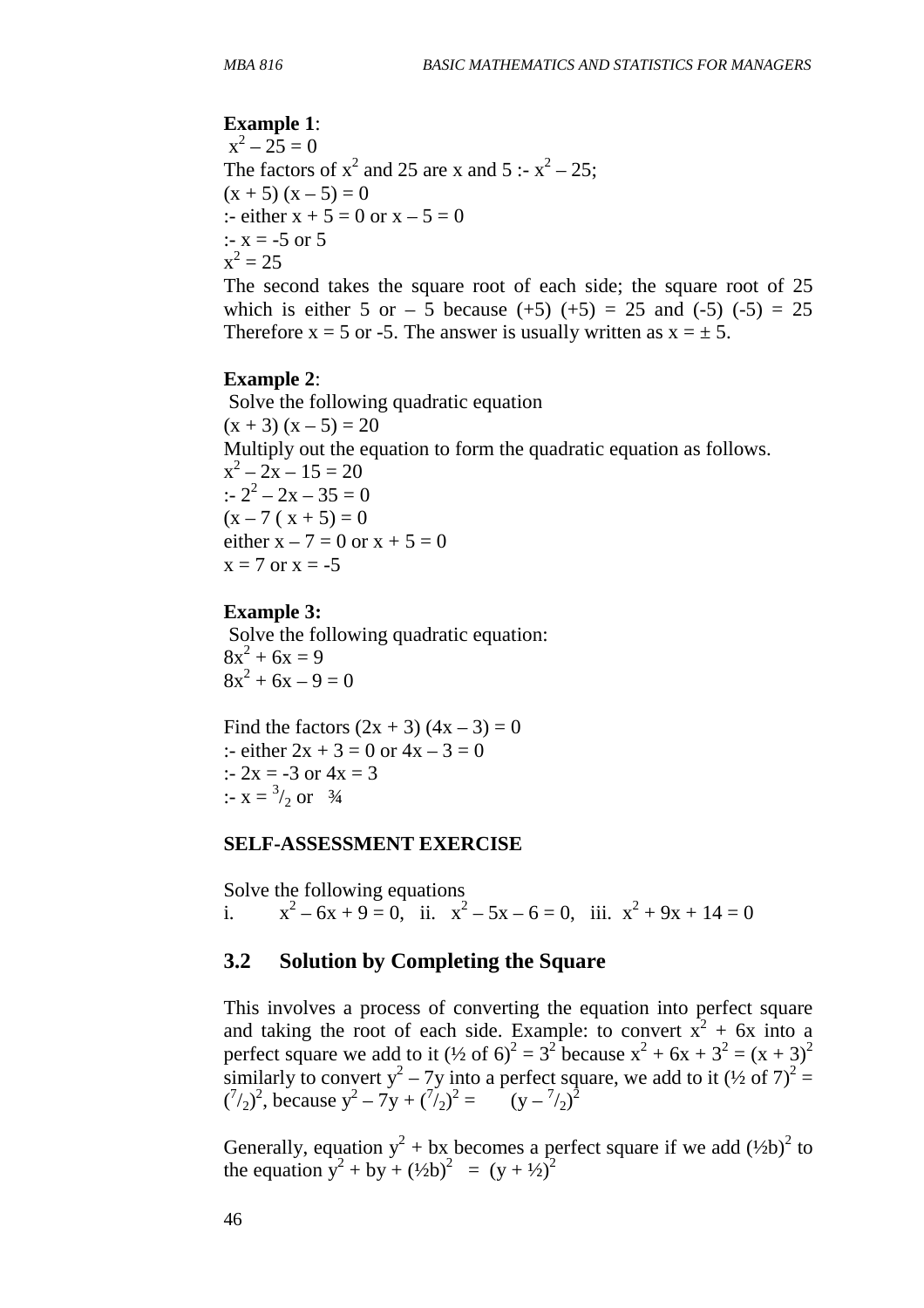### **Example 4**:

Solve the following equation by completing the square  $y^2$  - 6y = 27.

Add  $3^2$  to each side of the equation  $y^2 + 6y + 3^2 = 27 + 9$ :-  $(y + 3)^2 = 36$ .

Take the square root of each side: the square root of 36 is either  $+ 6$  or -6.

:-  $y + 3 = +6$  or  $y + 3 = -6$ :-  $v = 3$  or -9.

## **Example 5**:

What should be added to  $y^2 + 6y$  to make the expression a perfect square?

Suppose  $y^2 + 6y + k$  is a perfect square, and that it is equal to  $(y + a)^2$ . It is known by expansion that  $(y + a)^2 = y^2 + 2ay + a^2$  therefore  $y^2 + 2ay$  $+a^{2}$  and  $y^{2} + 6y + k$  are identically equal. If we compare the coefficient of y,

 $2a = 6$ :-  $a = 3$ . Therefore  $y^2 + 6y + k = (y + 3)^2$  $= y^2 + 6y + 9.$ 

This shows that 9 should be added and k equals 9. Then the equation is  $y^2 + 6y + 9 (y + 3)^2$ . In practice the quantity to be added is the square of half of the coefficient of y (or any other letter that may be involved in example 5 above. The coefficient of y is 6, half of 6 is 3, and the square of 3 is 9 that is why 9 should be used to make it a perfect square.

### **Example 6**:

Solve the equation by completing the square  $y^2 - 8y + 3 = 0$ . The left hand side of the equation does not factorize, therefore the equation is first rearranged to make the left hand side a perfect square.  $y^2 - 8y + 3 = 0$ Subtract 3 from both sides  $y^2 - 8y = -3$ Add 16 to both sides of the equation  $y^2 - 8y + 16 = -3 + 16$  $y^2 - 8y + 6 = 13$  $(y-4)^2 = 13$ :-  $v - 4 = \pm \sqrt{13}$ :-  $y = 4 \pm \sqrt{13}$ 

### **SELF- ASSESSMENT EXERCISE**

i. From the following add the term that will make each expression a perfect square.  $(a)$  $w^2 - 4w$  $-4w$  (b)  $y^2 - 7y$  (c)  $x^2 + 5x$ ii. Solve the equation below (a)  $x^2 + 18 = 9x$  (b)  $x^2 + 10x + 21 = 0$  (c)  $9y^2 + 6y + 1 = 0$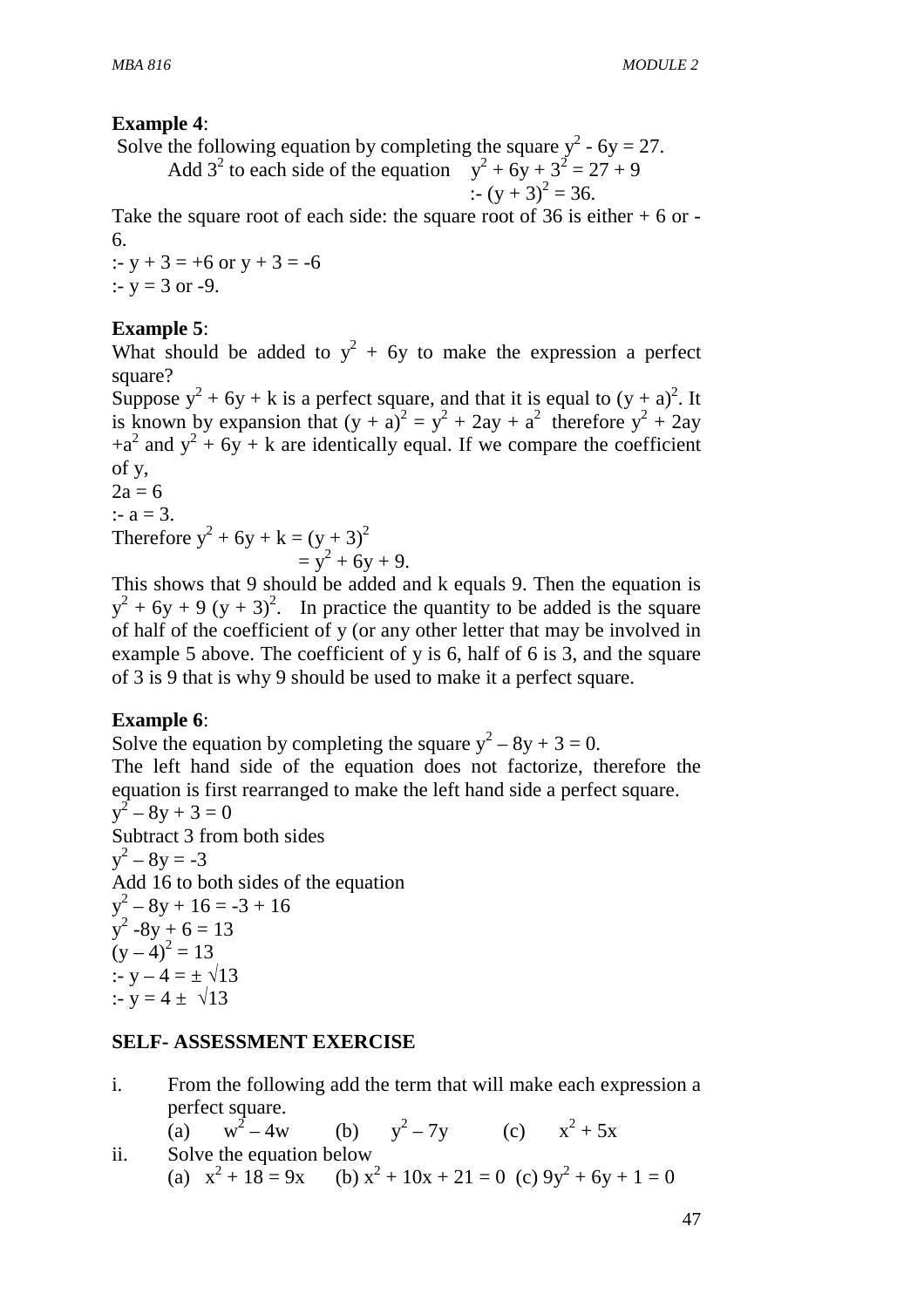# **3.3 Solution to Quadratic Equation by Formula**

Mathematically, any quadratic equation can be reduced to the form of expression as  $ax^2 + bx + c = 0$ . The formula for the values of x is often called almighty formula or the formula. It can be expressed as follows.

$$
\frac{-b \pm \sqrt{(b^2 - 4ac)}}{2a}
$$

#### **Example 7**:

Solve the quadratic equation  $5x^2 = 9x - 6$ . The equation  $ax^2 + bx + c =$ 0 is equivalent to  $5x^2 - 9x - 6 = 0$  through rearrangement. Therefore  $a=5$ ,  $b=-9$ ,  $c=-6$ . It can now be substituted into the formula as follows.  $(x - 1)(y - 2)$ 

$$
x = -(-9) \pm \sqrt{(-9)^2 - 4 (5) (-6)}
$$
  
\n2 (5)  
\n
$$
= 9 \pm \sqrt{81 + 120}
$$
  
\n10  
\n9 $\pm \sqrt{201}$   
\n10  
\n
$$
x = 9 \pm 14.8
$$
  
\n10  
\n
$$
x = -23.18
$$
 or  $-5.18$   
\n= 2.318 or -0.518

#### **SELF-ASSESSMENT EXERCISE**

Solve the following equation: i.  $x^2 + 7x = 5$  ii.  $5x^2 - 7x - 4 = 0$  iii.  $2x^2 - 5x = 4$ 

### **3.4 Solution by Graph**

Quadratic equation can be solved using graphical method. In this method, the equation and the range for the graph would be given.

#### **Example 8**:

Given the following quadratic equation  $y = 2x^2 - 7x - 2$ , draw a graph for values of x range from  $-1$  to  $+4$ .

| The rust step to to make a thore, work $\sigma$ from $\sigma$<br>$-11$ |  |        |  |     |  |  |  |  |  |
|------------------------------------------------------------------------|--|--------|--|-----|--|--|--|--|--|
|                                                                        |  |        |  |     |  |  |  |  |  |
|                                                                        |  | $\sim$ |  |     |  |  |  |  |  |
|                                                                        |  |        |  |     |  |  |  |  |  |
|                                                                        |  |        |  |     |  |  |  |  |  |
| $Y = 2x^2 - 7x - 2$                                                    |  | н.     |  | - 0 |  |  |  |  |  |

The first step is to make a table, work by rows  $y = 2x^2 - 7x - 2$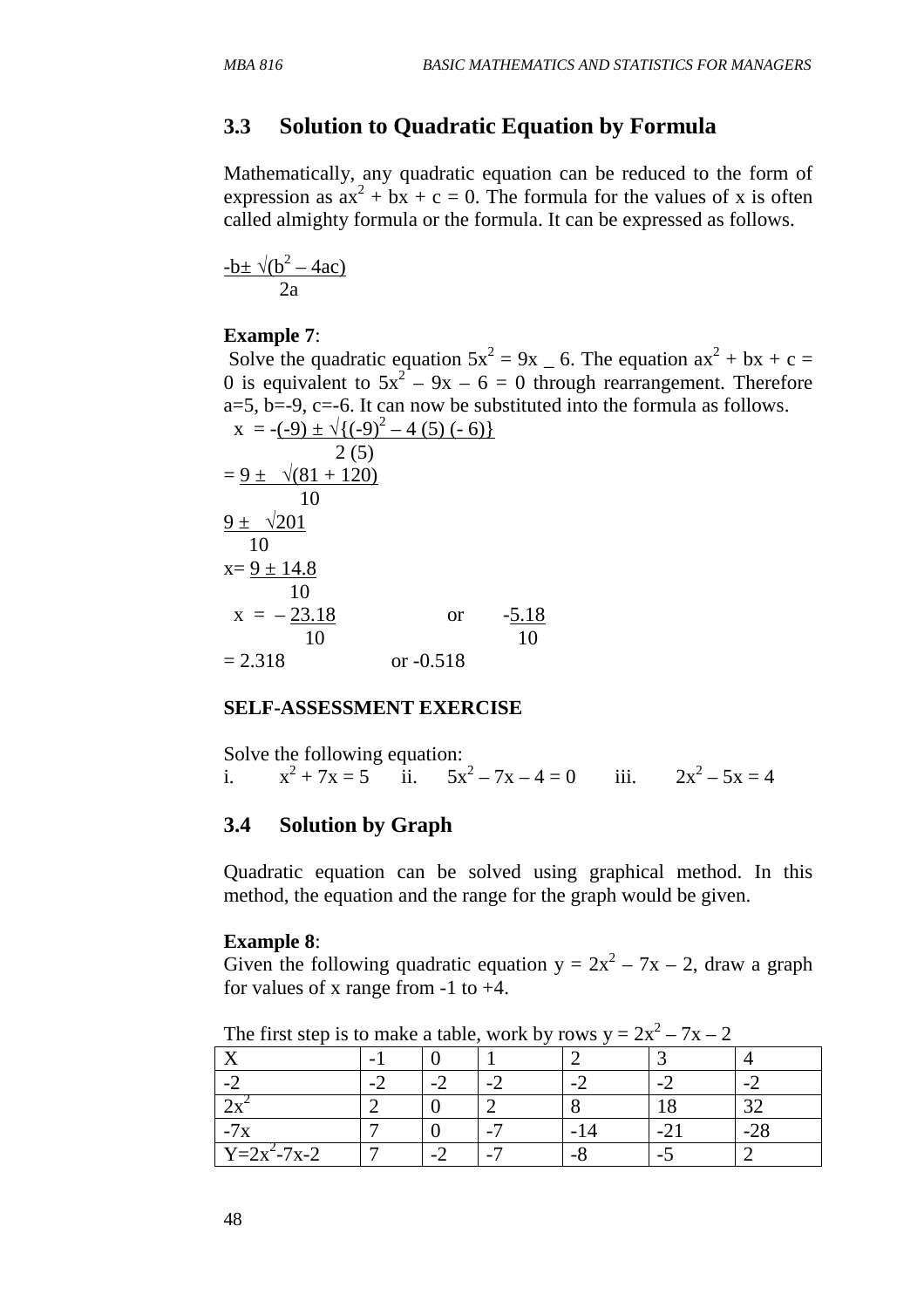

Scale 2cm on x-axis represent 1 unit. 5cm on y a-axis represent 1 unit

The solutions are at point 'A' and 'B'. It can be read to determine the actual points that are optimal.

### **SELF-ASSESSMENT EXERCISE**

Draw the graph of y where  $y = 4x^2 + 6x - 7$  for values of x range from –  $3$  to  $+2$ 

# **4.0 CONCLUSION**

In this unit, you have learnt that quadratic equation can be solved using different methods so as to enrich our knowledge of algebra in business and planning. You have seen how important it is to use different options in solving the same problem. It could be in your business or daily transactions.

### **5.0 SUMMARY**

The unit has thrown more light on the operations of quadratic equations using completing the square, factorization, formula and graphic methods. Any of the methods will give the same solution. However the choice is for you to determine the approach that you understand best.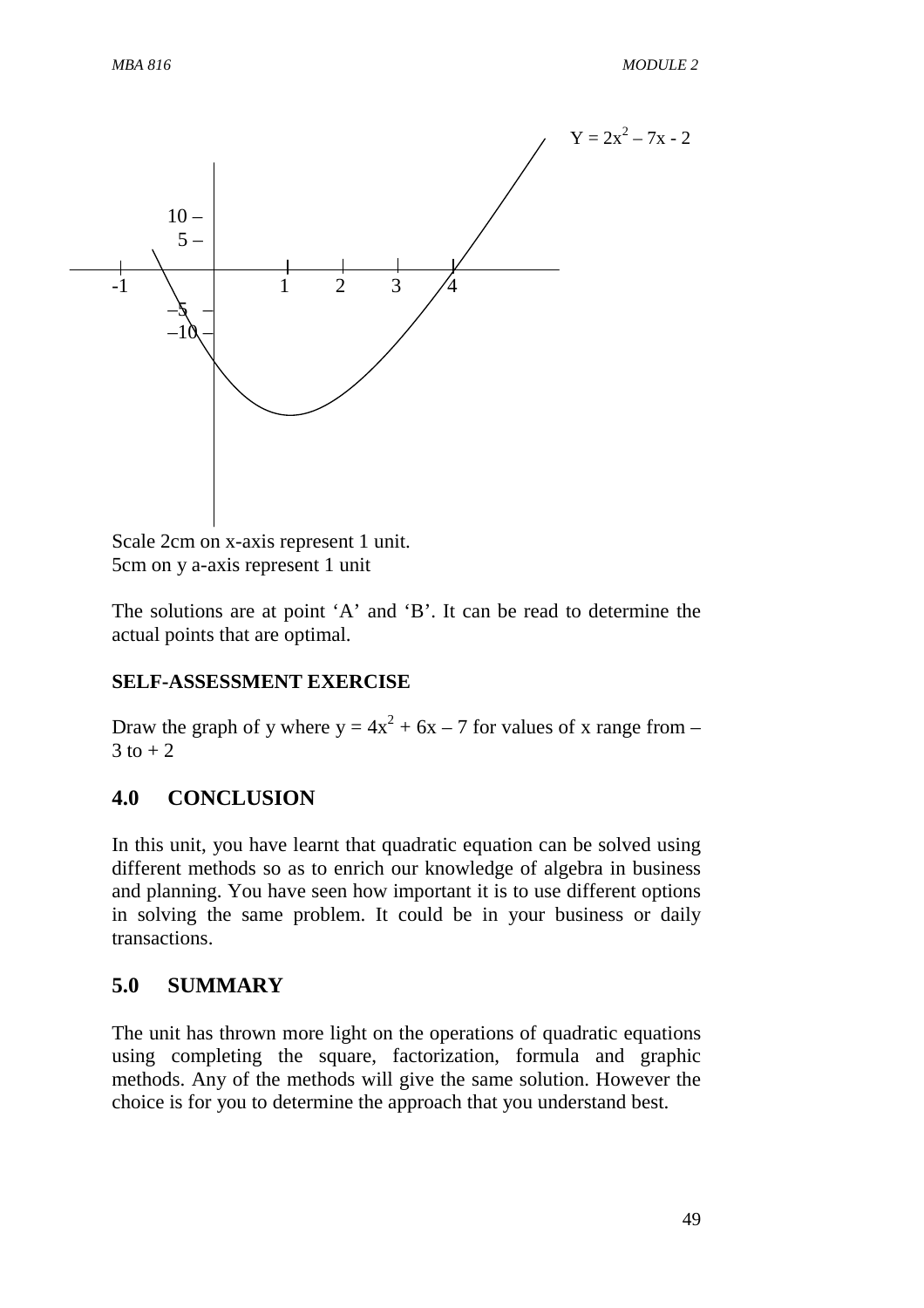# **6.0 TUTOR-MARKED ASSIGNMENT**

- 1. Given the following quadratic equation;  $y = 2x^2 3x 7 = 0$ using the range of  $x = -1$  to  $+4$ , plot the graph and read the roots.
- 2. (a) Solve the quadratic equation  $3y^2 4y + 5 = 0$ 
	- (b) Solve the equation  $y^2 4y + 13 = 0$ 
		- (c) Solve the equation  $x^2 7x + 10 = 0$

# **7.0 REFERENCES/FURTHER READING**

- Channon, J.B. & Head, H.C. (1980). *New General Mathematics for West Africa*. London: Longman.
- Mailafia D.I. (2006). *Mathematical Economics.* Kaduna: Baraka Press and Publishers Ltd.
- Roberts L.C. (1974). *Mathematics for Managerial decisions.* New Jersey: Prentice – Hall, Inc. Englewood Cliffs.: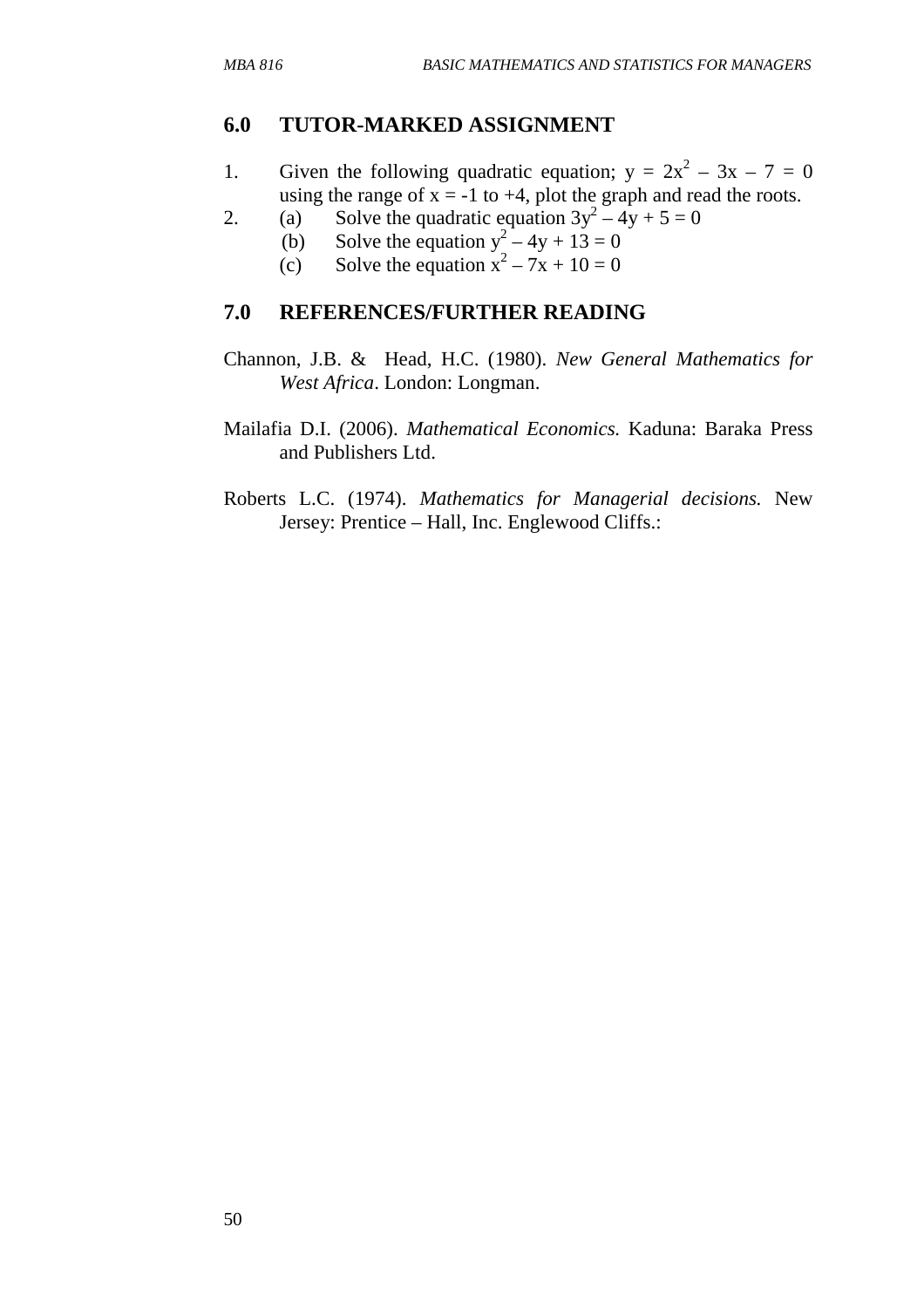# **UNIT 4 PROGRESSIONS**

### **CONTENTS**

- 1.0 Introduction
- 2.0 Objectives
- 3.0 Main content
	- 3.1 Arithmetic Progression Concepts
	- 3.2 Computation of the nth Term and Common Difference
	- 3.3 Computation of the Sum of Arithmetic Progression
	- 3.4 Geometric Progression
	- 3.5 Applications of Progression
- 4.0 Conclusion
- 5.0 Summary
- 6.0 Tutor-Marked Assignment
- 7.0 References/Further Reading

# **1.0 INTRODUCTION**

A progression is a set of numbers in some definite order in successive terms or numbers of a sequence formed according to a given number of rules or conditions. The progression at any given time is an integer, a real number. The number could be positive or negative depending on the circumstance and the question that would be solved.

# **2.0 OBJECTIVES**

At the end of this unit, you should be able to:

- explain arithmetic progression
- discuss geometric progression
- discuss the application of progressions.

# **3.0 MAIN CONTENT**

# **3.1 Arithmetic Progression Concepts**

An arithmetic progression is a sequence in which quantities increase or decrease by a common difference. The sequence 5, 7, 9, 11 … n is an arithmetic progression since the difference between any two consecutive terms is 2. The sequence 3, 7, 11, 15, 19, 23  $\dots$  n is an arithmetic progression where the difference between any two consecutive terms is 4. Arithmetic progression occurs in the form of negative integers such as  $-2$ ,  $-5$ ,  $-8$ ,  $-11$   $\ldots$  n, as the difference between any two consecutive term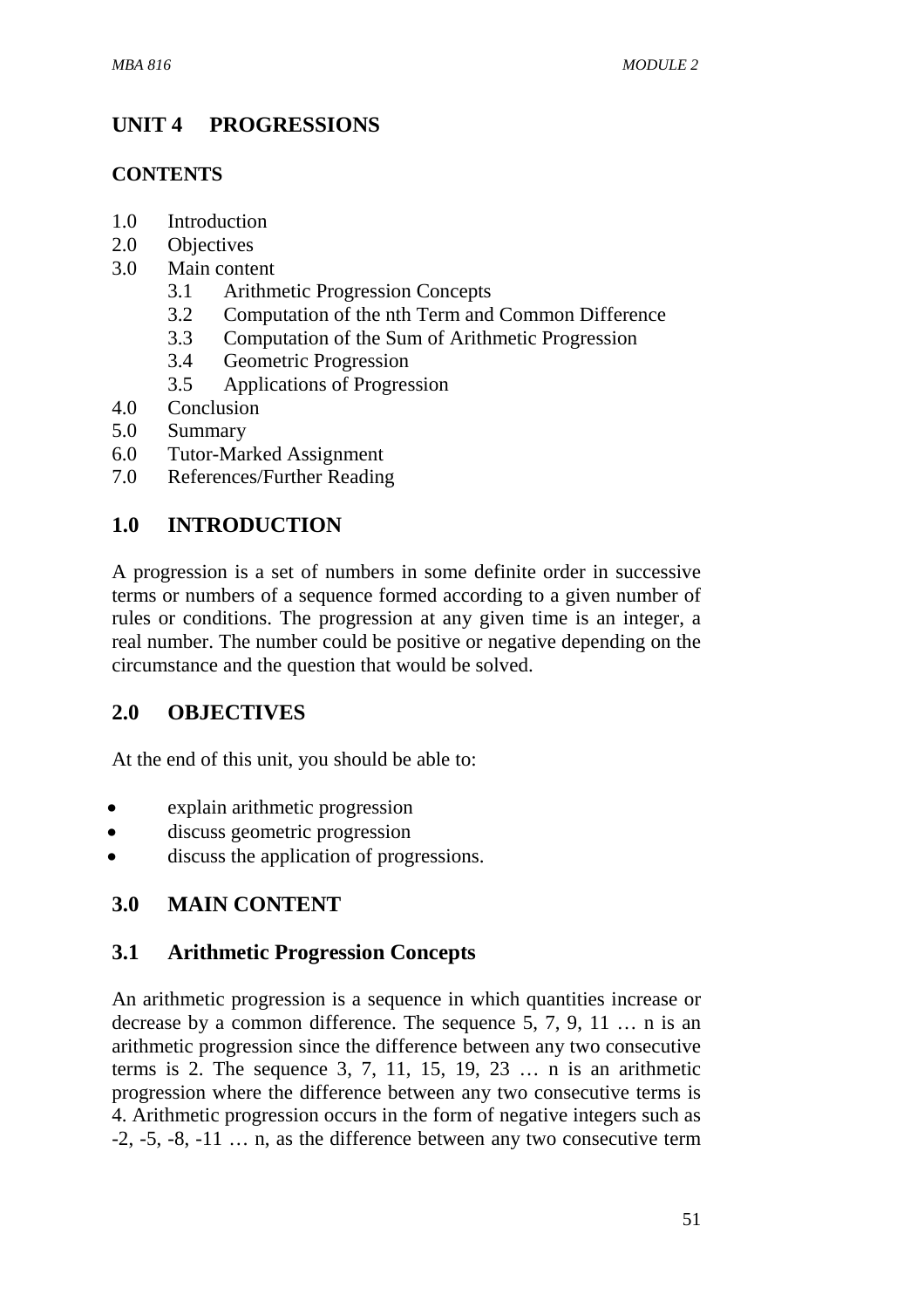is -3. An arithmetic progression can also have a combination of positive and negative integers such as 14, 8, 2, -4, -10, -16.

Given the sequence 1, 3, 5, 7 …n, you would observe that there is a rule governing the sequence as each number other than the first can be obtained from the preceding one by adding a fixed number 2. Each number or quantity in a progression is called a term, the difference between one term and the preceding one is called common difference which is denoted by 'd'. The first term in a progression is conventionally denoted by 'a'.

The terms generally of an arithmetic sequence can be written as,  $a$ ,  $a + b$ b,  $a + 2d$ ,  $a + 3d$  ...  $a + (n-1)$  d. Therefore the nth term of an arithmetic progression is given by  $t = a + (n-1)d$ 

The sum of an arithmetic progression (ap) is given by  $Sn = \frac{n}{2} \{ 2a + (n-1) d \}$ Or  $Sn = \frac{n}{2} (a + L)$ Here, L is the last term in the arithmetic progression.

### **3.2 Finding the nth Term of Arithmetic Progression**

Based on the introduction, we stated that the nth term of an arithmetic progression can be computed as:  $S_n = a + (n-1)d$ . where 'a' is the first term,  $d' =$ common difference.

#### **Example 1:**

Find which term is 383 from the following series,  $5 + 8 + 11 + ...$  n.

#### *Solution*

Based on the series the first term 'a' = 5, the common difference 'd' = 3, the nth term  $=$  383  $t = a + (n - 1) d$ Substitute the variables  $t = 5 + (n - 1)3 = 383$  $5 + 3n - 3 = 383$  $5 - 3 + 3n = 383$  $2 + 3n = 383$  $3n = 383 - 2$  $3n - 381$ Divide through by  $3 \text{ m} = 381$  3 3  $n = 127$ .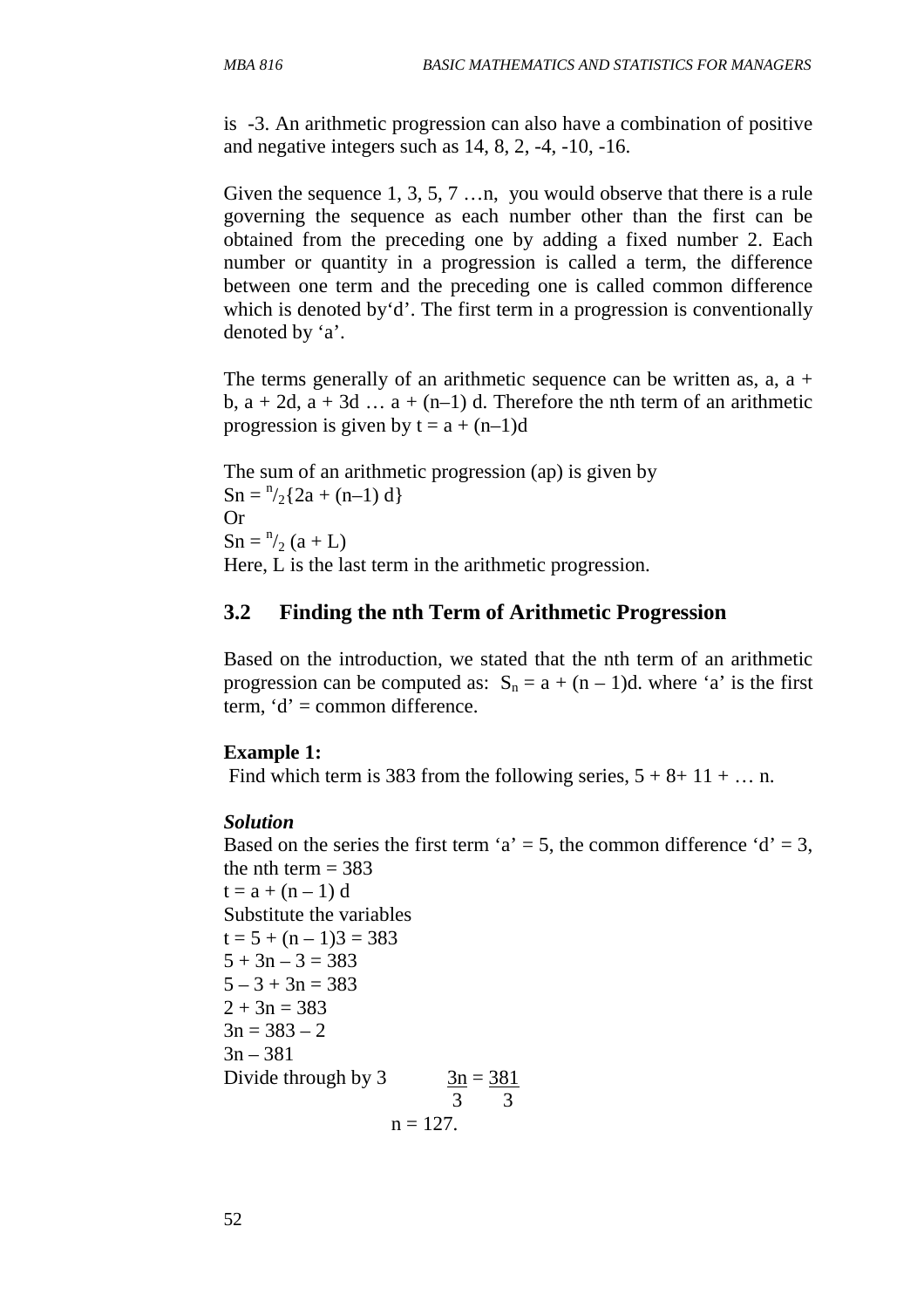# **Example 2:**

In an arithmetic progression, the third term is 10 the  $7<sup>th</sup>$  term of this progression is 34. Find the first term and the common difference. *Solution* The first term  $= a$ , the common difference  $= d$ Therefore the 3<sup>rd</sup> term equation is  $= a + 2d = 10$  .... (1) The  $7<sup>th</sup>$  term equation is  $= a + 6d = 34$  …….. (2) Solve the equations simultaneously  $a + 2d = 10$  $a + 6d = 34$  $4d = 24$  $4d = 24$  $\frac{4d}{ }$  =  $\frac{24}{ }$  4 4  $d = 6$ Substitute  $d = 6$  in equation (1) we have  $a + 2 (6) = 10$  $a + 12 = 10$  $a = 10 - 12$  $a = -2.$ 

## **SELF-ASSESSMENT EXERCISE**

How many terms of the series 24, 20, 16 should be so that the sum may be 72?

# **3.3 Computation of the Sum of Arithmetic Progressions.**

### **Example 3:**

 Find the sum of the first 28 terms of an arithmetic progression whose series is given as  $3 + 10 + 17 + \dots$ n  $\text{Sn} = \frac{n}{2} \{ 2a + (n-1) d \}$  $= 14$  {6 + (27)7}  $= 14$  {6 + 189}  $= 14 (195)$  $= 2730.$ 

# **SELF-ASSESSMENT EXERCISE**

Find the sum of the first 42 terms of an arithmetic progression whose first term is 3, and the common difference is 7.

# **3.4 Geometric Progression**

If the consecutive terms of a sequence differ by a common ratio, the terms are said to form a geometric progression. In other words, this is a type of progression in which one term other than the first can be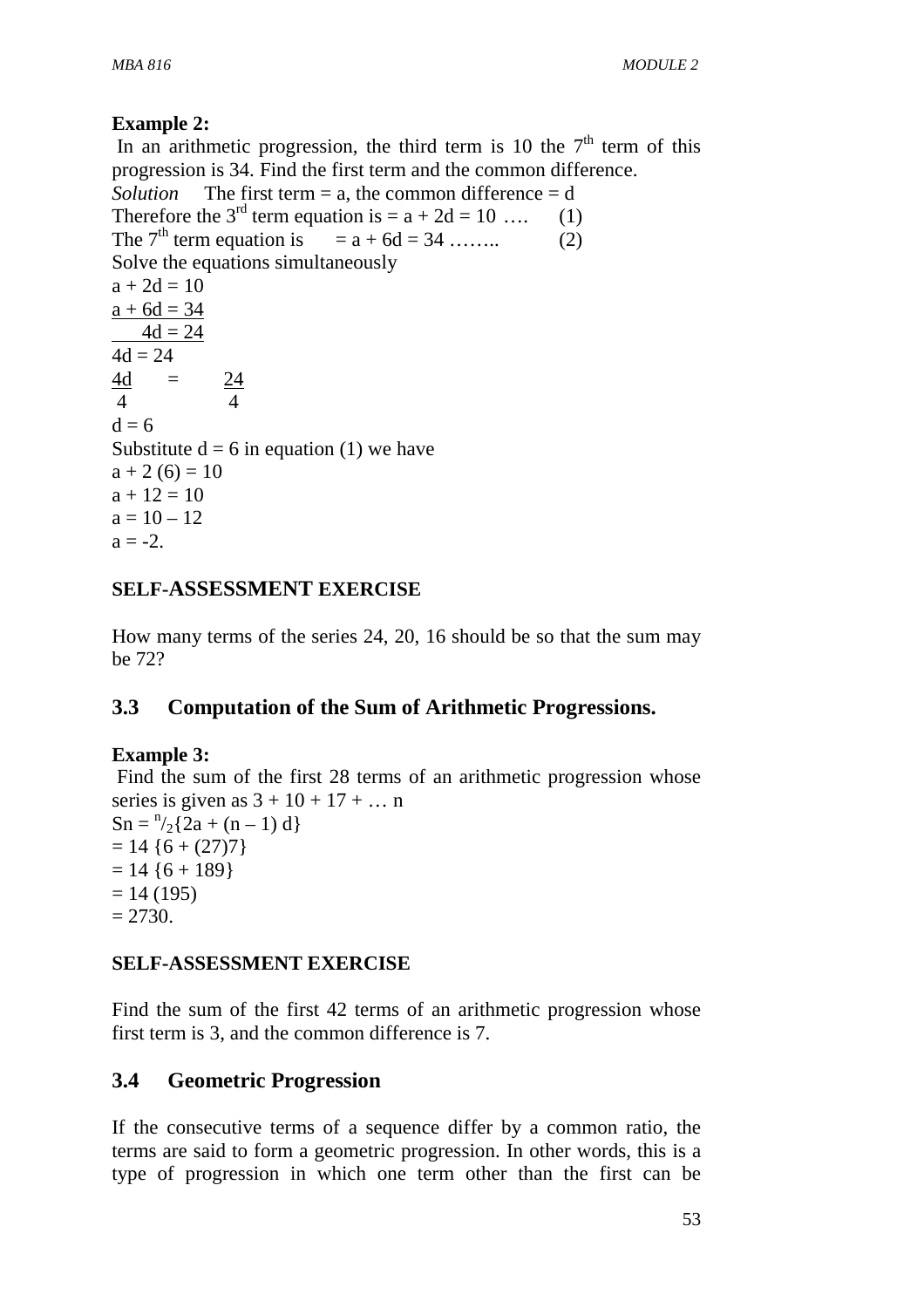obtained from the preceding one by multiplying or dividing by a constant quantity known as the common ratio denoted by 'r' The first term of a geometric progression is conventionally denoted by 'a'.

The general form of geometric progression is given by as, a, ar,  $ar<sup>2</sup>$ ,  $ar<sup>3</sup>$  $\ldots$ ar<sup>n – 1</sup>

The nth term of a geometric progression is given by the formula  $GP_n = ar^{n-1}$ 

### **Example 4**:

 If the third term of a geometric progression is 20 and the seventh term is 320, what is the first term and the common ratio? The Third Term  $= Gp_3$  is  $ar^{3-1} = 20$ 

 $= ar$  $2^2 = 20$  ...... (1) The Seventh Term = is  $ar^{7-1} = 320$  $Ar^6$  $Ar^6 = 320$ …… (2) Divide equation (2) by equation (1)  $ar^6 = 320$ ar<sup>2</sup> 20  $r^4 = 16$  $r = \frac{4}{16}$  $r = 2$ Substitute for r in equation (1)  $ar^2 = 20$  $a2^2 = 20$  $a4 = 20$  $a = 20/4 = 5$ Find the sum of the geometric progression, given that the geometric progression series is:  $\text{Sn} = \text{a} + \text{ar} + \text{ar}^2 + \text{ar}^3 + \dots \text{ar}^{\text{n}-1}$  .... (1) Multiply through by r the common ratio  $rsr = ar + ar<sup>2</sup> + ar<sup>3</sup> + ar<sup>4</sup> + ... + ar<sup>n</sup>$  (2) Subtract (1) from (2)  $Sn = rsn = a - ar^n$ S  $(1 - r) = a (a - r^n)$  $Sn = a(1 - r^n)$ Used when  $r < 1$  $1 - r$ Sn  $a(r^n-1)$ Used when  $r > 1$  $r - 1$ 

# **Example 5**:

 The second and third term of a geometric progression are 16 and 64 respectively, find the first term and the common ratio of the progression. The second term ar  $= 16$ The third term  $ar^2 = 64$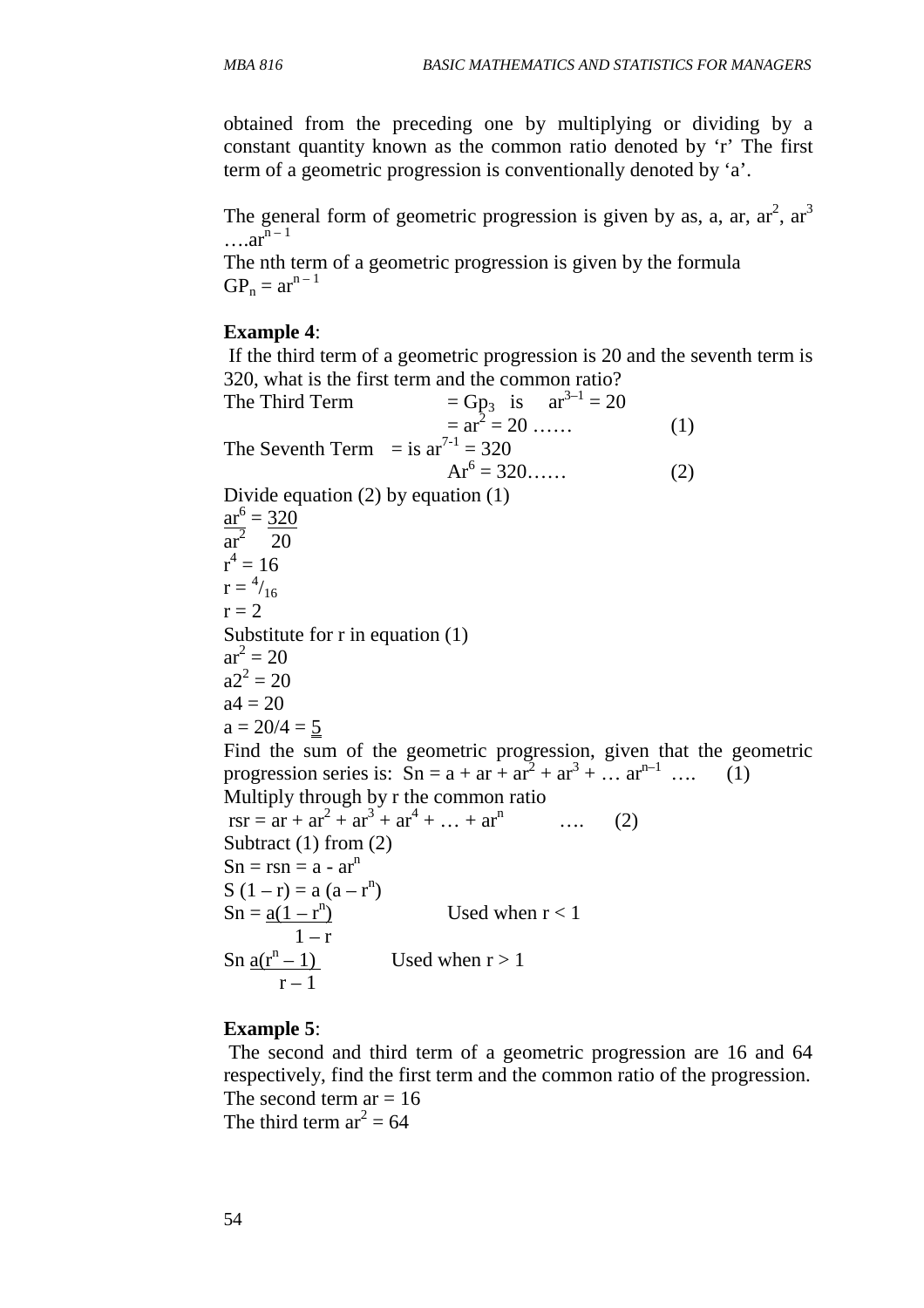$$
\frac{ar}{16} = \frac{ar+2}{64} \n\frac{64}{16} = \frac{ar^2}{ar} \n4 = r \nr = 4 \nBut the second term \na(4) = 16 \n4a = 16 \na = 16/4 \na = 4
$$

#### **Example 6:**

The third term of a geometric progression is 20 and the seventh term is 320, what is the sum of its first nine terms? Gp<sub>3</sub>:-  $ar_1^2 = 20$ Gp<sub>4</sub>:- ar<sup>6</sup> = 320  $ar^6 = 320$ ar<sup>2</sup> 20  $r^4 = 16$  $r = 2$ Substitute and find common ratio  $ar^2 = 20$  $a2^2 = 20$  $4a = 20$  $A = 20/4 = 5$  $\text{Sn} = \text{a}(\text{r}^{\text{n}}-1) = \text{5}(2^9-1) = \text{5}(512-1)$  = 2555  $r-1$  2-1 1

### **3.5 Applications of Progressions**

A man starts work with an annual salary of N14, 000 and received annual increase of N480 a year (a) How much did he receive for the first four years. (b) How much will he receive in the tenth year of employment?

```
Ap_n = a + (n - 1)dAp_1 = 1400 + (1 - 1) 4801400 + (0)480= 14,000.Ap_2 = 14,000 + (2 - 1) 480= 1400 + (1)480= 1400 + (1) 4801400 + 48014480. 
Ap_3 = 1400 + (3 - 1) 480= 1400 + (2) 480
```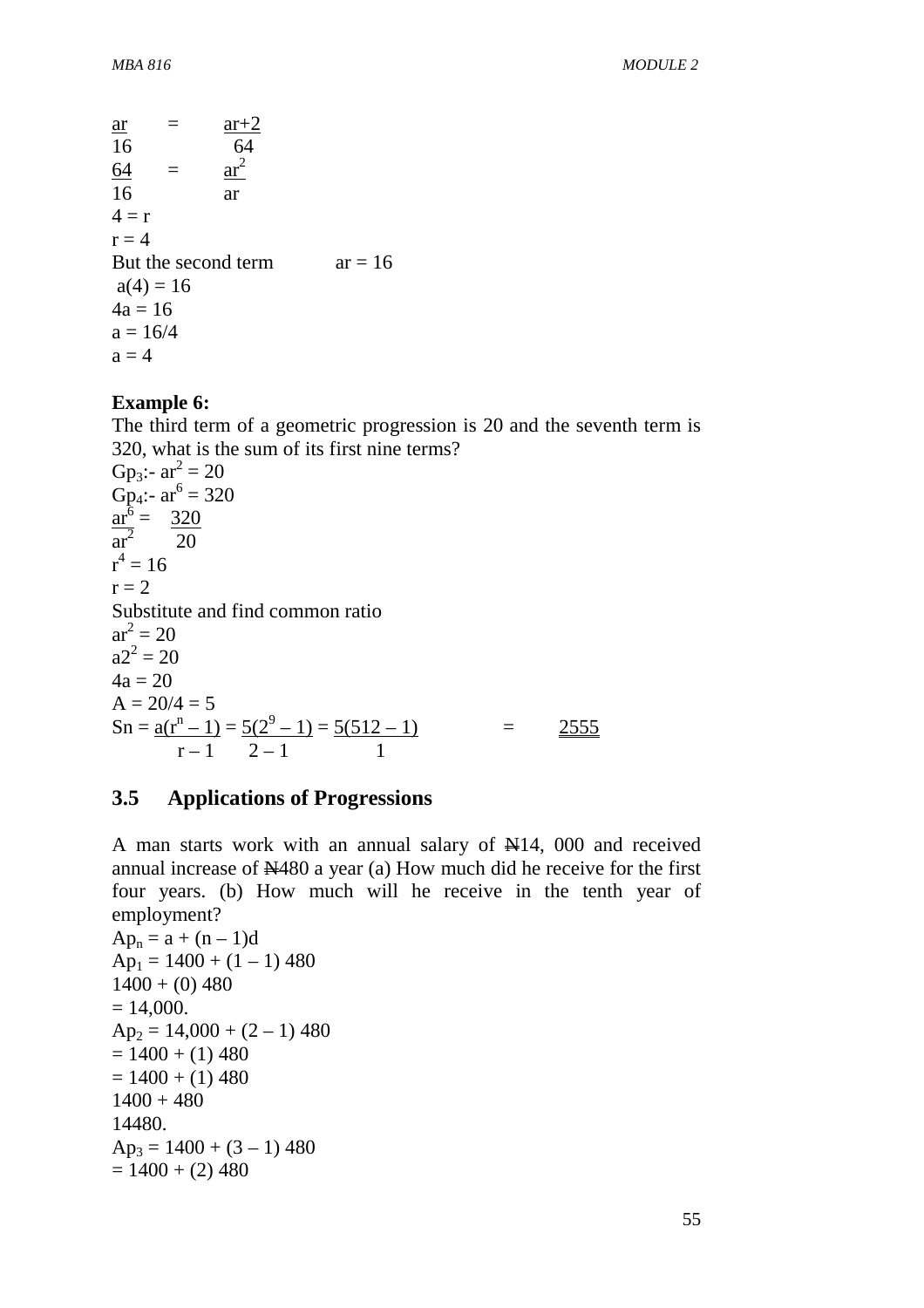```
1400 + 96014960. 
Ap_4 = 1400 + (4 - 1) 4801400 + (3) 480 1400 + 1440= 15440The total amount for the first four years will be 1400 + 14480 + 14960 +15440 = 58880b. In the tenth year n = 10
```

```
Ap_{10} = 1400 + (10 - 1) 4801400 + 9(480)1400 + 432018320
```
Umenemi was employed earning N12, 000 annually. He is offered a choice between a yearly increment of N150 and an increment of N420 every two years. Calculate the total sum he will earn in the course of 20 years under each option offered to him.

# **4.0 CONCLUSION**

In this unit, you have seen that arithmetic and geometric progression form an integral part of business mathematics. It equally has wide applications in business and economics. Therefore it is very essential for you to get involved in the learning of progressions as a means of enhancing quantitative reasoning.

# **5.0 SUMMARY**

In this unit, the meaning and scope of progressions have been examined. The concept of arithmetic progression, geometric progressions and the process of deriving the formula and applications of the equations were used in the progressions. The application of progression in business life was also highlighted and illustrated to give a balanced knowledge of the unit.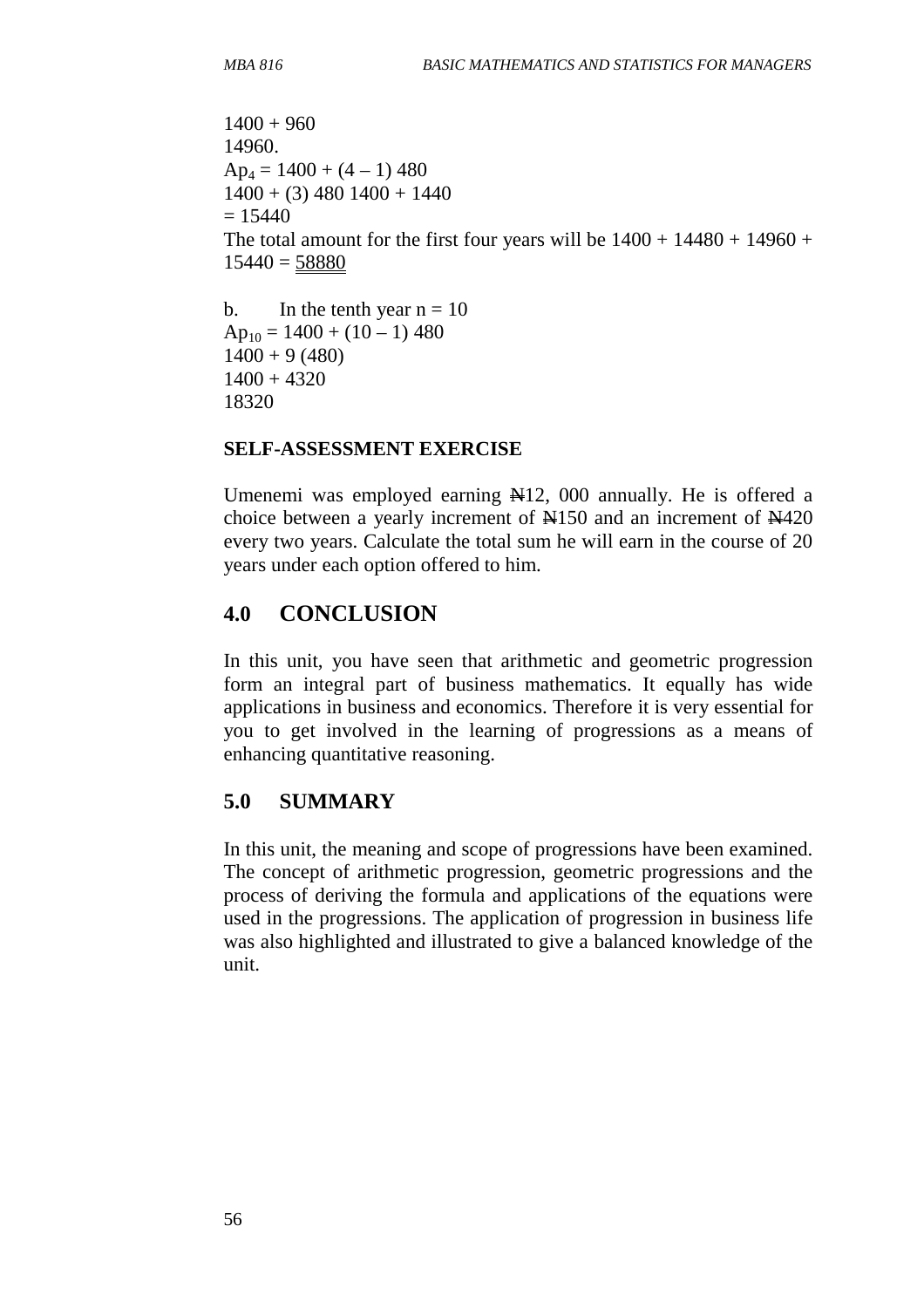## **6.0 TUTOR-MARKED ASSIGNMENT**

- 1. Find the values of x, y, z if 12, x, y, z, -4 form an arithmetic progression.
- 2. (a) The third term of an arithmetic progression is 42 and the  $13<sup>th</sup>$  term is 182, find the first term and the common difference.
	- (b) A man was employed with an annual salary of  $\angle$  N280, 000 and receives an annual increment of  $\text{H}820$  (i) How much does he receive for the first three years?

# **7.0 REFERENCES/FURTHER READING**

- Allen, R.G.D. (1979). *Mathematical Analysis for Economist.* London: Macmillan.
- Chiang. A.C. (1974*). Fundamental Methods of Mathematical Economics*. Tokyo: MacGraw Hill.
- Mailafia, D. I. (2006*). Mathematical Economics.* Kaduna: Baraka press and Publishers Ltd.
- Throsby, C. D & James D. E (1979*). Introduction to Quantitative Methods in Economics.* New York: John Wiley and Sons.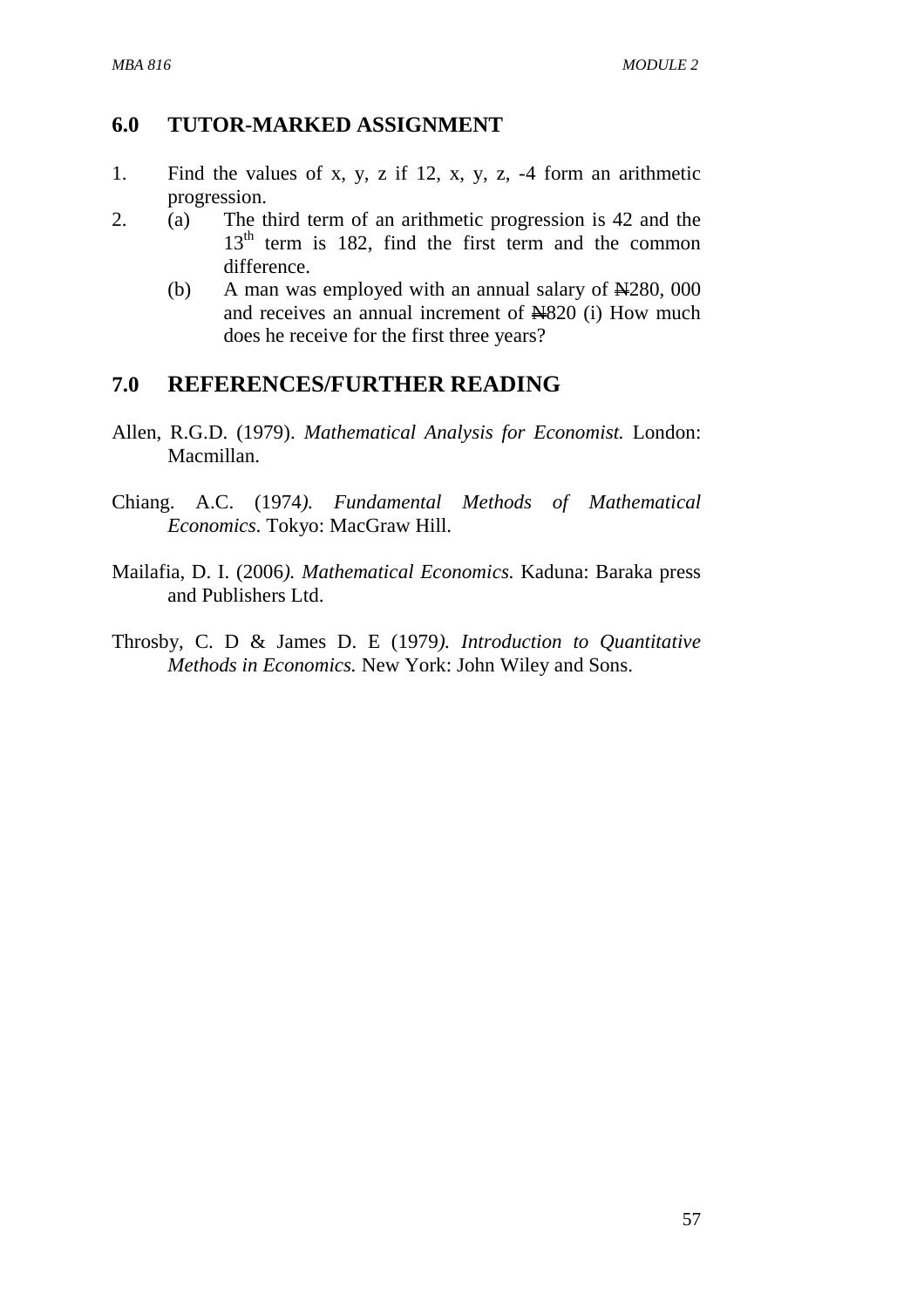# **MODULE 3 STATISTICAL INVESTIGATION AND DATA COLLECTION**

- Unit 1 Statistical Investigation and Data Collection
- Unit 2 Data Presentation in Statistics
- Unit 3 Measures of Central Tendency
- Unit 4 Measures of Dispersion

# **UNIT 1 STATISTICAL INVESTIGATION AND DATA COLLECTION**

# **CONTENTS**

- 1.0 Introduction
- 2.0 Objectives
- 3.0 Main content
	- 3.1 Descriptive and Inferential Statistics.
	- 3.2 Statistical Enquiries.
	- 3.3 Data Collection Strategies.
	- 3.4 Sampling in Data Collection
	- 3.5 Problems and Solutions in Data Collection.
- 4.0 Conclusion
- 5.0 Summary
- 6.0 Tutor-Marked Assignment
- 7.0 References/Further Reading

# **1.0 INTRODUCTION**

Statistics is a process of factual data collection and analysis of the collected data. It involves collection of numerical facts in a systematic way. Statistics also involves the careful analysis of the data collected in form of tables and the interpretation of such data. It also involves the use of scientific method of collecting, organising, summarising, presenting and analysing data as well as drawing conclusions so as to make you take reasonable decisions concerning a given phenomenon.

# **2.0 OBJECTIVES**

At the end of this unit, you should be able to:

- explain the basic concept of descriptive and inferential statistics
- discuss strategies of statistical enquiries
- discuss and apply the data collection method in statistics.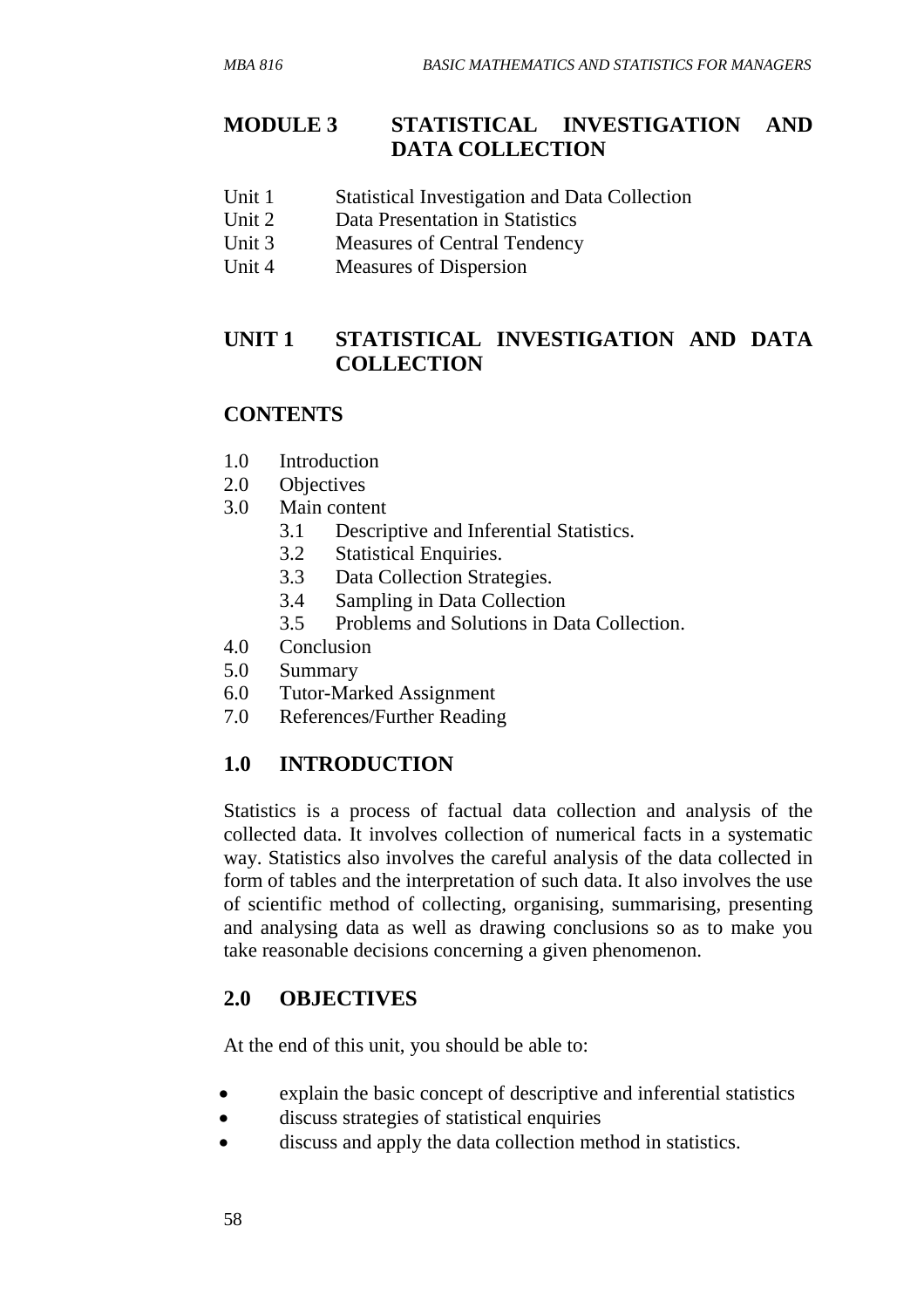# **3.0 MAIN CONTENT**

# **3.1 Descriptive and Inferential Statistics**

## (1) **Descriptive Statistics**

In descriptive statistics, the data collected describes the situation that existed at the point the census was taken. It provides a step by step detail of data available and collected at any given period. The important characteristic of descriptive statistics is that the population to be studied is included. If the University of Jos, for example, is taken as a point of discussion, the Vice Chancellor should know the number of deans of faculties, the heads of departments and the heads of units who are regarded as administrative instruments in the institution. The deans should know the number of heads of departments and other staff members. The knowledge of the categories of staff is also important. So also does it apply to the head of department and lecturers who need to know the number of students and the score of each student in each course. Events are described as they happen and these could be presented in:

- i. bar charts
- ii. pie charts or in pictorial form.

Supposing in the faculty of social sciences, each student is allocated a file and all information required of them is included in these files, a lot of things can be done with the information. If we want to consider the scores of female and male students statistically, we can draw graphs to represent the information. If we are concerned with the relationship of individual scores to the averages that have been computed, we can change the raw scores to standard score. All of the foregoing operations are included in what is referred to as descriptive statistics.

Descriptive statistics presents information in a convenient format usable and understandable in words with little figures included in the description of the data.

### (2) **Inferential Statistics**

This is a data collected and used to make inference as related to the occurrence of events. Inferential statistics, which is mostly linked with probability theory, involves estimate outcomes of events. According to "Philips (1980), "it is that measure you have gotten that could have occurred by chance". Therefore statistics of inference essentially has to do with the measurement of chance.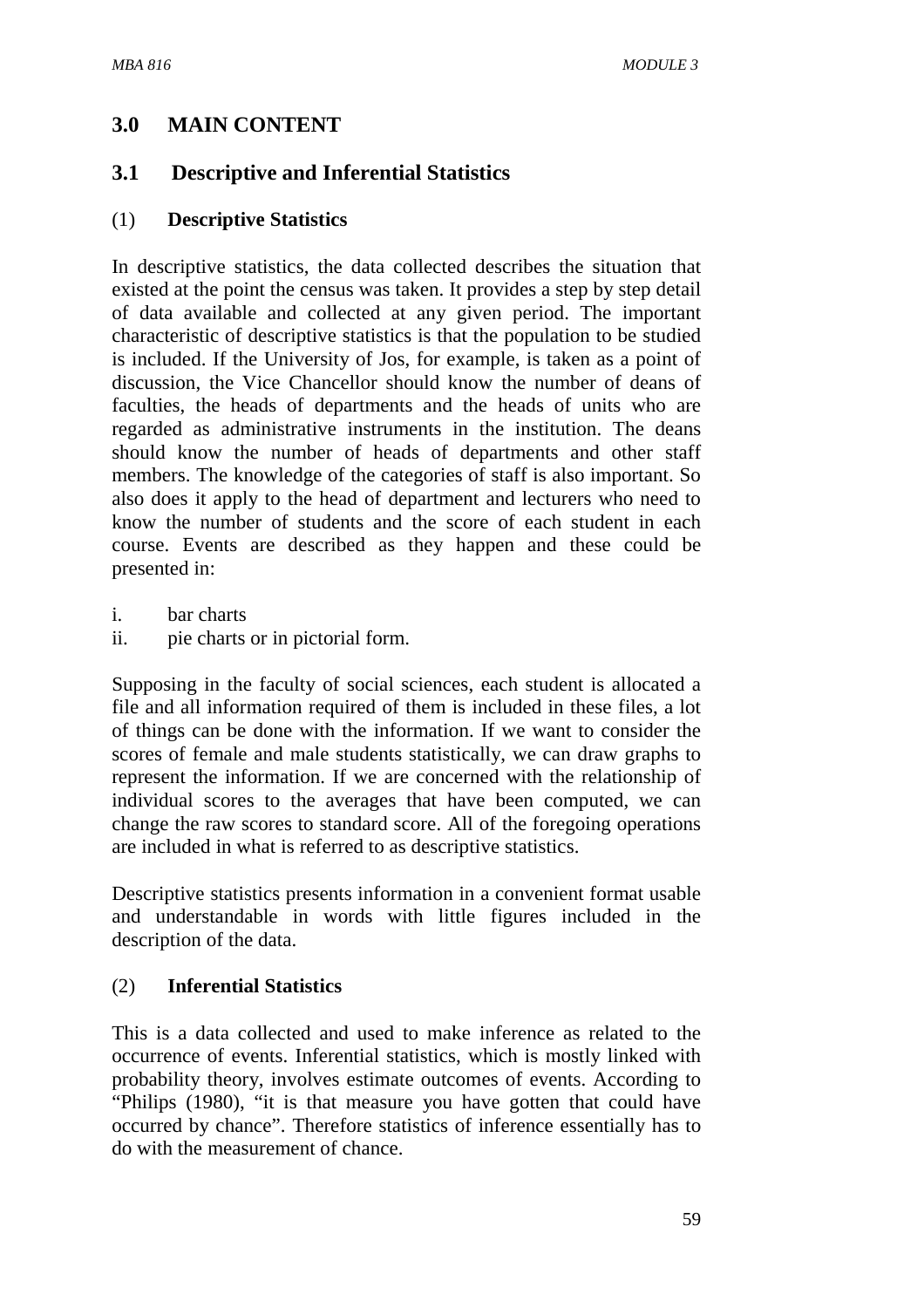We usually start with setting up a hypothesis or a number of hypotheses specifying our assumption(s) at the beginning of a study. For example, we can say that most members of the PDP are conservative in respect of economic policies while ANPP members take a liberal approach to economic policies. We are able to make these assumptions from selected samples of members of the two parties. Sometimes, this hypothesis may turn out to be true and it may also be false. When this happens, it is not possible to generalise because we may not be correct and a problem might arise.

This problem has been acknowledged in statistics and what to do is to make sure we use the most appropriate method and measurement/analytical procedure so that the result we get will approximate the real population characteristic. Making inferences is a question of chance. However there are methods available for us to determine whether the results we obtain from a statistical investigation could be attributed to a chance occurrence even if its opposite is generally true. On the other hand, we could also measure the odds that the result of our investigation is false. This will place us in a position to make right conclusion on a particular social or political phenomenon. When we do this, there is to a certain measure the possibility of the truth or falsehood of our result which will be accepted to measure or test the statistical significance of our result.

Inferential statistics can be divided into two namely:

- deductive statistics
- inductive statistics
- **(A) Deductive Statistics. It** is the act of drawing inference about a sample using our knowledge of the population. The process involves arguing from the general (the population) to specific (the sample). It is deductive inference when probability of an event within a population context is obtained from a prior knowledge of the parameters of the distribution.
- **(B) Inductive Statistics. It** is the process of drawing inference about the population from the sample. It is arguing from the specific to the general. Reason of cost, time factor, accuracy and other constraints may make a complete enumeration (census) of the population impossible. The alternative is the use of concepts in probability to draw a sample from the population to obtain an estimate of the population parameters and test statements (hypothesis) about the parameters.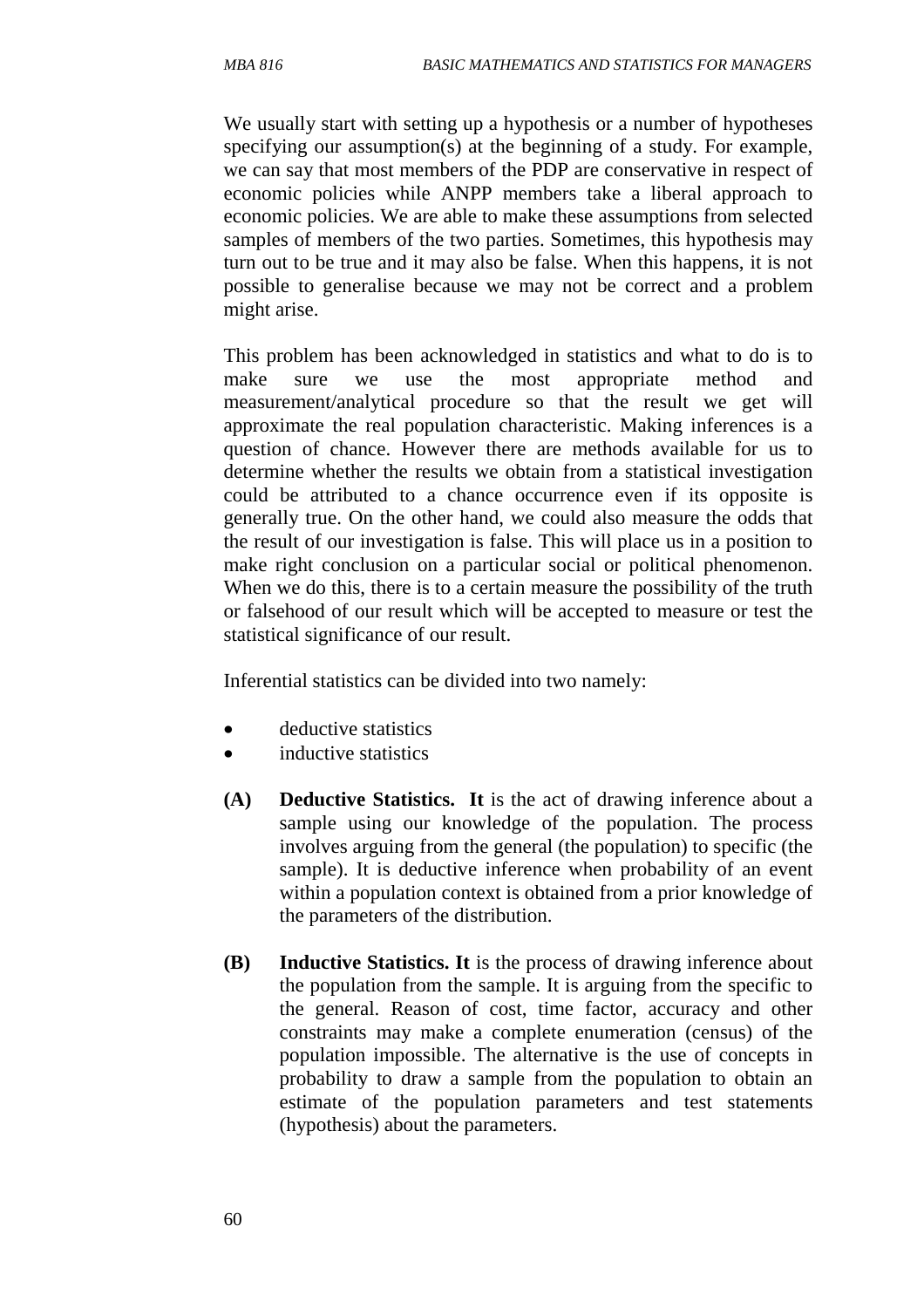**(C) Correlation Statistics:** This is a statistical method that involves a comparison between two events. For example, the first semester test scores in statistics can be compared with the second semester test scores in year two. In statistics, this study of prediction is referred to as "Regression Analysis" the results of correlation analysis are used to study the reliability and validity of the test. Correlation analysis is a major part of statistical methodology.

### **SELF-ASSESSMENT EXERCISE**

Explain inductive and deductive statistics.

# **3.2 Statistical Inquiries**

The businessman or indeed anyone who has to administer any organisation is concerned with inquiries of many kinds. Some of these are capable of being treated and tested statistically and statistical evidence can be provided in respect of the information desired in any given situation.

The steps in a statistical inquiry are as follows.

### 1. **The problem should be clearly stated**

It is necessary to know the purpose of the investigation as this will influence the type of information to be obtained. Suppose the problem concerns wages in a factory, is it about wages earned or wage grade? Does the statistics concern all employees or only (women or men)? Should lost time, overtime, and bonus payments be included or allowed for? Should receipts in kind be included in the wage? The purpose of the investigation will provide guidance as to the exact information that ought to be obtained.

### 2. **Selection of the Sample**

In most problems concerning the administration of business, governmental or personal affairs or in making scientific generalisation, complete information cannot be obtained. Hence incomplete information must be used and this means taking the sample. The size of the sample and the sampling method will have to be determined. The best example of a sample inquiry in business is market research.

### 3. **Drafting the Questionnaire**

This is quite a difficult job if answers are to be of value. Usually, some questions have to be drafted to get the exact information needed for a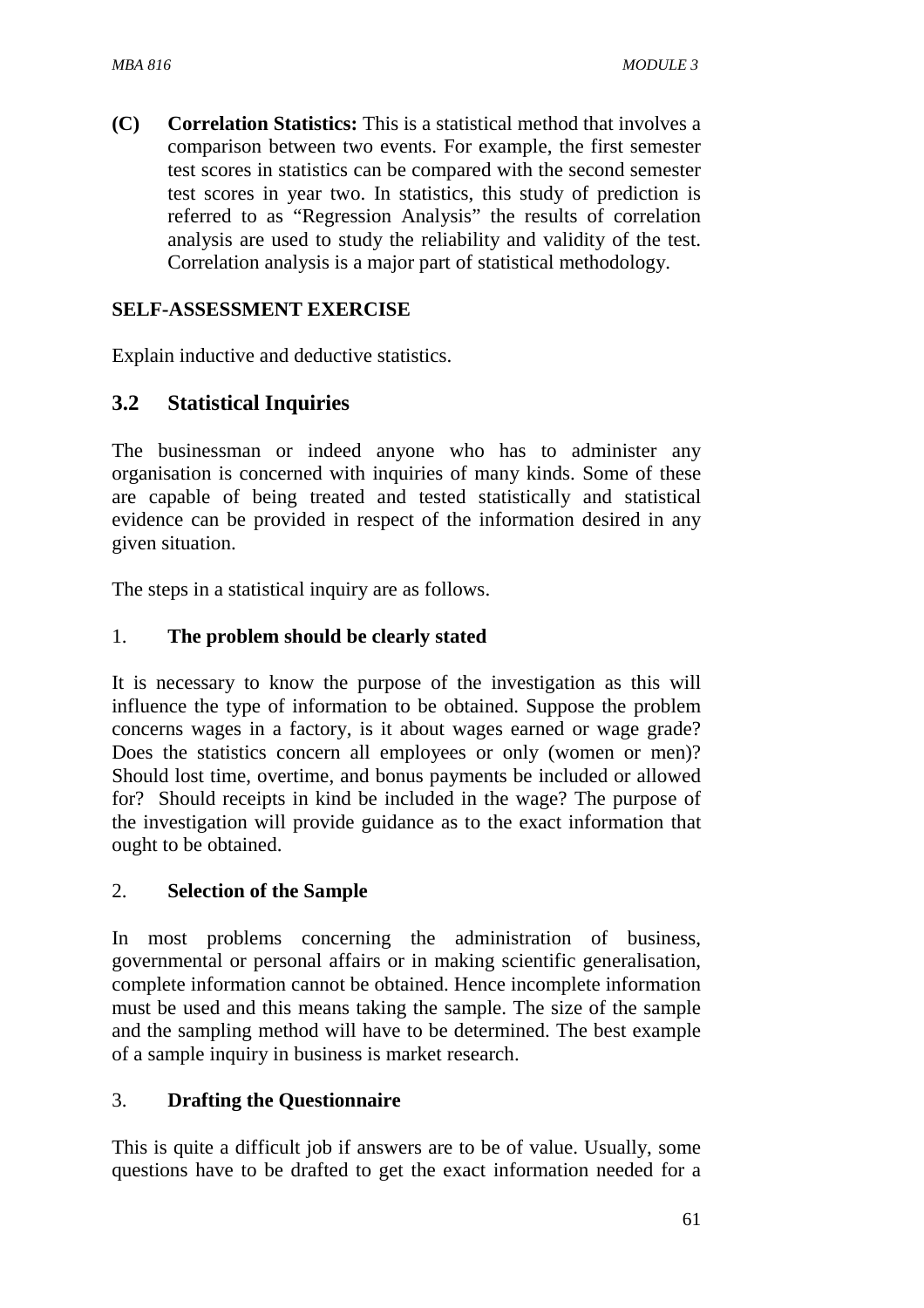given time. A pilot survey is useful to enable a satisfactory questionnaire to be obtained. A great deal of information in business however is already available in form of accounting records, costing and administrative information about personnel. Questionnaires, apart from market research are therefore useful only for special inquiries.

## 4. **Data Collection**

Where not available as administrative published records, the most satisfactory way to obtain information is by means of enumerators or postal questionnaires. The types of questions to be asked depends on whether postal questionnaires are going to be used or enumerators are to be sent out. Questions for postal questionnaires are usually simple and easy to understand but those questions given to enumerators may be complex: Because enumerators would be there themselves and would be able to explain it clearly. Enumerators are usually trained on how to ask the questions before they are sent to the field. They also understand the objective of the research so that they work with a clear vision and focus.

## 5. **Editing the Schedule**

Questionnaires require checking, sometimes coding and calculations made before conclusion can be drawn to pick relevant information from the study.

### 6. **Organisation of Data**

The items need to be counted or the value summed up either in quota or in various categories before they can be calculated.

# 7. **Analysis and Interpretation**

Before the information acquired can be used, it is analysed and then interpreted. This requires a sound knowledge of statistical methods and also a sound knowledge of the subject for which statistical evidence has been obtained.

### 8. **Presentation**

This might take the form of tables, charts and graphs that will give a picture of the data under study. The presentation of statistical data helps to give an idea of the outcome of the study.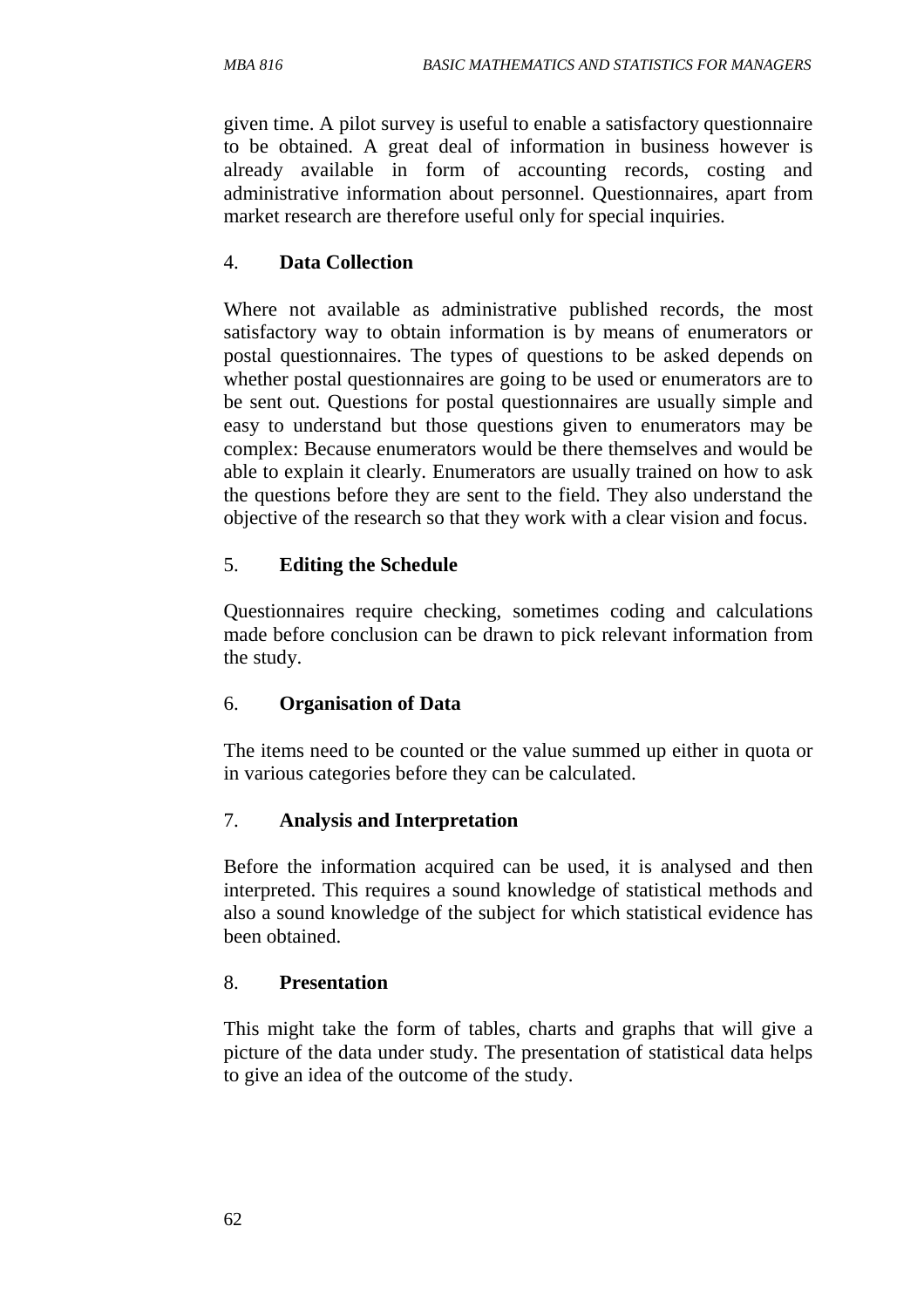# 9. **Writing of the Report**

This gives the result of the investigation and where necessary we make recommendations. Tables and charts usually play an important part in biz reports. Such reports are sent to government department, business (biz) organisation and private bodies to be used for planning.

# **3.2.1 Uses of Statistics and Statistical Information**

Although statistics is a powerful tool for analysing numerical data, its application is widely seen in all fields of human endeavours. For instance we apply statistics in the following fields.

- A. **Physical Science**. It can be used to determine whether or not experimental results should be incorporated into the general body of knowledge.
- B. **Biological and medical science**. Statistics guides the researchers in determining the experimental findings that are significant enough to demand further study, or to be tested more to meet human needs. Thus the physician uses statistics to access the effectiveness of a particular treatment and statistics also helps the pharmacologists to evaluate a proposed drug. In some fields such as genetics, statistics is thoroughly integrated into the field to study the multiplication of cells and other variables.
- C. **Social Sciences**. The role of statistics in the social sciences cannot be ignored especially in business administration. Also in accounting, political science, psychology, sociology and economics. The behavior of individuals and organisations can be monitored through "numerical data" to lend credence to models and theories that are applicable to man.
- D. **Engineering, Education and Business**. The professional fields of engineering, education and business all employ statistics in planning, establishing policies and setting standards. The headmasters or principal of a school may use statistics to write the curriculum, the school enrolment and the teachers required. The civil engineer can use statistics to determine the properties of various materials and perform some durability tests. The company manager may employ statistics to forecast sales, design products and produce goods more efficiently.
- E. **Meteorology**. Statistical information is also used in meteorology i.e. the science of weather prediction. In fact, the application of statistical techniques is so widespread and the influence of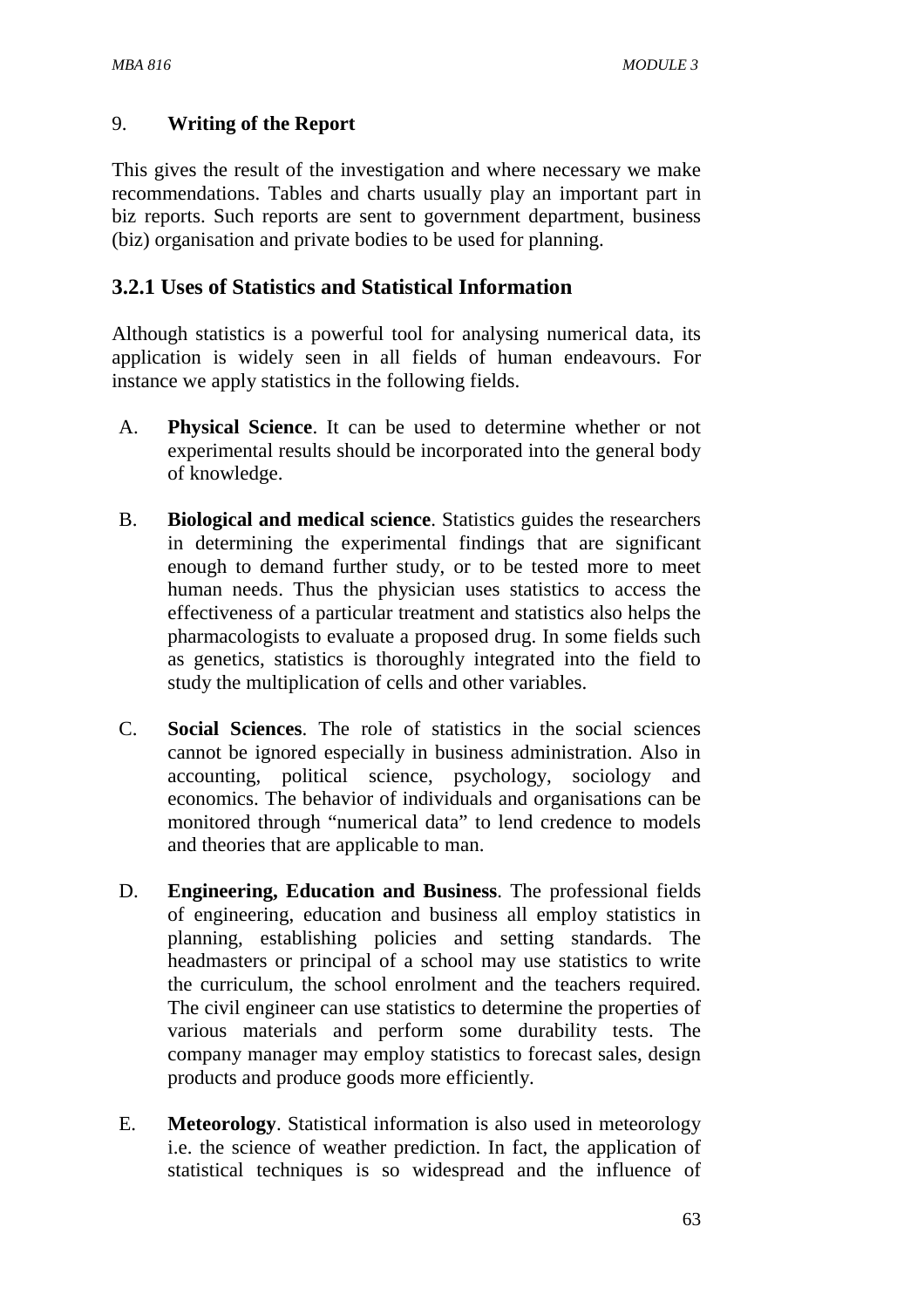statistics in our lives and habits is so great that the importance of statistics can hardly be over emphasised. There can be little doubt then on the effect of statistics and statistical techniques on each of us. The result of statistical studies are seen but perhaps not realised.

In scientific and behavioral research, statistical tools enable success of research results. In business and economic situations, its use is highly appreciated. Below is the summary of some of the uses of statistics in everyday life:

- 1. For summarising large mass of data into concise and meaningful form leading to a better understanding of condensed data.
- 2. Giving visual impact on data especially when presented in diagrams and charts.
- 3. Enabling comparison to be made among various types of data
- 4. Making conclusions from data generated in pure experimental, social and behavioral research.
- 5. Enabling a business establishment to make accurate, reasonable and reliable policies based on statistical data.
- 6. Predicting future events in daily life and business.
- 7. For the formation as well as testing of hypothesis.
- 8. For prediction of Gross National Product (comparing it with that of other countries) input-output analyses, public finance and consumer finance.
- 9. For budgeting and planning
- 10. Widely used in industrial and commercial dealings as well as government establishment.
- 11. Enables one to understand relevant articles in scientific journals and books.

# **3.2.2 Problems of Data Collection**

Data collection can be difficult or inaccurate sometimes. The absence and non-availability of accurate statistical data may be due to all or some of the following reasons.

- 1. Lack of proper communication between users and producers of statistical data.
- 2. Difficulty in estimating variables which are of interest to planners.
- 3. Ignorance and illiteracy of the respondent.
- 4. High proportion of non response due to suspicion on the part of respondent.
- 5. Lack of proper framework from which samples can be selected.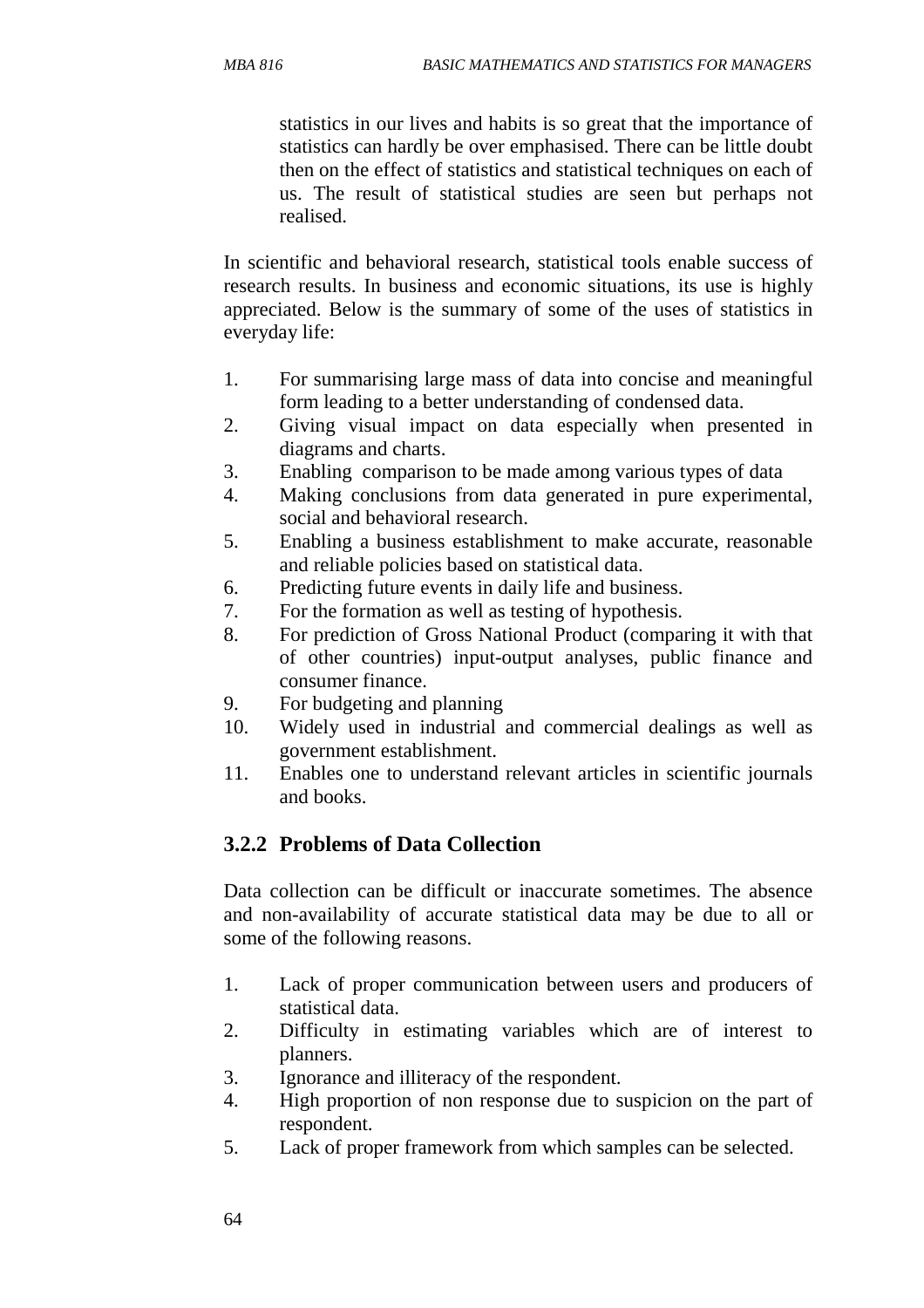6. The wrong ordering of priorities including misdirection of emphasis and bad utilisation of human and material resources.

### **3.2.3 Limitations of Statistics**

- 1. Statistical data or result is only an approximation of the total and therefore not entirely accurate in some cases. This is because not all the population will be covered for any sample study.
- 2. Statistics, if not carefully used, can establish wrong conclusion and therefore it should only be handled by experts. Where experts are not available, some form of training should be conducted for those that may be required to carry out any statistical research.
- 3. Statistics deals only with aggregate of facts as no importance is attached to individual items.

#### **SELF-ASSESSMENT EXERCISE**

- i. List and explain the steps of statistical enquiry.
- ii.List the uses of statistics and statistical information

### **3.3 Methods of Data Collection**

Business data are collected in the normal cause of administration and not specifically for statistical purpose, however, there is no reason why records should not serve the two purposes and in such cases, care should be taken to ensure that the record is accurate statistically as well as administratively.

The following list covers some of the important methods of collecting data.

#### 1. **Postal Questionnaire**

This takes the list of questions sent by post. Unless of course the respondent has an interest in answering it or is under legal compulsion, the postal questionnaire is generally unsatisfactory, producing few replies and those of a biased nature. The postal questionnaire is satisfactory when sent by trade associations to the members, since the members have interest in answering it. Some firms have tried to get answers by offering small gifts. This is not a very good idea since it will produce biased answers as the respondent tries to please the donor.

#### 2. **Questionnaire to be filled by the enumerator**

This is the most satisfactory method. The enumerator or field workers can be briefed so that they understand exactly what the questions mean.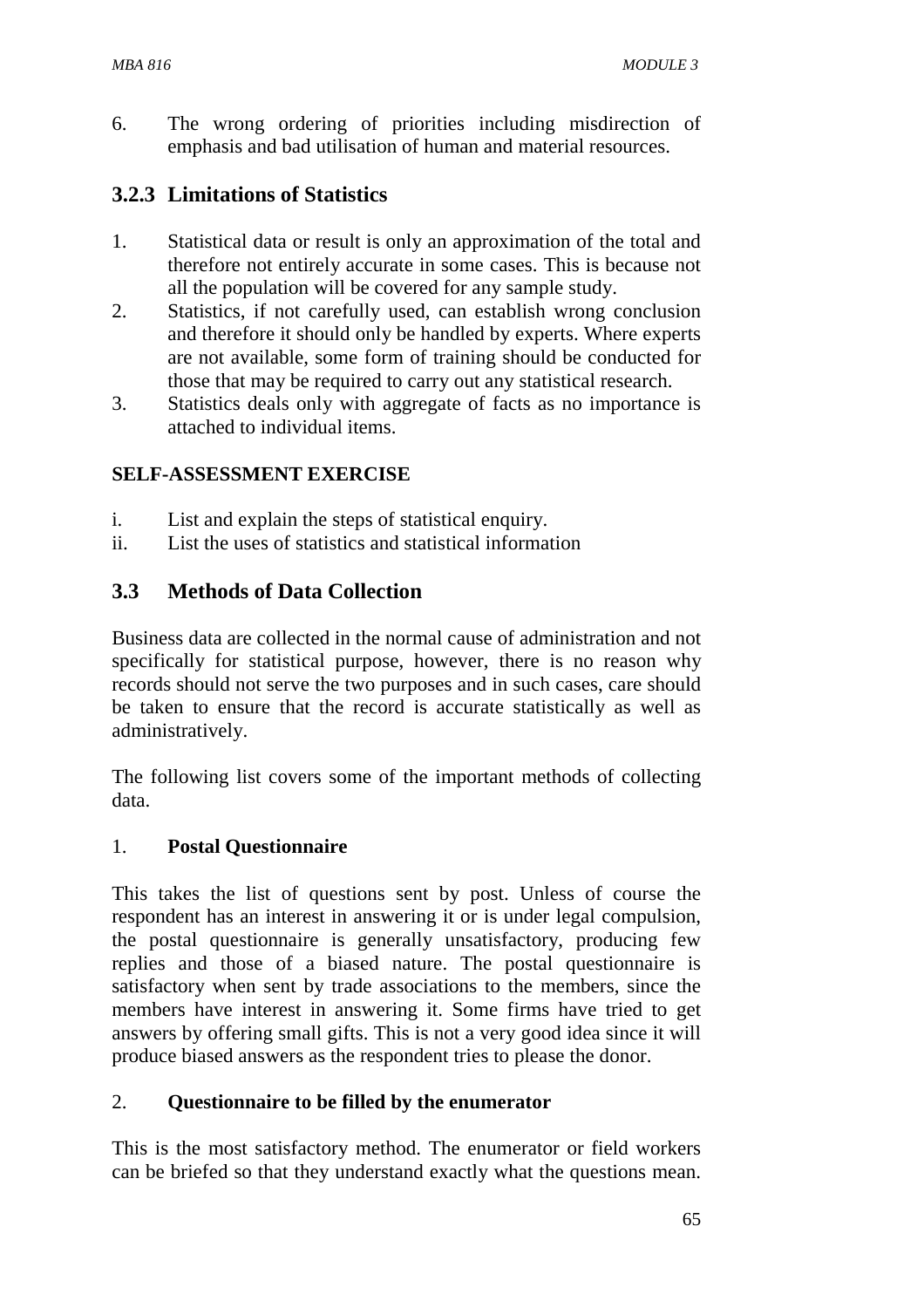They get the right "answers" and they fill in the questionnaire more accurately than would be the respondent themselves.

### 3. **Telephone**

This involves asking questions by phone calls to the respondent. Asking questions by telephone is not usually a very good method. People who possess telephones form a biased sample. Telephone interviews are useful for certain kinds of radio research.

### 4. **Direct Observation**

This method entails sending observers to record what actually happens while it is happening at the current period. An example of this method being suitable is in the case of traffic census. Actual measurement or counting also comes under the heading of direct observation Examples occur in statistical quality control. It can either be participatory or nonparticipatory.

### 5. **Report**

This is a method that may be based on observations or informal conversations. These are usually incomplete and biased but in certain cases it may be useful.

#### 6. **Results of Experiments**

This method is of interest to the production mangers, engineers, the agronomists and applied scientists. It requires carrying out experiments, sample tests, and laboratory examinations to determine the behaviour of certain events.

#### 7. **Interview**

The researcher asks the respondent the questions listed. The listed questions provide a guide to what is being investigated. He or she also fills in the answers. The researcher now has the duty of obtaining accurate information from the respondent. The interviewer must record factually and accurately, all the answers given. The interviewer must be sure of interviewing the right person or sample.

### 8. **Personal Investigation**

Personal investigation involves the researcher using direct contact with the respondent. These tends to be time consuming, expensive and limited in size, but the data collected will be complete and reliable. It is useful for pilot survey.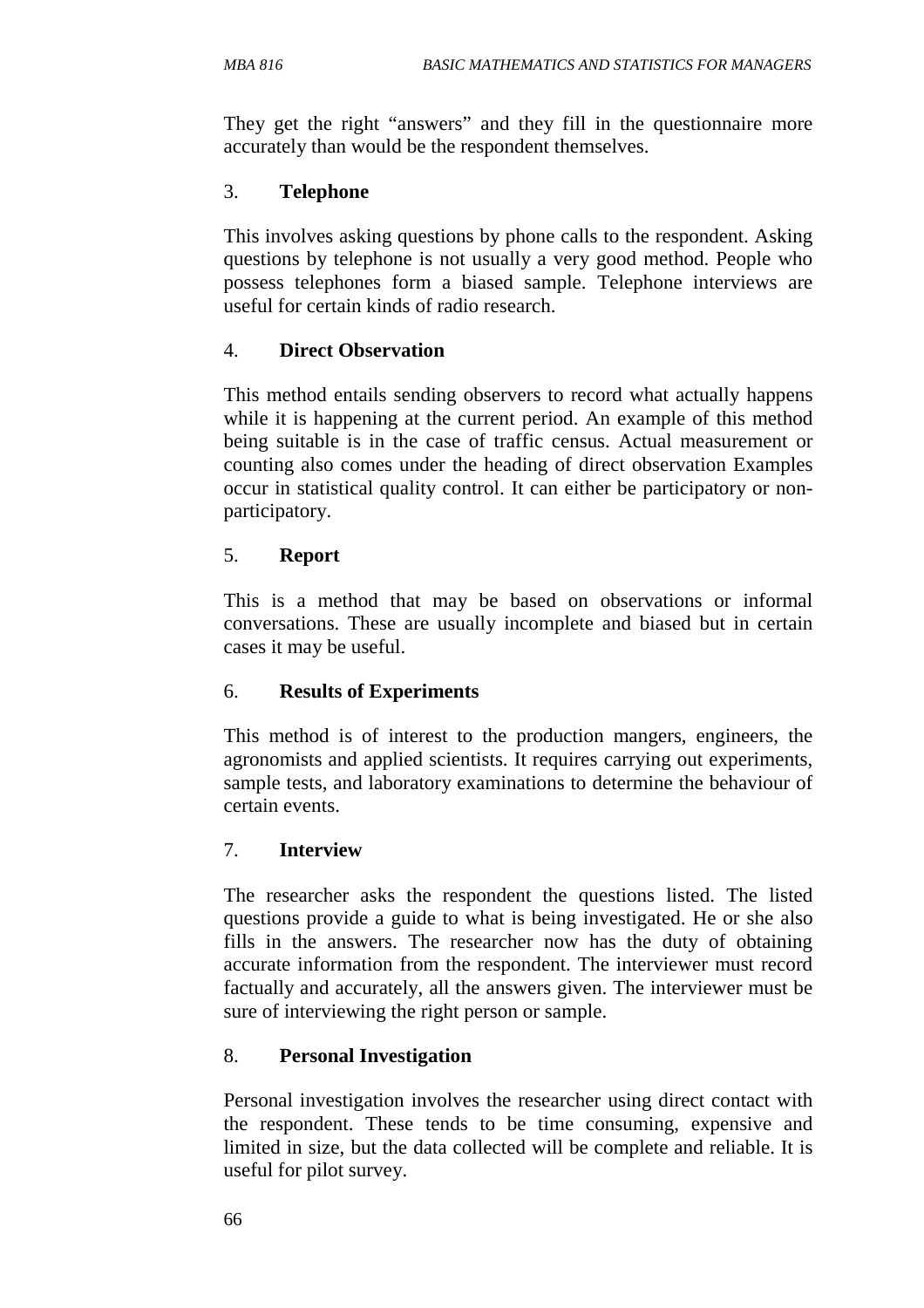### 9. **Team of Investigation**

It is the same as the personal investigation method. The only difference is that the investigators go to the respondents in a group. The group can cover a large field than the personal investigation, but it will be more expensive. The members of the team should obviously be carefully briefed to ensure that the data they collect is satisfactory. This method is sometimes called "delegated personal investigation".

### 10. **Registration Method**

This method involves the recording of vital events as they are taking place within a given time. Vital events include statistics on births, deaths, migration immigration, separation and adoption.

### 11. **Panel Method**

This method is commonly used in interviewing job seekers in Nigeria. Under this method, certain groups of people that are specifically trained interview certain people. This is to determine the true position of events under study.

### **SELF-ASSESSMENT EXERCISE**

List and explain the various methods of statistical data collection.

# **3.4 Sampling Process in Data Collection**

Instead of obtaining data from the whole of the material being investigated, sampling methods are often used, in which only the sample selected from the whole is dealt with and from these samples conclusions are drawn relating to the whole population. If conclusions are to be valid, the sample should be the representative of the whole, the selection of these samples should therefore be made with great care.

### **3.4.1 Reasons for Using Samples**

- 1. It is used in collecting data based on certain characteristics of a group of individuals or objects. It is often impossible or impracticable to observe the entire group, especially if it is large. Instead of examining the entire group called the population or universe, one examines a small part of the group called "a sample"
- 2. Even where complete inspection is possible, sampling may have economic advantages. Resources such as materials, time, personnel and equipment, are limited in any investigation. It is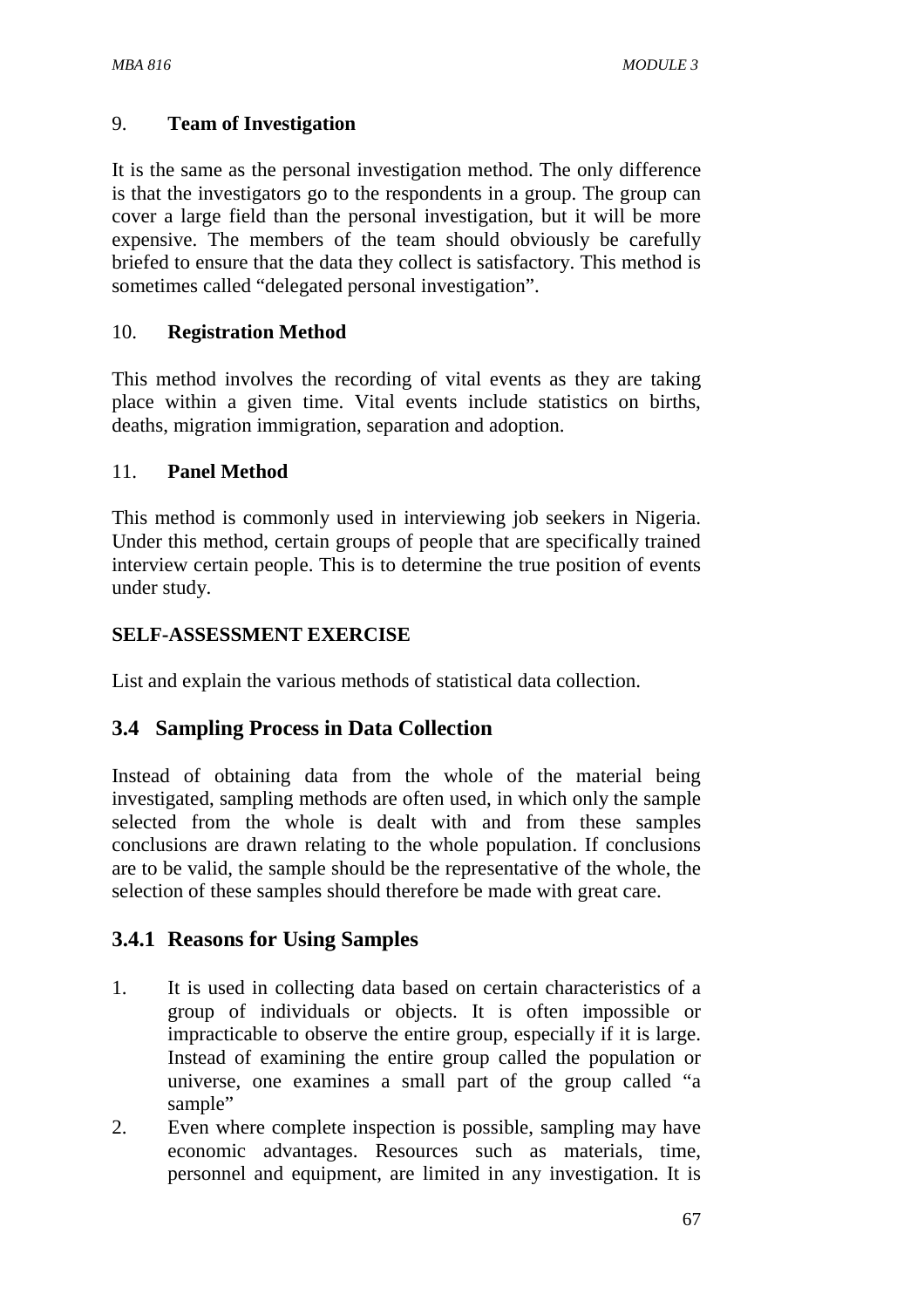then necessary to use the available resources to get necessary information by selecting a sample instead of the entire population.

3. Another reason for using sample is that, for making data, the population is inaccessible.

In any case, the sample chosen must be a representative of the whole population as the sample would provide information about the population characteristics which are being examined. The population refers to the whole of the material from which the sample is taken. The frame will consist of a list of all the items in the population or some means of identifying any particular item in the population. This frame is necessary so that any item in the population can be part of the sample. The frame must be complete, i.e. no item of the population should be left out and it should not be defective, because of being out of date or contain inaccurate, duplicate items or inadequate because it does not cover all the categories require to be included in the investigation.

### **3.4.2 Sampling Techniques**

Some of the basic techniques used in statistical sampling include the followings.

**1. Random Sampling** The word "random" does not mean haphazard it refers to a definite method of selection. A random sample therefore is one in which every member of the population has an equal chance of being selected in the sample.

A technique for obtaining a random sample is to assign numbers or names to each member of the population. Write these numbers on small pieces of paper, place them in a box, and after mixing thoroughly, draw from the box in lottery fashion. Another method is to use a table of random sampling numbers when the random sample of names have been drawn, interviews or enumerators would be sent to the people to collect all the necessary information. Although random sampling is a long, expensive operation, it does give a reliable, unbiased picture of the whole population. This method is suitable where the population is relatively small and where the sampling frame is complete.

2. **Systematic Sampling:** For practical work, it is easier to select every item in a list of the population. This method is termed "systematic sampling". The 1st of the sample unit will be selected by some random process For instance, if the list comprises a population of say 25,000 and the sample required is 500, then the selection of every  $50<sup>th</sup>$  item will yield the required sample.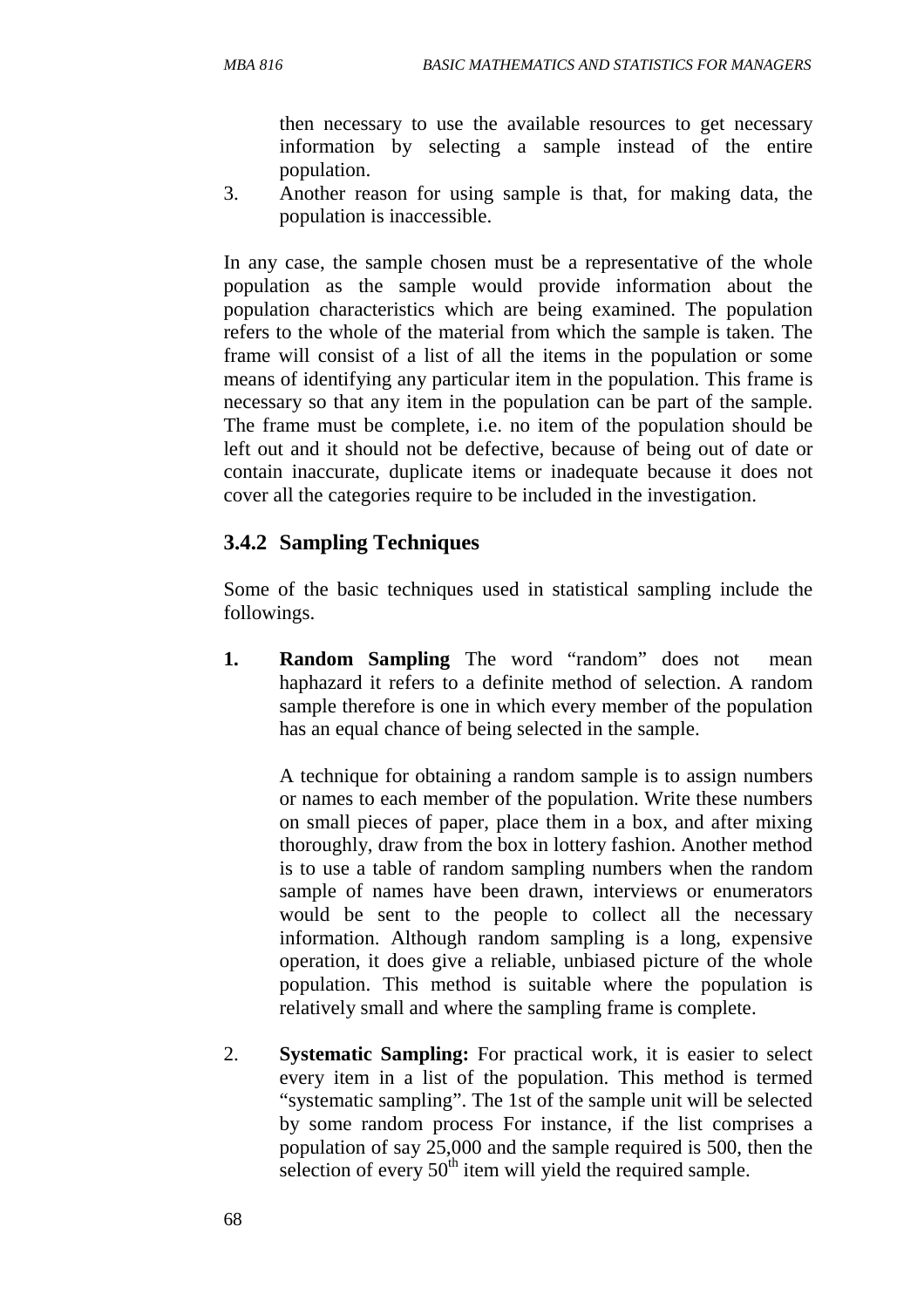Systematic sampling is not random because once the initial starting point has been determined, it follows that the remainder of the item selected for the sample are predetermined by the constant interval (i.e. 50). In random/systematic sampling, the samples are believed to be homogeneous.

- 3. **Stratified Sampling:** So far we assume that the population to be sampled consists of a single homogeneous group, i.e. people with the same characteristics. Where the population is heterogeneous, i.e. comprises men and women in different age a group, in different social circumstances or of different backgrounds, a stratified sample is taken. This is because people in different social groups will think differently from other groups. In stratified sampling, the population is divided into strata, groups or blocks of units in such a way that each group is as homogeneous as possible (hence, same characteristics). Each group, block or stratum is then sampled at random. The stratified sample would be representative of the whole population.
- 4. **Multi-stage Sampling:** This is where a series of samples are taken at successive stages. For instance, in the case of a national sample, the  $1<sup>st</sup>$  stage will be to break down the sample into the main geographical areas. In the  $2<sup>nd</sup>$  stage, a limited number of towns and rural districts in each of the states will be selected. In the 3rd stage, within the selected towns and rural districts, a sample of respondents allocated to each state is drawn. This may also involve the list in which certain households are selected and many more stages may be added.
- 5. **Quota Sampling:** To economist and business managers, time and cost are taken into consideration in sample data. For this reason, a method of sampling known as quota sampling is extensively employed by many organisations. The essence of quota sampling is that the final choice of the respondents to be interviewed lies with the interviewer, this of course introduces bias. The quotas are chosen so that the sample is representative of the population in a number of respects according to the controls chosen. The interviewer is instructed to carry out a number of interviews with individuals who conform to certain requirements. Some of the requirements often used are age, sex and social class.
- 6. **Cluster Sampling:** In this technique, the country is divided into small areas almost similar like multi-level sampling method. The interviewers are sent to the areas with instruction to interview every person they can find that fits the definition given.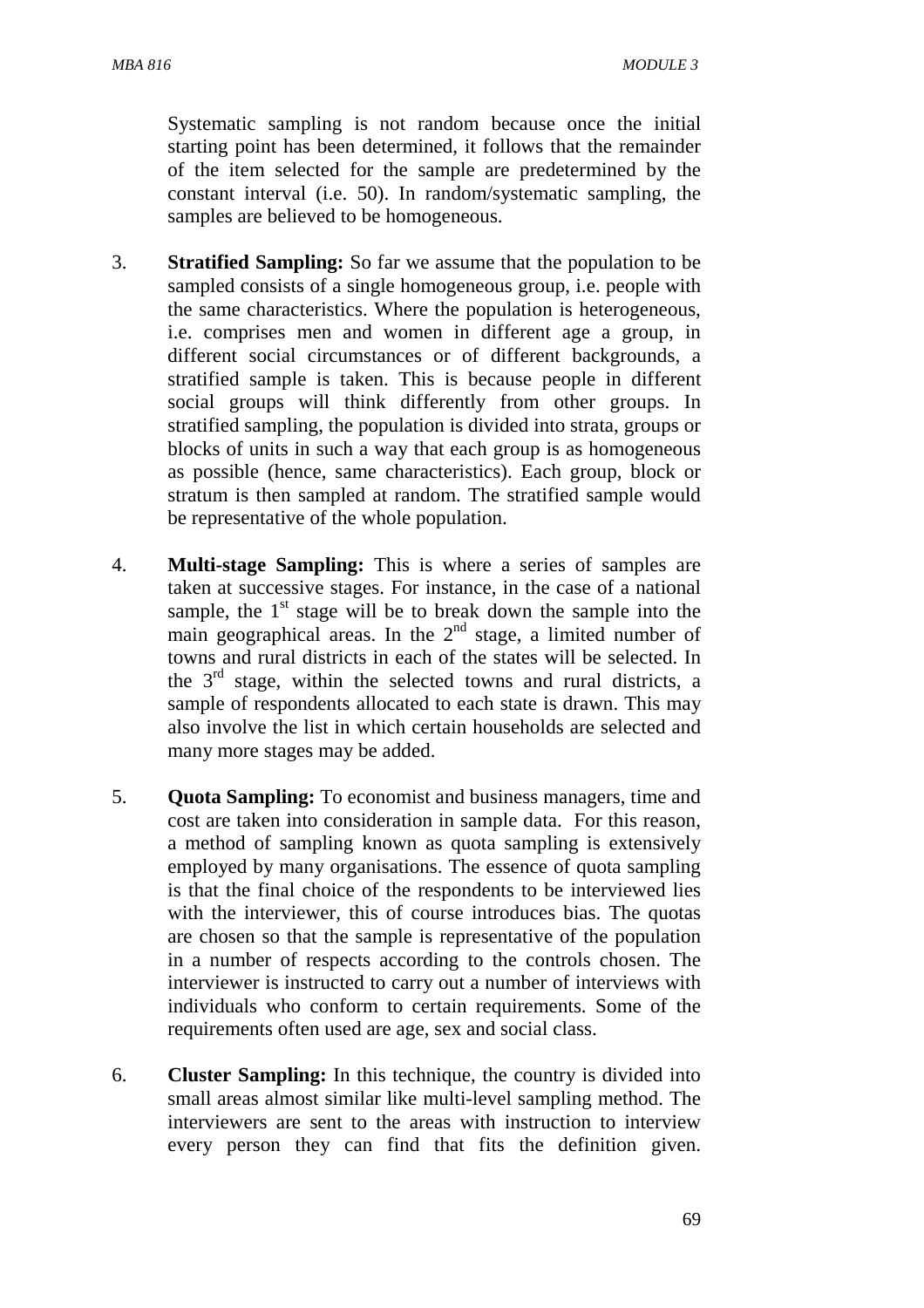Generally, cluster sampling is used when it is the only way a sample can be found.

# **3.4.2 Errors in sample Data Collection**

It is believed that the larger the sample the smaller the error. There could be sampling bias because the sample is too small. In order to reduce bias, it is being approved that the sample should be large enough to provide clear information on the topic to be studied.

- **1. Errors due to bias:** Deliberate selection can introduce bias in a sample. Substitution also introduces bias, failure to cover the sample (not being consistent) introduce errors. Haphazard selection is also prone to errors.
- **2. The Questionnaires:** In drafting questionnaires, direct answers like "Yes" or "No" should be minimal and the respondent given an opportunity to express his or her understanding.
- **3. Memory Error:** The respondent may give wrong information when the event being investigated has taken a long time. To minimize such errors, interviews should prevent asking questions on events that happened long ago, bringing events that will help the respondent recall would be of help in providing accurate information.
- **4.** Coding Error: There are circumstances where we may use a wrong code in the process of carrying out a statistical survey. This gives rise to errors in statistical data collection.
- **5.** Editing error: Sometimes errors emerge during coding; it may entail writing the wrong thing when compiling the result e.g. writing "1997" instead of "1977"
- **6. Error due to tabulation:** Sometimes, errors emerge as a result of wrong tabulation of statistical information.
- **7. Respondents' error:** Due to poor educational background and illiteracy, the respondent may give wrong information. Also because of ignorance or lack of understanding of the context of the questionnaire and sample questions, the respondent may give wrong information.

**Error in sharing of questionnaires:** There are situations where the individual carrying out the statistical survey may administer the questionnaire wrongly. For example a questionnaire meant for the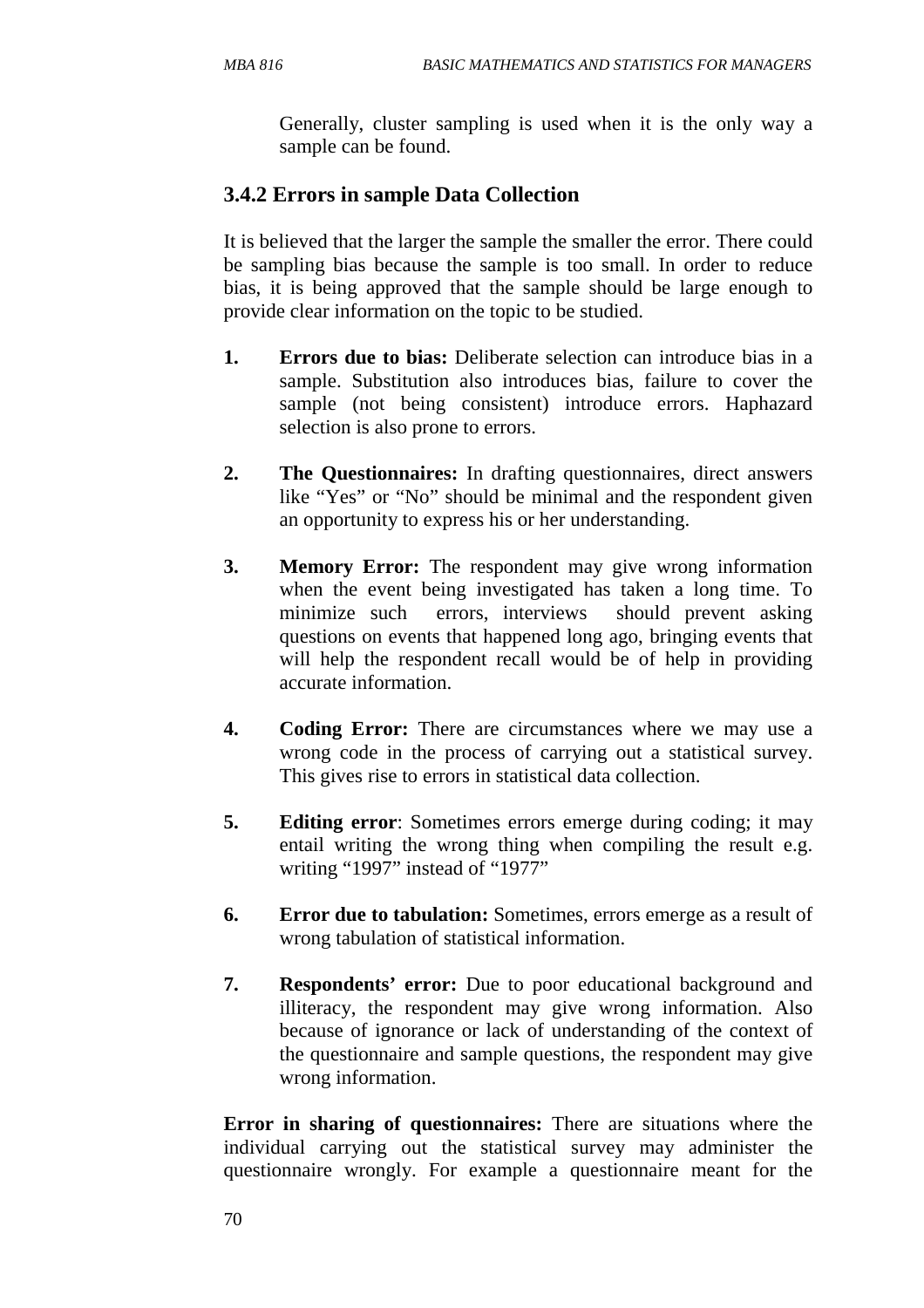working- class may be given to the students. The students may not provide the work experience aspect to the questionnaire.

#### **SELF-ASSESSMENT EXERCISE**

List and explain the various methods of sampling in data collection.

### **4.0 CONCLUSION**

In this unit you have learnt that statistics is a vital course that you should take seriously due to the wide application of the subject in all areas of life. It is therefore important for you to get involved in learning the subject. This will help you in the other courses.

#### **5.0 SUMMARY**

The unit has thrown more light on the meaning and scope of statistics. The concept of gathering statistical information and the merit of such a process were also analysed. Sampling, as a major strategy for data collection and the likely errors associated with it, were discussed. In the next study unit, you will be taken through the discussion on statistical data presentation.

### **6.0 TUTOR-MARKED ASSIGNMENT**

1. List and discuss the various techniques of statistical enquiries.

2. Mention and explain types of techniques used in data collection.

### **7.0 REFERENCES/FURTHER READING**

Frank, O. & Jones, R. (1993*). Statistics*. London: Pitman Publishing.

- Levin, R. I. (1988). *Statistics for Man*agers. India: Eastern Economy Edition. Prentice- Hall.
- Nwabuokei, P. O. (1986). *Fundamental of Statistics*. Enugu: Koruna Books.
- Spiegel, M. R. & Stephens, L. J. (2004). *Statistics*. *Shaum Outlines Series.* . New Delhi: Tata McGraw – Hill Ltd: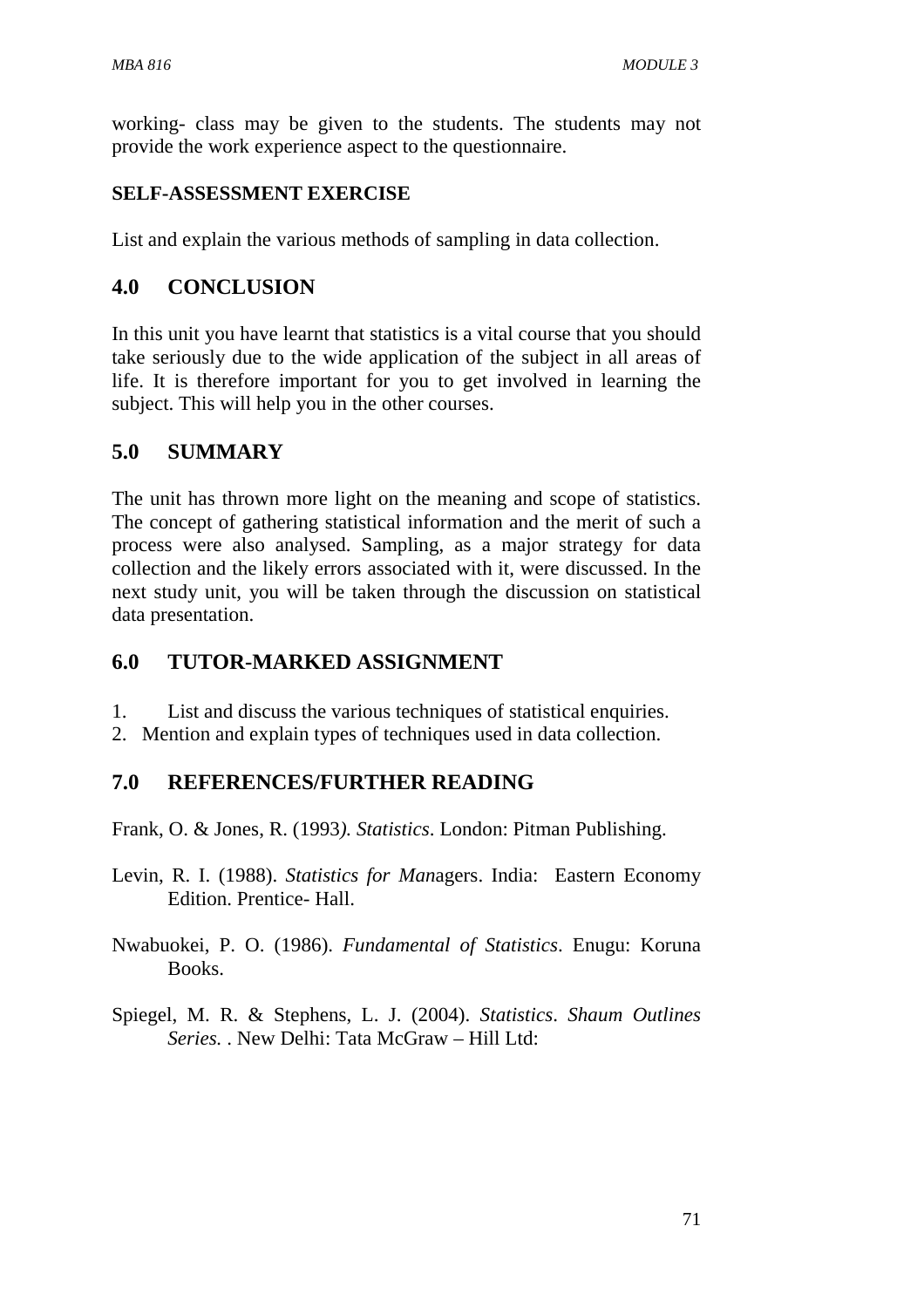## **UNIT 2 DATA PRESENTATION IN STATISTICS**

#### **CONTENTS**

- 1.0 Introduction
- 2.0 Objectives
- 3.0 Main content
	- 3.1 Data Presentation in Tables
	- 3.2 Data Presentation using Pie Charts
	- 3.3 Data Presentation using Bar Charts
	- 3.4 Data Presentation in Frequency Table and Graphs.
- 4.0 Conclusion
- 5.0 Summary
- 6.0 Tutor- Marked Assignment
- 7.0 References/Further Reading

### **1.0 INTRODUCTION**

In statistical analysis, information gathered can be presented in the form of tables, pie chart, bar charts and frequency distribution. The presentation in the tabular form gives an idea of the distribution of the information gathered for further evaluation. The pie chart and the bar chart are pictograms that give a quick understanding of the statistical information obtained.

### **2.0 OBJECTIVES**

At the end of this unit, you should be able to:

- explain the basic statistical concepts with table
- present data in pie charts
- present data in bar charts
- present data in frequency table and graphs.

### **3.0 MAIN CONTENT**

#### **3.1 The Presentation of Statistical Data using Tables**

In statistical analysis, it is often simpler and quicker to illustrate ideas with tables, charts and graph than with endless written pages. Statistical tables, graphs and diagrams are visual aids to a quick understanding of information. Such visual aids are condensed ideas which are more meaningful and comprehensive to readers who have difficulty in interpreting statistics from printed words or who have less time to read volumes. Visual comparisons become important in economic and business analysis and it is also an acceptable norm in modern writing.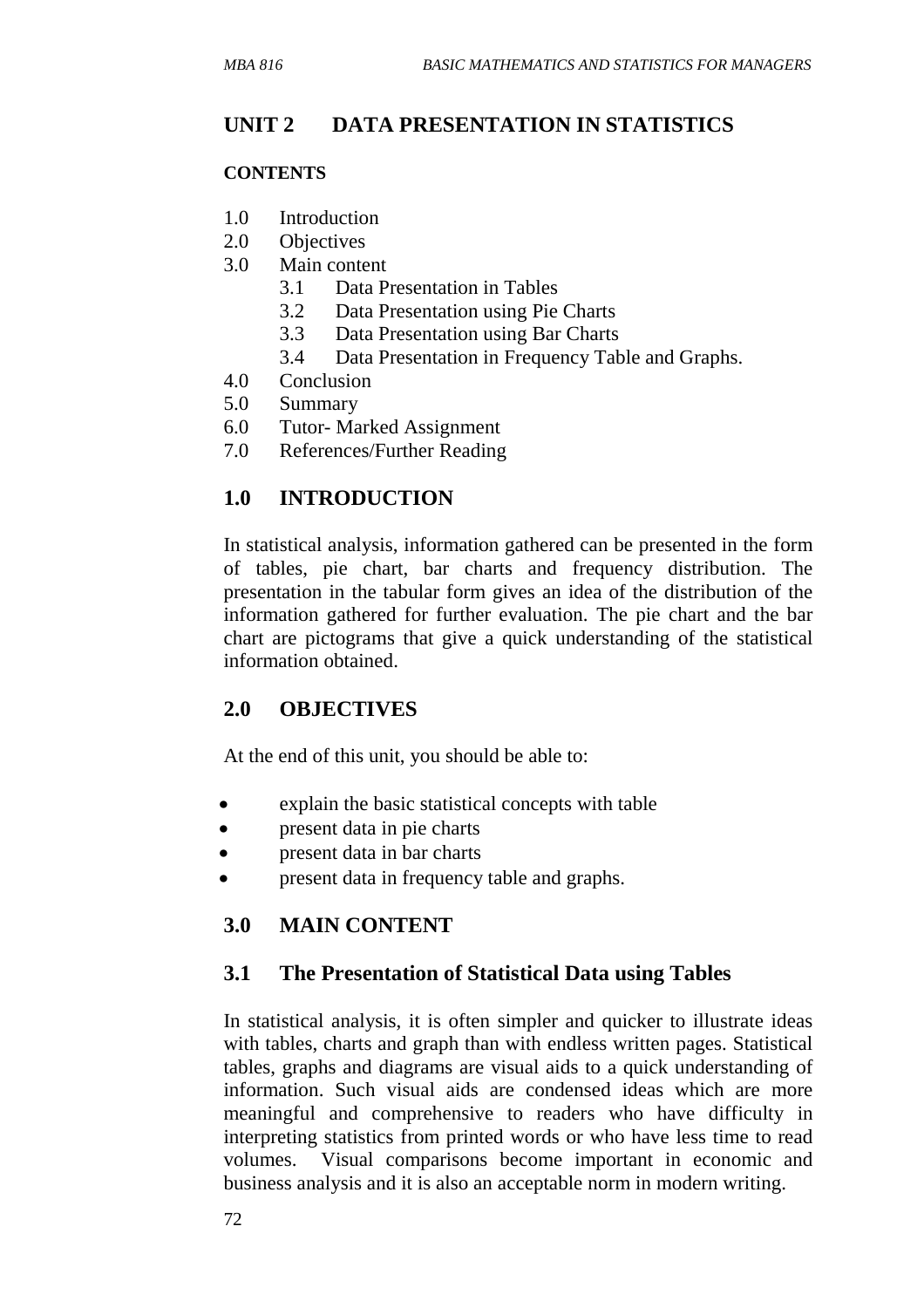It is an orderly arrangement of information showing the relationship between variables. Consider the following marks obtained by students in an entrance examination.

### **Example1:**

- A's scores: English 40%, Mathematics 60%, General Knowledge 80%
- B's scores: English 80%, Mathematics 60%, General Knowledge 60%
- C's scores: English 80%, Mathematics 40% General Knowledge 60%
- D's scores: English 60%, Mathematics 50% General Knowledge 80%

The pieces of information do not make for easy comprehension.

However, we can prepare a table to show each student's marks under each subject as shown in the table below.

| <b>Students</b>    | Subjects |           |             |             |  |
|--------------------|----------|-----------|-------------|-------------|--|
| <b>Students</b>    | Maths %  | English % | Gen. Know % | Total marks |  |
| A                  | 60       | 40        | 80          | 180         |  |
| B                  | 60       | 80        | 60          | 200         |  |
|                    | 40       | 80        | 60          | 180         |  |
|                    | 50       | 60        | 80          | 190         |  |
| <b>Total Score</b> | 210      | 260       | 280         | 750         |  |

Performances of four students in an entrance examination

From the table, we can see at a glance the relative performance of the four students. We can also interpret the relative performance in the 3 subjects. Based on the table presented, we can draw some inferences. The aggregate marks in the last column show that "student B" has the highest total marks (200%) while those for the subject show that General Knowledge has the highest total score (280 marks). We can state that the students performed best in the General Knowledge among the three courses, and the students' performance is lowest in Mathematics. We could not have seen this easily without the table.

#### **Importance of Tables**

- It is used to interpret data as shown in the table.
- Data in the table can be used for comparative analysis. Quick decisions
- Can be taken, based on information derived from the table.
- Information from tables occupies less space.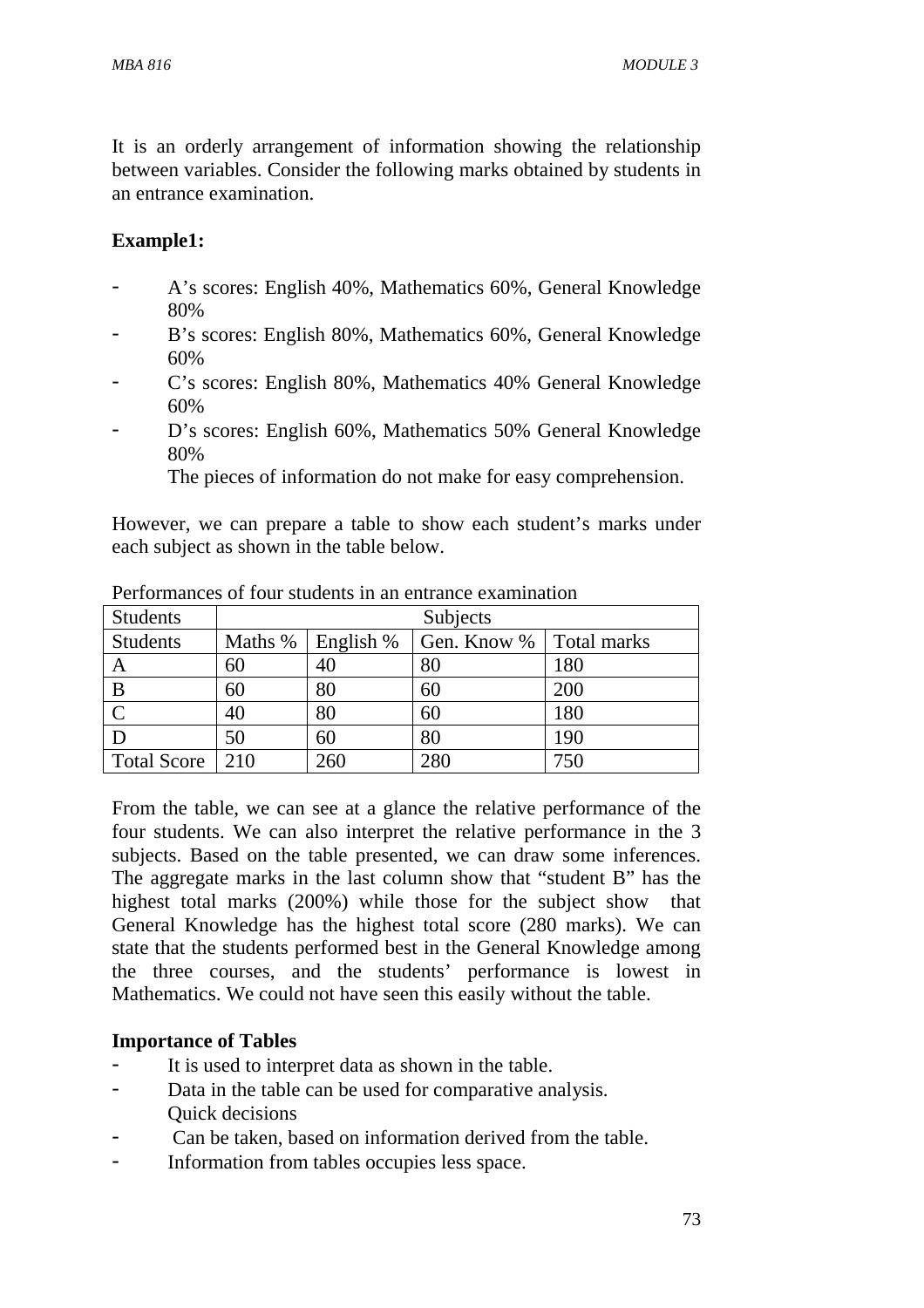- It reveals at a glance, the information conveyed on the data.
- The data given can be used in forecasting the future performance of events.

### **SELF-ASSESSMENT EXERCISE**

Consider the following information on the performance of some students in the post-UME examination. Matta, English 57%, Mathematics 50%, Current Affairs 81%. Idoko, English 87%, Mathematics 79%, Current Affairs 67%. Dawang, English 69%, Mathematics 62%, Current Affairs 61%. Present the performance of the students in a table. Interpret your findings.

### **3.2 Pie Charts**

It is a circular representation of data and it is based on the fact that the sum of angles about a point is  $360^{\circ}$ . That means a pie chart is a pictograph drawn in a circle to represent relative performance of a given variable in relation to the total value. We know a circle has a total angle of 360 $^{\circ}$ , the pie chart is constructed by dividing 360 $^{\circ}$  proportionately. The information collected for analysis is converted in the  $360^{\circ}$ proportionally.

#### **Example 2:**

1. A pure water company awarded contracts to various contractors for constructing a factory house as follows.

| Carpenter         | 25,000 |
|-------------------|--------|
| <b>Bricklayer</b> | 20,000 |
| Painter           | 5,000  |
| Decorator         | 10,000 |
| Total             | 60,000 |

Represent the above information on a pie chart.

#### **Solution**

The first step is to find the total spent on the contract award, then divide each by the total and multiplied by  $360^{\circ}$  as follows.

| Carpenter         | $=$ | $25000 \times 360 = 150^{0}$<br>60000 |
|-------------------|-----|---------------------------------------|
| <b>Bricklayer</b> |     | $20000 \times 360 = 120^{0}$<br>60000 |
| Painter           | $=$ | $5000 \times 360 = 30^{0}$<br>60000   |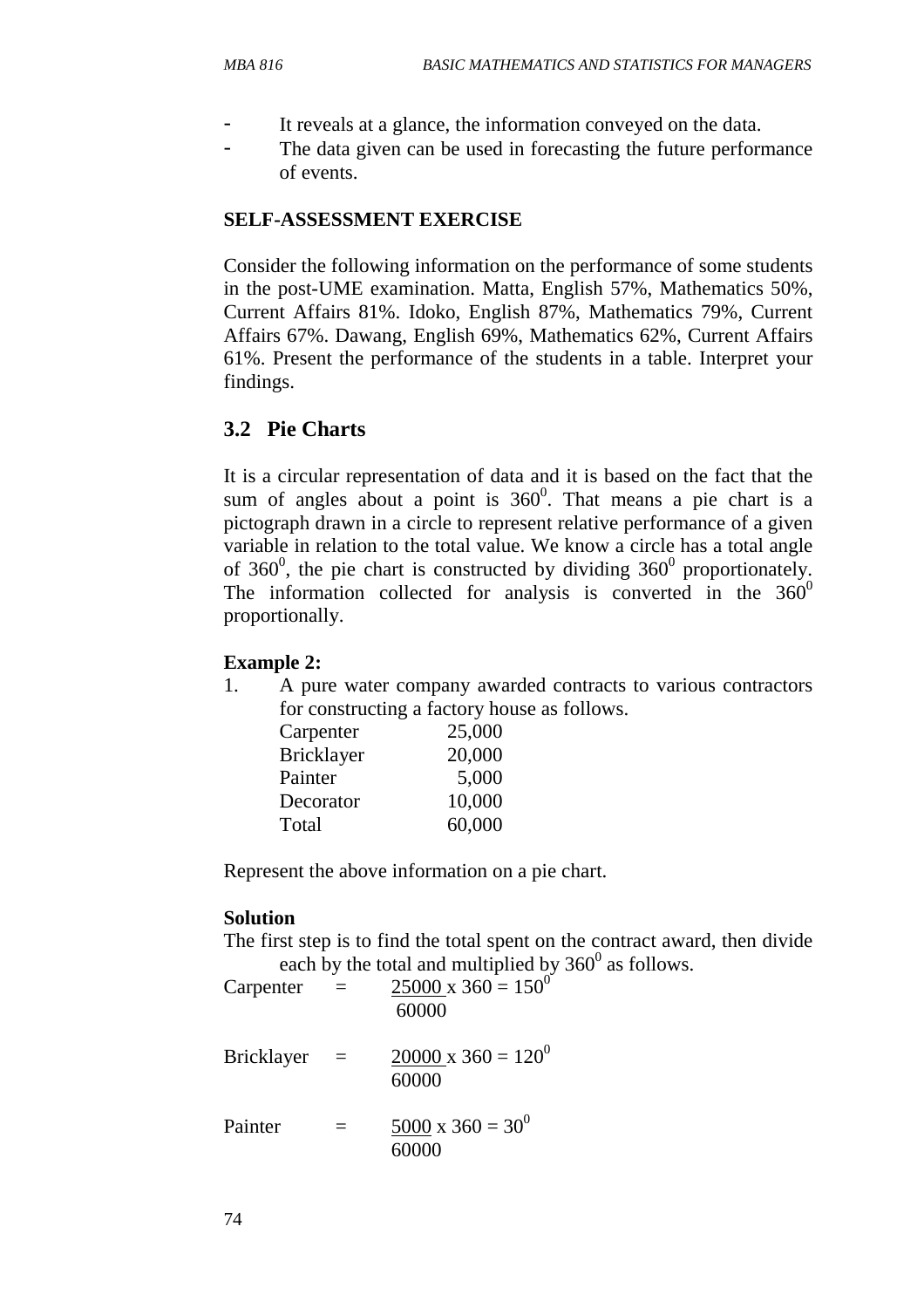$$
Decorator = \frac{10,000 \times 360}{60,000} = 60^0
$$

### **Pie Chart showing the proportion of contract awarded to the various Contractors**



The pie chart shows that the carpenter received the highest allocation from the contract, this is followed by the bricklayer then the decorator and the painter had the lowest allocation.

#### **Example 3:**

The following information shows the contribution of a family in the upkeep of their school child in the first and second term at school.

| Contributors | $1st$ term( $\mathbf{N}$ ) | $12^{nd}$ term( $\cancel{\text{N}}$ ) |  |  |  |
|--------------|----------------------------|---------------------------------------|--|--|--|
| Father       |                            | ب ک                                   |  |  |  |
| Mother       |                            | 20                                    |  |  |  |
| Friends      |                            |                                       |  |  |  |
| Total        | 45                         | 50                                    |  |  |  |

2. Contributions to a student's pocket money

Present the information on a pie chart.

1 st Term Father =  $15 \times 360 = 120^0$  45 Mother  $= 20 \times 360 = 160^0$  45 Friends  $=$  10 x 360 = 80<sup>0</sup> 45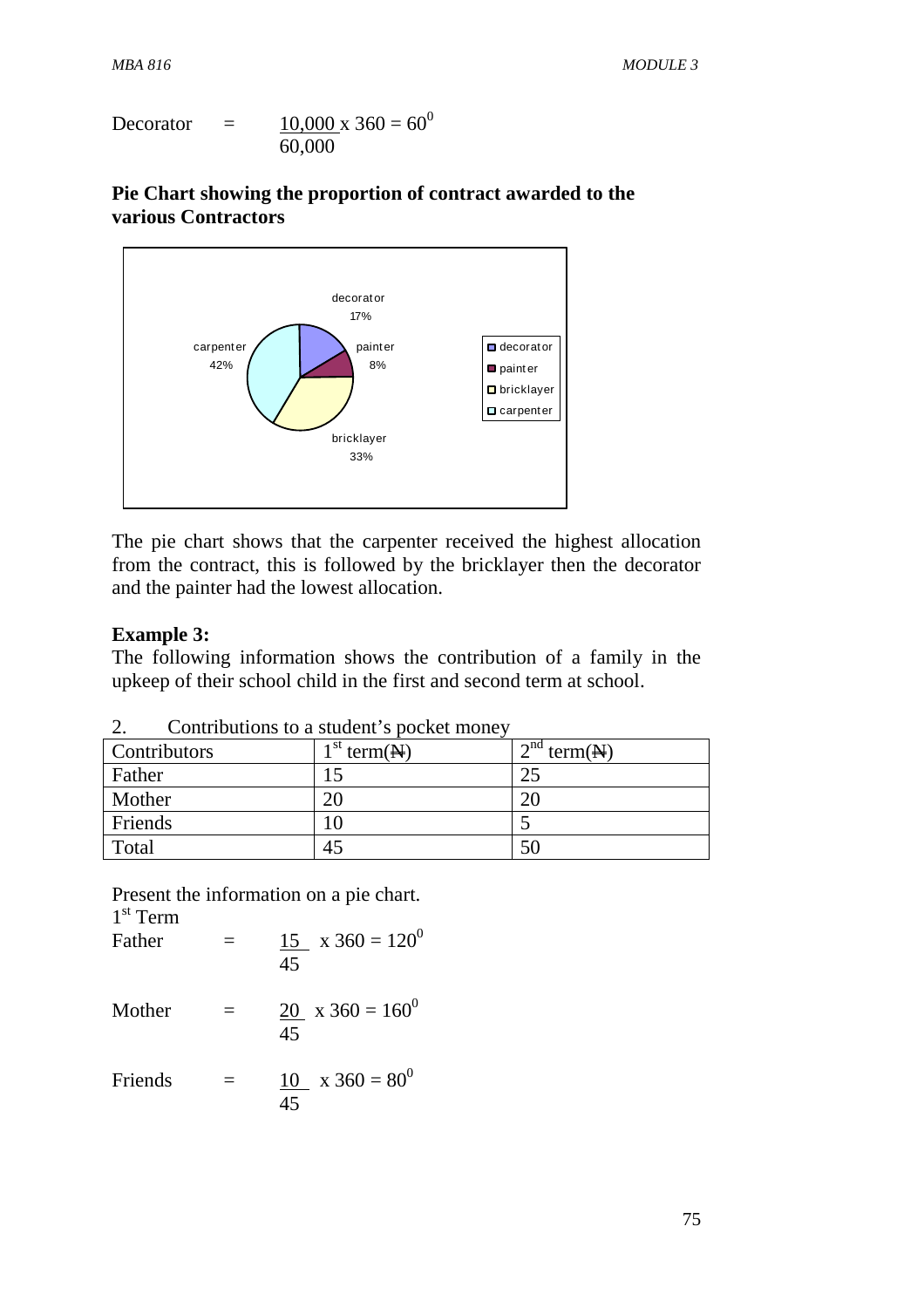

The pie chart shows graphically the contribution by the three individuals in the upkeep of the student. We can see from the diagram that the mother contributes more toward the upkeep than the father while the friends made the least contribution in the first semester.

| $2nd$ term<br>Father |          | 25 $x 360 = 180^{\circ}$<br>50 |
|----------------------|----------|--------------------------------|
| Mother               | $\equiv$ | 20 $x 360 = 144^{\circ}$<br>50 |
| Friends              |          | 5 $x 360 = 36^{\circ}$<br>50   |



Using the pie chart, in the second semester, the father contributed more toward the upkeep of the student than the mother and friends.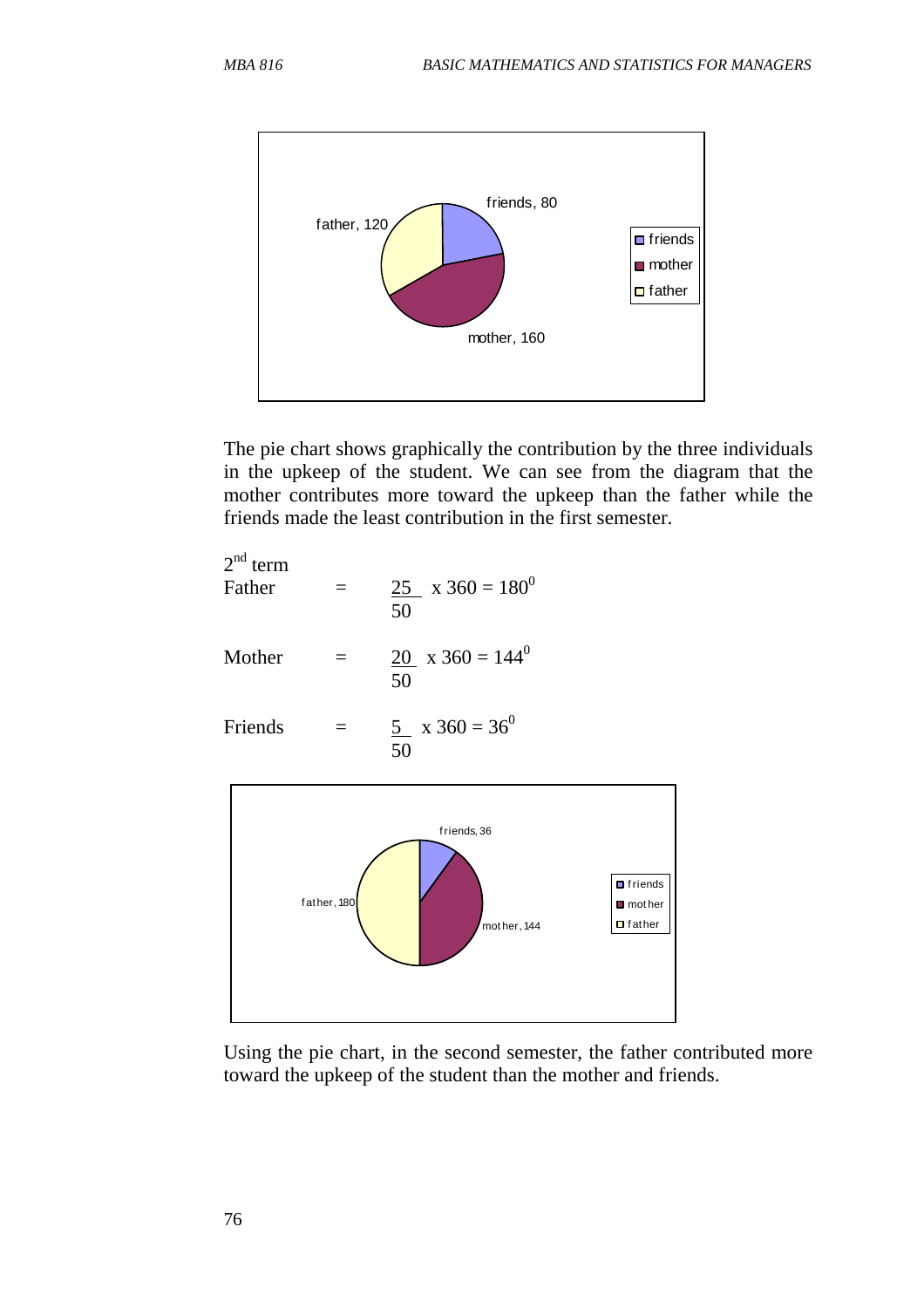### **SELF-ASSESSMENT EXERCISE**

Given the following information on the performance of a student in five courses registered in the university in the first year; Business Administration 86, Economics 72, Political Science 52, General Studies 49, Accounting 57. Use a pie chart to show the performance of the student in the first year.

### **3.3 The Bar Chart**

It is a chart in which data is presented in the form of a bar and it is used to show magnitude, usually there are three types of bar charts as follows.

- 1. Simple Bar Chart
- 2. Component Bar Chart
- 3. Compound or multiple Bar Chart

A bar chart can also be defined as a series of rectangles which heights are plotted proportionally to the values that are being represented or assessed. The height of the bars should be plotted to scale to show relative measurement. The width of the rectangle could be of any size but all the bars must have the same width.

#### 1. **Simple Bar Chart**

The simple bar chart is the chart of one or more bars in which the length of the bars indicate the magnitude of the data. Each shows the magnitude of the occurrence of the situation under study.

#### **Example 4:**

Peace House has the following 6 years projection for those that will attend its annual teachers' conference. Present the data in a bar chart.

| Year | Attendance | Year | Attendance |
|------|------------|------|------------|
| 1981 | 800        | 1984 | 1400       |
| 1982 | 1200       | 1985 | 1600       |
| 1983 | .100       | 1986 | 1700       |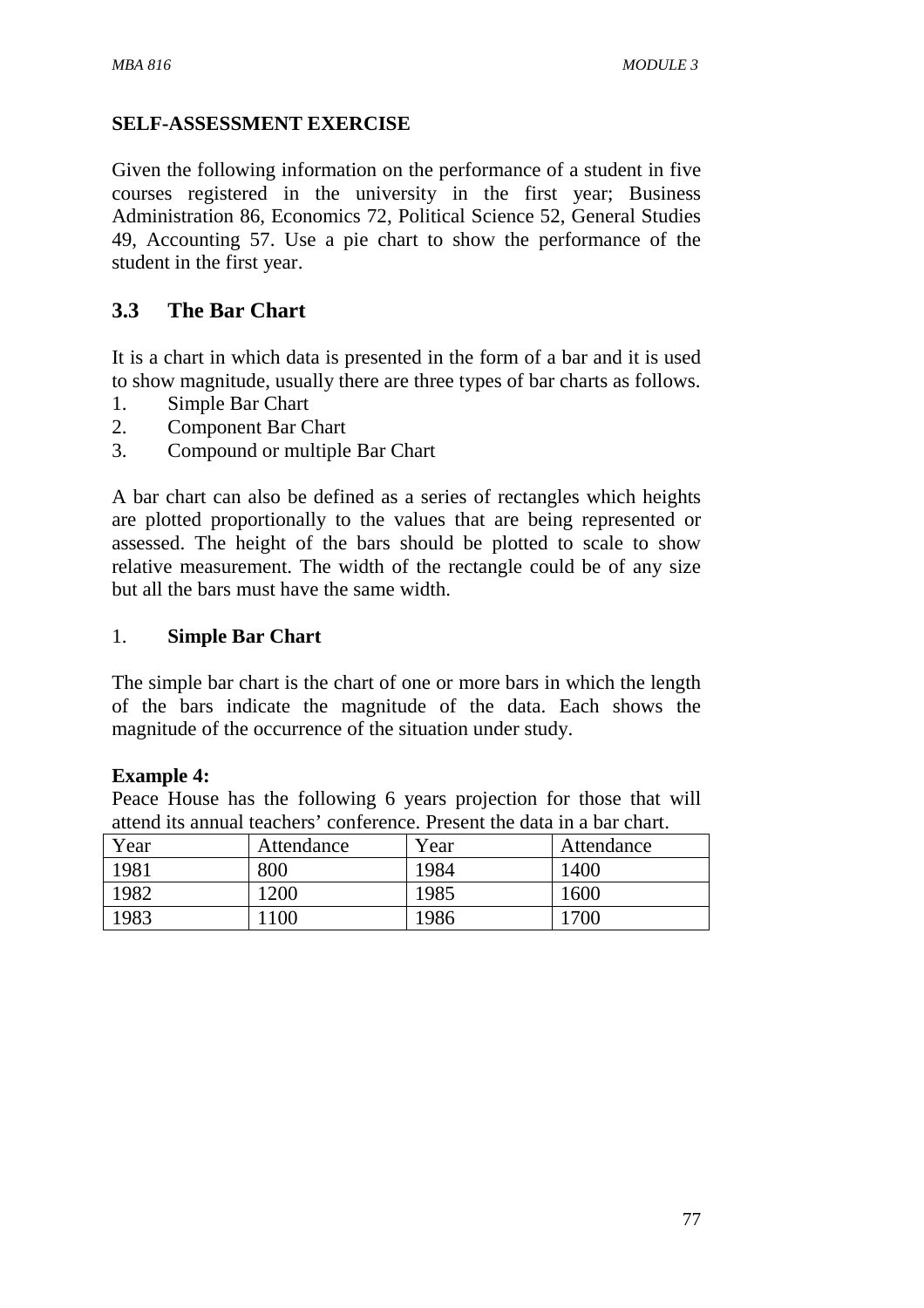Representation on the bar chart



Using the bar chart, it can easily be inferred that the highest attendance for the conference is 1986 and the lowest is 1981.

#### 2. **Component Bar Charts**

A component bar chart shows the breakdown of the total values for given information into their component parts. There are three types of component bar charts.

- a. Multiple bar charts
- b. Bar charts studying relative value
- c. Percentage component bar chart

#### **Example 5:**

Sam and Sam Ltd. have the following sales of 3 products in the market. Present the information on a component bar chart

|           | 1997              | 1998                 | 1999             |
|-----------|-------------------|----------------------|------------------|
|           | (sales)           | (sales)              | (sales)          |
| Product A | N1000             | <b>N1200</b>         | <b>N1700</b>     |
| Product B | N <sub>900</sub>  | N1000                | $\mathbb{N}1000$ |
| Product C | H <sub>500</sub>  | $\mu$ <sub>600</sub> | $\approx 700$    |
| Total     | N <sub>2400</sub> | N <sub>2800</sub>    | ¥3400            |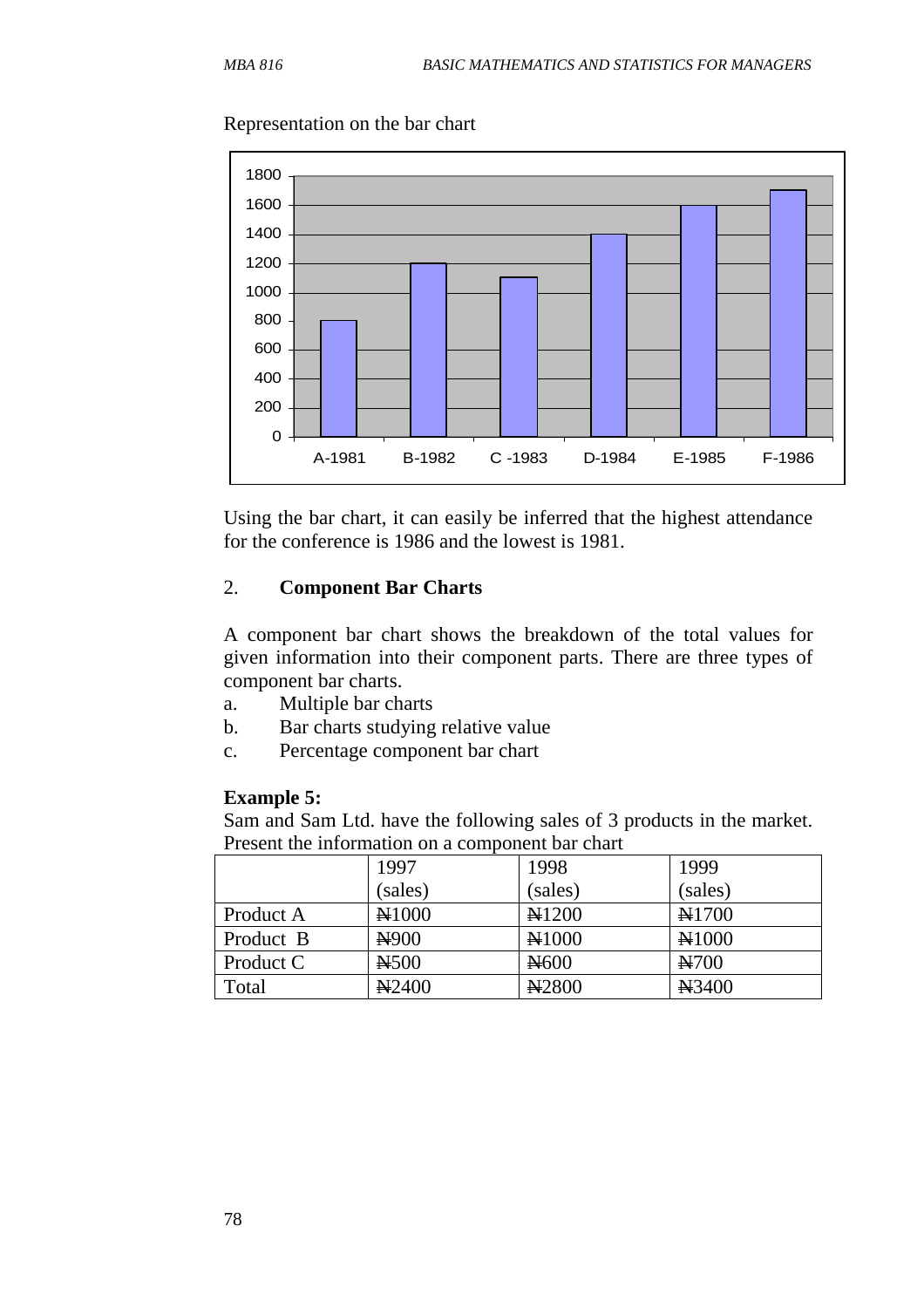Sam and Sam Ltd. company component bar charts for products A, B, and C



### **3. Multiple Bar Chart**

They are charts in which the component parts are represented separately to show the total values.

#### **Example 6:**

Suppose your father, mother and friends gave you  $\frac{1}{15}$ ,  $\frac{1}{20}$  and  $\frac{1}{10}$ respectively for your pocket money for the first term in school, the multiple bar chart of this sum is shown below.

## **Contributions to 1st Term Pocket Money**

Here, the total sum contributed by the father, mother and friends is the sum of the heights of the rectangles, each portion is represented separately.

#### 4. **Percentage Multiple Bar Chart**

This mainly shows relatively the values that are expressed as percentages of the totals. Although the total contributions for the two terms are different, to construct a percentage component bar chart, the information would be represented as 100%. Their components therefore will add up to 100%.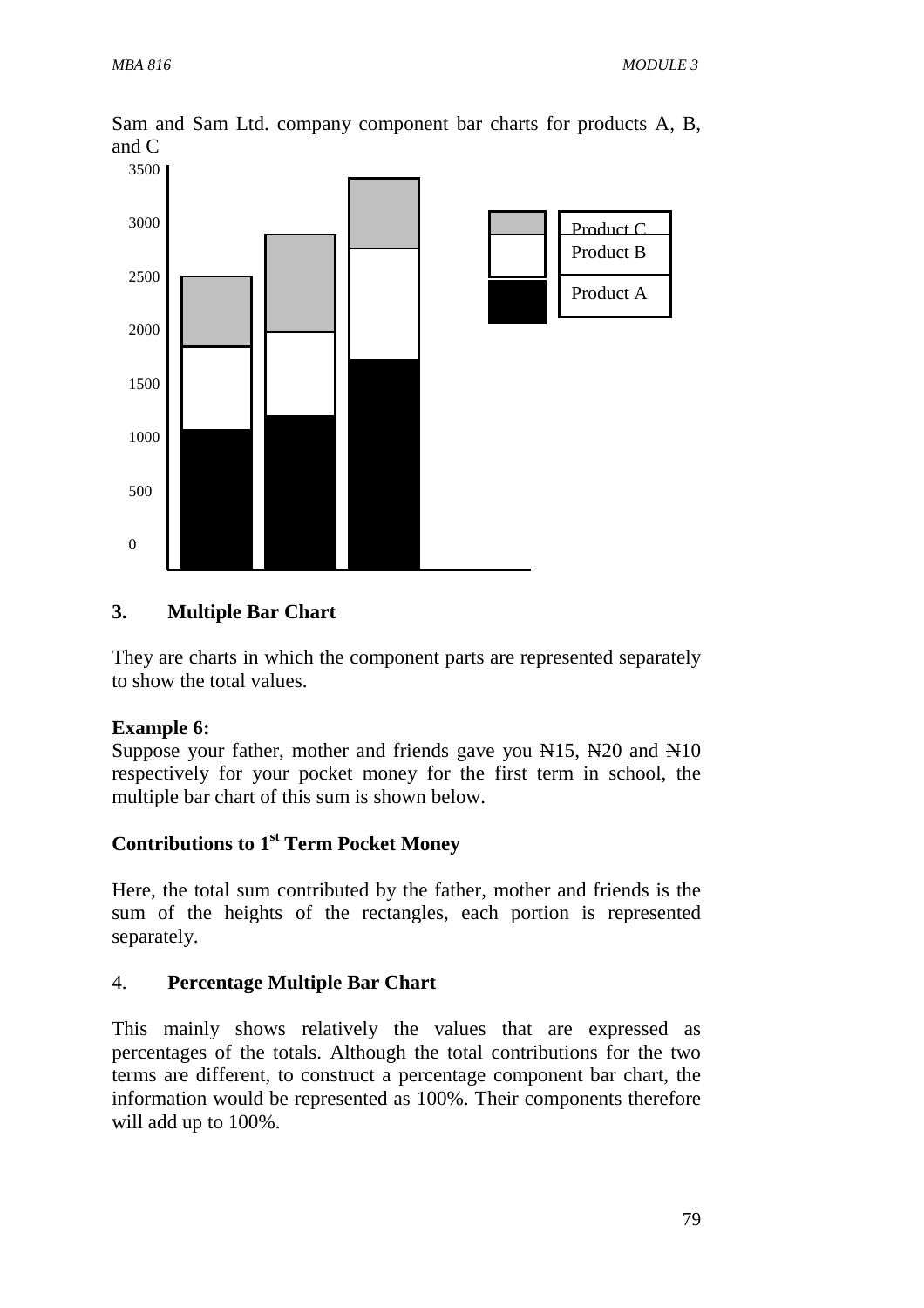### **Example 7:**

Given the following information on the contribution for a student upkeep, Father =  $N25$ , Mother =  $N 20$ , Friends =  $N 5$ , present the data on percentage multiple bar charts. The first step is to add the total contribution, then divide each contribution by the total and multiply by 100% as follows.

 $25 \times 100 = 50\%$ 50  $20 \times 100 = 40\%$ 50

 $5 \times 100 = 10\%$ 50



### 5 **Percentage Component Bar Chart**

This mainly shows the values expressed as percentages of the totals. In an attempt to construct a percentage component bar chart, the information would be presented as 100% while their component will add up to 100%.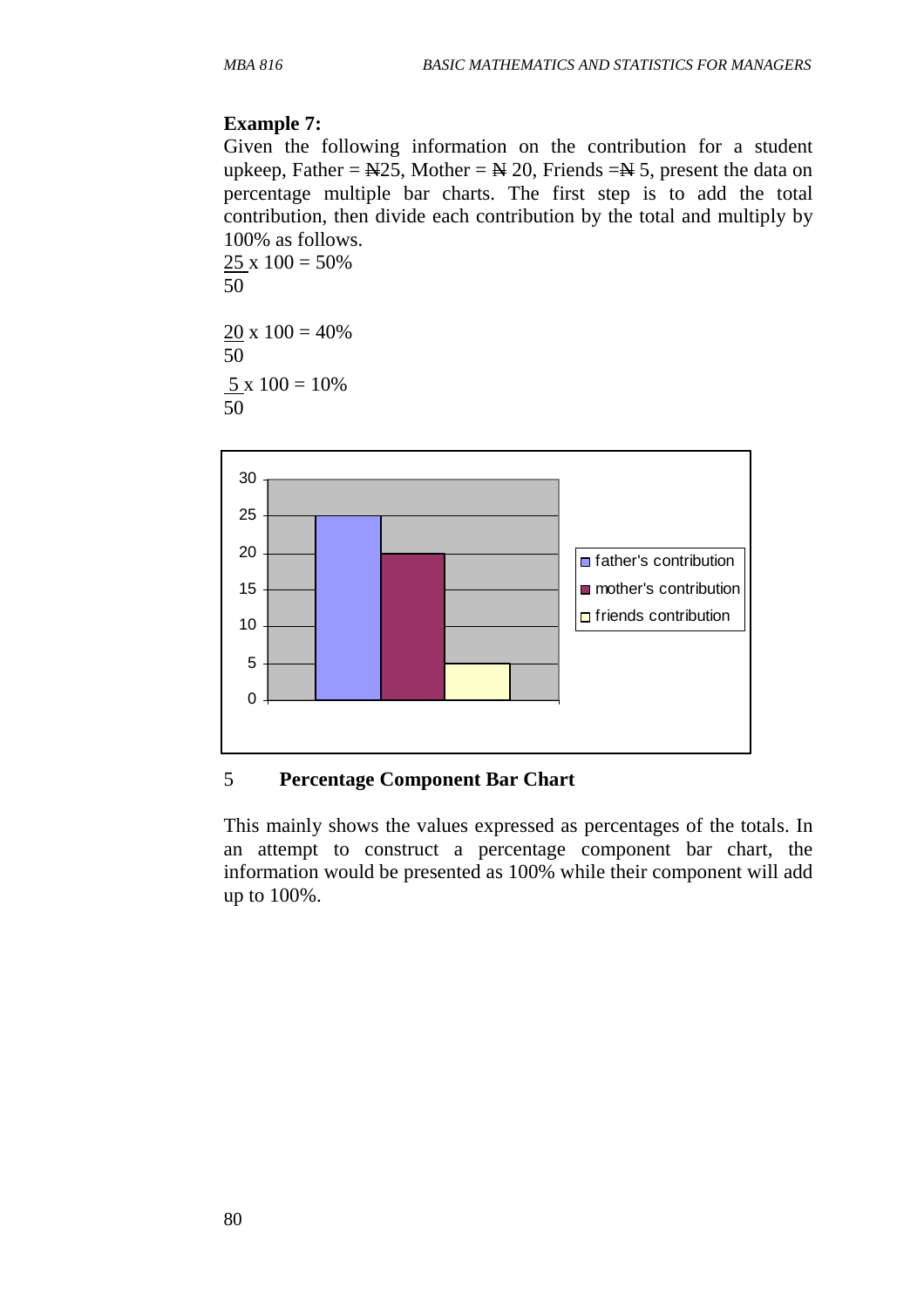

#### **SELF-ASSESSMENT EXERCISE**

The following data shows the performance of a student in four courses in first semester. Economics 75, Sociology 63, Mathematics 48, Accounting 61.

- i. Present the information in a bar chart
- ii. Present the data in multiple bar charts
- iii. Present the information in a percentage component bar chart.

#### **3.4 Frequency Distribution.**

A frequency distribution is an array of numbers. The unorganised data collected during investigation is known as "raw data". You can also arrange the data in ascending or descending order. The data that is arranged in such order is called an array of data.

#### **Example 8:**

Given the following data on the number of vehicles that are parked daily in a parking lot; 92, 78, 68, 58, 45, 89, 75, 68, 58,45, 43, 57, 67, 75, 87, 42, 57, 65, 74, 87, 85, 73, 65, 56, 41, 36, 56, 61, 69,84,32, 55, 61, 69, 84, 81, 69, 60, 52, 32, 25, 49, 58, 69, 79, 15, 49, 58, 69, 79, arrange the data in an ascending order.

| 15 | 25 | 32             | 32 | 36 | 41 | 42 | 43 | 45 | 45 |
|----|----|----------------|----|----|----|----|----|----|----|
| 49 | 49 | 52             | 55 | 56 | 56 | 57 | 57 | 58 | 58 |
| 58 | 58 | 60             | 61 | 61 | 65 | 65 | 67 | 68 | 68 |
| 69 | 69 | 69             | 69 | 69 | 73 | 74 | 75 | 75 | 78 |
| 79 | 79 | Q <sub>1</sub> | 84 | 84 | 85 | 87 | 87 | 89 | 92 |

Solution is as follows: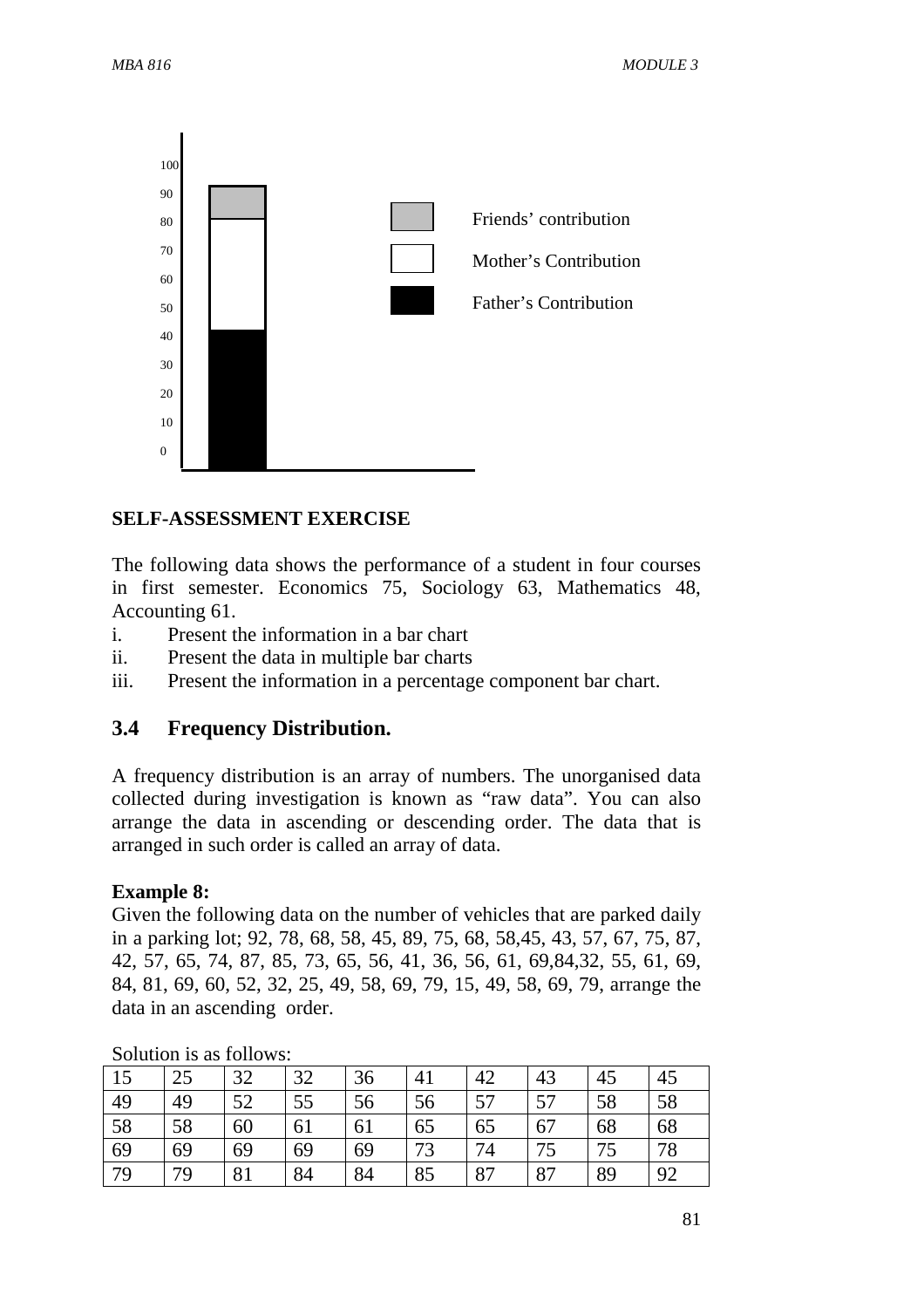From the array, we can easily identify the highest number as 92 and the lowest as 15. The difference between these numbers is known as the range i.e.  $92 - 15 = 77$  (The range is the highest value minus the lowest value). We can still organise the data further because it is not in categories or groups or classes, normally we expect that the classes should be between 5 & 20 or 11 & 20. In this case we are using  $11 - 20$ ,  $21 - 30$ ,  $31 - 40$  etc.

We use tallies to form the frequency table. Tallies are strokes used for counting and value for 5 tallies is denoted by four vertical strokes and one diagonal stroke (||||) this is to facilitate the counting. So for the strokes score, we obtain the following frequency table.

| Classes    | Tally   | Frequency | Cum. F         |
|------------|---------|-----------|----------------|
| $11 - 20$  |         |           |                |
| $21 - 30$  |         |           | $\overline{2}$ |
| $31 - 40$  |         | 3         | 5              |
| $41 - 50$  | ₩₩      | ┑         | 12             |
| $51 - 60$  |         | 11        | 23             |
| $61 - 70$  | .       | 11        | 34             |
| $71 - 80$  |         | 8         | 42             |
| $81 - 90$  | ШT<br>Ш |           | 49             |
| $91 - 100$ |         |           | 50             |
|            |         | 50        |                |

| Relative freq. | Cumulative     | Class         | Class |
|----------------|----------------|---------------|-------|
|                | relative freq. | Boundary      | Mark  |
| $1/50 = 0.02$  | $1/50 = 0.02$  | $10.5 - 20.5$ | 15.5  |
| $1/50 = 0.02$  | $2/50 = 0.04$  | $20.5 - 30.5$ | 25.5  |
| $3/50 = 0.06$  | $5/50=0.1$     | 30.5-40.5     | 35.5  |
| $7/50 = 0.14$  | $12/50 = 0.24$ | $40.5 - 50.5$ | 45.5  |
| $11/50 = 0.22$ | $23/50 = 0.46$ | $50.5 - 60.5$ | 55.5  |
| $11/50 = 0.22$ | $34/50 = 0.68$ | $60.5 - 70.5$ | 65.5  |
| $8/50 = 0.16$  | $42/50 = 0.84$ | 70.5-80.5     | 75.5  |
| $7/50 = 0.14$  | $49/50 = 0.98$ | 80.5-90.5     | 85.5  |
| $1/50 = 0.02$  | $50/50 = 1$    | 90.5-100.5    | 95.5  |

Note: Class boundaries are used for histogram

Class midpoint is obtained by  $11+20$  or using class boundaries

2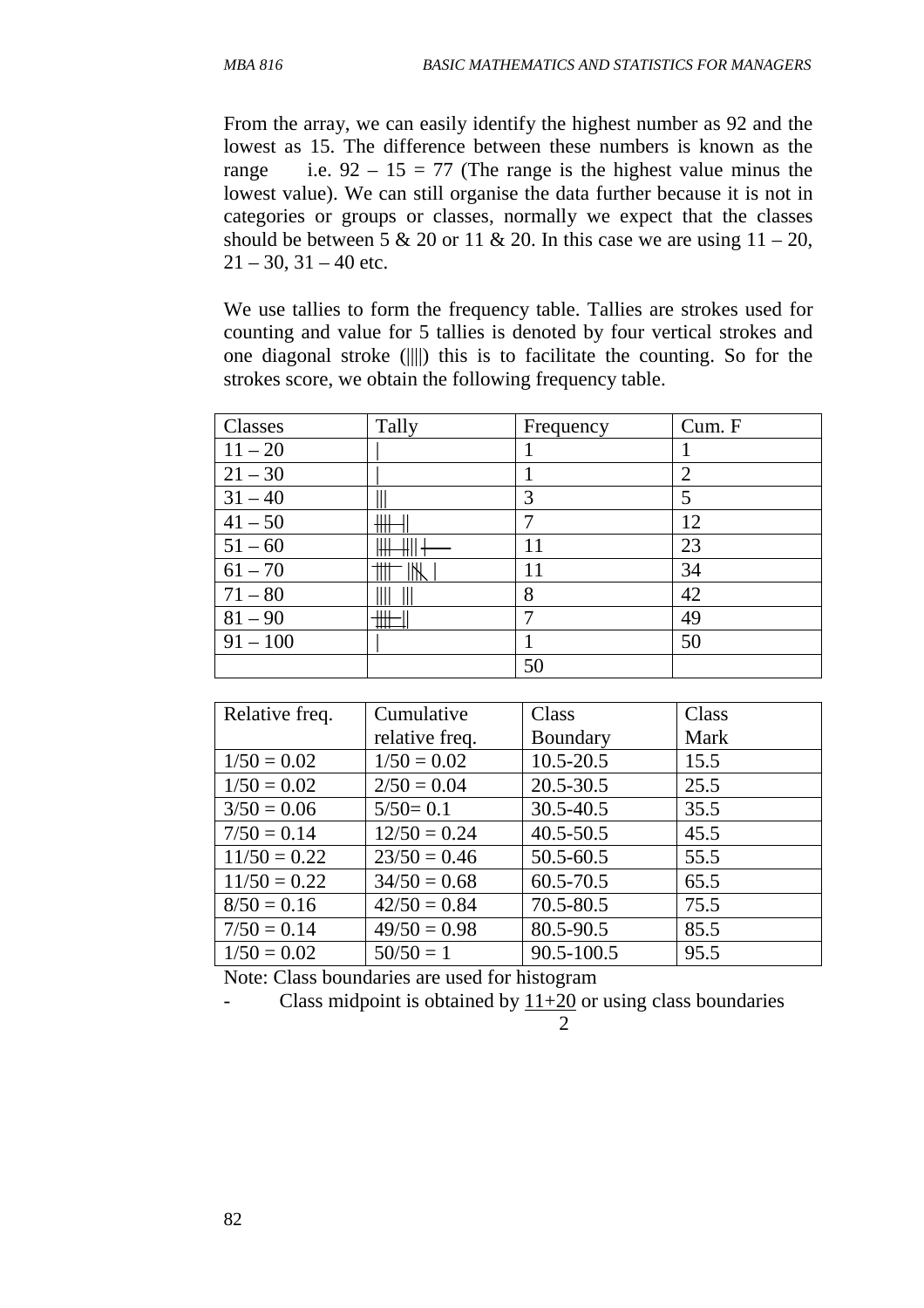$$
\frac{10.5 + 20.5}{2} = \frac{31}{2} = 15.5
$$

Draw also the frequency polygon on the histogram

| Group      | $\overline{\phantom{0}}$ | $1 - 20$      | $21 - 30$ | $-40$<br>21 | $41 - 50$     |
|------------|--------------------------|---------------|-----------|-------------|---------------|
| Frequency  |                          |               |           |             |               |
| Class      | $0.5 - 10.5$             | $10.5 - 20.5$ | 20.5-30.5 | $30.5 -$    | $40.5 - 50.5$ |
| boundaries |                          |               |           | 40.1        |               |

Solution

- We first calculate the class boundaries and obtain result as shown above:



The rectangles can be used to form a line graph. The graph that results as shown above is called a frequency polygon.

A frequency polygon is a line graph of class frequencies obtained by connecting the midpoints of the tops of the rectangles forming the histogram (the graph of the cumulative frequency distribution is called an "Ogive").

#### **Example 9:**

| <b>Marks</b> | F   | Cum. F |
|--------------|-----|--------|
| $1 - 20$     | 15  | 15     |
| $21-40$      | 25  | 40     |
| $41-60$      | 35  | 75     |
| $61-80$      | 20  | 95     |
| 81-100       |     | 100    |
|              | 100 |        |

Frequency distribution of marks of a class test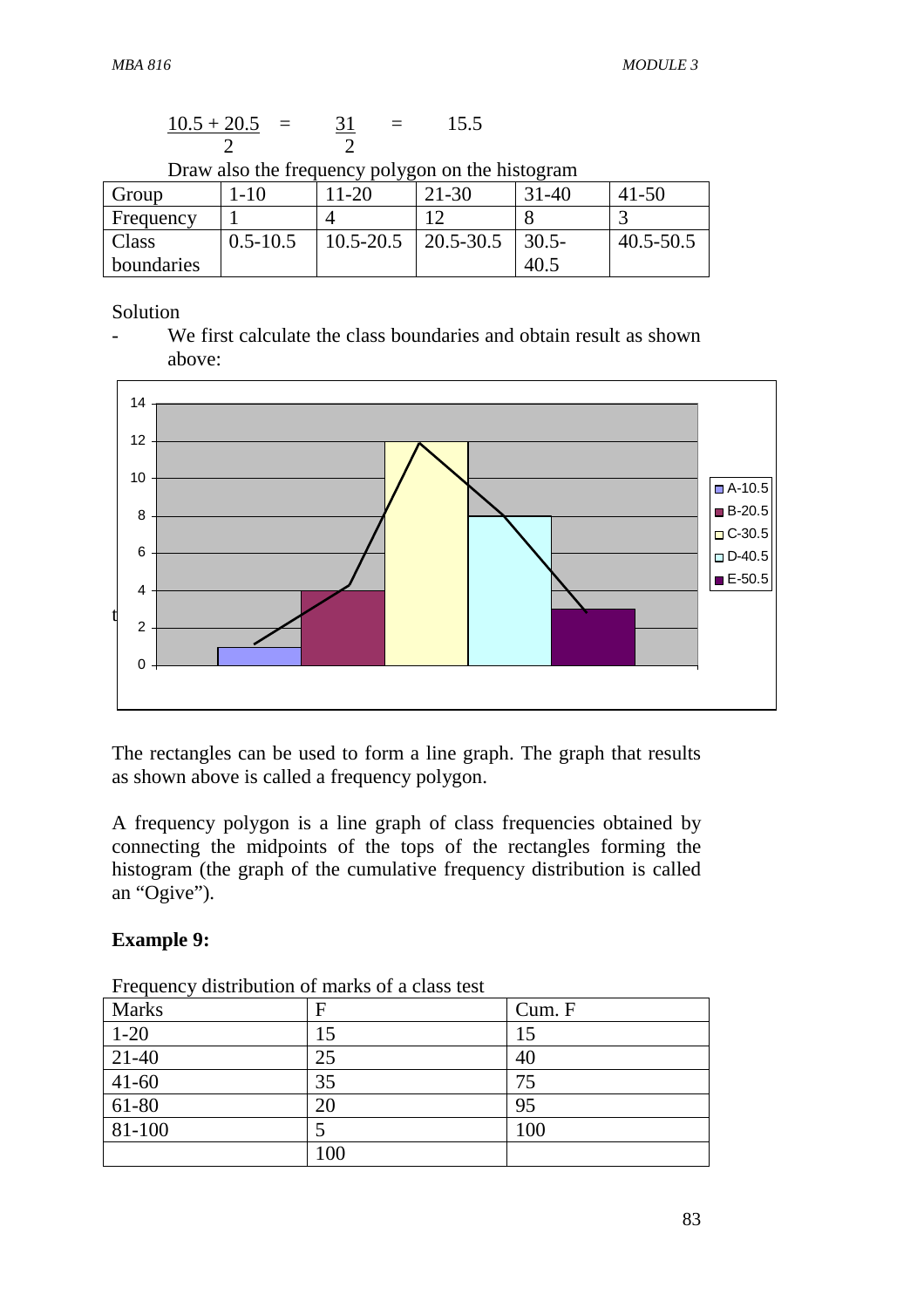

Use upper class marks for x axis and cumulative frequency for y axis.

#### **SELF-ASSESSMENT EXERCISE**

Given the following data on the number of vehicles that cross a traffic point daily; 92, 78, 68, 58, 45, 89, 75, 68, 58,45, 43, 57, 67, 75, 87, 42, 57, 65, 74, 87, 85, 73, 65, 56, 41, 36, 56, 61, 69,84,32, 55, 61, 69, 84, 81, 69, 60. present the information in a frequency table.

### **4.0 CONCLUSION**

In this unit, you have learnt that pie and bar charts form an important part of statistical analysis. They equally have wide applications in business and economics. Therefore, it is very essential for you to get involved in learning data presentation in tables, pie and bar charts as a means of enhancing quantitative reasoning.

### **5.0 SUMMARY**

The unit examined the meaning and scope of tables, pie and bar charts. Illustrations were also provided on how to compute tables, pie chart, bar chart and frequency polygon. Their applications in business life were also highlighted and illustrated to give an adequate knowledge of the unit.

#### **6.0 TUTOR-MARKED ASSESSMENT**

1. The followings show the number of stores that purchase Swan Water in Jos, Abuja, Akure, and Calabar respectively. Jos 25,000 Abuja 20,000 Akure 10,000 Calabar 5,000

Present the above purchases of Swan water information on a pie chart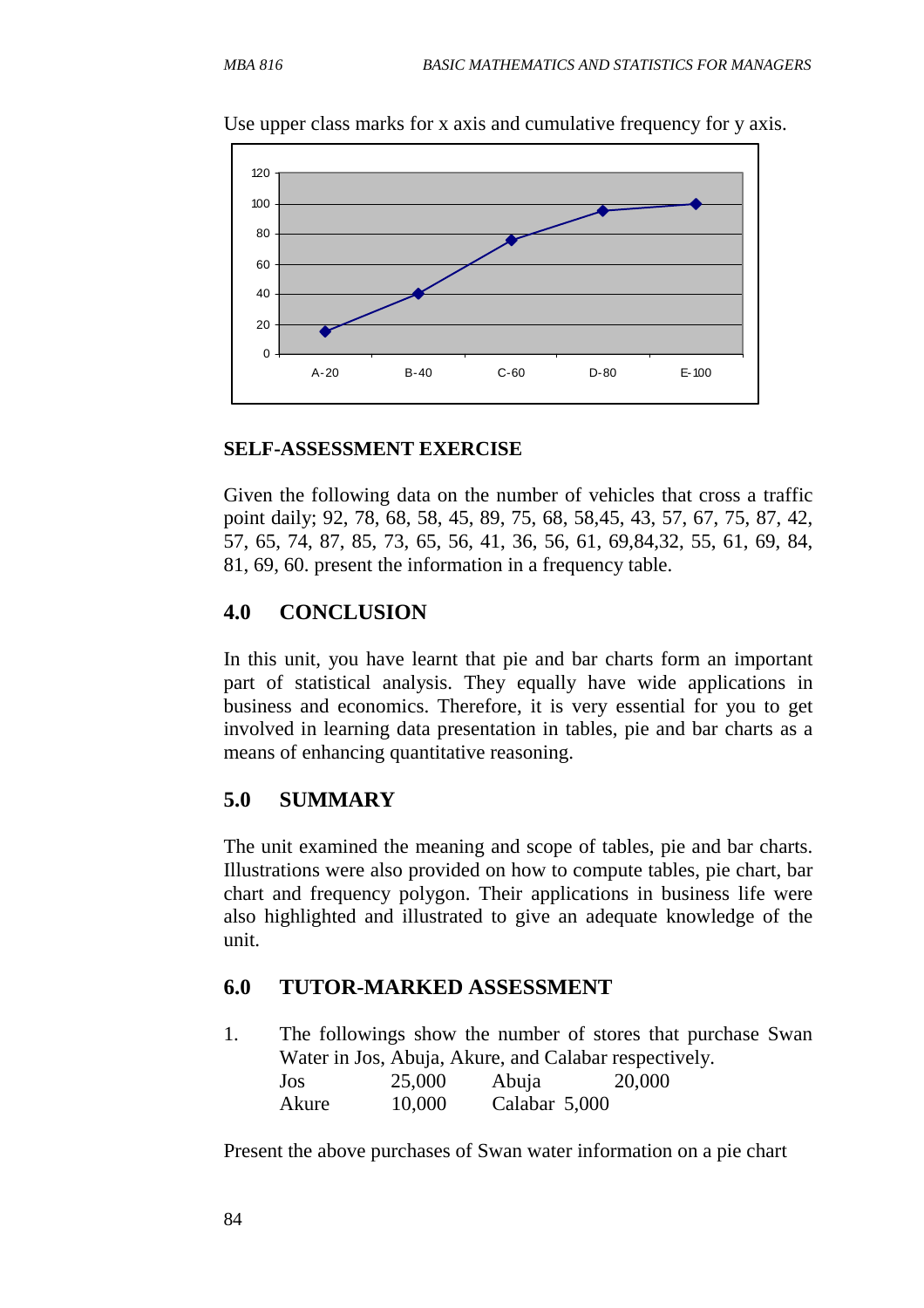2. Agada foods is projecting the demand for its product as follows. Present the data in a bar chart.

| Year | Demand | Year | Demand |
|------|--------|------|--------|
| 1981 | 800    | 1984 | 1400   |
| 1982 | 1200   | 1985 | 1600   |
| 1983 | 100    | 1986 | '700   |

#### **7.0 REFERENCES/ FURTHER READING**

Frank, O & Jones, R. (1993*). Statistics*. London: Pitman Publishing.

- Levin, R. I. (1988). *Statistics for Managers*. India: Eastern Economy Edition. Prentice-Hall Private Limited.
- Nwabuokei, P.O. (1986*). Fundamental of Statistics*. Enugu: Koruna Books. .
- Spiegel, M. R. and Stephens, L. J. (2004). *Statistics.* Shaum Outlines Series. New Delhi: Tata McGraw–Hill ltd.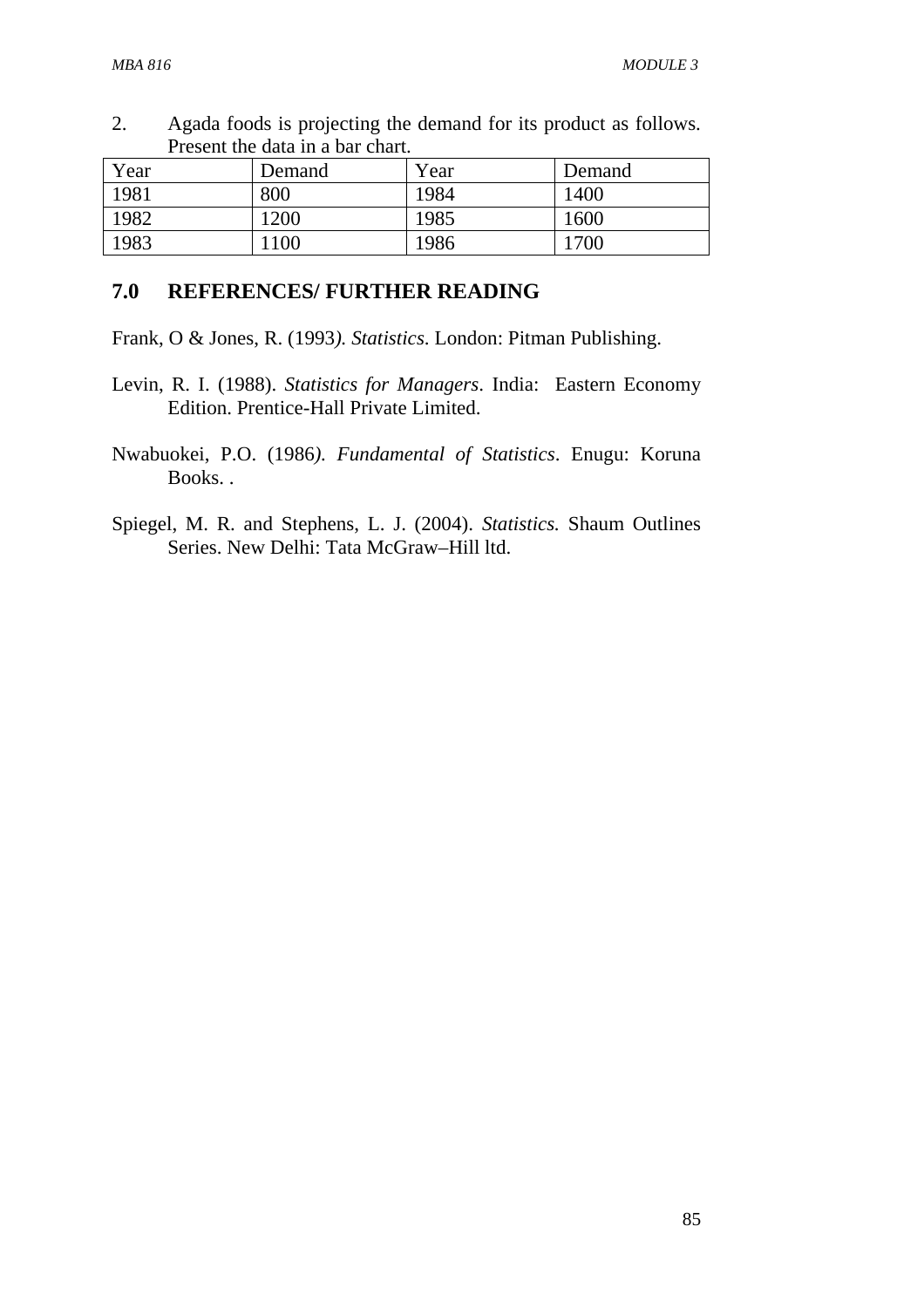## **UNIT 3 MEASURES OF CENTRAL TENDENCY**

#### **CONTENTS**

- 1.0 Introduction
- 2.0 Objectives
- 3.0 Main content
	- 3.1 The Mean
	- 3.2 The Median
	- 3.3 The Mode
- 4.0 Conclusion
- 5.0 Summary
- 6.0 Tutor-Marked Assignment
- 7.0 References/Further Reading

### **1.0 INTRODUCTION**

The mean, median and mode are measures of central tendency, showing the average, the central number and the most frequent occurrence variable. Therefore the relationship between these three statistical variables is very important in the understanding of the unit. The descriptive statistics is aimed at describing data through summarising the values in the data set. One method of doing this is by finding a single value that will describe the general notation of the data. This single value, which is the central point of the distribution, is known as a measure of central tendency or location. Measures of central tendency are typical and representative of a data set. Every value in the distribution clusters around the measures of location. The population average, which in statistics is called the arithmetic mean, is of such measure. Others are the median and the mode.

### **2.0 OBJECTIVES**

At the end of this unit, you should be able to:

- explain the basic statistical concept of the mean and its illustrations
- discuss the median
- discuss the mode.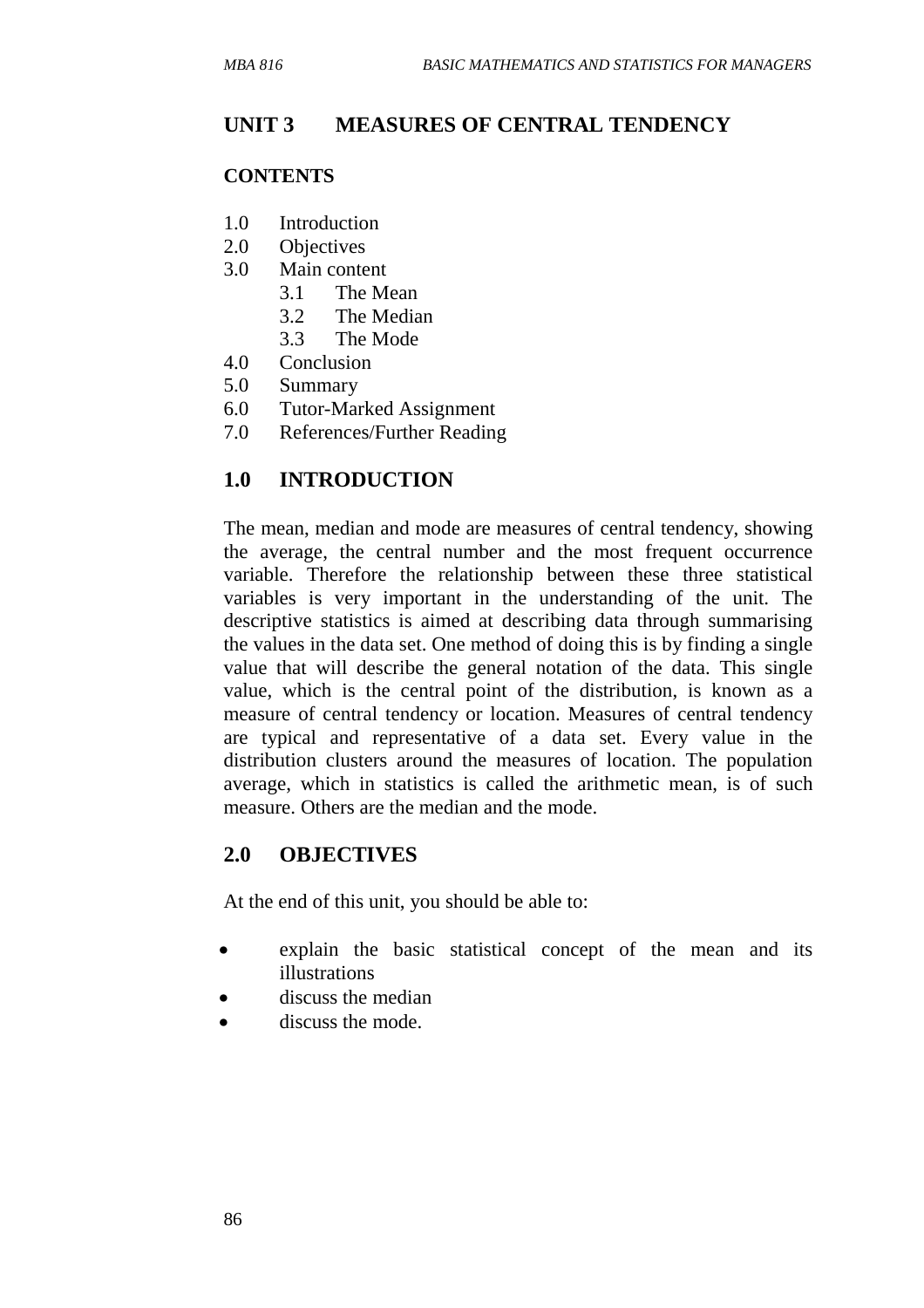# **3.0 MAIN CONTENT**

## **3.1 The Mean**

The measure of central tendency most widely used is the 'Arithmetic mean' usually shortened as the 'mean'. For raw data, i.e. ungrouped data, the mean is the sum of all the values divided by the total number of values. To find the mean for example, we use the following formula.

Sample mean  $(\overline{X})$  = sum of all values in the sample No. of values in the sample

Symbolically, it is  $\overline{X} = \frac{\sum x}{n}$ 

| Where $X$        | $\equiv$                 | sample mean read as 'x bar'               |
|------------------|--------------------------|-------------------------------------------|
| $\boldsymbol{X}$ |                          | a particular value                        |
| Σ.               |                          | sigma indicating addition                 |
| $\Sigma$ x's     | $\overline{\phantom{0}}$ | the sum of all the x's                    |
| N                |                          | total number of values in the sample      |
|                  |                          | The mean of a sample or any other measure |

re based on sample data is called 'A statistic' i.e. A measurable characteristics of a sample.

### **Example 1:**

1. The net weights of the contents of 5 coke bottles selected are: 85.4, 84.9, 85.3, 85.4, and 85.0 from the production. What is the arithmetic mean weight of the sample observation?

### **Solution**

| $\boldsymbol{X}$          | $=$ | $\sum X_{\mu}$ |                            |
|---------------------------|-----|----------------|----------------------------|
| $\overline{\overline{X}}$ | $=$ |                | $85.4+84.9+85.3+85.4+85.0$ |
|                           |     |                |                            |
| $\overline{\mathbf{v}}$   |     | $10<\epsilon$  | 050                        |

 $\frac{X}{X} = 426/5 = 85.2$ <br> $\frac{X}{X} = 85.2$  kg  $= 85.2kg$ 

The mean weight is 85.2kg

 Many studies involve all the population values. The mean of the population in terms of symbols is  $\mu = \frac{\sum x_i}{n}$  where

 $\mu = \frac{\Sigma x}{n}$  = population mean

 $N =$  total number of observations in the population

 As noted earlier, a measurable characteristic of a sample is called the statistic. Any measurable characteristic of a population such as the mean is called a parameter. A sample statistics is used to estimate a population parameter.

# **Properties of the Arithmetic Mean**

As noted earlier, the arithmetic mean is a widely used measure of central tendency. It has several properties which include the followings.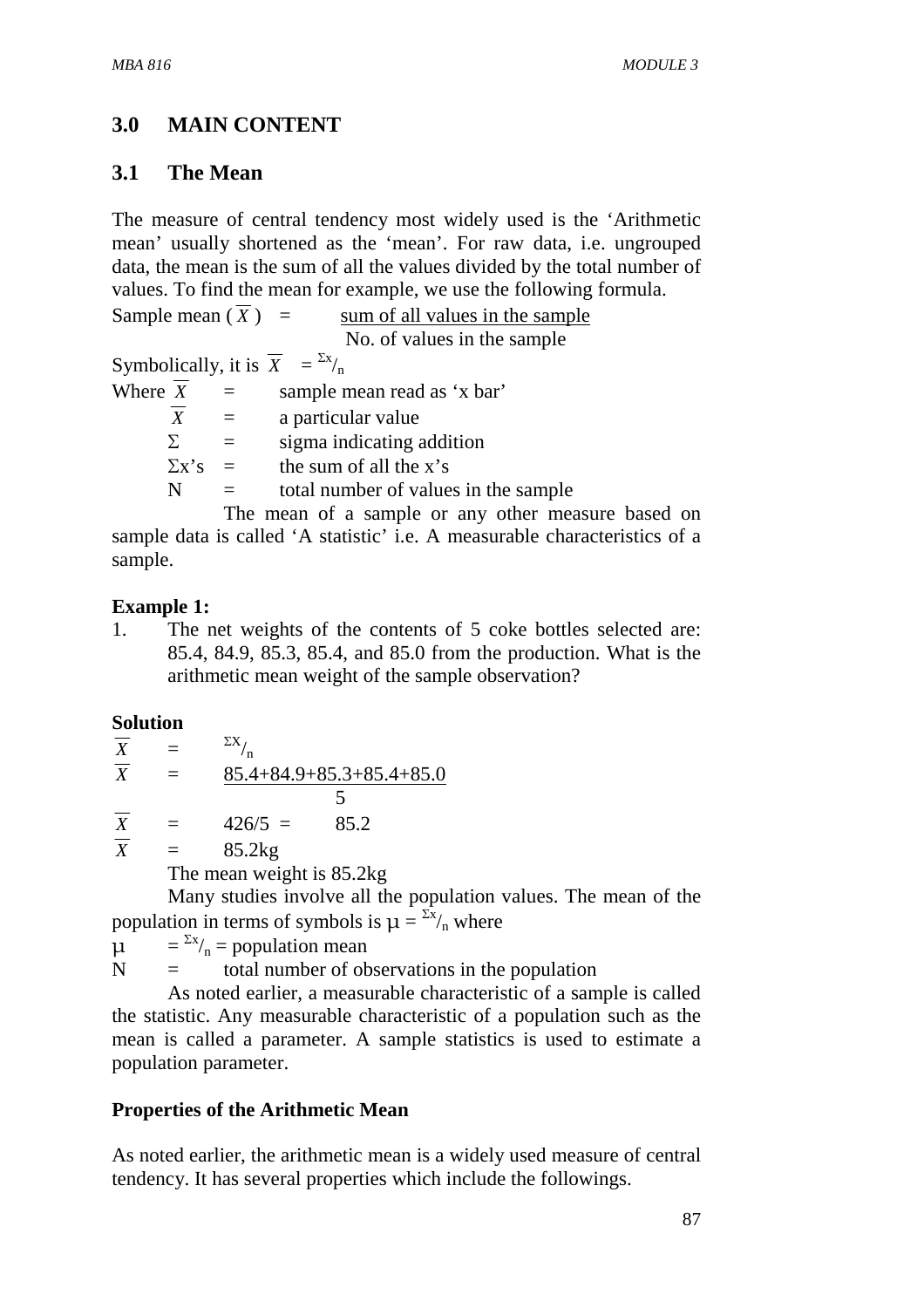- 1. Every set of interval level and ratio level data has a mean.
- 2. All the values are included in computing the mean.
- 3. A set of data has only one mean: It is unique
- 4. The mean is a very useful measure for comparing 2 or more populations.
- 5. The arithmetic mean is the only measure of central tendency where the sums of the deviation of each value from the mean will always be zero (0). Expressed, symbolically

$$
\Sigma(x-\overline{X})=0
$$

### **Example 2**:

Find the Mean of 3, 8, 4

|           | $3+8+4$  |                     | 15                      |  |
|-----------|----------|---------------------|-------------------------|--|
|           |          |                     |                         |  |
| Deviation | $\equiv$ |                     | $(3-5) + 8 - 5 + (4-5)$ |  |
|           |          | $-2 + 3 + (-1) = 0$ |                         |  |
|           |          | $-2+3-1=0$          |                         |  |

### **Weighted Mean**

If Masco Company pays its sales people either N6.50k, N7.50K or N8.50k an hour, it might be concluded that the arithmetic mean hourly wage is N7.50k. Found by the sum of  $\overline{X}$ , it gives us the following:

$$
\frac{N6.50k + N7.50k + N8.50k}{3} = 7.50k
$$

However, this is true only if there is the same number of sales people, earning N6.50k, N7.50k and N8.50k an hour. Suppose 24 sales persons earn N6.50k an hour, 10 are paid N7.50k and 2 get N8.50k. To find the mean, N6.50k is weighted or multiplied by 14 (6.50 x 15); N7.50 is weighted by  $10(7.50x10)$ ; N8.50 is weighted by 2 (8.50 x 2). The resulting average is called the weighted mean.

In general, the weighted mean of a set of numbers designated  $x_1, x_2, x_3$  $\ldots$  x<sub>n</sub> with corresponding weighted, w<sub>1</sub>, w<sub>2</sub>, w<sub>3</sub> w<sub>n</sub> is computed by

$$
\overline{X}_{w} = \frac{w_1 x_1 + w_2 x_2 + w_3 x_3 \dots + w_n x_n}{W_1 + w_2 + w_3 \dots + w_n}
$$

This may be shortened to

$$
\overline{X} \mathbf{w} = \underline{\Sigma(\mathbf{w}.\mathbf{x})}
$$
\n
$$
\Sigma \mathbf{w}
$$

#### **Example 3:**

Masco Company pays its sales people either N6.50k, N7.50K or N8.50k. The corresponding weight is 14, 10 and 2 respectively. Determine the weighted mean?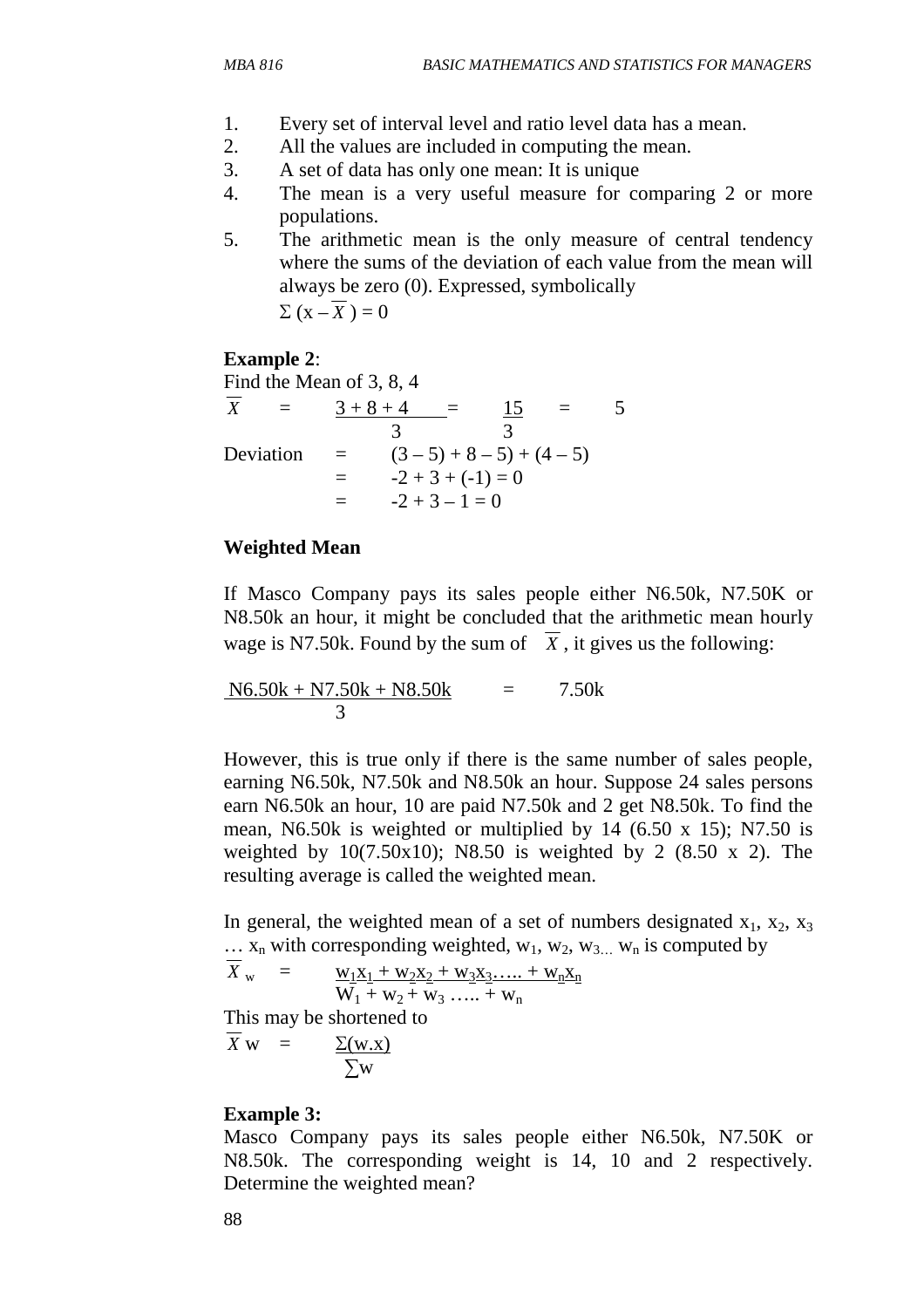$$
\overline{X} \text{ w} = \frac{14 \times \text{N6.50k} + 10 \times \text{N7.50k} + 2 \times \text{N8.50k}}{14 + 10 + 2}
$$
\n
$$
= \frac{41 + 75 + 17}{26} = \frac{183}{26}
$$
\n
$$
\overline{X} \text{ w} = \text{N7.038}
$$
\n
$$
= \text{N7.04K}
$$

#### **SELF-ASSESSMENT EXERCISE**

Bata Nig Ltd pays the following to its workers: 2000, 3789, 4302, 2118, 5002, determine the mean wage for the workers.

#### **3.2 The Median**

When the data contains one or two very large or very small values, the arithmetic mean may not be representative. The centre point for such problems can be better described using a measure of central tendency called "A median". For ungrouped data, the median is the midpoint of the values after they have been ordered from the smallest to the largest. There are as many values above the median as there are below it in the data array.

#### **Example 4:**

Given the following set of numbers 60, 65, 70, 80, and 275, the median is 70. In this example, there is an odd number observation "5". For an even number, the observations are ordered. The usual practice is to find the arithmetic mean of the two middle observations. Note that for an even number observation, the median may not be one of the given values.

#### **Example 5:**

A sample of a paramedical fees charged by U.J's clinic revealed these amounts;  $\overline{N}$ 35,  $\overline{N}$  29,  $\overline{N}$  30,  $\overline{N}$  25,  $\overline{N}$  32,  $\overline{N}$  35. What is the mean charge?

**Solution** Arrange the paramedical fees from lowest to highest charge. 25, 29, 30, 32, 35, 35

The median fee is N31, found by determining the arithmetic mean of the observation at the centre i.e.

 $\frac{30 + 32}{ } = \frac{62}{ } = \frac{31}{ }$ 2 2

An easy way to locate the position of the middle items for raw ungrouped data is by the formula;

Location of the median value  $=$   $n+1/2$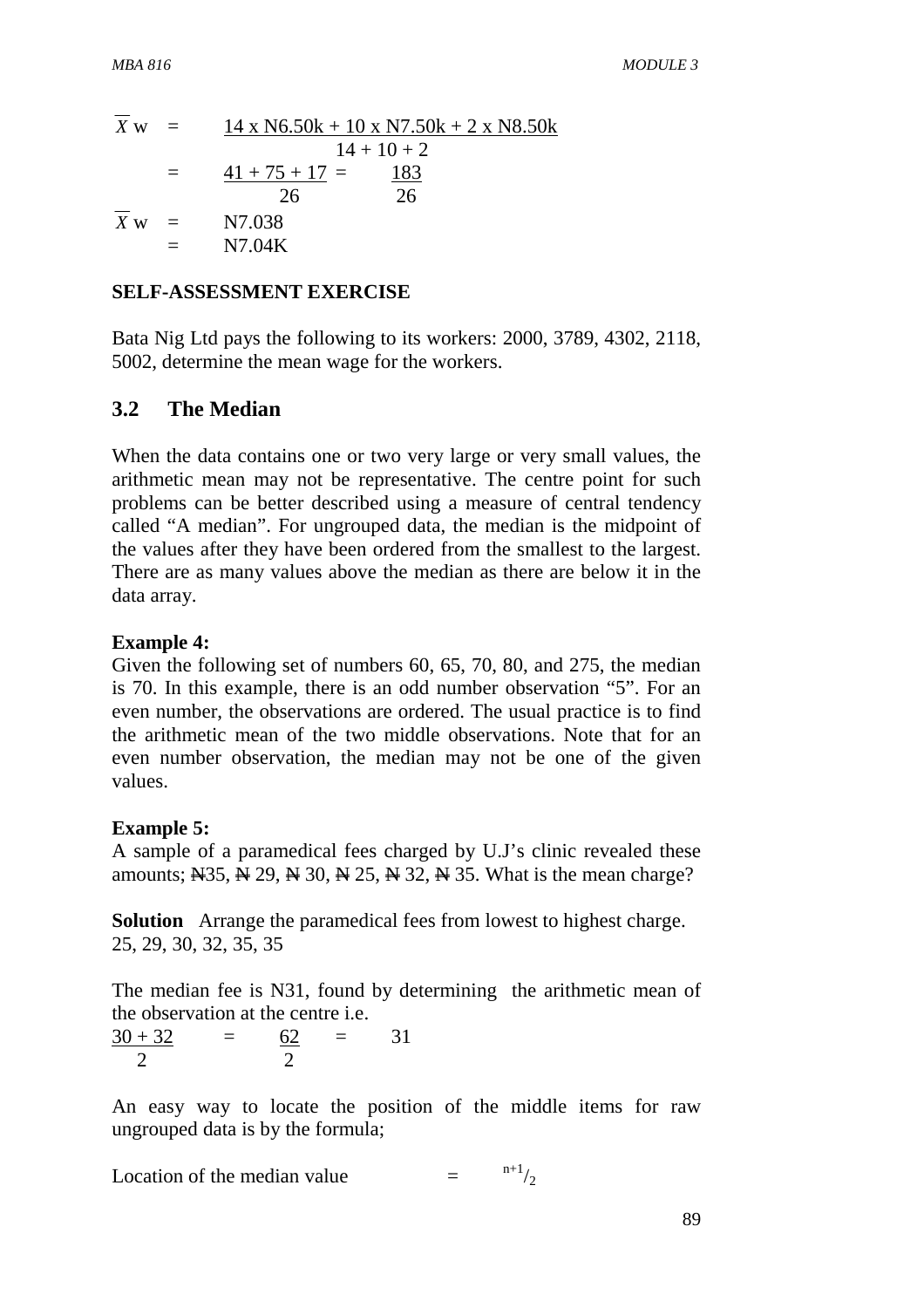Where  $n =$  total no. of items

For the example above, there are 6 items, so  $n+1/2 = 6+1/2 = 7/2 = 3.5$ . After arranging the data from the lowest to the highest, we locate the middle item by counting to the  $3.5<sup>th</sup>$  item and then determine its values.

### **Properties of the Median**

- 1. It is unique i.e. like the mean, there is only one median for a set of data.
- 2. To determine the median, arrange the data from lowest to highest and find the value of the middle observation.
- 3. The median is not affected by extremely large or small values, therefore, it is a valuable measure of central tendency.
- 4. It can be computed for ratio, interval level and ordinal level data.

### **SELF-ASSESSMENT EXERCISE**

Samples of fees paid by commuters from Ikeja to Ogba are as follows:  $\mathbb{N}150$ ,  $\mathbb{N}120$ ,  $\mathbb{N}130$ ,  $\mathbb{N}120$  and  $\mathbb{N}100$ . Find the median values for the fees.

### **3.3 Mode**

It is another measure of central tendency. It is the value of the observation that appears most frequency.

Example 5 Given the following set of data; 35, 49, 50, 50, 40, 58, 50, 60, 50, 65, 50, 71, 50, 55, what is the mode?

#### **Solution**

A look at the values reveals that 50 appears more than any other. The mode is therefore 50.

We can determine the mode for all levels of data whether they are nominal, ordinal, interval or ratio. 1).The mode also has the advantage of not being affected by extremely high or low values like the median. 2). It can be used as a measure of central tendency for open-ended distributions. The mode has a number of disadvantages however, that causes it to be used less frequently than the mean or median. For many sets of data, there is no mode if no value appears more than once.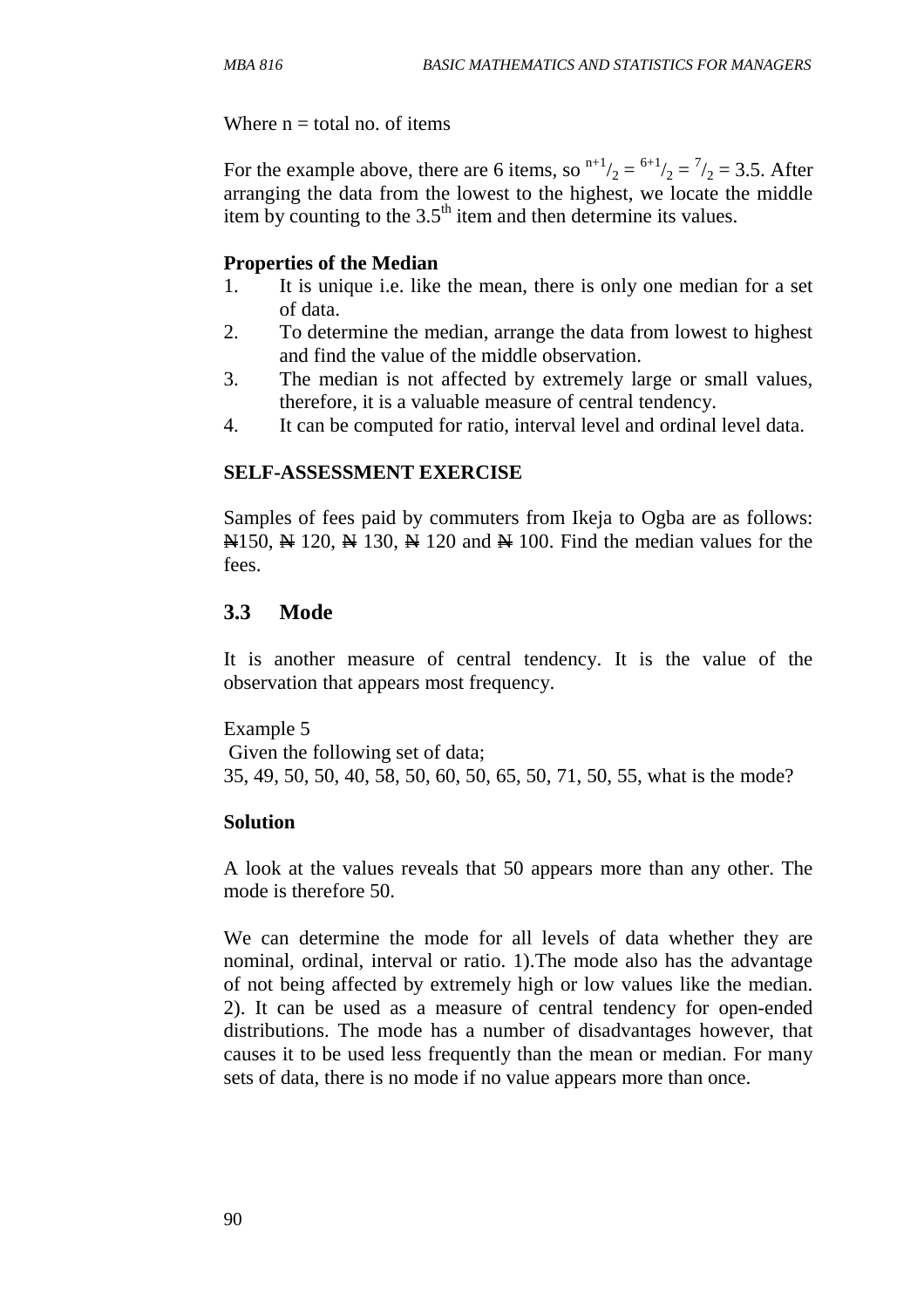# **SELF-ASSESSMENT EXERCISE**

The following information represents the distribution of pencils in a market 40, 51, 39, 53, 51, 85, 75, 53, 44, 53, 90, 53. Find the mode of pencil distribution.

# **3.4 The Mean, Median and Mode of Grouped Data**

In a grouped data, the information is presented in the form of a frequency distribution. It is usually impossible to secure the mean at face value using the original raw data. Thus if we are interested in estimating the mean value to represent the data, we must estimate it based on a frequency distribution.

### **1. The arithmetic mean of grouped data**

To approximate the arithmetic mean of data organised into a frequency distribution, the observations in each class are represented by the midpoints of the class. The mean of a sample of data organised in a frequency distribution is computed by:  $\overline{X} = \frac{\sum f \overline{X}}{n}$  where  $\overline{X}$  = mean  $X = mid$  value or midpoint of each class,  $F = frequency$  in each class Fx = frequency in each midpoints of class.  $\Sigma$ fx = sum of these products

 $n =$  number of frequencies

Example 6

| .<br>$\circ$             |              |
|--------------------------|--------------|
| Monthly Rentals of Halls | No. of units |
| 600-799                  | 3            |
| 800-999                  |              |
| 1000-1199                | 11           |
| 1200-1399                | 22           |
| 1400-1599                | 49           |
| 1600-1799                | 24           |
| 1800-1999                | 9            |
| 2000-2199                |              |
|                          | 120          |

Given the data group into a frequency distribution below

What is the mean monthly rental for the group data?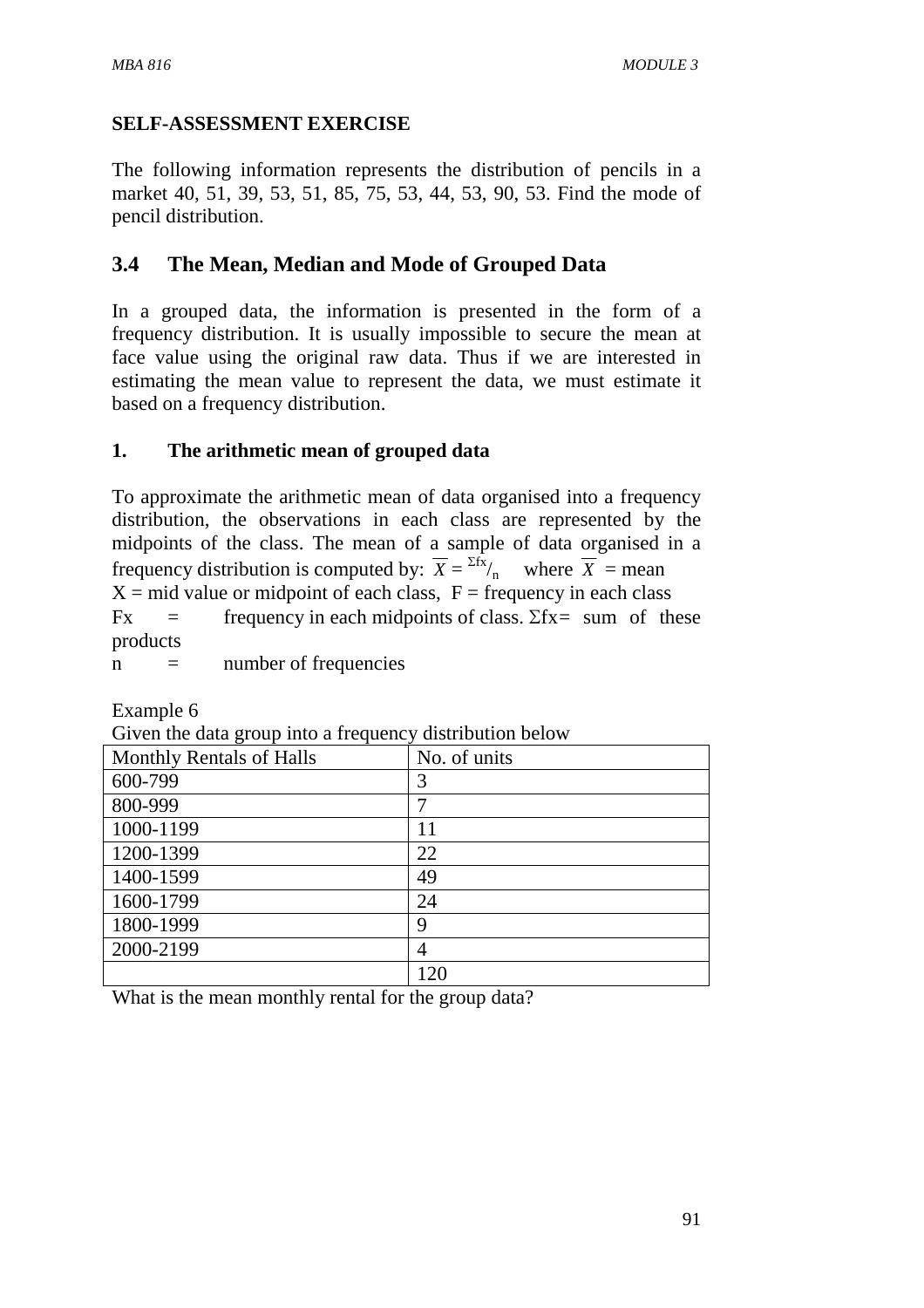| Solution                                                         |        |               |         |
|------------------------------------------------------------------|--------|---------------|---------|
| Monthly rentals $ $ No. of units $F$                             |        | X (midpoints) | Fx      |
| of halls                                                         |        |               |         |
| 600-799                                                          | 3      | 699.5         | 2098.5  |
| 800-999                                                          | 7      | 899.5         | 6296.5  |
| 1000-1199                                                        | 11     | 1099.5        | 12094.5 |
| 1200-1399                                                        | 22     | 1299.5        | 28589   |
| 1400-1599                                                        | 40     | 1499.5        | 59980   |
| 1600-1799                                                        | 24     | 1699.5        | 40788   |
| 1800-1999                                                        | 9      | 1899.5        | 17095.5 |
| 200-2199                                                         | 4      | 2099.5        | 8398    |
|                                                                  | 120    |               | 175340  |
| $\overline{\Sigma fx}$ / <sub>n</sub><br>$\boldsymbol{X}$<br>$=$ |        |               |         |
| $=$                                                              | 175340 |               |         |
| 120                                                              |        | 1461.16667    |         |

#### **Solution**

### **2. The median of grouped data**

Recall that the median is defined as the value below which half of the value lays and above which the other half of the value lies. Since the raw data has been organised into a frequency distribution, some of the information is not identifiable. As a result, we cannot determine an exact median. It can be estimated however by:

- i. locating the class in which the median lies
- ii. interpolating within that class to arrive at the median

The rationale for this approach is that the members of the median class are assumed to be evenly spaced throughout the class. The formula is Median  $=$  $L + \frac{n}{2} - cfi$ f

where,  $L =$  lower true limit of the class containing the median  $N =$  total number of frequencies,  $F =$  frequency of the median class  $Cf$  = cumulative no. of frequencies in all classes immediately preceeding the class containing the median,  $I = \text{width of the}$ class in which the median lies

92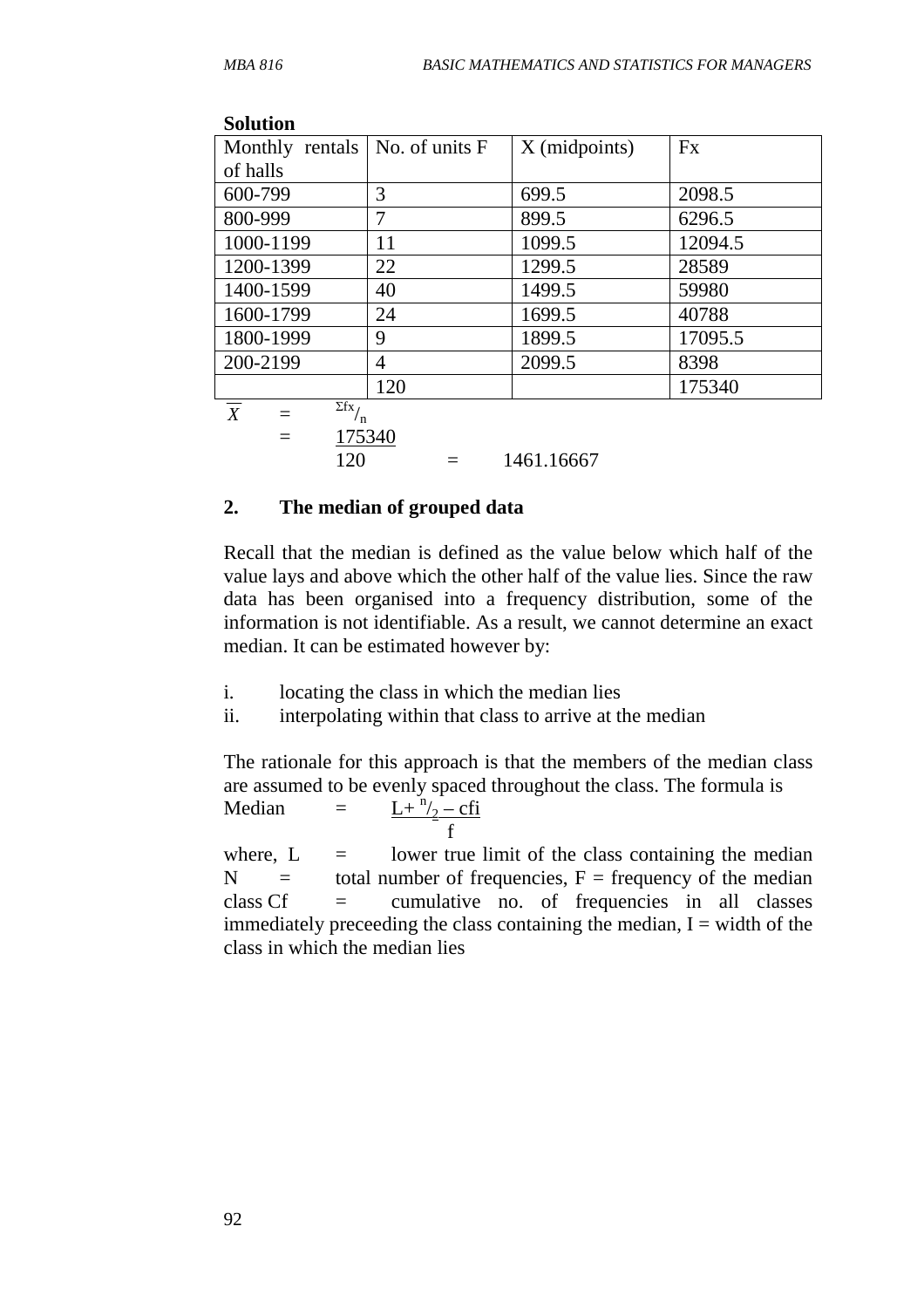| <b>Solution</b> |             |                      |
|-----------------|-------------|----------------------|
| Monthly rentals | $\mathbf F$ | Cumulative frequency |
| 600-799         | 3           | 3                    |
| 800-999         | 7           | 10                   |
| 1000-1199       |             | 21                   |
| 1200-1399       | 22          | 43                   |
| 1400-1599       | 40          | 83                   |
| 1600-1799       | 24          | 107                  |
| 1800-1999       | 9           | 116                  |
| 2000-2199       | 4           | I 20                 |

Example 7:

Using the frequency in question 6 determine the median

The monthly rentals have already been arranged in ascending order from 600-2199. It is common practice to locate the middle observation by dividing the total number of observations by 2. In this case,  $n/2 = 120/2 = 120$ 60. The class containing the 60th unit is located by referring to the cumulative frequency column in the table above. The  $60<sup>th</sup>$  rental is in the 1400-1599 class. Recall that the lower limit of the class is really 1399.50 and the upper limit is 1599.50.

To interpolate in the 1399.50 to 1599.50 class, recall that the monthly rentals are assumed to be evenly distributed between the lower and upper true limits, there are 17 rentals between the  $43<sup>rd</sup>$  and  $60<sup>th</sup>$  units. And their median is therefore  $17/40$ . The distance between 1399.50 and  $\mu$ 1599.50, is 200, thus  $17/40$  of 200 or 85 is added to the lower true limit 1399.50 to give '1484.50' which is the estimated median rental.

To summarise,

Median =  $1399.50 + 60 - 43(200)$  40  $=$  1399.50 + 17 (200) 40  $=$  1399.50 + 85  $= 1484.50$ 

#### **Using the median formula**, we have

Median   
= 
$$
\frac{L1 + \frac{n}{2} - CF \text{ i}}{F}
$$
  
= 
$$
\frac{1399.50 + \frac{120}{2} - 43 (200)}{40}
$$
  
= 
$$
\frac{1399.50 + \frac{17}{40} (200)}{40}
$$
  
= 
$$
1399.50 + 85
$$
  
= 
$$
1484.50
$$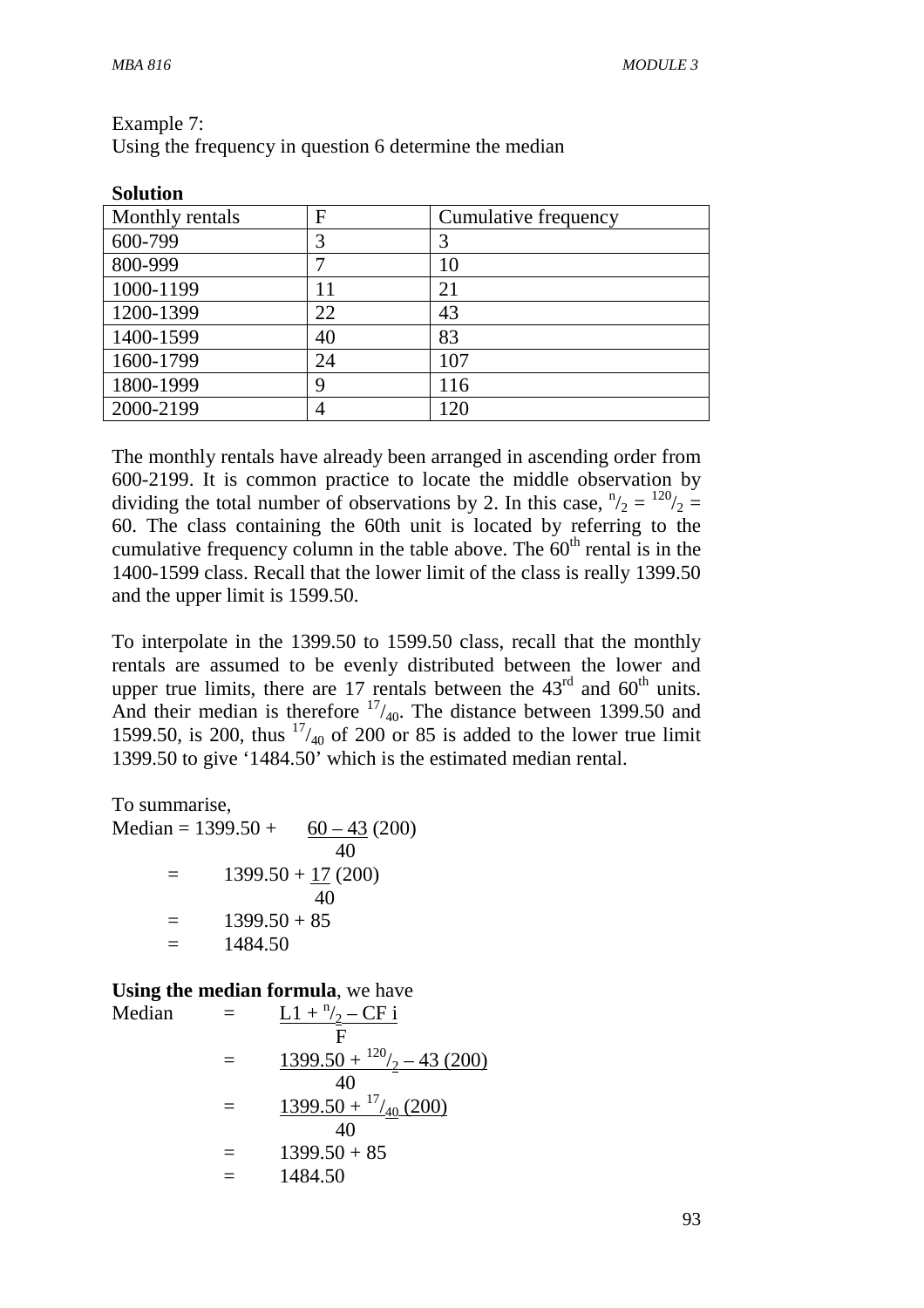### **3. The mode of grouped data**

Recall that the mode is defined as the value that occurs most frequently. For data grouped into a frequency distribution, the mode can be approximated by the midpoint of the class containing the largest number of frequencies. Using the table in example 5, the class with the highest number of frequency has the mode. Therefore the mode is 40 in the class of 1400 – 1599.

## **4.0 CONCLUSION**

In this unit you have learnt that the mean, median and the mode are crucial in statistical analysis. It cuts across all disciplines. It is used daily by every individual in daily life be it in the home, office, or business. It is very essential to know the basics of the measures of central tendency as a source of evaluation of many activities in business and other variables of life.

# **5.0 SUMMARY**

In this unit, you are now conversant with the meaning and scope of the mean, median, and mode. Though the scope is wide and inexhaustive, the basic foundational knowledge of the measures of central tendency will help you cope with the challenges of other courses.

### **6.0 TUTOR-MARKED ASSIGNMENT**

- 1. The following data represents the distribution of pure water in Jos Nigeria. 44,56,42,56,76,34,80,37,56,45,46,92,56,40,49,44,68. Find the mean, the mode and the median.
- 2. Find the mean and mode from the following data. 1000, 2000, 4000, 3000, 6000, 4000, 6000, 3000, 9000. List the properties of the median.

# **7.0 REFERENCES/FURTHER READING**

Frank, O & Jones, R. (1993*). Statistics*. London: Pitman Publishing.

- Levin, R. I. (1988). *Statistics for Managers*. India: Eastern Economy Edition. Prentice- Hall Private Limited.
- Nwabuokei, P.O. (1986). *Fundamental of Statistics*. Enugu: Koruna Books.
- Spiegel, M.R. & Stephens, L. J. (2004). Statistics. Shaum Outlines Series, New Delhi: Tata McGraw–Hill Ltd.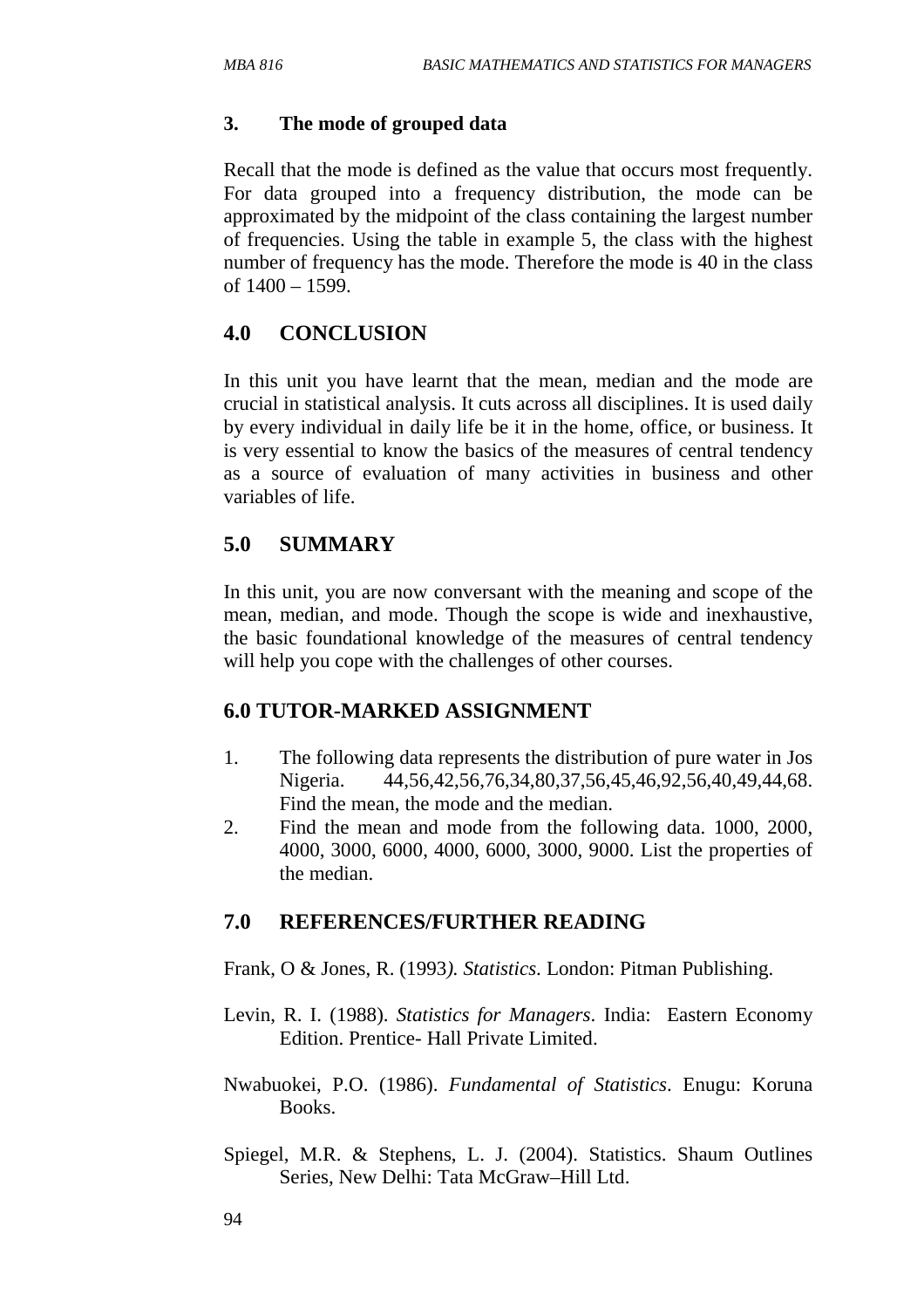# **UNIT 4 MEASURES OF DISPERSION**

### **CONTENTS**

- 1.0 Introduction
- 2.0 Objectives
- 3.0 Main content
	- 3.1 Range
	- 3.2 Average Deviation
	- 3.3 Variance
	- 3.4 Standard Deviation.
- 4.0 Conclusion
- 5.0 Summary
- 6.0 Tutor-Marked Assignment
- 7.0 References/Further Reading

# **1.0 INTRODUCTION**

In this section, you will be exposed to several measures that describe the dispersion, variability or spread of the data. The measures include: the range, average, deviation, variance, standard deviation among others.

## **2.0 OBJECTIVES**

At the end of this unit, you should be able to:

- explain the range
- explain variance
- discuss the standard deviation.

# **3.0 MAIN CONTENT**

### **3.1 RANGE**

This is the simplest of the measures of dispersion; it is the difference between the highest and the lowest values in a set of data. Its equation is as follows.

Range = highest value – lowest value

Example 1

The capacities of metal drum container are 38, 20, 37, 64 and 27 litres respectively. What is the range?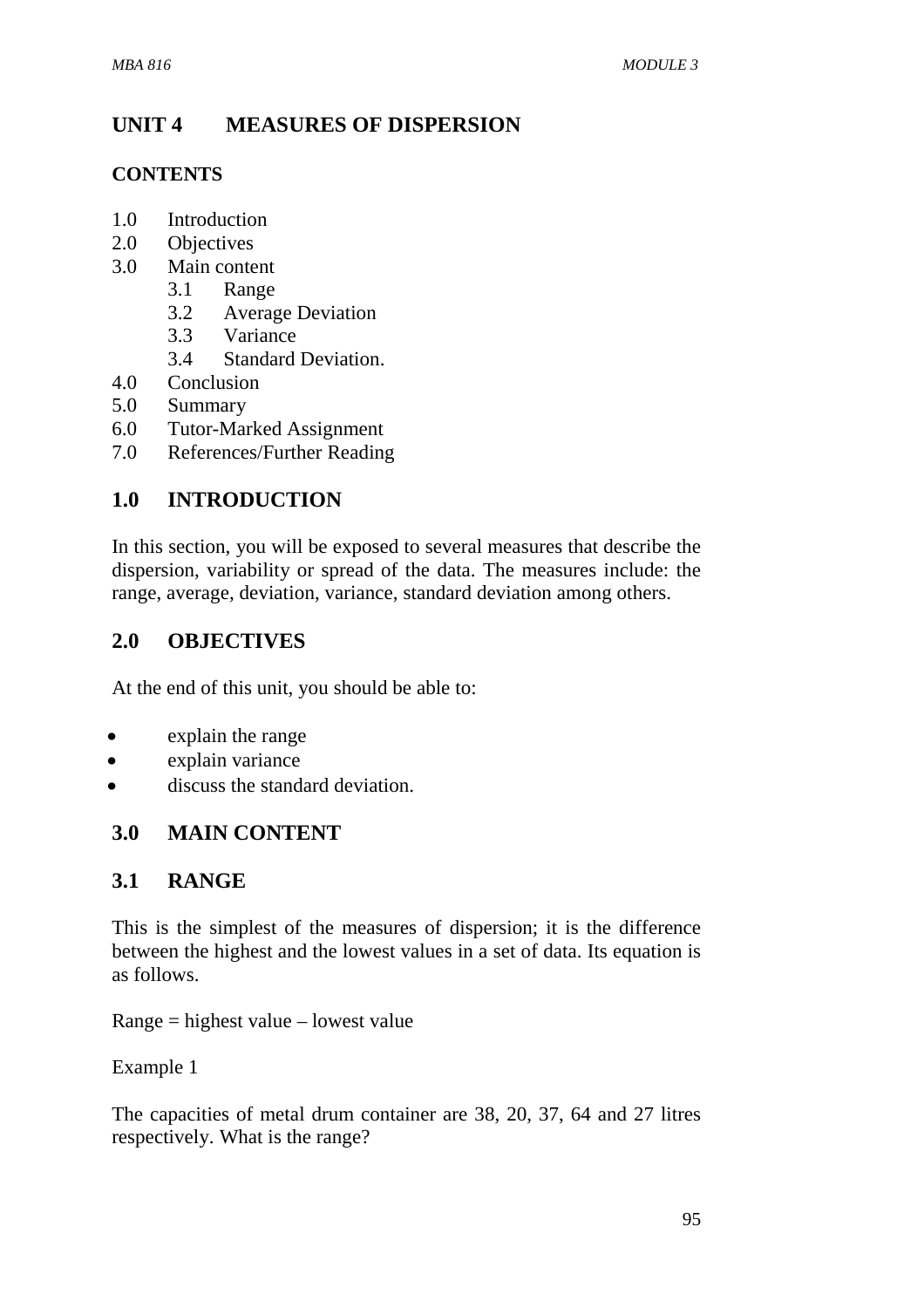**Solution.** Find the difference between the highest and the lowest numbers in the data. Range  $= 64 - 20 = 44$ Mid range**:** It is the middle of the range. [Highest value – lowest value  $\div 2$ ] = 44/2 = 22

#### **SELF-ASSESSMENT EXERCISE**

Find the range and the mid range from the following data, 2004, 1988, 2030, 2011, 1981.

### **3.2 Average Deviation**

A serious defect of the range is that it is based only on two values; the highest and the lowest. It does not take into consideration all of the values. The average deviation is often referred to as the mean deviation. It measures the average amount by which the values in the population vary from their mean. In terms of definition, average deviation (A.D.) is the arithmetic mean of the absolute values of the deviation from the arithmetic mean.

In terms of the formula, the A.D. is computed for a sample by

 $A.D = \sum |X - X|$ n and the state of the state of the state of the state of the state of the state of the state of the state of the state of the state of the state of the state of the state of the state of the state of the state of the stat

Where;  $X =$  value of each observation,  $\overline{X} =$  the arithmetic mean of the values

 $n =$  number of observation in the sample,  $\| =$  the absolute value i.e. the signs of the deviations from the mean are disregarded.

Because, we use absolute deviation, the mean deviation is often called the Mean Absolute Deviation (M.A.D.).

Example 2: The height of sample of cartons of sweets is given as; 103, 97, 101, 106, 103. What is the mean deviation? How is it interpreted?

**Solution** The arithmetic mean weight is 102, found by the sum of all observations divided by 5. To find the A.D., take the following steps.

- i. The mean is subtracted from each value
- ii. The absolute deviations are summed

| 111. |  |  |  |  |  |  | The sum of A.D. is divided by the number of values |
|------|--|--|--|--|--|--|----------------------------------------------------|
|------|--|--|--|--|--|--|----------------------------------------------------|

|         | $\checkmark$       |                     |
|---------|--------------------|---------------------|
| Weights | $X - \overline{X}$ | A.D. $ X - X $      |
| 103     |                    |                     |
| 97      | -5                 |                     |
| 101     | -                  |                     |
| 106     |                    |                     |
| 103     |                    |                     |
|         |                    | $\Sigma  x-x  = 12$ |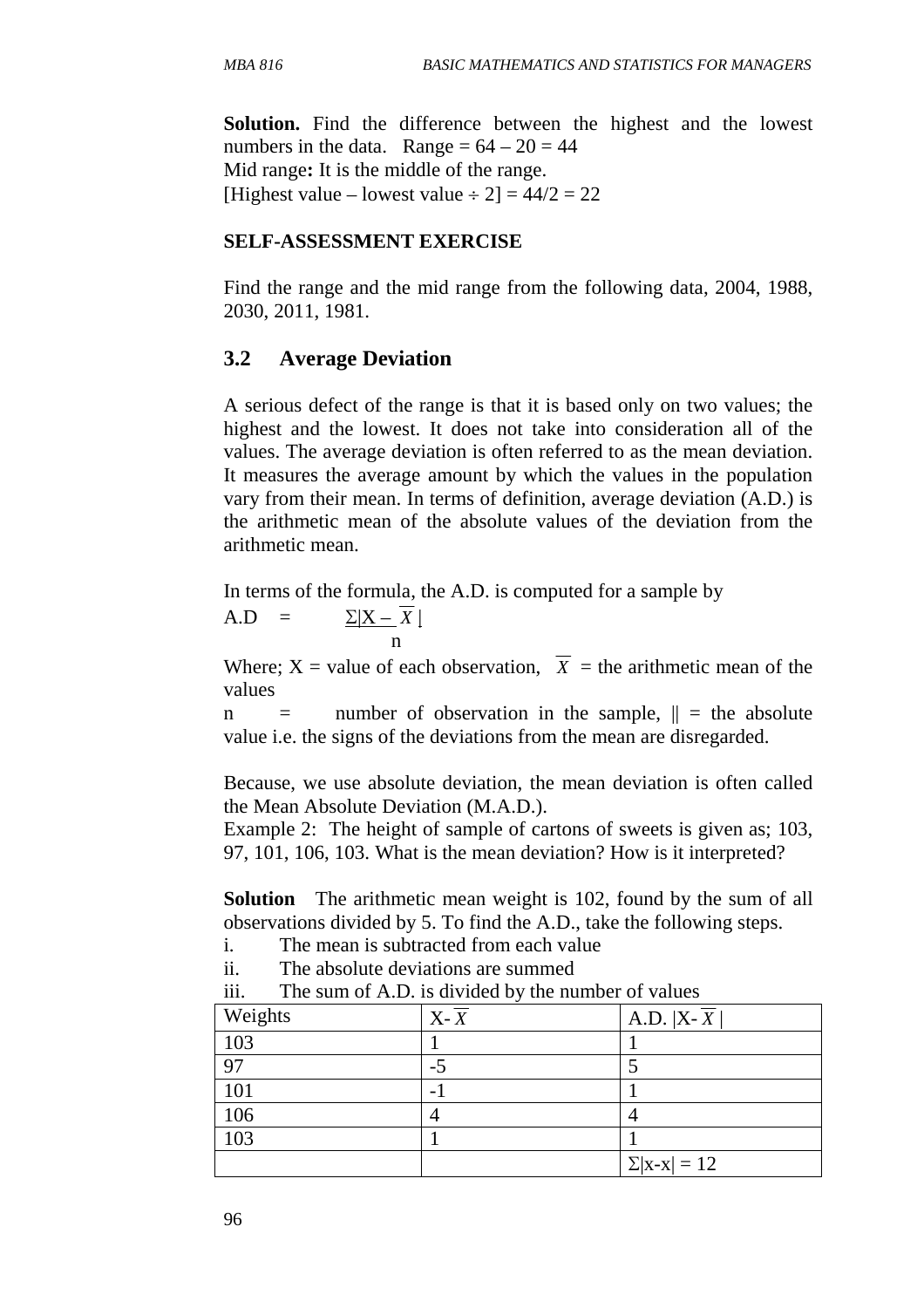$A.D = \frac{\sum |x - \overline{x}|}{x}$ − n =  $^{12}/_5$  $=$  2.4

The average deviation of the sample is 2.4; the interpretation is that the height of the carton deviates on the average 2.4 from the mean weight of 102.

The A.D. has 2 advantages

- i. It uses the value of every item in a set of data, in its compilation.
- ii. It is easy to understand

However, absolute values are difficult to work with, so the average deviation is not frequently used.

### **3.3 The Variance**

The variance is the arithmetic mean of the squared deviation from the mean.

#### **1. Population variance**

The formula for the population variance and a sample variance are slightly different. The population variance is found by;

 $F^2$  $=$   $\Sigma(x-U)^2$ or  $\Sigma x^2 - (\Sigma x)^2$ N N N

Where;  $F2 =$  population variance,  $X =$  the value of the observation in the population,  $U =$  the mean of the population,  $N =$ total number of observations in the population.

Example 3: The ages of all patients in ward A in Abuja clinic are 38, 26, 13, 41, 22 years. What is the population variance?

| ponthon        |           |                         |                         |
|----------------|-----------|-------------------------|-------------------------|
| Ages x         | $X - \mu$ | (x-µ)                   | $\mathbf{X}^{\text{2}}$ |
| 38             | 10        | 100                     | 1444                    |
| 26             | $-2$      | 4                       | 676                     |
| 13             | $-15$     | 225                     | 169                     |
| 41             | 13        | 169                     | 1681                    |
| 22             | -6        | 36                      | 484                     |
| $\sum x = 140$ |           | $\Sigma(x-\mu)^2 = 534$ | $\Sigma x^2 = 4454$     |

**Solution**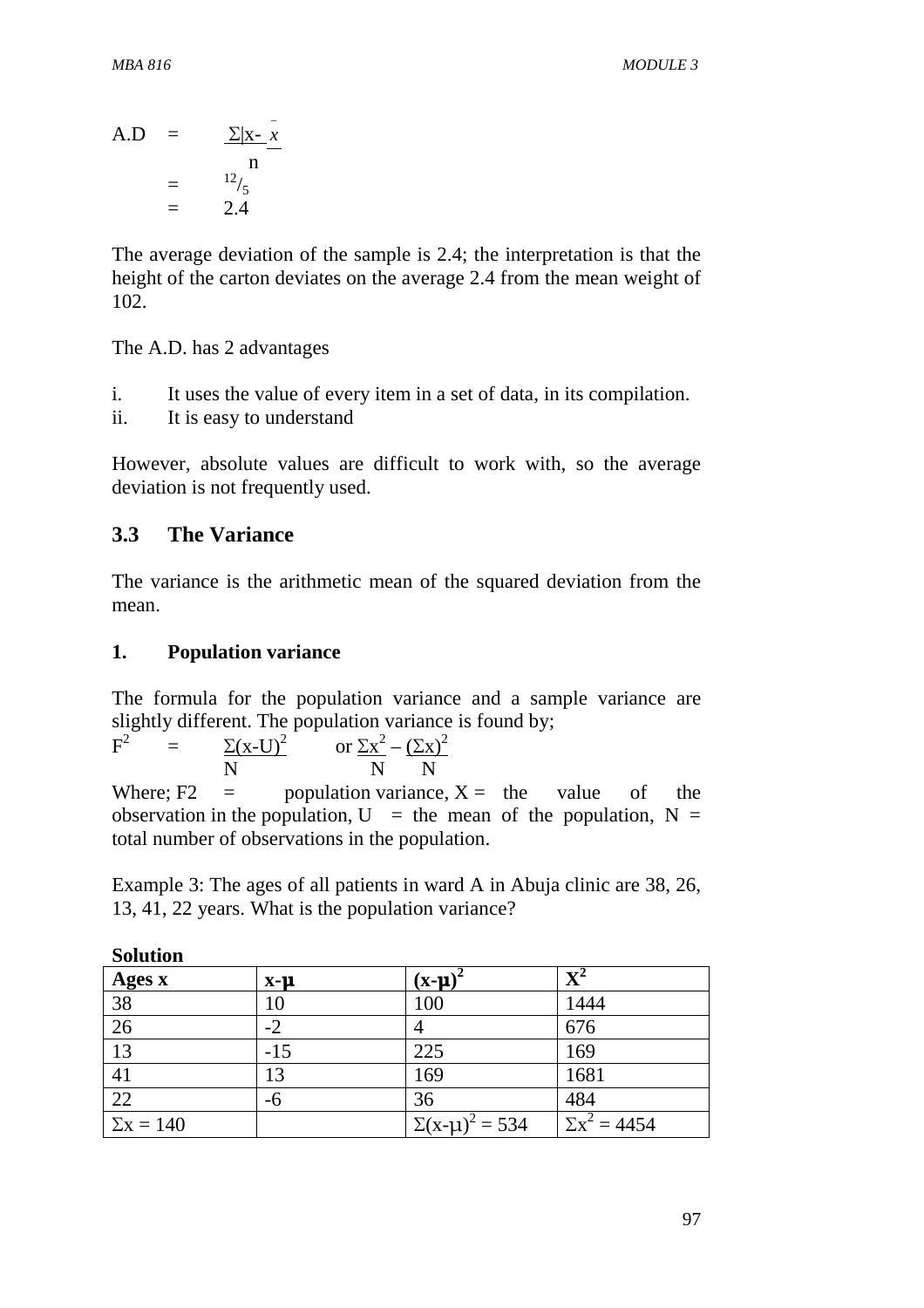$$
\mu = \frac{140}{5} = \frac{28}{\sum(x - \mu)^2} \text{ or } \frac{\sum x^2}{N} - \frac{(\sum x)^2}{N}
$$
  
=  $\frac{534}{5} = \frac{4454}{5} - \frac{(\frac{140}{5})^2}{890.8 - (28)^2}$   
= 106.8 = 890.8 - 748  
= 106.8

Like the range and A.D., the variance can be used to compare the dispersion in 2 or more sets of observation.

#### **3.4 Sample Standard Deviation**

A sample S.|D. is used as an estimator of the population standard deviation. The sample deviation is the square root of the sample variance. It is found by the formula;

$$
S = \sqrt{\frac{\Sigma(x-x)^2}{n-1}}
$$

or using the more direct formula the standard deviation can be given as

$$
S = \sqrt{\frac{\Sigma x^2 - (\Sigma x)^2}{N}}
$$

Using the previous example 5, the standard deviation can be determined as the square root of the variance as follows.

$$
S=\sqrt{10}=3.16
$$

#### **4.0 CONCLUSION**

In this unit, you have learnt that the measures of dispersion determine the rate at which the data spread. It is of importance to know the rate of variability of any given data, this helps us to ensure that there is even distribution in data collection as it is used daily by every individual in life, be it in the home, office, or business. For instance, it is very essential to know the rate of spread of customers, (consumers) for a business man.

#### **5.0 SUMMARY**

The unit has thrown more light on the meaning and application of range, deviation and standard deviation. The unit therefore examined the basic concepts of measures of dispersion as a means of launching you to study other units effectively.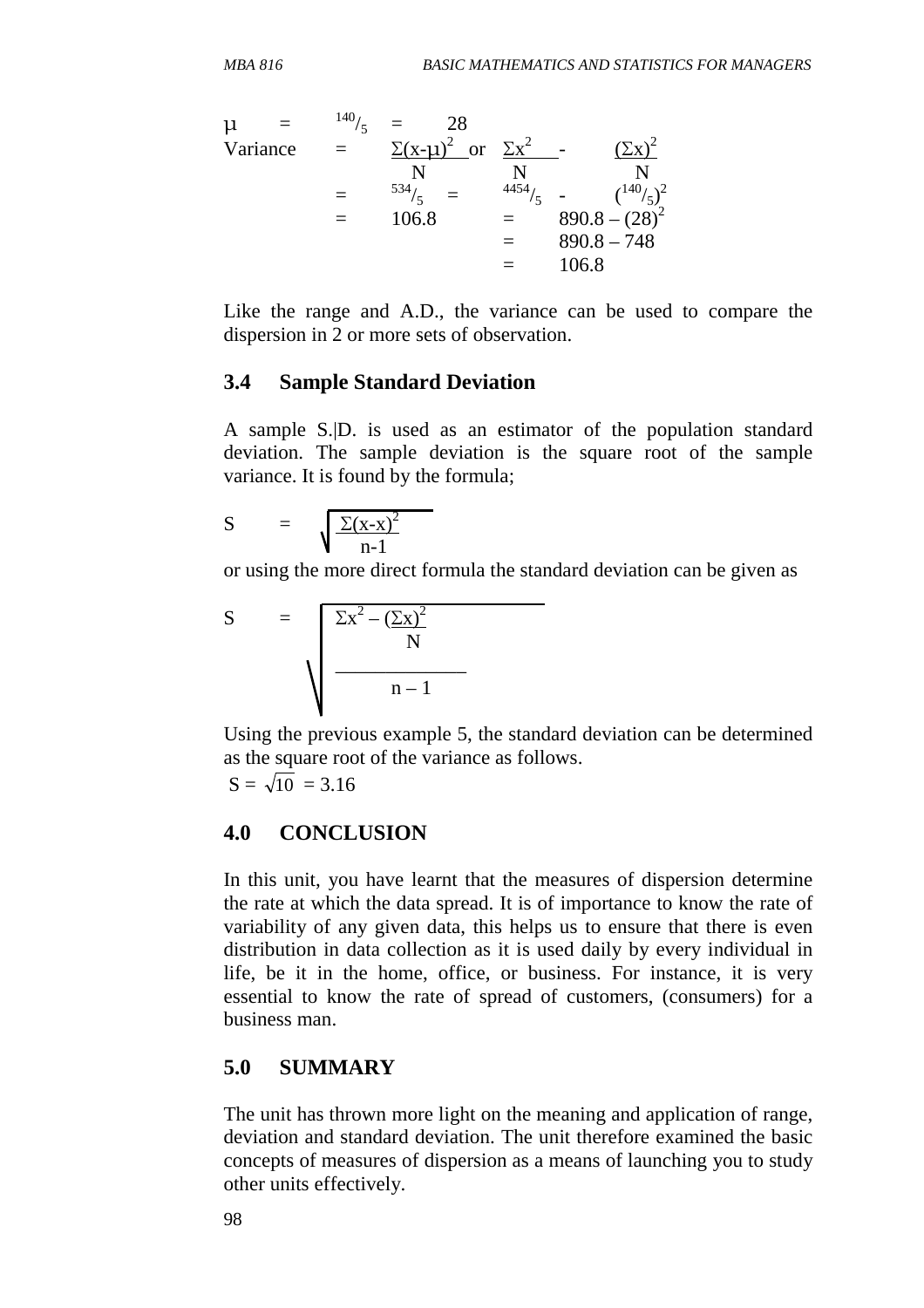### **6.0 TUTOR-MARKED ASSIGNMENT**

- 1. The followings represent the number of students expelled in a given session 38, 26, 13, 41, 22 years. What is the population variance?
- 2. The following data represents the performance of some students in some courses: Mr.Abo.56,67,46,80,52,48,68,74. Mrs.Walter 72,43,59,71,50,58,90,44. Determine the range and the midrange in the performance of the two students.

### **7.0 REFERENCES/ FURTHER READING**

Frank, O & Jones, R. (1993). *Statistics*. London: Pitman Publishing.

- Levin, R.I. (1988), *Statistics for managers*. Eastern Economy Edition. India: Prentice- Hall Private Limited.
- Nwabuokei, P.O. (1986), *Fundamental of Statistics*. Enugu: Koruna Books.
- Spiegel, M.R. & Stephens, L.J. (2004). *Statistics*. Shaum Outlines Series, New Delhi: Tata McGraw – Hill Ltd.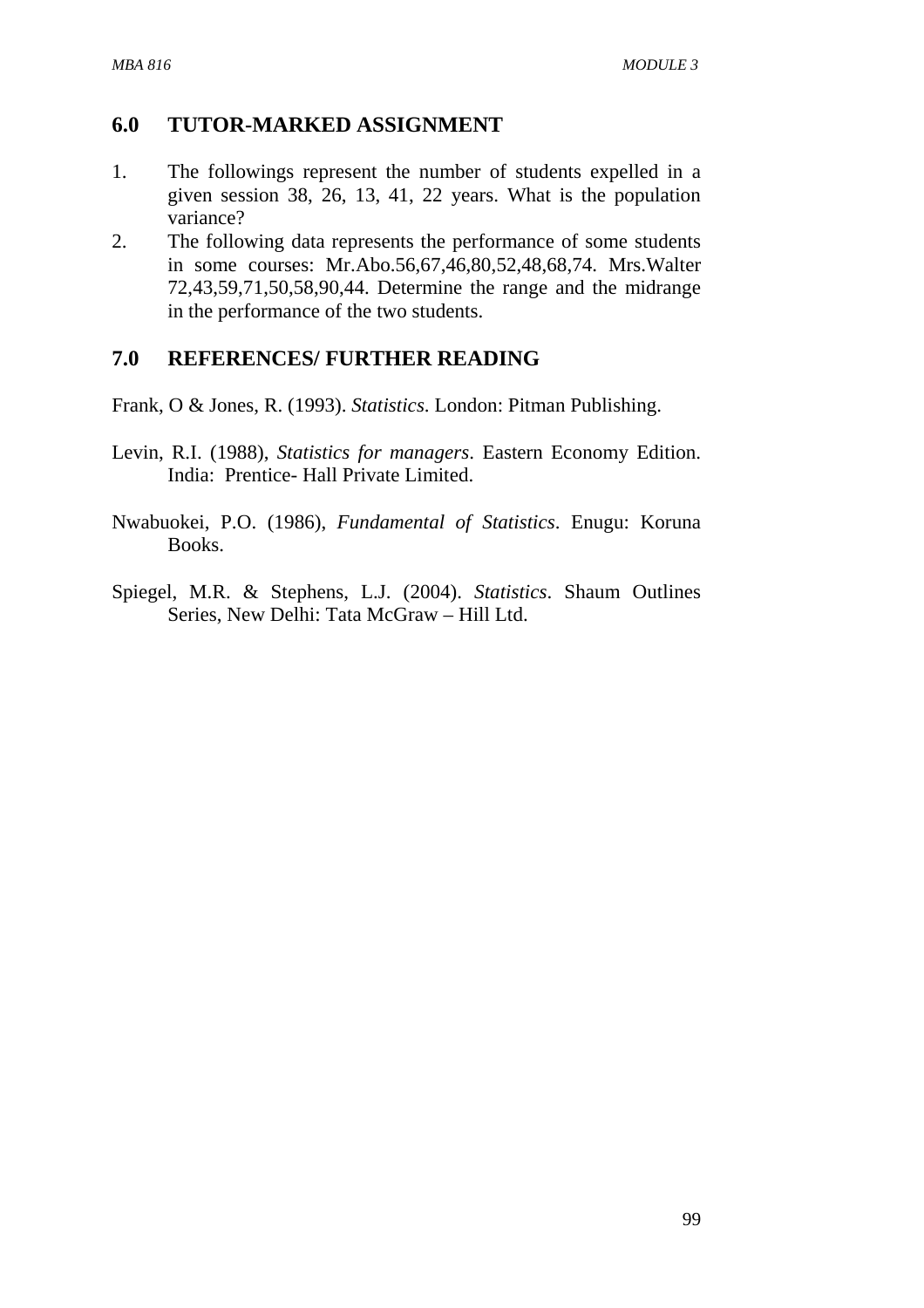### **MODULE 4 STATISTICAL ANALYSIS**

| Unit 1 | Analysis of Correlation |
|--------|-------------------------|
| Unit 2 | Analysis of Regression  |

## **UNIT 1 ANALYSIS OF CORRELATION**

### **CONTENTS**

- 1.0 Introduction
- 2.0 Objectives
- 3.0 Main content
	- 3.1 Correlation Coefficient
	- 3.2 Ranked Correlation
- 4.0 Conclusion
- 5.0 Summary
- 6.0 Tutor- Marked Assignment
- 7.0 References/Further Reading

## **1.0 INTRODUCTION**

Correlation is a statistical method used to define or establish a relationship that exists between two or more variables. This relationship could be positive, negative or zero. The method of establishing this relationship is known as scatter diagram. In this unit, you will learn how to determine correlation using statistical equations.

### **2.0 OBJECTIVES**

At the end of this unit, you should be able to:

- explain the basic concept of correlation
- discuss rank correlation
- explain correlation coefficient.

#### **3.0 MAIN CONTENT**

#### **3.1 Correlation Coefficient**

Correlation is a statistical method used to define or establish a relationship that exists between 2 or more variables. This relationship could be positive, negative or zero. The method of establishing this relationship is also known as scatter diagram. A scatter diagram measures the closeness of variable among themselves and vice-versa.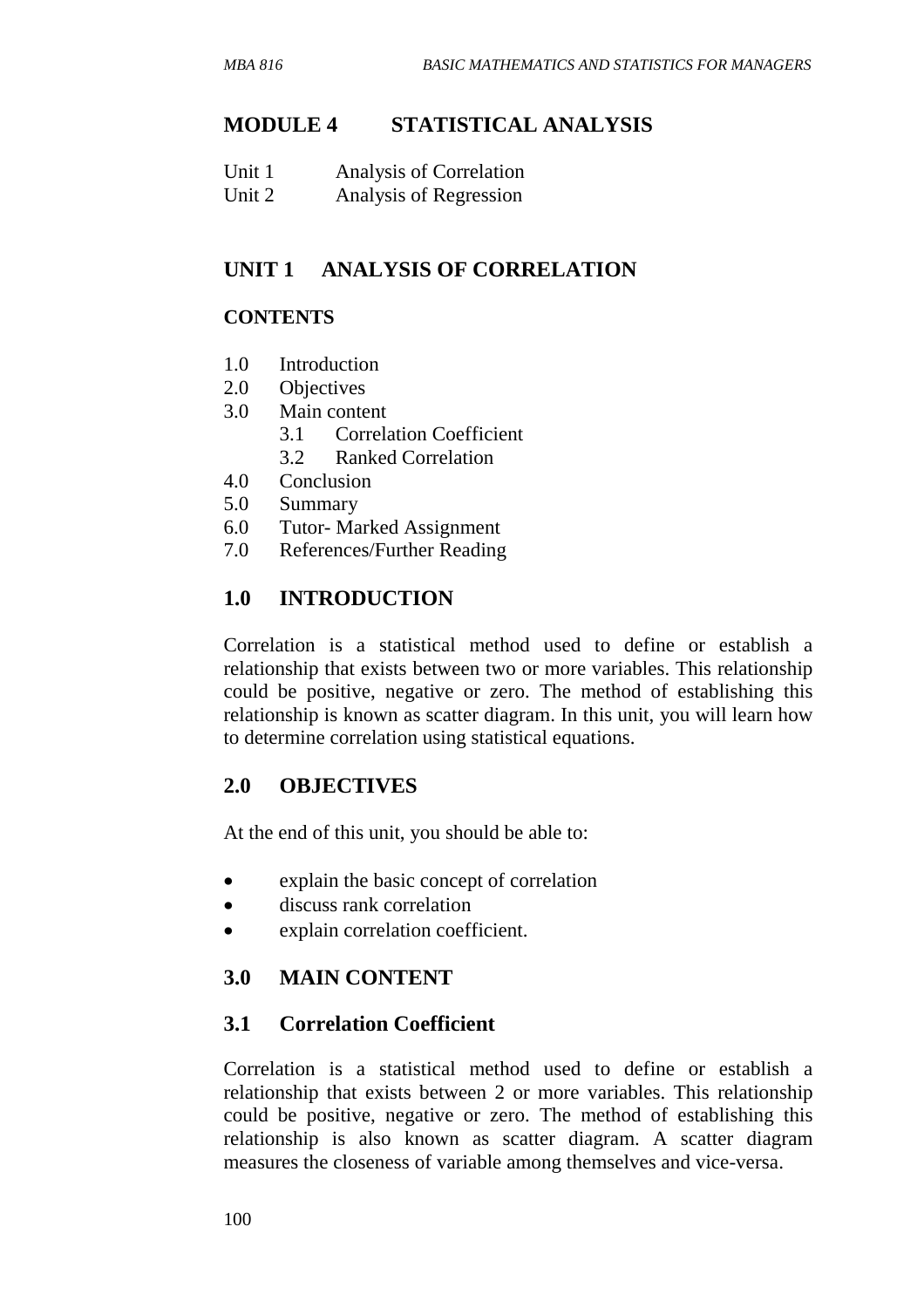The formula for correlation coefficient is as follows.

$$
r = \frac{\sum xy}{\sum x^2 \sum y^2}
$$

| Y              | $\boldsymbol{X}$ | Y  | $x = X - 1$<br>$\overline{X}$ | $Y = Y -$<br>$\mathbf v$ | XY    | $X^2$ | $\mathbf{v}^2$ |
|----------------|------------------|----|-------------------------------|--------------------------|-------|-------|----------------|
|                | 6                | 30 | -6                            |                          | $-66$ | 36    | 21             |
| $\overline{2}$ | $\Omega$         | 15 | $-3$                          |                          | 12    | Q     | 16             |
| $\overline{3}$ | 15               | 16 | $\mathcal{L}$                 | $-3$                     | $-9$  |       | 9              |
|                | 18               | 15 |                               |                          | $-24$ | 36    | 16             |

Calculate the correlation co-efficient for the above data and interpret your result.

$$
\overline{X} = 48 = 12, \quad \overline{Y} = 19
$$
\n
$$
r = \frac{-84}{\sqrt{90 \times 162}} = \qquad r = \frac{-84}{120.74} = -0.70
$$

The above shows that there is negative correlation.

 $r > 0.5$  = Strong correlation  $r < 0.5$  = Weak correlation  $r = 0 - No correlation$ 

If  $r = 1$  there is perfect correlation between the variables

 $r =$  negative = There is inverse relationship

#### **SELF-ASSESSMENT EXERCISE**

The following data represents the performance of some students in some courses

Mr. Abo.56,67,46,80,52,48,68,74. Mrs. Walter 72,43,59,71,50,58,90,44. Determine the correlation between the performance of the two students.

## **3.2 Rank Correlation**

This method involves ranking variables according to the magnitude of their occurrence without altering the format with which the observations occur in a given data. The ranks that are allocated to each of the observation are used to measure the level of correlation between the variables that occur in that data. The formula for rank correlation is as follows.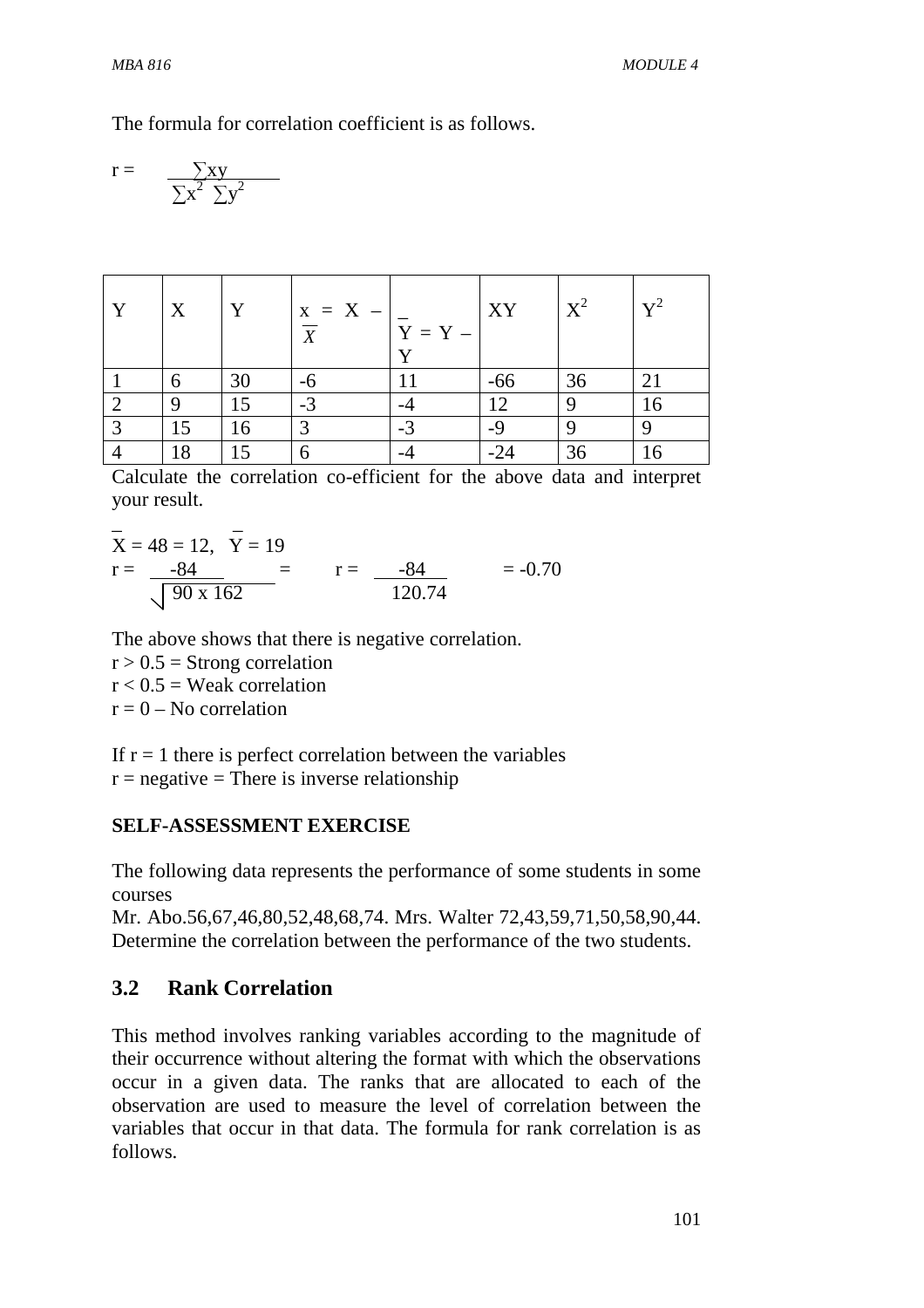$$
1 - \frac{6 \sum d^2}{n(n^2 - 1)}
$$
 Where d =deviation  $n =$  No. of observation

| X                     | <b>GST</b> | <b>Statistics</b> | $\check{ }$<br>Rank $(x)$ | Rank Y | $d = x-y$ |  |
|-----------------------|------------|-------------------|---------------------------|--------|-----------|--|
|                       |            | 86                |                           |        | 3         |  |
| $\mathbf{\Lambda}_2$  | 92         |                   |                           |        | $-2$      |  |
| $\mathbf{\Lambda} _3$ | 89         | 80                | ി                         |        |           |  |
| $\mathrm{X}_4$        | 50         | 63                |                           |        |           |  |
| $\Delta_5$            | 41         | 50                | 6                         |        |           |  |
| $\Lambda_6$           | 82         | 34                | 2                         |        | $-3$      |  |
| ZX                    | 40         | 3 <sub>1</sub>    |                           |        |           |  |
|                       |            |                   |                           |        |           |  |

Seven students have the following as their scores in GST and Statistics

Compute the rank correlation of students' performances in each subject and explain whether there is any relationship between the two courses.

$$
1 - \frac{6(24)}{7(49 - 1)} = 1 - \frac{144}{336}
$$
  
= 0.57  

$$
1 - 0.43 = 0.57
$$

This shows that the correlation is strong since the value of the correlation is greater than 0.5

Ties in rank for correlation, the method of solving the problem remains the same.

|           | Α    | B      |        |        | E | F        | G  | H                        | ., |
|-----------|------|--------|--------|--------|---|----------|----|--------------------------|----|
| Rank by X |      | റ      | Ω<br>Ω |        |   | 6        | 10 |                          |    |
| Rank by Y |      |        |        |        |   | Q        |    |                          | 10 |
| Rx        | 4.5  | ◠<br>∠ | 8      | 4.5    |   | 6        | 10 |                          |    |
| <b>Ry</b> |      |        | 6      | 8      | h | $\Omega$ | h  |                          | 10 |
|           | 1.J  |        | ◠      | $-3.5$ |   | $-3$     |    | $\overline{\phantom{a}}$ |    |
|           | 2.25 |        |        | 2.25   |   | Q        | 16 |                          |    |

$$
\Sigma d^2 = 48.50
$$

$$
R = 1 - \frac{6 \sum d^{2}}{10(100 - 1)}
$$
  
= 1 - 6 x 48.5  
= 99  
= 1 - 9.70  
= 33  
= 0.70  
= 0.71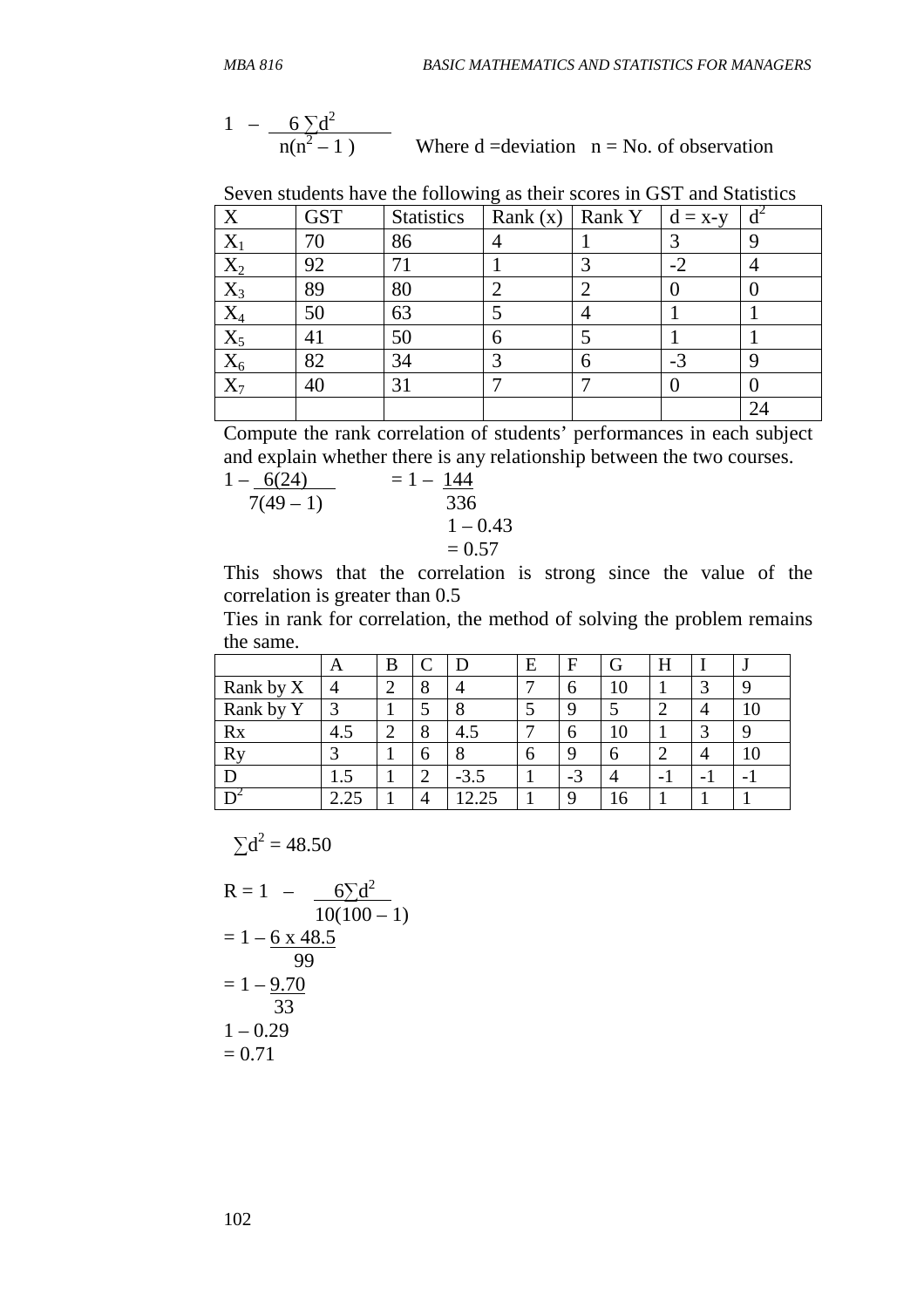#### **SELF-ASSESSMENT EXERCISE**

The following are the performances of some contractors of some projects completion:

Contractor X's performance: 82%, 57%, 74%, 40%, 52%, 51%. Contractor Y's performance: 71%, 34%, 50%, 81%, 62%, 54%. Calculate the rank correlation.

## **4.0 CONCLUSION**

You have learnt that correlation is a statistical method that is used daily by people in transaction and business, as long as it involves comparison. It cuts across all disciplines and it is used in daily life by every individual in the home, office, or business. It is very essential to know the basics of correlation as a means of evaluation of any transaction that involves comparative analysis.

## **5.0 SUMMARY**

The unit has thrown more light on the meaning and scope of correlation. Even though the scope is wide, the basic foundational knowledge of correlation will help you cope with the challenges in business as managers. The unit therefore examined the basic concepts of correlation, correlation coefficient, rank correlation.

# **6.0 TUTOR-MARKED ASSIGNMENT**

- 1. The following data shows the attendance of lectures and the rate of passing the examination in a given course. Attendance: 20 19, 34, 25, 18 and 22. Pass rate: 170, 170, 230, 200, 180 and 190. Calculate the correlation between attendance and the pass rate.
- 2. Seven dealers have the following as their scores in the distribution of Gt and St

| W                 | Gt              | <b>St</b>       |
|-------------------|-----------------|-----------------|
| $W_1$             | 70              | 86              |
| $W_2$             | 92              | 71              |
|                   | $\overline{89}$ | 80              |
| $\frac{W_3}{W_4}$ | 50              | $\overline{63}$ |
| $W_5$             | 41              | 50              |
| $W_6$             | 82              | 34              |
| $\overline{W_7}$  | $\overline{40}$ | $\overline{31}$ |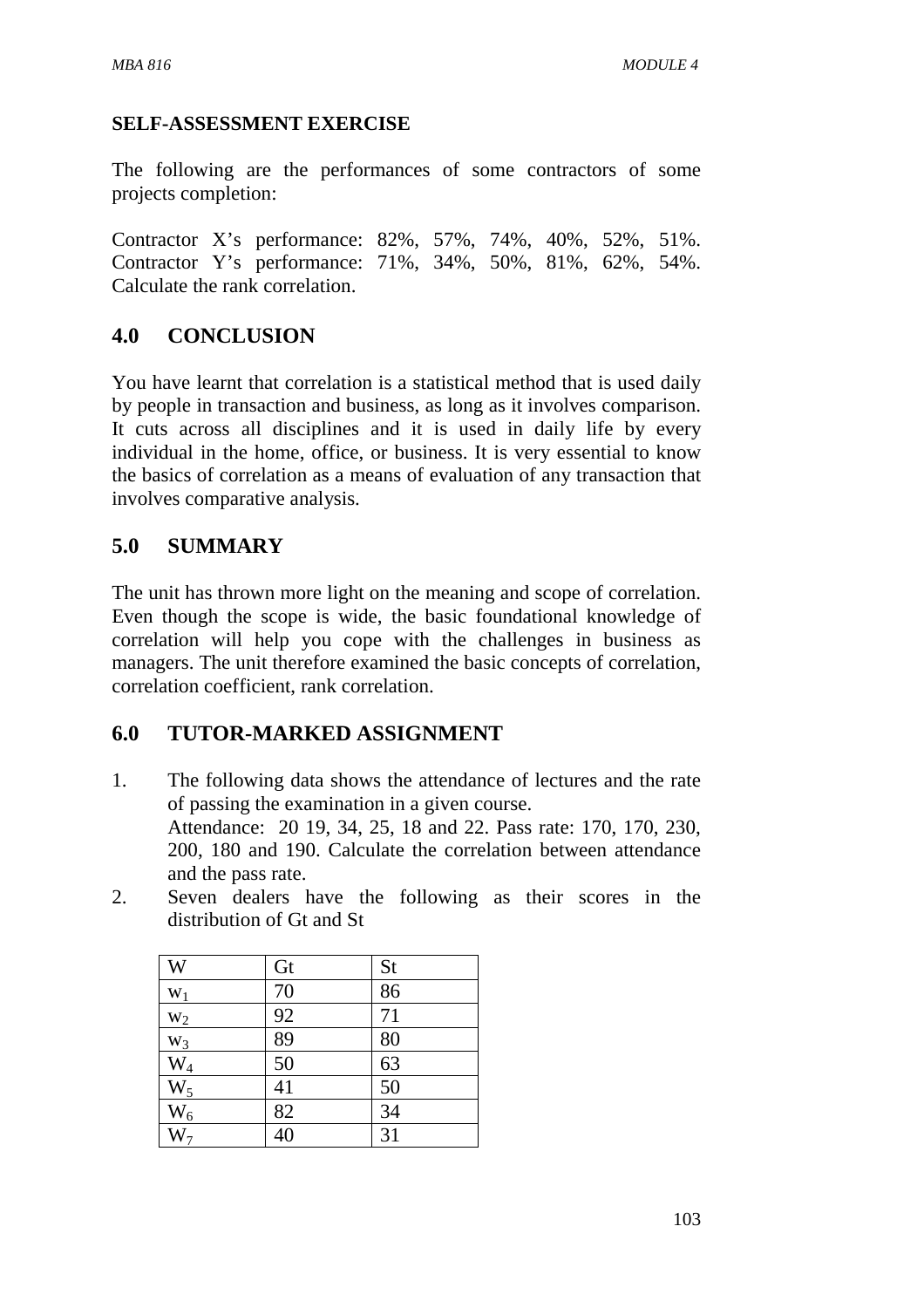a) Compute the rank correlation of the distributors in product Gt and St and explain whether there is any relationship between the two products.

# **7.0 REFERENCES/FURTHER READING**

- Frank, O & Jones, R. (1993), Statistics. London: Pitman Publishing.
- Levin, R. I. (1988). *Statistics for Managers*. India: Eastern Economy Edition. Prentice- Hall Private Limited.
- Nwabuokei, P. O. (1986). Fundamental of Statistics. Enugu: Koruna Books.
- Spiegel, M. R. & Stephens, L. J. (2004), *Statistics.* Shaum Outlines Series, New Delhi: Tata McGraw – Hill Ltd.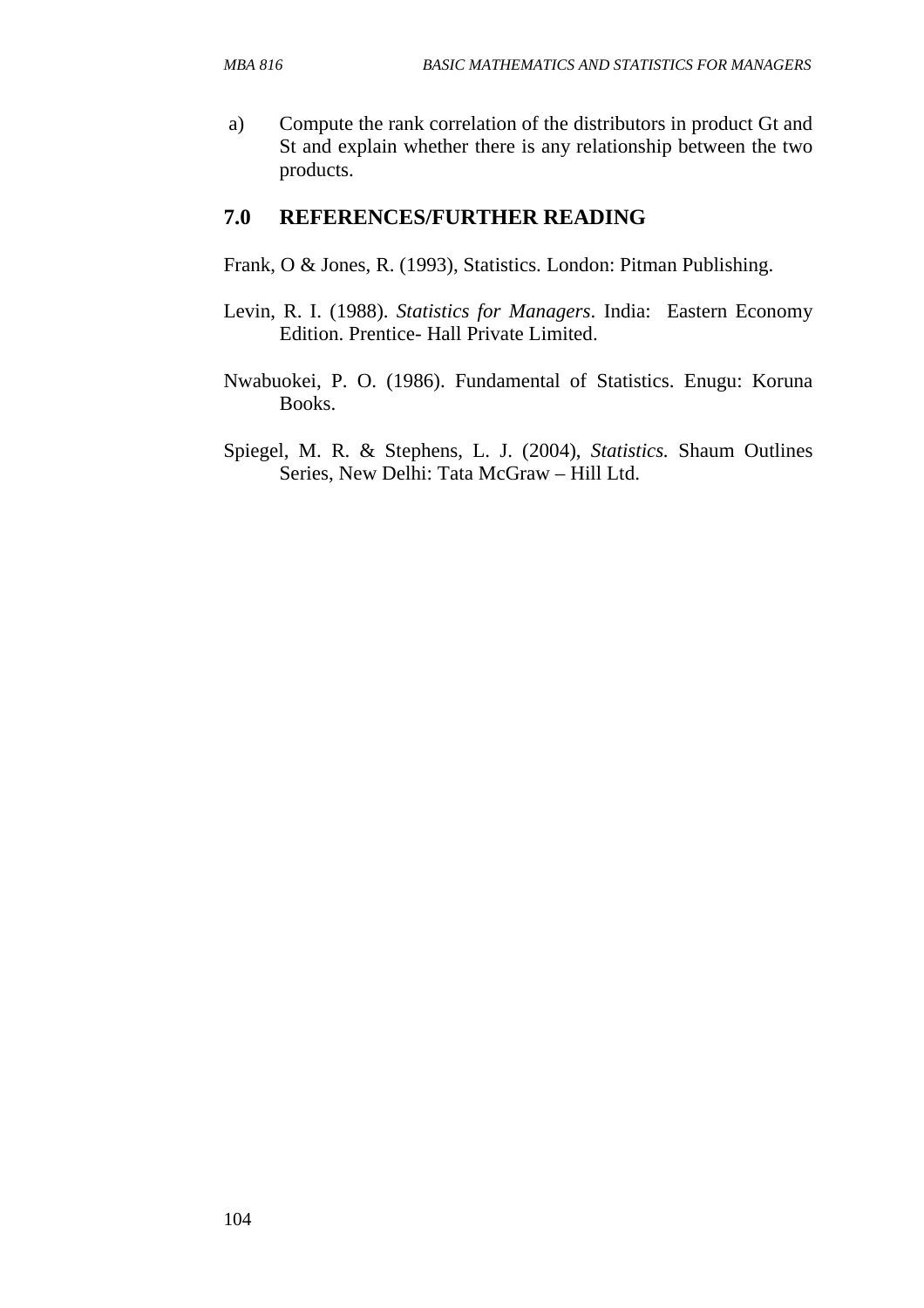# **UNIT 2 ANALYSIS OF REGRESSION**

#### **CONTENTS**

- 1.0 Introduction
- 2.0 Objectives
- 3.0 Main content
	- 3.1 Regression Analysis
	- 3.2 Estimate Regression Equation
	- 3.3 Forecast using Regression Equation.
- 4.0 Conclusion
- 5.0 Summary
- 6.0 Tutor- Marked Assignment
- 7.0 References/Further Reading

## **1.0 INTRODUCTION**

Regression is a statistical method of determining the best fit. It is used to measure the rate of dispersion along any given curve.

## **2.0 OBJECTIVES**

At the end of this unit, you should be able to:

- explain the concept of regression
- estimate regression equation
- forecast by using regression equation.

## **3.0 MAIN CONTENT**

## **3.1 Analysis of Regression**

Regression is a quantitative ways of arriving at the best fit. It is also referred to as the line of average in any given data.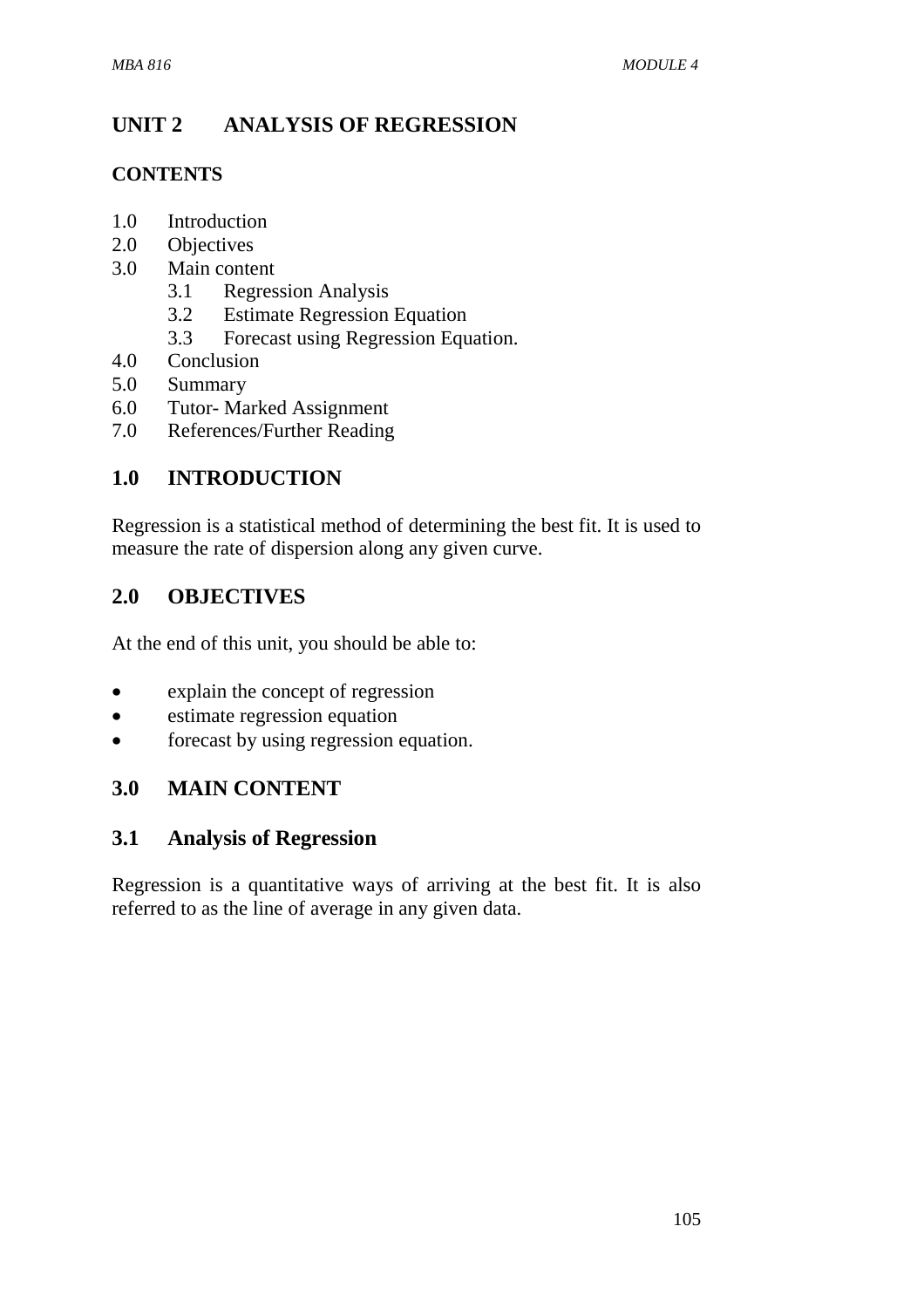#### **Example 1:**

The following data represents sales from a particular company as a result of advertising its product.

| Sales(Y) | Advert(X) | $X=X-X \mid Y=Y-Y$ |       | Xy  | $X^2$ |
|----------|-----------|--------------------|-------|-----|-------|
| 82       | 20        |                    |       |     |       |
| 70       | 46        |                    | $-10$ | 40  | 16    |
| 90       | 24        |                    | 10    | 40  | 16    |
| 85       | 22        |                    |       | 10  |       |
| 73       | 18        | $-2$               | $-1$  | 14  |       |
| $= 400$  | $= 100$   |                    |       | 104 |       |

$$
\overline{Y} = \frac{400}{5} \qquad \overline{X} = \frac{100}{5}
$$

$$
\overline{Y} = 80
$$
 
$$
\overline{X} = 200
$$

Attempt a regression of Y on X

 $Y = a + bx$ 

$$
b = \frac{\sum (x - \overline{X}) (y - \overline{X})1}{\sum (x - \overline{X})^2} = \frac{\sum xy}{\sum x^2}
$$
  
\n
$$
b = \frac{104}{40} = 2.6
$$
  
\n
$$
a = \overline{Y} - b \overline{X}
$$
  
\n
$$
a = 80 - (26) (20)
$$
  
\n
$$
a = 80 - 52
$$
  
\n
$$
a = 28
$$
  
\n
$$
\overline{Y} = 28 + 2.6 \hat{X}
$$

There is a positive relationship between x and y, that is, as x increases y also increases. It means advert leads to increase in sales.

#### **3.2 Estimate the Regression Equation.**

#### **Example 2:**

An employer of labour wants to find the relationship between the labour input employed and the total output using the following hypothetical data.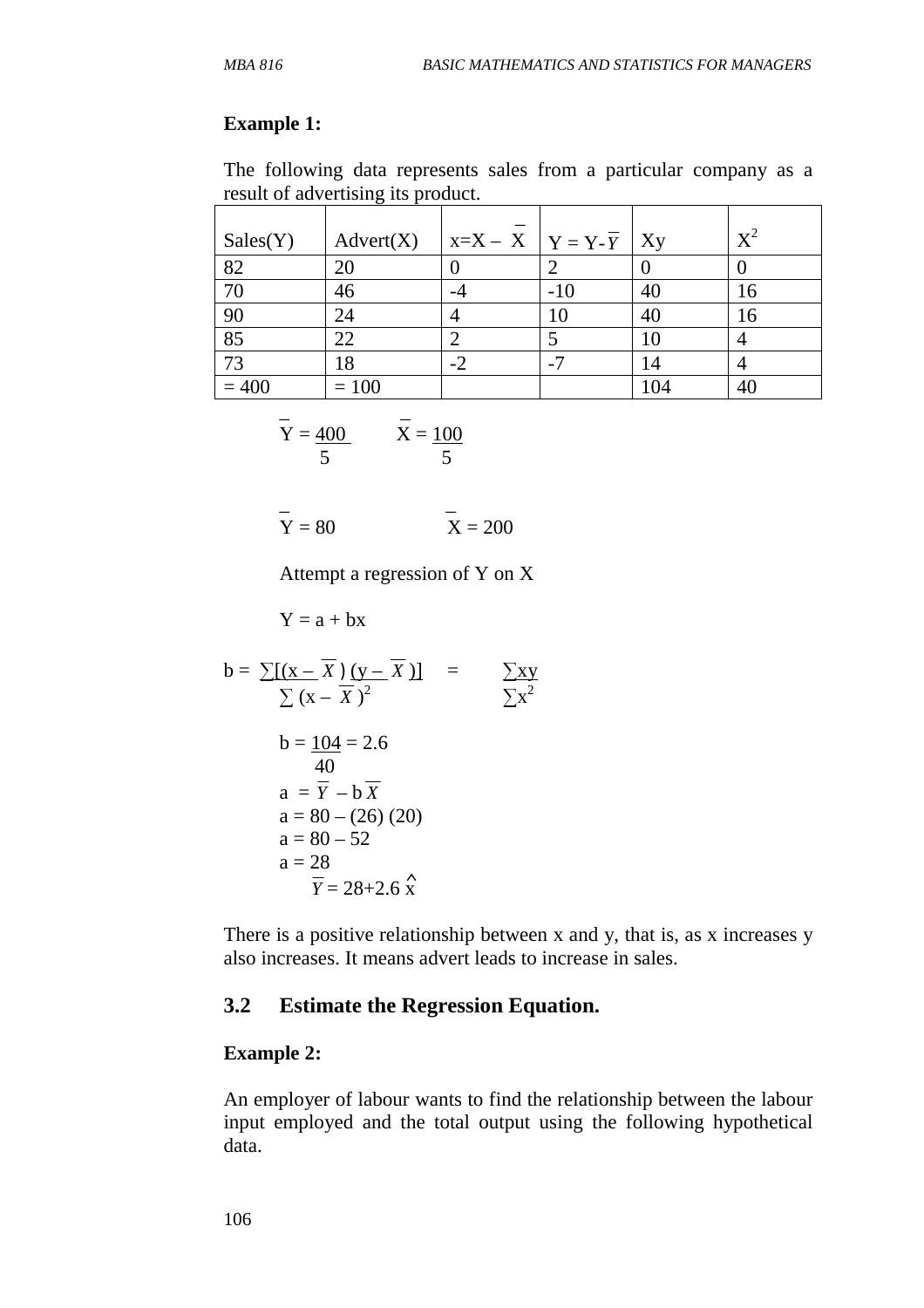| Labour input | Output |
|--------------|--------|
| 0.8          | 28     |
| 1.1          | 31     |
| 1.6          | 29     |
| 2.3          | 20     |
| 2.2          | 37     |
| 3.1          | 35     |
| 3.0          | 40     |
| 4.6          | 56     |

- (a) Establish the least square regression for the above data
- (b) Using the average in the data, sketch the regression line.

(c) Assuming the labourer decides to employ 80 workers, estimate the output for his firm. Y on X.

| Output(Y) | Input(X) | XY        | $\rm \text{X}^2$ |
|-----------|----------|-----------|------------------|
| 28        | 0.8      | 22.4      | 0.64             |
| 31        | 1.1      | 34.1      | 1.21             |
| 29        | 1.6      | 46.4      | 2.56             |
| 20        | 2.3      | 46.0      | 5.29             |
| 37        | 2.2      | 81.4      | 4.84             |
| 35        | 3.1      | 108.5     | 9.61             |
| 40        | 3.0      | 120.0     | 9.00             |
| 56        | 4.6      | 257.6     | 21.16            |
| $= 276$   | $= 18.7$ | $= 716.4$ | $= 54.31$        |

Y = mx + c  
\nY = a, x + ao  
\nY = bx + a  
\nY = 
$$
\frac{\sum Y}{N} = \frac{276}{8}
$$
  
\nX =  $\frac{\sum X}{N} = \frac{18.7}{8}$   
\n= 2.34  
\nLast square equation  
\nnc + m $\sum x = \sum y$   
\nc $\sum x + m\sum x^2 = \sum xy$   
\nwhere  
\n18.7 (8c) + 18.7m = 276.0 ......... (I)  
\n8 (18.7c) + 54.31m = 716.4 ......... (II)

| $84.79m = 570$ |  |
|----------------|--|
| $m = 6.72$     |  |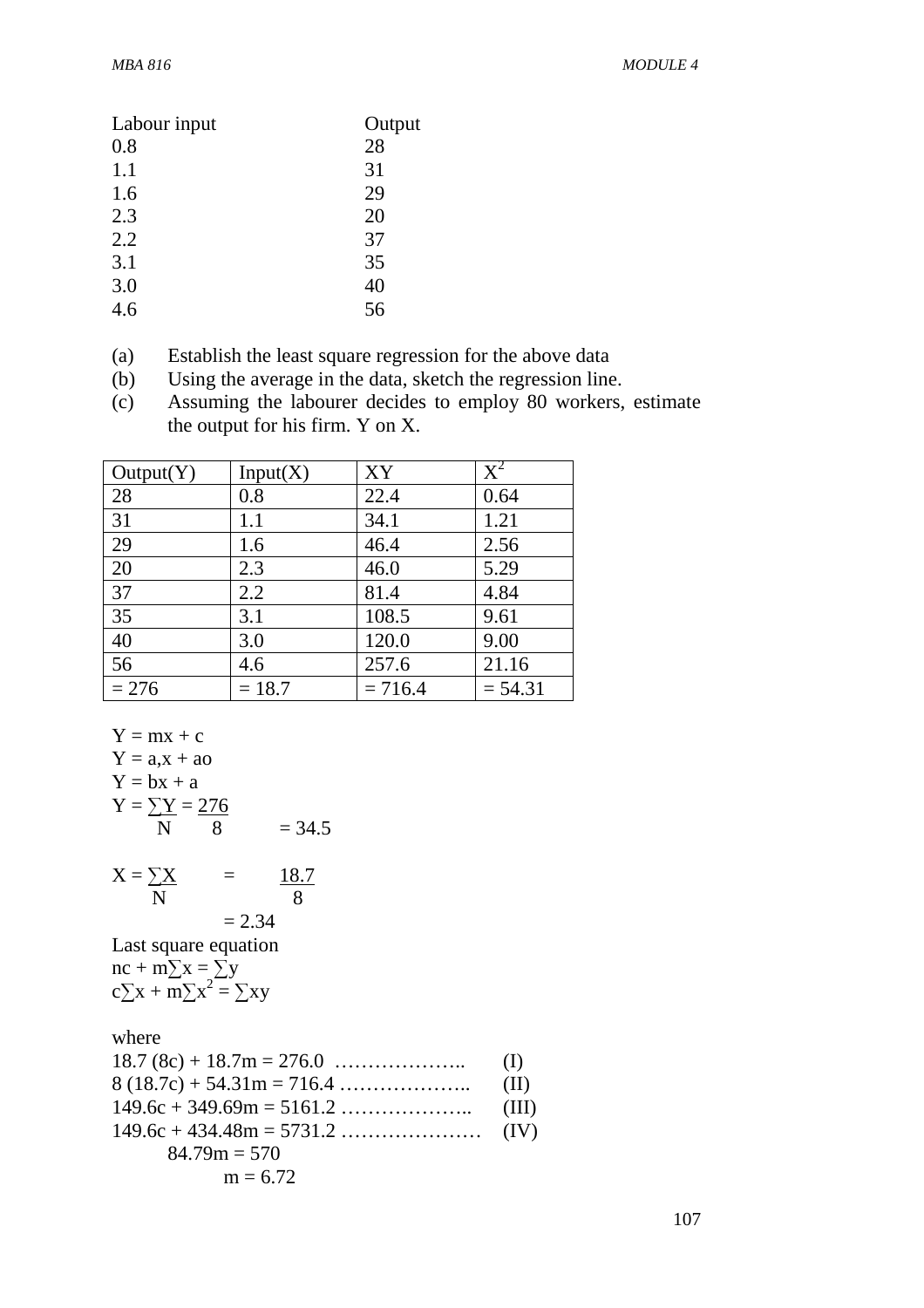Let's substitute 6.72 for m in equation  $(1)$  $8C + 18.7 (6.72) = 276.0$  $8C + 125.66 = 276$  $8C = 276 - 125.66$  $8C = 150.34$  $C = 18.78$  $Y = 6.72X + 18.79$ 



#### **3.3 Forecasting using Regression**

Using the question in 3.2 above we can forecast based on the estimated regression equation.

Assuming the labourer decided to employ 80 workers when the input =  $Y = 6.72(80) + 18.79$  $Y = 537.6 + 18.79$  $Y = 556.39$ 

#### **4.0 CONCLUSION**

In this unit you have learnt that regression is one the fundamental methods of estimating any statistical equation. It cuts across all disciplines and it is also used in forecasting in business. Therefore a good knowledge of regression can help a manager to forecast sales, market performance etc.